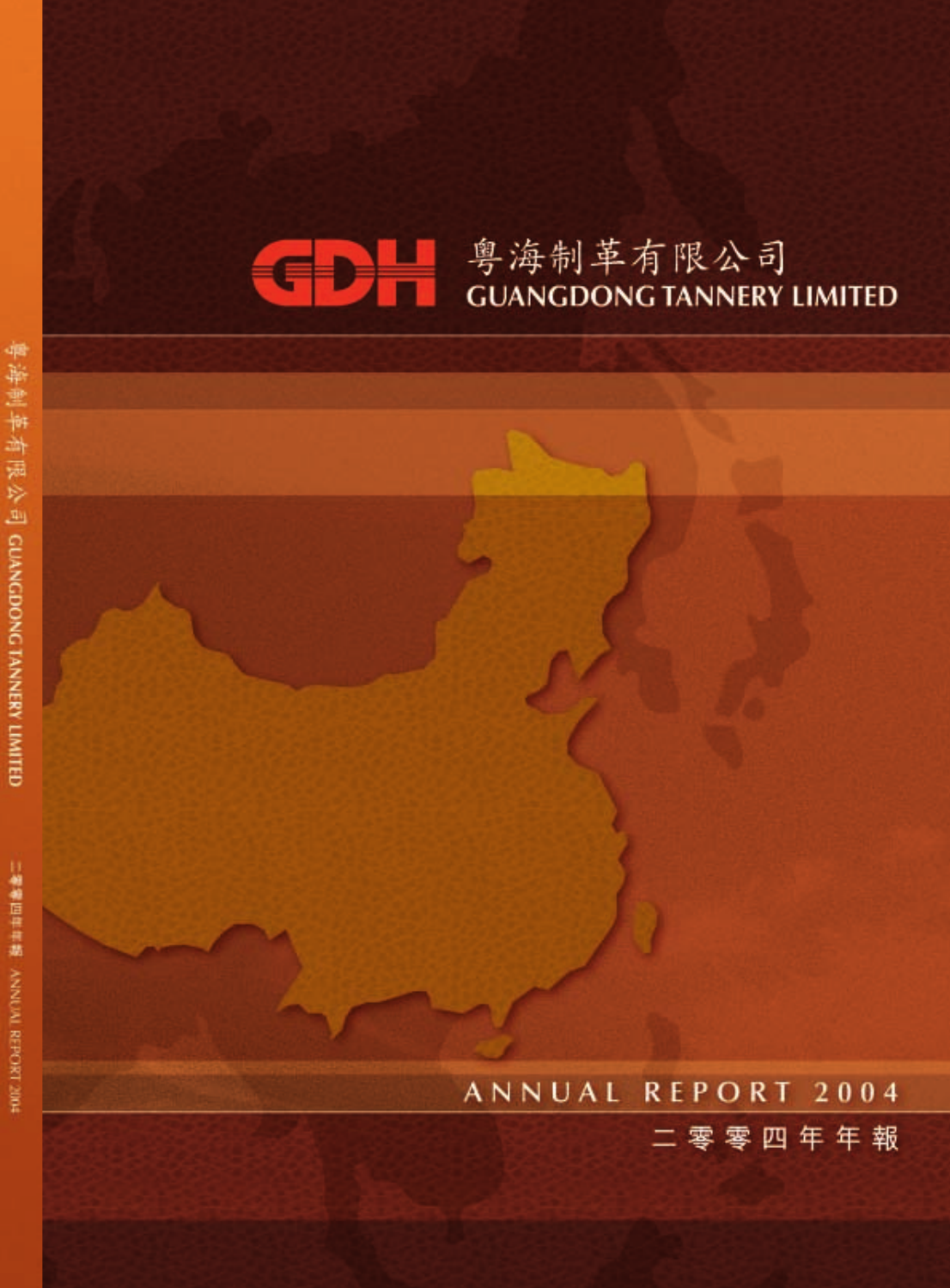

|                                                         | Pages                     |
|---------------------------------------------------------|---------------------------|
| Corporate Information                                   | $\overline{2}$            |
| Chairman's Statement                                    | $\ensuremath{\mathsf{3}}$ |
| Management Discussion and Analysis                      | 5                         |
| Biographical Details of Directors and Senior Management | 9                         |
| Report of the Directors                                 | 12                        |
| Report of the Auditors                                  | 25                        |
| <b>Audited Financial Statements</b>                     |                           |
| Consolidated:                                           |                           |
| Profit and Loss Account                                 | 27                        |
| <b>Balance Sheet</b>                                    | 28                        |
| Summary Statement of Changes in Equity                  | 29                        |
| Cash Flow Statement                                     | 30                        |
| Company:                                                |                           |
| <b>Balance Sheet</b>                                    | 32                        |
| Notes to Financial Statements                           | 33                        |
| Notice of Annual General Meeting                        | 84                        |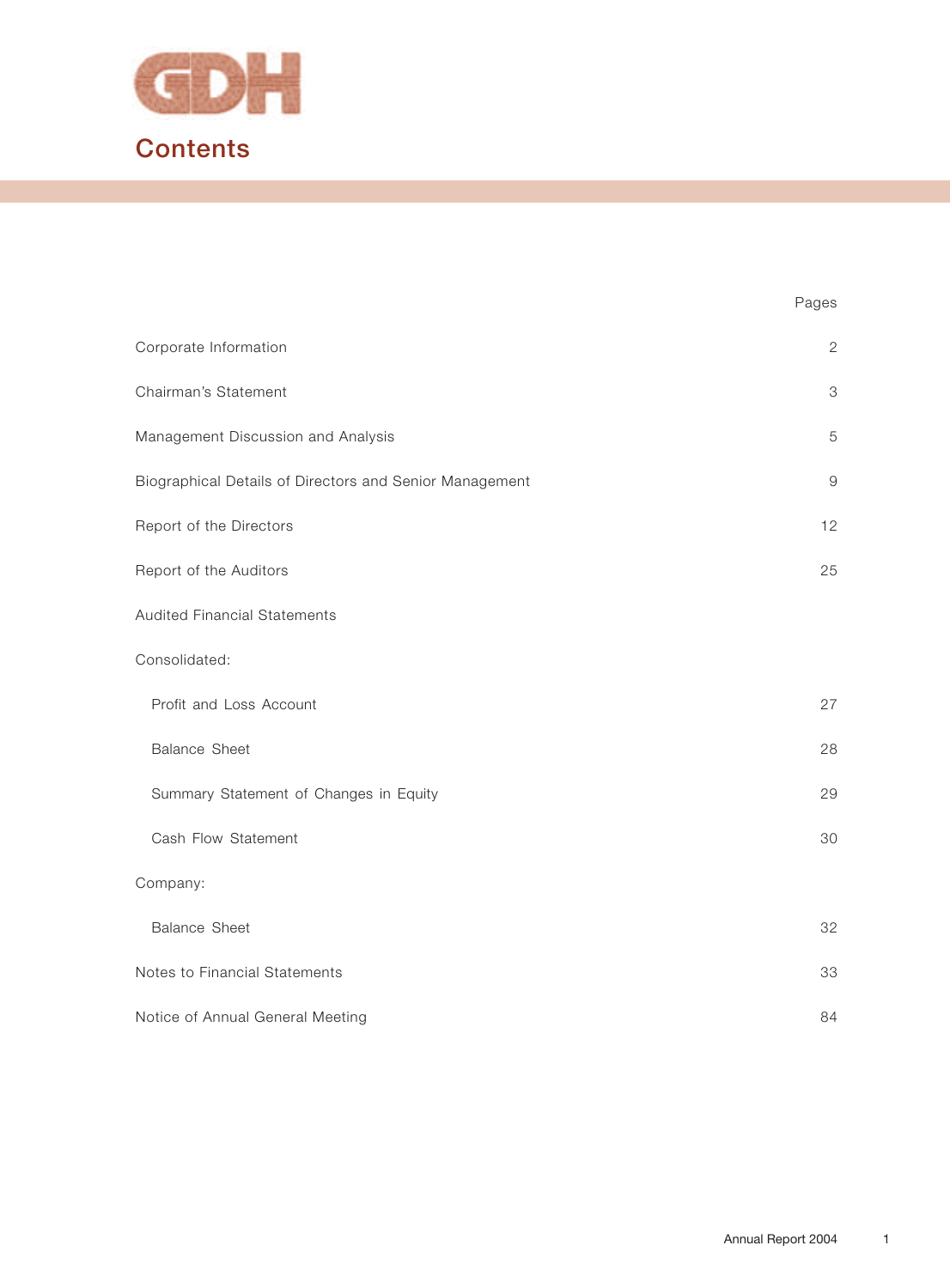

### **Corporate Information**

#### **Board of Directors**

Wu Jiesi *(Honorary President)* Zhang Chunting *(Chairman)* Chen Hong *(Managing Director)* Hui Wai Man Lawrence *(Director & Chief Financial Officer)* Xiong Guangyang Cheng Hok Lai James\* Fung Lak\* Choi Kam Fai Thomas\* Ho Lam Lai Ping Theresa

\* Independent Non-Executive Director

#### **Company Secretary**

Chan Miu Ting

#### **Auditors**

Ernst & Young

#### **Share Registrar and Share Transfer Office**

Tengis Limited Ground Floor, BEA Harbour View Centre 56 Gloucester Road Wanchai Hong Kong

#### **Registered Office**

29th Floor, Guangdong Investment Tower 148 Connaught Road Central Hong Kong

Stock Code: 1058 Telephone: (852) 2308 1013 Facsimile: (852) 2394 7836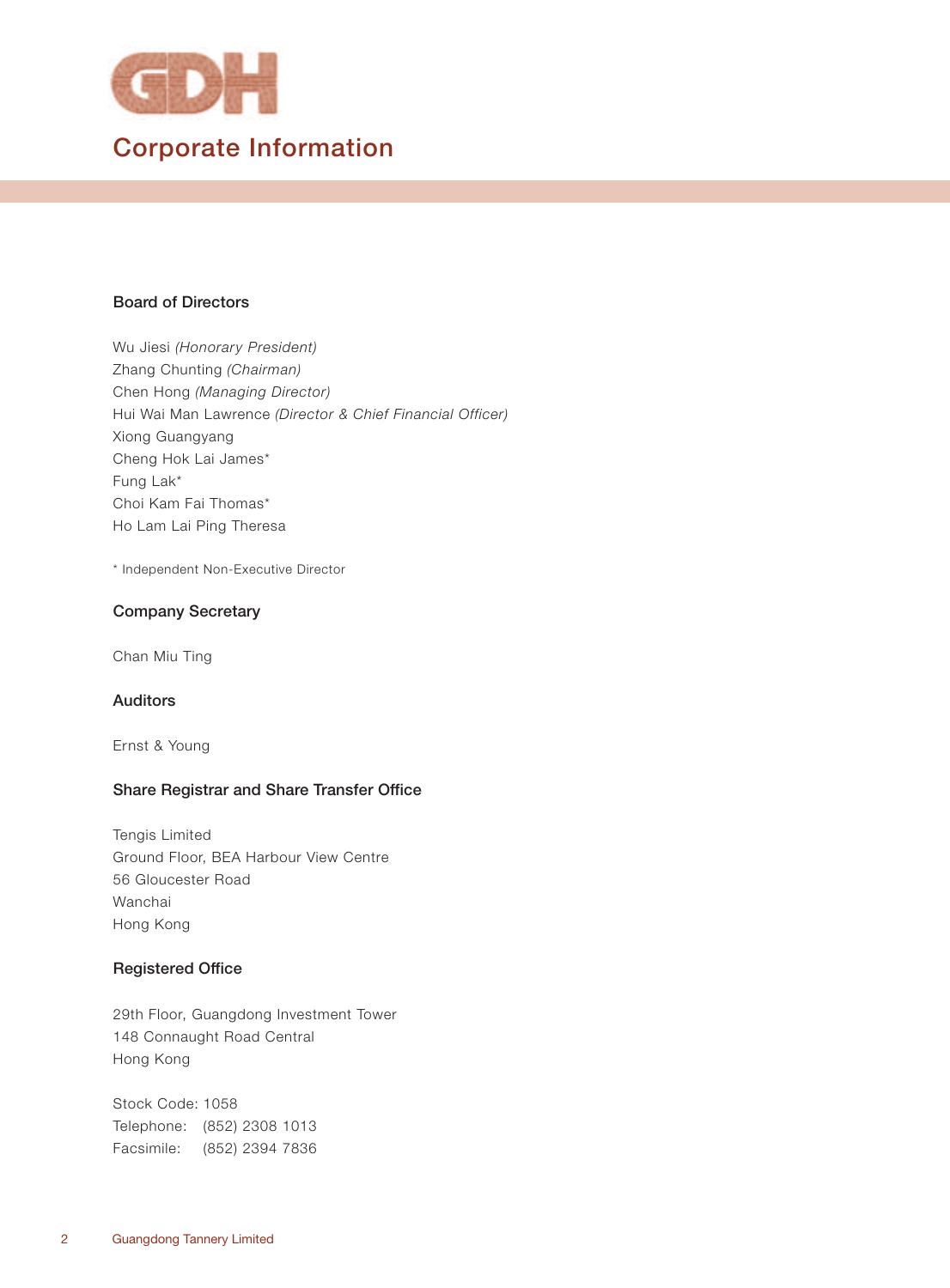

### **Chairman's Statement**

I am pleased to report that the Group's audited consolidated profit attributable to shareholders for the year ended 31 December 2004 was HK\$4,668,000. It was a reflection of our success in achieving profitability and ending the protracted loss since 1998.

We have adjusted our operations and management strategies in quick response to the freezing of bank accounts of Tongyuan Tannery in early 2004. In tandem with the strategic move to shift the operations from Nanhai to Xuzhou, we have put in place various measures to establish Xuzhou as a primary production base of the Group. These measures include expanding the production capacity, adding new product series with good competitiveness, and extending the supply and distribution network. With all these strategies and new measures, the Group is currently provided with a stronger platform for future growth.

Xuzhou Gangwei Colour Package Co., Ltd. has changed its name to Xuzhou Gangwei Leather Co. Ltd., and has commenced mass production in March 2005 after the production plant was restructured. Gangwei Tannery, primarily a downstream production line for imported cowhides, was established to fill the production vacuum of imported cowhides due to the suspended operations of Tongyuan Tannery. Following our moves to expand and restructure the two tanneries in Xuzhou, Xuzhou Nanhai Tannery is currently focusing on the processing of domestic cowhides, and the combined production capacity of the two tanneries will reach 36,000,000 sq.ft. per year.

To completely resolve the development bottleneck associated with environmental protection, we have outsourced the upstream processing to remote areas, and have increased the proportion of outsourcing and franchising. Currently part of our upstream processing is outsourced to a tannery in Shandong. We plan to seek one or two additional outsourcing partners, and are considering possible investments in upstream processing plants in the adjacent coastal areas where suitable conditions arise. These initiatives well illustrate our intact commitment to removing any environmental related barriers arising from the Group's expansion.

We have continued to follow up with the Guangzhou Customs to resolve the matter in relation to the freezing of Tongyuan Tannery's bank accounts and will, if necessary, take such measures as may be required to safeguard the rights and position of Tongyuan Tannery. Given that Tongyuan Tannery has suspended all of its operations in March 2004, we are taking steps to liquidate its assets such as production plant and equipment, and will utilize the fund for future development of the two tanneries in Xuzhou.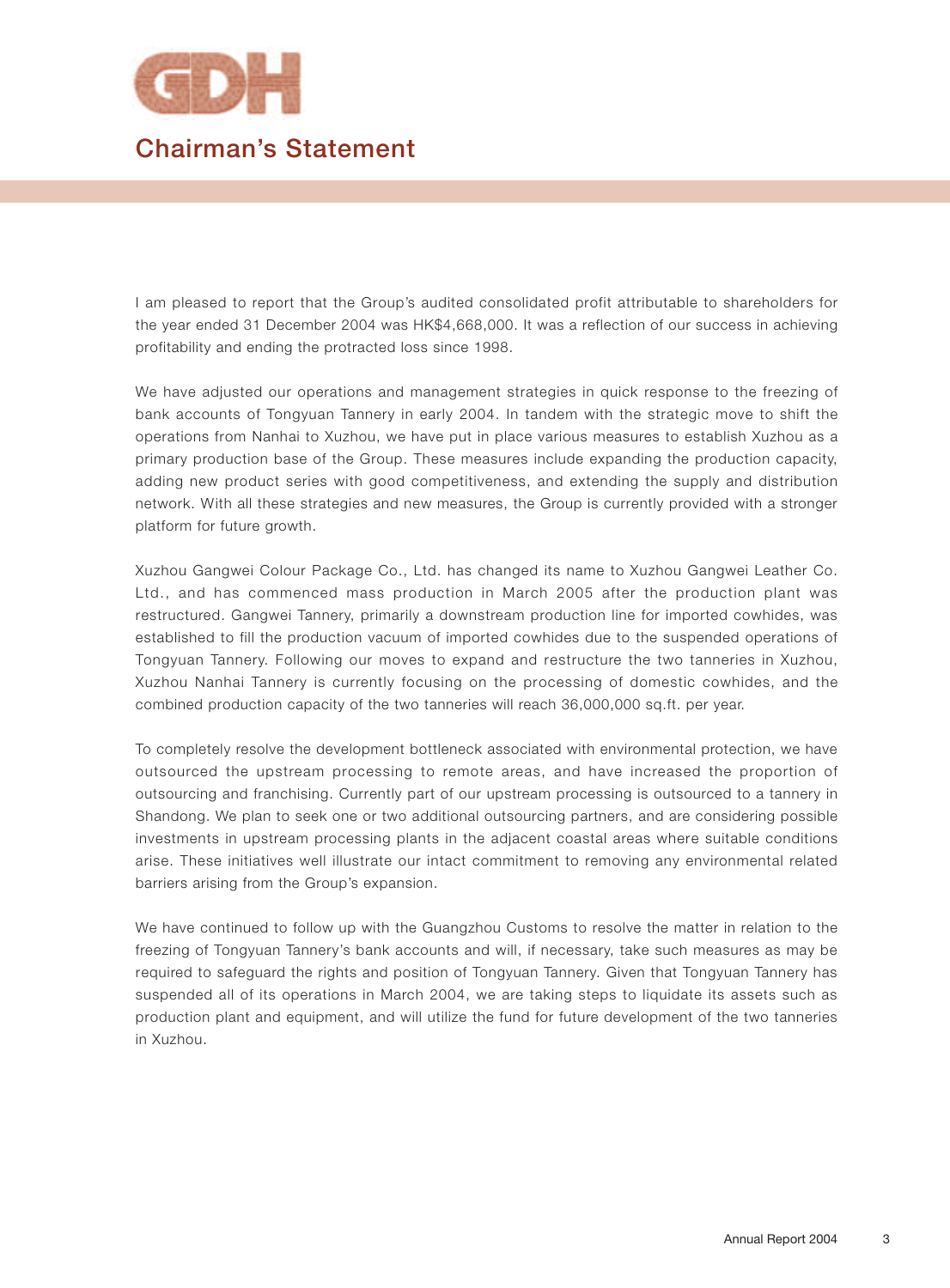

### **Chairman's Statement**

The Group has more than ten years of experience in the leather industry. Leveraging on this extensive experience, coupled with our efforts to strengthen the market research, work with new suppliers with good reliability and integrity, and introduce competition into the sourcing process, we have been placed in a favourable position to acquire raw materials at reasonable prices. On the front of distribution, our active efforts initiated since last year to open up the direct sales market have delivered solid results. Looking ahead, direct sales to shoes manufacturers will be a major focus of the Group in distribution, and this approach will enable the Group to thrive on a leading position in China's highly competitive leather market.

I take this opportunity to thank our customers, suppliers and shareholders for their continued support, and our staff for their hard work and dedication.

> **Zhang Chunting** *Chairman*

Hong Kong, 8 April 2005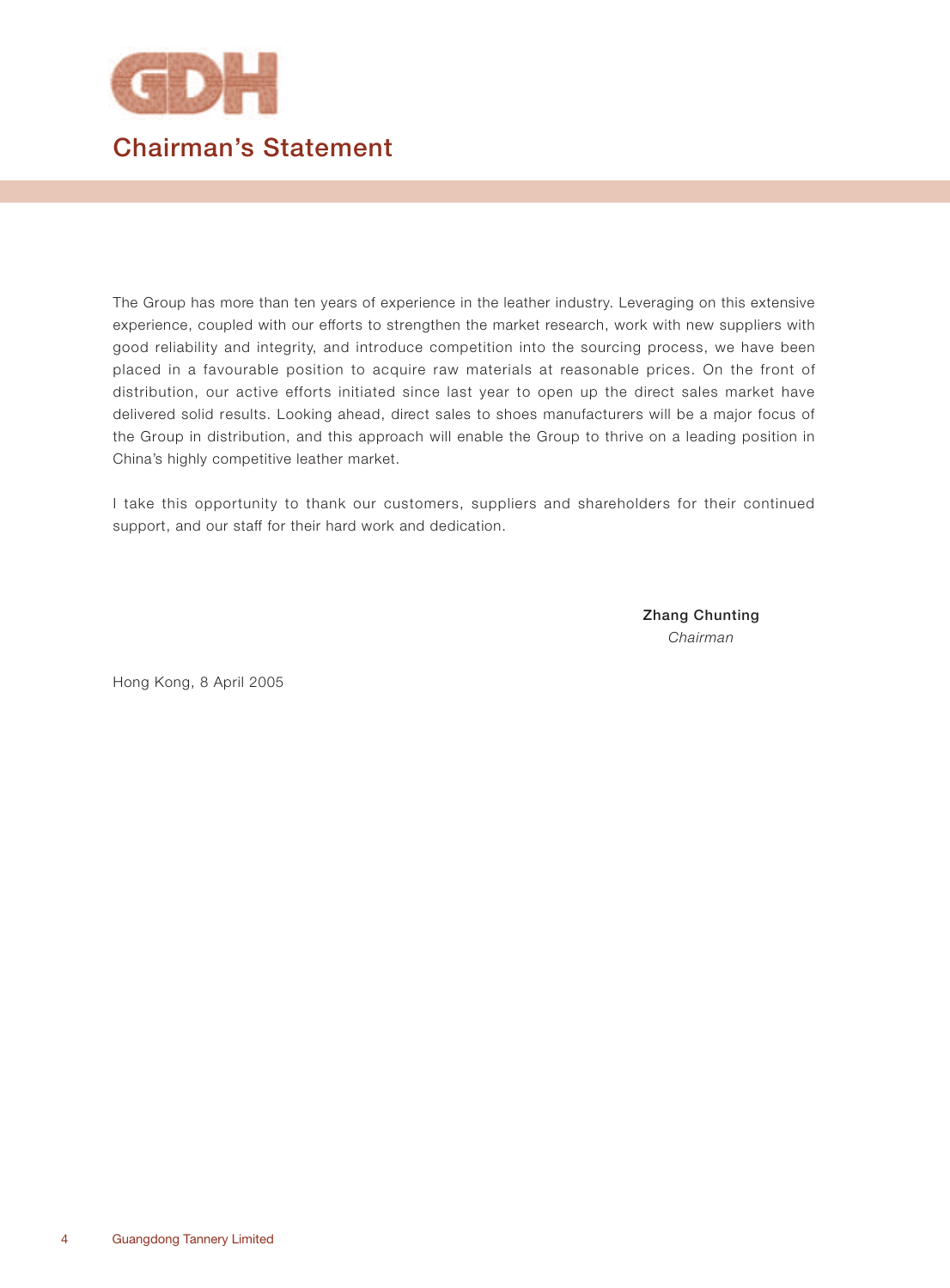

#### **Results**

The Group's audited profit attributable to shareholders for the year ended 31 December 2004 was HK\$4,668,000, compared with a loss of HK\$101,294,000 for the same period last year.

The audited net asset value of the Group as at 31 December 2004 was HK\$171,072,000, an increase of HK\$912,000 and a drop of HK\$1,779,000 as compared to 31 December 2003 and 30 June 2004 respectively.

No final dividend is recommended by the Board of Directors for the year ended 31 December 2004.

#### **Operations Review**

We achieved encouraging progress in production and operations based on our relentless efforts to strive for improvement over the past year. Manifestations include: (1) significant enhancement of operational efficiency and profitability at the production base in Xuzhou as we pursued the expansion initiatives and strengthened the management and operations in production, supply and distribution, as part of the measures to remedy the problems of shrinking business and climbing costs following the closure of Nanhai production base; (2) steady removal of supply related risks and barriers of distribution bottleneck by extending the supply channels and sales network, and (3) rapid growth in production volume, steady improvement in product quality, as well as higher competitiveness of the Group's products.

Consolidated turnover for the year was HK\$281,951,000, a drop of 26.11% as compared to HK\$381,601,000 for the same period last year. Turnover of Xuzhou Tannery for the year was HK\$162,741,000 (2003: HK\$158,485,000), an increase of 2.68% over the previous year. Turnover of cowhides decreased by 18.82% to HK\$254,917,000 (2003: HK\$314,003,000) whereas cow split, coated cow split and others dropped by 60% to HK\$27,034,000 (2003: HK\$67,598,000). The Group maintained a stable turnover in the face of the slowing market last year primarily because: (1) we has established a strong sales network following the marketing strategy of "focusing on targeted markets and customers"; (2) our pursuit of direct sales to leading manufacturers has delivered initial results; (3) we adopted an incentive mechanism under which remuneration was linked to sales results, and this helped arouse the initiative and creativity of sales personnel in market development and marketing.

On the front of product mix, we have developed and launched to the market dozens of new products in three leather series: bumpy, natural and embossed series, which were newly included in our product portfolio in addition to the existing series of the domestic nappa leather. All of the new products were well received by the market.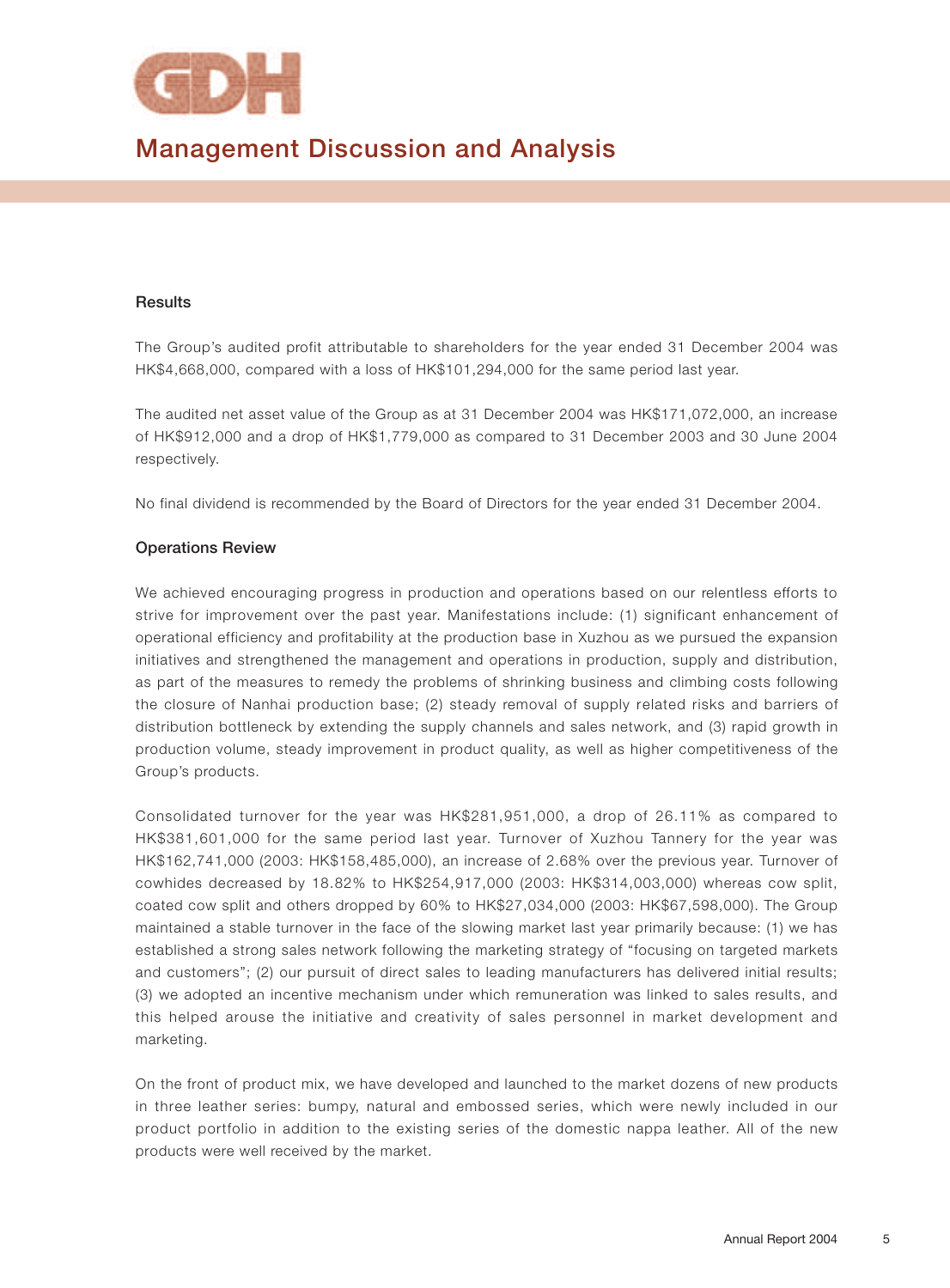

Sourcing cost for raw materials was effectively controlled as we continued to introduce competition into the sourcing process through the tender system under the "Sunshine" program, and we were responsive to market changes in terms of supply and demand. Total sourcing costs for the year decreased by 58.8% to HK\$158,806,000 as we were focused on clearing the raw materials of Tongyuan Tannery in the first half of 2004.

The Group's total leather production for the year was 17,553,000 sq.ft., declined by 13,595,000 sq.ft. from 31,148,000 sq.ft. in 2003. Production of cowhides dropped by 26.49% to 16,344,000 sq.ft. (2003: 22,234,000 sq.ft.) whereas cow split, coated cow split and others down by 86.43% to 1,209,000 sq.ft. (2003: 8,914,000 sq.ft.). Xuzhou Tannery produced a total of 13,209,000 sq.ft. in cowhides for the year, an increase of 5,133,000 sq.ft. or 63.56% over the same period in the previous year.

As at 31 December 2004, the Group's consolidated inventories amounted to HK\$141,089,000, reduced by HK\$80,306,000 and HK\$64,368,000 as compared to 31 December 2003 and 30 June 2004 respectively. The decrease was primarily attributable to the reduced sourcing volume of the Group, and our moves to liquidate the assets and inventories of Tongyuan Tannery following its suspended operations.

Balance of trade receivables as at 31 December 2004 was HK\$29,382,000. After deducting the provisions for doubtful debts of HK\$3,473,000, trade receivables amounted to HK\$25,909,000, an increase of HK\$8,747,000 and a drop of HK\$8,614,000 as compared to 31 December 2003 and 30 June 2004 respectively. Trade receivables turnover was 13.1 times and average collection period was 27.88 days, an increase of 9.45 days as compared to 18.43 days in 2003. The trade receivables of Tongyuan Tannery upon its suspension of operations in March 2004 was RMB39,000,000. As at 31 December 2004, these trade receivables were reduced to RMB5,150,000 as we have made active attempts to recover the receivables.

#### **Financial Review**

As at 31 December 2004, the Group's interest-bearing borrowings amounted to HK\$100,626,000 (as at 31 December 2003: HK\$133,648,000). Of the total interest-bearing borrowings, HK\$10,350,000 was denominated in Hong Kong dollars, HK\$35,676,000 in Renminbi and HK\$54,600,000 in US dollars. In addition, all interest-bearing borrowings are charged at fixed rate.

As at 31 December 2004, the Group's cash and bank balances amounted to HK\$98,040,000 (as at 31 December 2003: HK\$84,332,000), denominated in Hong Kong dollars (HK\$1,333,000), Renminbi (equivalent to HK\$74,677,000) and US dollars (equivalent to HK\$22,030,000) respectively.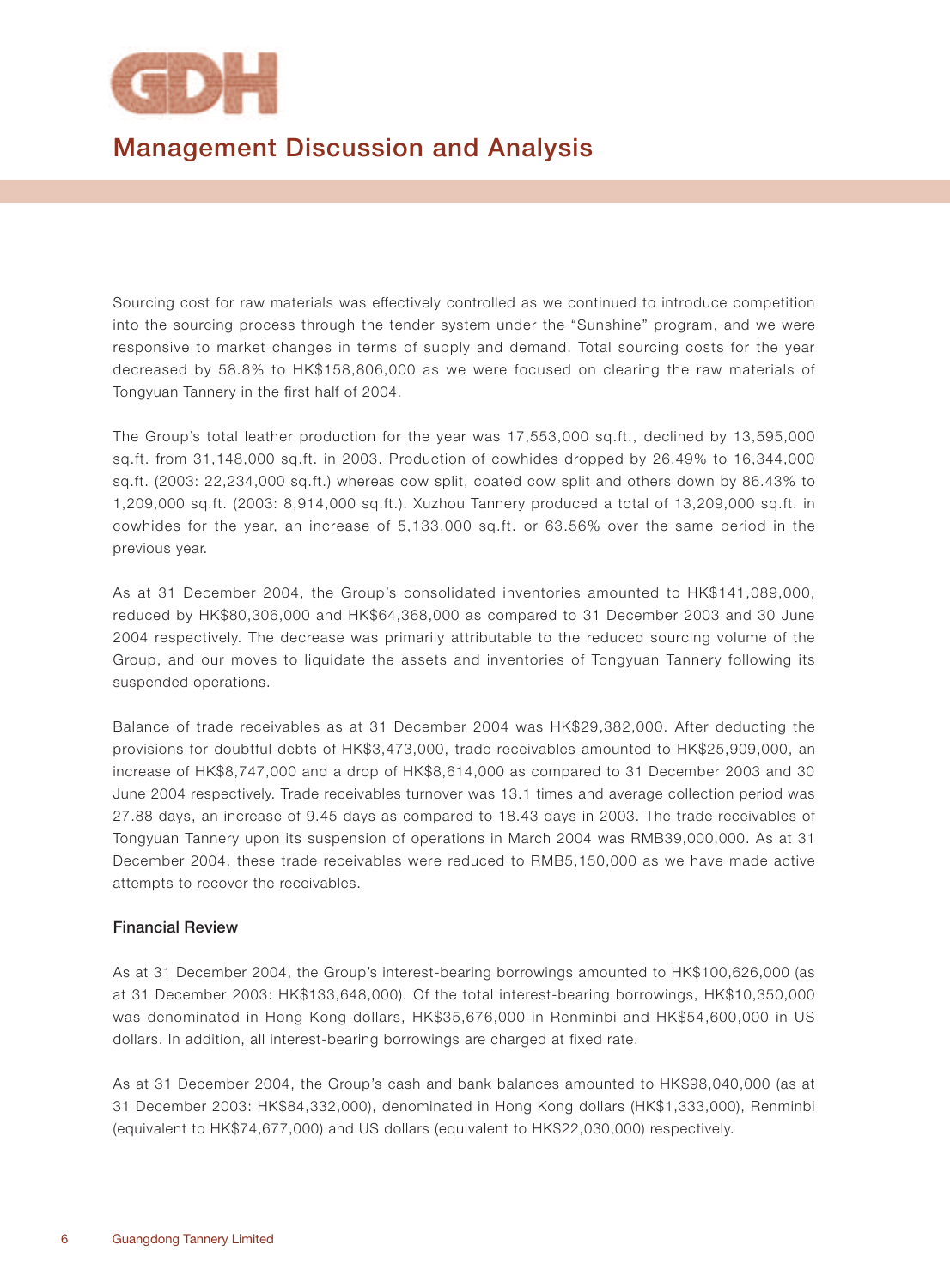

As at 31 December 2004, after deduction of cash and bank deposits, the Group's ratio of net interest-bearing borrowings to shareholders' equity was 1.51% (as at 31 December 2003: 28.98%). Loan facilities bear interest at approximately 3% to 5% per annum. All borrowings are repayable on 30 June 2005. Subsequent to the balance sheet date, the repayment due date of the loans are extended to 30 June 2006. Interest expense incurred by the Group during the year was HK\$5,734,000, a drop of 3.59% as compared to the same period last year.

Net cash inflow from operating activities for the year was HK\$24,048,000 and net cash outflow from financing activities was HK\$16,931,000. Net increase in cash and cash equivalents for the year amounted to HK\$6,274,000.

Fixed assets as at 31 December 2004 were HK\$111,296,000, a reduction of HK\$7,110,000 as compared to 31 December 2003. The Group's capital expenditure during the year amounted to HK\$2,186,000 (2003: HK\$3,044,000). It was incurred mainly for the replacement of the leather manufacture machinery and equipment, a move to cope with the expansion of the Xuzhou Tannery.

As at 31 December 2004, certain of the Group's buildings, investment properties, bank deposits and plant and machinery with a total net book value of HK\$20,969,000 (31 December 2003: HK\$15,295,000) were pledged to secure general banking facilities granted to the Group.

#### **Freezing of Tongyuan Tannery's Bank Accounts**

In February and March 2004, certain bank accounts of Foshan City Nanhai Tong Yuan Tanning Co., Ltd ("Tongyuan Tannery") were frozen by the Guangzhou Customs in the PRC. A written notification was later sent to Tongyuan Tannery by the Guangzhou Customs demanding payment of an amount of RMB36,989,441.92. As the freezing of bank accounts has severely affected its business, Tongyuan Tannery has suspended all of its operations in March 2004, and more than 600 employees were laid off as at the end of December 2004, which represented the entire pool of staff other than certain rear-service personnel. Tongyuan Tannery will continue to follow up with the Guangzhou Customs to resolve the matter and will, if necessary, take all such measures as may be required to safeguard its rights and position. As at 31 December 2004, the aggregate amount of Tongyuan Tannery's bank deposits being frozen was RMB9,247,000.

#### **Progress on winding up Qingdao Tannery**

As regards the litigation between Qingdao Nanhai Tannery Co., Ltd. ("Qingdao Tannery") and its PRC joint venture partner, a ruling was made by the China International Economic and Trade Arbitration Commission in Shenzhen on 27 May 2004 confirming that: (i) the "Joint Venture Agreement in respect of Qingdao Nanhai Tannery Co., Ltd." ("Qingdao Joint Venture Agreement") was terminated on 23 August 2001; (ii) Qingdao Tannery is required to be wound up in compliance with all applicable laws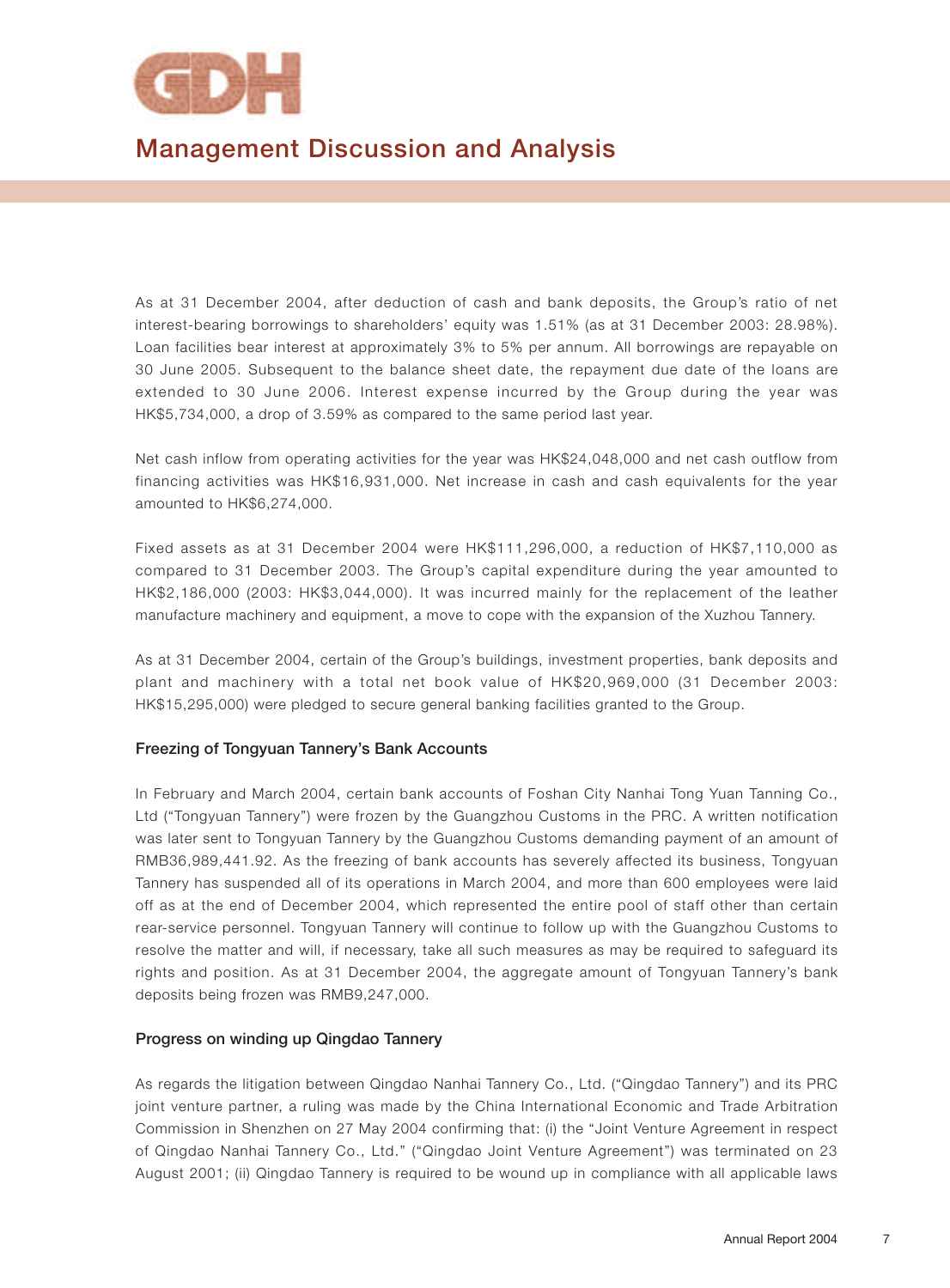

and regulations of the People's Republic of China and the terms and conditions under the joint venture agreement; and (iii) proceeds from selling Qingdao Tannery's assets and the remaining assets not yet been realized must be included in the liquidation account. On 22 June 2004, the claims made by the PRC joint venture partner for loss of fixed return under the Qingdao Joint Venture Agreement and damages in an aggregate of RMB15,000,000 were also dismissed by the China International Economic and Trade Arbitration Commission in Beijing. The Company will proceed with the windingup of Qingdao Tannery in compliance with the above rulings.

#### **Major Customers and Suppliers**

For the year ended 31 December 2004, the amount of purchases attributable to the Group's largest supplier represented 21.18% of the Group's total purchases; and the aggregate amount of purchases (not including the purchases of items which are of a capital nature) attributable to the Group's five largest suppliers represented 69.97% of the Group's total purchases. In addition, the amount of turnover attributable to the Group's largest customer represented 24.28% of the Group's total turnover; and the aggregate amount of the turnover attributable to the Group's five largest customers represented 69.16% of the Group's total turnover. None of the Directors of the Company or their associates holds or any shareholders (which, to the best knowledge of the Directors, owns more than 5% of the Company's issued share capital) had any beneficial interest in the Group's five largest suppliers or customers.

#### **Employees**

As at 31 December 2004, a total of 448 employees (2003: 1,018 employees) were employed by the Group. The pay levels of employees are made with reference to the Group's operating results and the employee's performance. The Group offered social and medical insurance and provident fund to all employees in different areas. The Company has adopted a share option scheme ("Share Option Scheme") in May 2002, and the purpose of which is to provide incentives to participants to contribute to the Group, and to enable the Group to recruit and retain quality employees to serve the Group on a long-term basis. Details of the Share Option Scheme are set out in the Report of the Directors.

#### **Auditors – Services provided other than audit**

Messrs. Ernst & Young, the auditors of the Group, have provided services to the Group other than the statutory audit work including the review of interim results and charges of such services were HK\$186,000.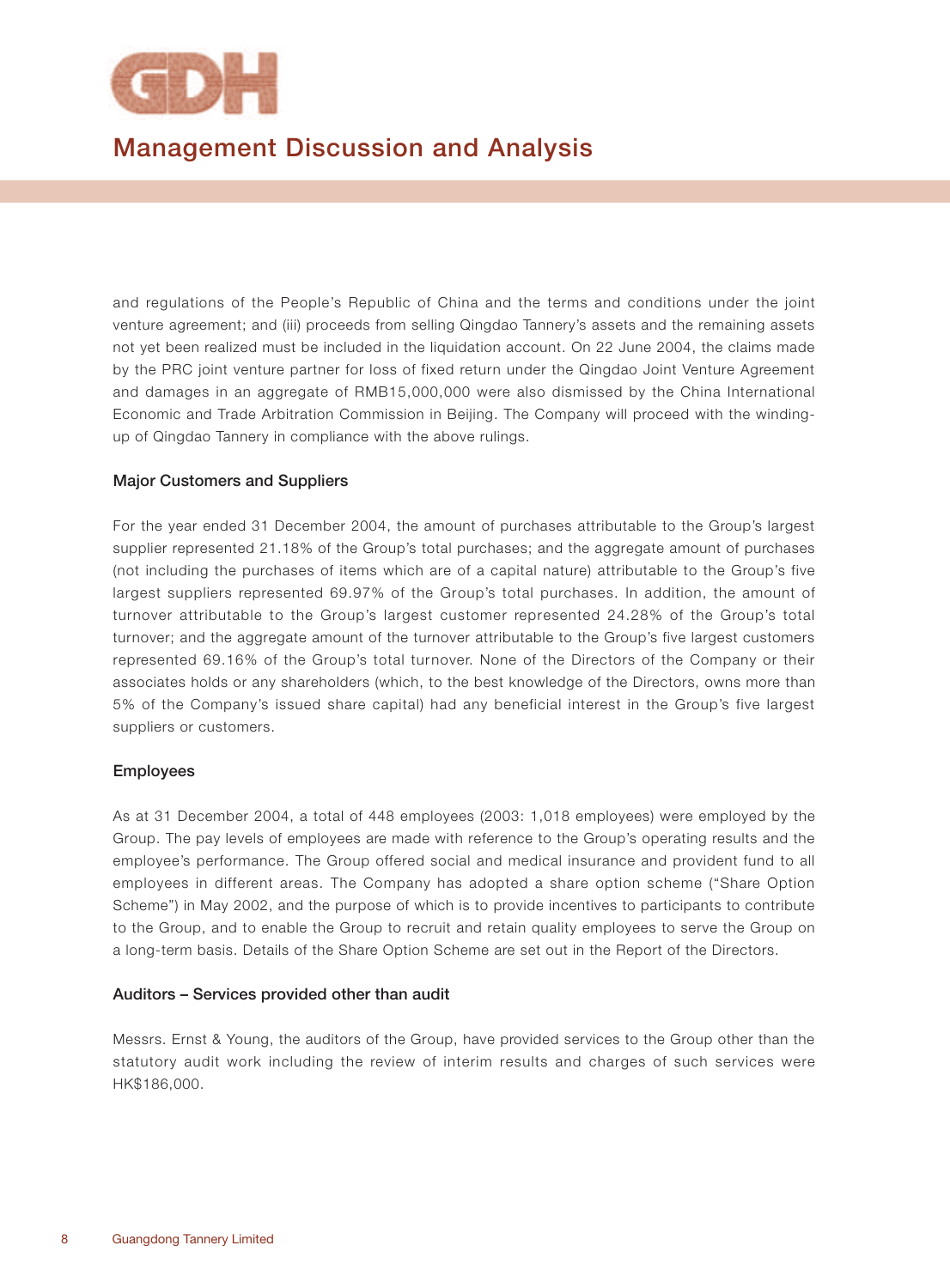

### **Biographical Details of Directors and Senior Management**

#### **(A) EXECUTIVE DIRECTORS**

#### **Mr. Zhang Chunting (Age: 40)** *Chairman*

Mr. Zhang was appointed Chairman of the Company in February 2004. He joined the Group and was appointed deputy general manager of the Company in March 2002. He is an economist and holder of doctorate degree in economics at the Fudan University in the People's Republic of China (the "PRC"). Prior to joining the Company, Mr. Zhang worked as the governor of a bank's sub-branch and subsequently worked for a securities firm in Mainland China and was responsible for senior management and research duties.

#### **Mr. Chen Hong (Age: 49)** *Managing Director*

Mr. Chen was appointed Managing Director of the Company in February 2004. He joined the Group in July 2003 and is an economist in the PRC. Mr. Chen has over 20 years of working experience in business management. Prior to joining the Company, Mr. Chen act as viceprincipal of an industrial school, and deputy secretary, officer of economic commission and general manager of various enterprises.

#### **Mr. Hui Wai Man Lawrence (Age: 48)** *Director & Chief Financial Officer*

Mr. Hui was appointed Director and Chief Financial Officer of the Company in June 2002. Mr. Hui is a Fellow of the Hong Kong Institute of Certified Public Accountants and an Associate of The Association of Chartered Certified Accountants. He was a director and the chief financial officer of Guangnan (Holdings) Limited and Guangdong Alliance Limited. Prior to joining the GDH group, Mr Hui was the finance manager of Beijing Oriental Plaza Company Limited, the general manager (Corporate Finance) of Sinoland Company Limited, and the group financial controller of Lai Fung Company Limited. Prior to that, Mr. Hui worked for Deloitte Touche Tohmatsu in Hong Kong and Britain and was the manager in its Audit and Technical & Training Department before he left the firm.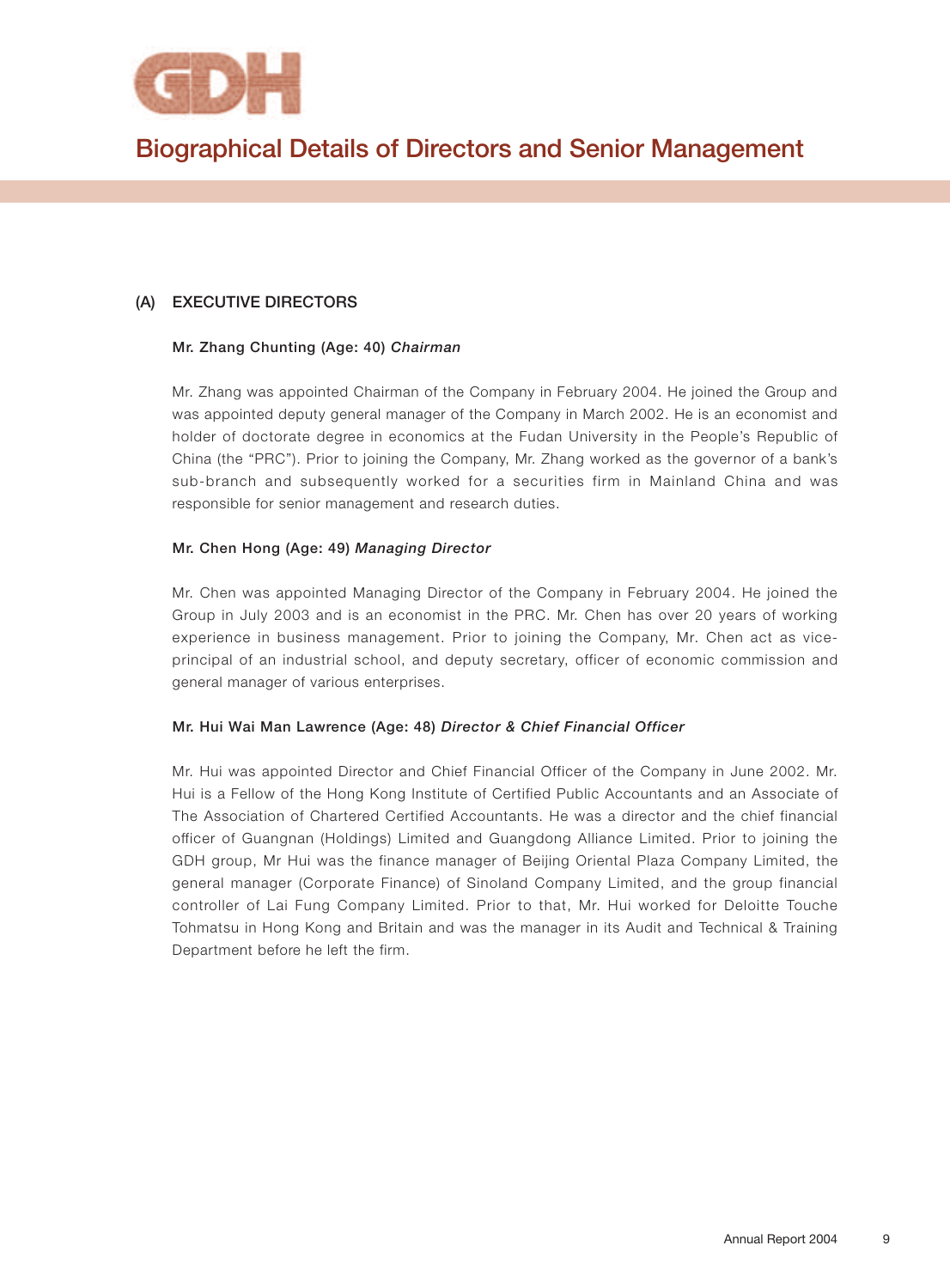

### **Biographical Details of Directors and Senior Management**

#### **(B) NON-EXECUTIVE DIRECTORS**

#### **Dr. Wu Jiesi (Age: 53)** *Honorary President*

Dr. Wu was appointed Honorary President of the Company in February 2004. He is Chairman of 廣東 粵 港投資控股有限公司 (Guangdong Yue Gang Investment Holdings Company Limited) and GDH Limited ("GDH"), and is also Honorary President of Guangdong Investment Limited ("GDI") and Independent Non-Executive Director of Beijing Enterprises Holdings Limited and China Insurance International Holdings Company Limited. Dr. Wu holds a Doctorate degree in Economics. He conducted post-doctorate research work in theoretical economics at the Nankai University in the PRC and was conferred the professorship qualification by the University in 2001. He was with the Industrial and Commercial Bank of China (the "Bank") from 1984 to 1995 and was the President of Shenzhen Branch of the Bank prior to his appointment as Deputy Mayor of the Shenzhen Municipal Government. As the Deputy Mayor between 1995 and 1998, he was responsible for finance, taxation, public revenue, securities, banking and education. He was appointed Assistant to the Governor of Guangdong Province from 1998 to February 2000 and assisted the governor in the handling of GITIC bankruptcy, the restructuring of the Guangdong Enterprises (Holdings) Limited and other financial incidents.

#### **Mr. Xiong Guangyang (Age: 51)**

Mr. Xiong was appointed a Director of the Company in June 2002. Mr. Xiong is a Senior Economist in the PRC. He graduated from Jilin University and obtained a master degree in finance from the Graduate School of The People's Bank of China. Mr. Xiong joined GDH in October 2000 and was appointed a director of GDH in May 2001. He is the chief strategic planning officer of GDH. Prior to joining GDH, Mr. Xiong was mainly engaged in management and operations works in banks. From 1986 to 1996, he was the assistant governor of The People's Bank of China, Guangdong Branch and the governor of The People's Bank of China, Shantou Branch. From 1996 to September 2000, Mr Xiong was with China Everbright Bank in a number of positions including deputy-managing governor of its Guangzhou Branch.

#### **Mrs. Ho Lam Lai Ping Theresa (Age: 49)**

Mrs. Ho was appointed a Director of the Company in July 2000. She is also a director of Kingway Brewery Holdings Limited. Mrs. Ho has been Company Secretary of GDI since December 1992. She graduated from the Hong Kong Polytechnic and is an associate of both The Institute of Chartered Secretaries and Administrators in the United Kingdom and The Hong Kong Institute of Company Secretaries.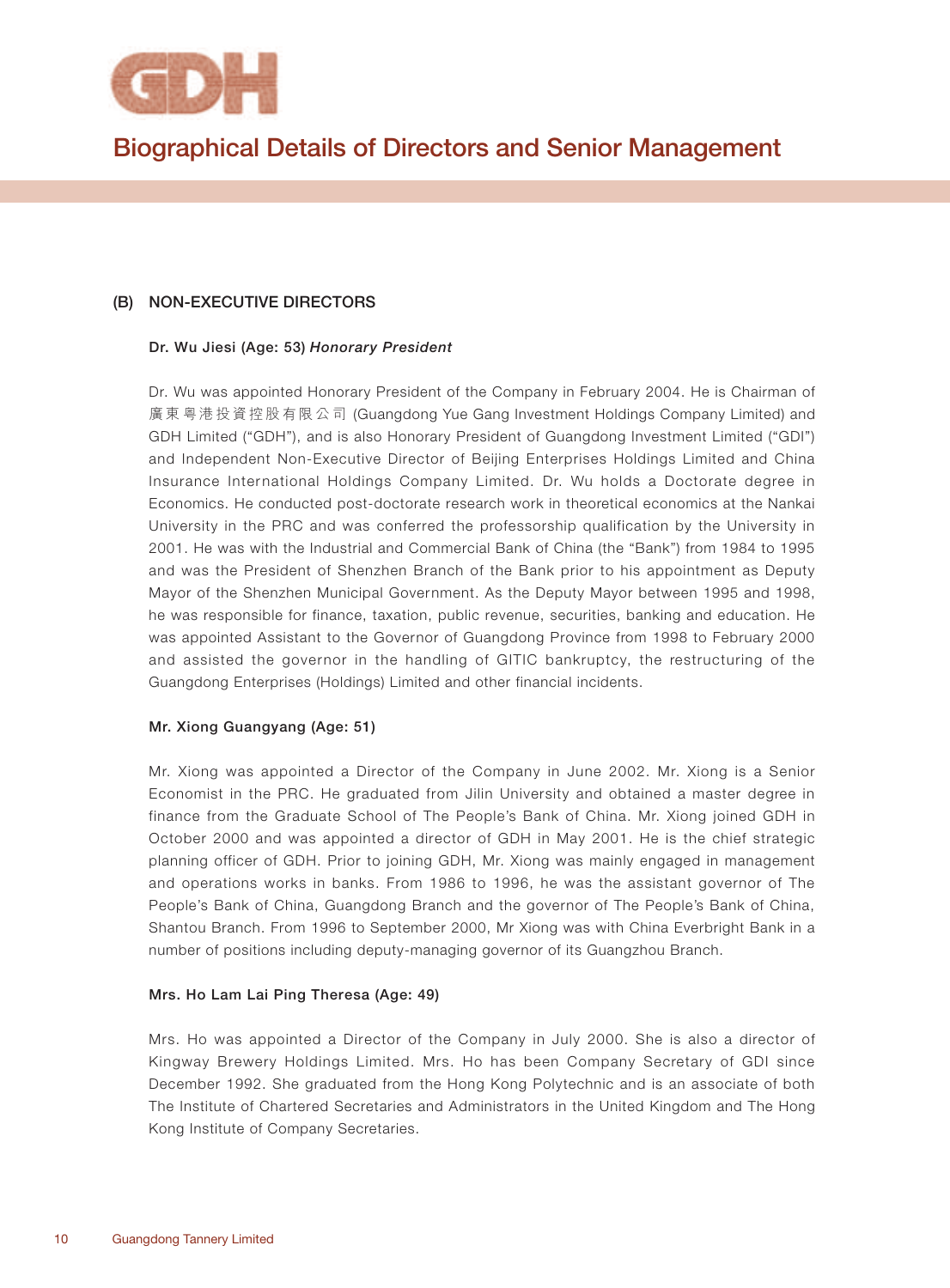

### **Biographical Details of Directors and Senior Management**

#### **(C) INDEPENDENT NON-EXECUTIVE DIRECTORS**

#### **Mr. Cheng Hok Lai James (Age: 57)**

Mr. Cheng was appointed an independent non-executive director of the Company in November 1996. He has over 20 years of experience in the commercial and industrial sectors of Hong Kong.

#### **Mr. Fung Lak (Age: 57)**

Mr. Fung was appointed an independent non-executive director of the Company in November 2002. Mr. Fung holds a bachelor degree in Science (Economics) major in Accounting and Finance from the London School of Economics and Political Science of University of London. He is also the holder of a number of professional qualifications including the fellow memberships of the Association of Chartered Certified Accountants, the Hong Kong Institute of Certified Public Accountants and the Taxation Institute of Hong Kong. Mr. Fung was the former president of the Society of Chinese Accountants and Auditors. Mr. Fung has over 20 years' experience in accounting and finance and is a partner of Fan, Mitchell & Co., Certified Public Accountants.

#### **Mr. Choi Kam Fai Thomas (Age: 60)**

Mr. Choi was appointed an independent non-executive director of the Company in October 2004. Mr. Choi is a Certified Management Accountant with the Society of Management Accountant of Canada. He holds a bachelor degree in Commerce and Business Administration from the University of Alberta, Canada and completed the Executive Development Program organized by J.L. Kellogg Graduate School of Management of the Northwestern University, U.S.A. Mr. Choi is the General Manager of the Internal Audit Department of Henderson Land Development Company Limited. He has worked for the audit departments of various private, public and governmental bodies in Hong Kong and Canada for 30 years.

#### **(D) SENIOR MANAGEMENT**

The senior management of the Group comprises the executive Directors above, namely Messrs. Zhang Chunting, Chen Hong and Hui Wai Man Lawrence.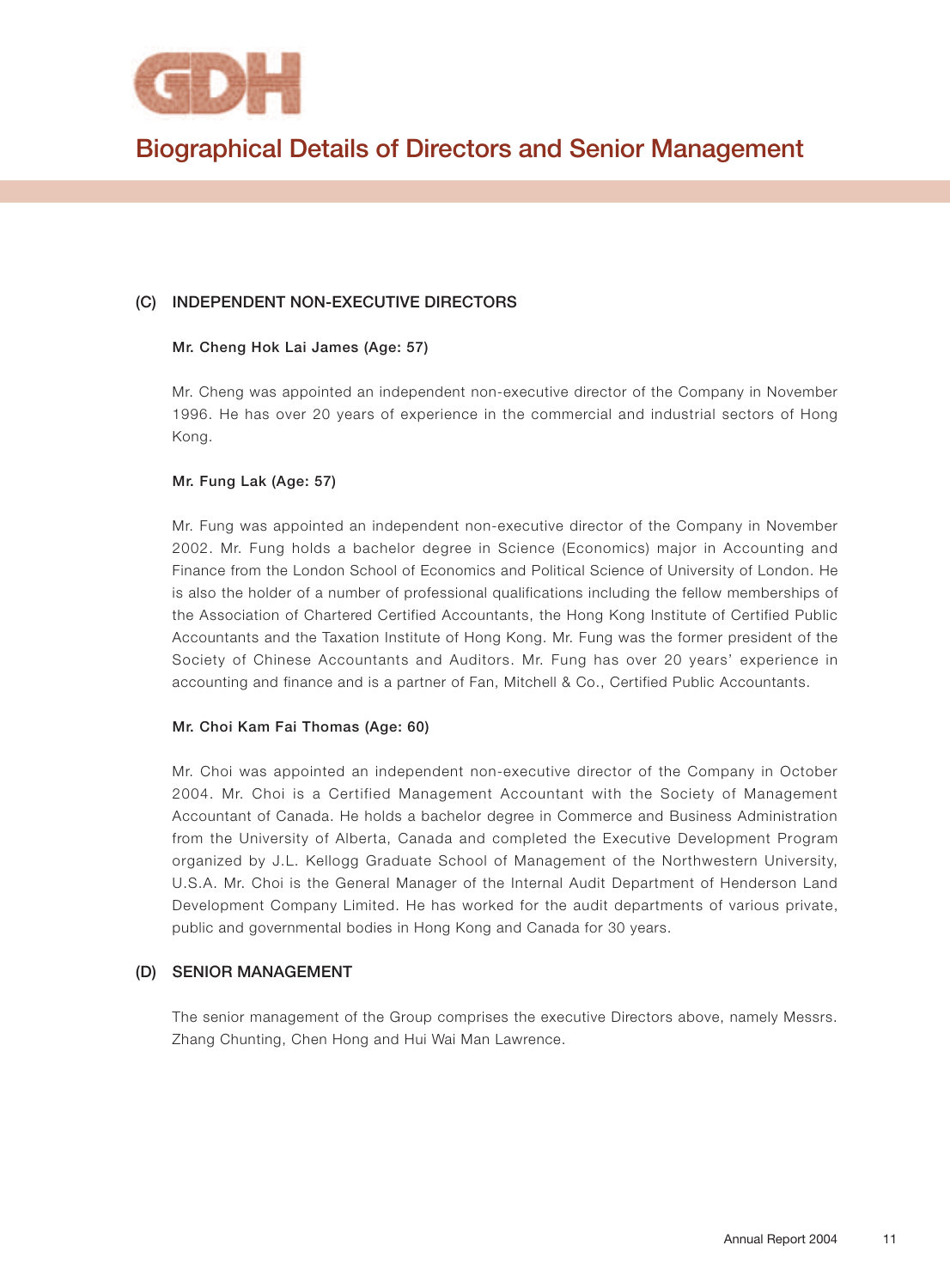

The Directors herein present their report and the audited financial statements of the Company and the Group for the year ended 31 December 2004.

#### **PRINCIPAL ACTIVITIES**

The Company acts as an investment holding company and provides corporate management services to its subsidiaries. The Group is principally engaged in the processing and sale of semi-finished and finished leather. The activities of the subsidiaries and associates are set out in notes 13 and 14 to the financial statements, respectively. There were no significant changes in the nature of the Group's principal activities during the year.

#### **SEGMENT INFORMATION**

An analysis of the Group's turnover and contribution to results by principal activity and geographical area of operations for the year ended 31 December 2004 is set out in note 4 to the financial statements.

#### **RESULTS AND DIVIDENDS**

The results of the Group for the year ended 31 December 2004 and the state of affairs of the Company and the Group at that date are set out in the financial statements on pages 27 to 83.

No interim dividend was paid during the year and the Directors do not recommend the payment of a final dividend in respect of the year ended 31 December 2004.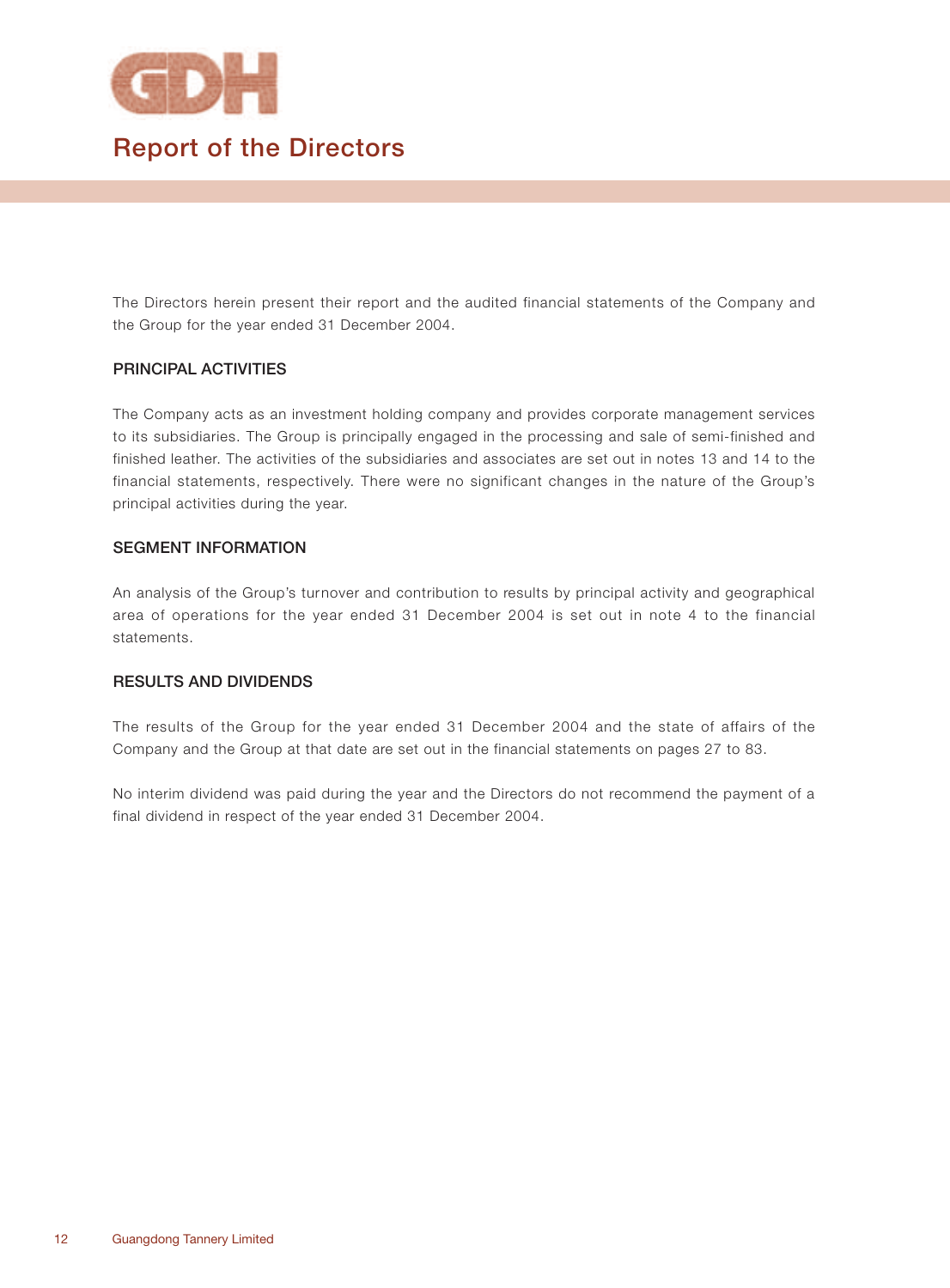

#### **FINANCIAL SUMMARY**

The following is a summary of the published results and assets and liabilities of the Group for the last five financial years, as extracted from the audited financial statements and reclassified as appropriate. The summary does not form part of the audited financial statements.

#### **Results**

|                                                                |          |            | Year ended 31 December |           |            |
|----------------------------------------------------------------|----------|------------|------------------------|-----------|------------|
|                                                                | 2004     | 2003       | 2002                   | 2001      | 2000       |
|                                                                | HK\$'000 | HK\$'000   | HK\$'000               | HK\$'000  | HK\$'000   |
| Turnover                                                       |          |            |                        |           |            |
| Continuing operations                                          | 281,951  | 381,601    | 503,088                | 711,572   | 644,111    |
| Discontinued operations                                        |          |            | 25,967                 | 53,357    | 77,030     |
|                                                                | 281,951  | 381,601    | 529,055                | 764,929   | 721,141    |
| Profit/(Loss) from operating activities                        | 11,605   | (95, 632)  | (198, 991)             | (62, 571) | (92, 196)  |
| Finance costs                                                  | (5,734)  | (5,948)    | (6, 387)               | (15, 221) | (21, 555)  |
| Share of results of associates                                 |          |            |                        | (154)     | (965)      |
| Profit/(Loss) before tax                                       |          |            |                        |           |            |
| Continuing operations                                          | 5,871    | (101, 580) | (205,002)              | (19, 837) | (23, 565)  |
| Discontinued operations                                        |          |            | (376)                  | (58, 109) | (91, 151)  |
|                                                                | 5,871    | (101, 580) | (205, 378)             | (77, 946) | (114, 716) |
| Tax                                                            |          |            |                        |           |            |
| Continuing operations                                          | (1, 203) | 286        |                        | 88        | 971        |
| Discontinued operations                                        |          |            |                        |           |            |
|                                                                | (1, 203) | 286        |                        | 88        | 971        |
| Profit/(Loss) before minority interests                        | 4,668    | (101, 294) | (205, 378)             | (77, 858) | (113, 745) |
| Minority interests                                             |          |            | 177                    | 5,575     | 29,195     |
| Net Profit /(loss) from ordinary<br>activities attributable to |          |            |                        |           |            |
| shareholders                                                   | 4,668    | (101, 294) | (205, 201)             | (72, 283) | (84, 550)  |
|                                                                |          |            |                        |           |            |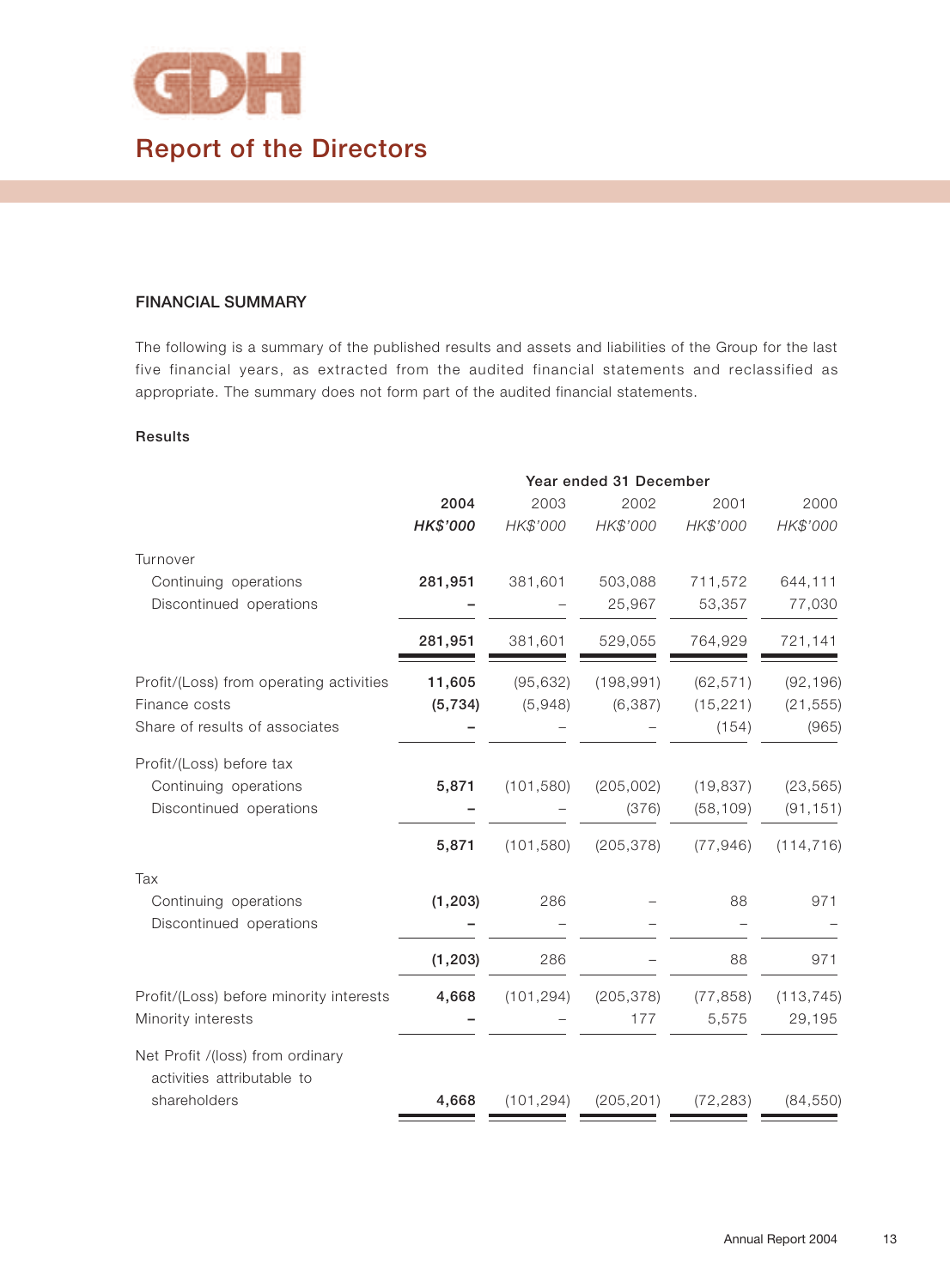

#### **Assets and liabilities**

| As at 31 December |          |          |          |          |  |  |
|-------------------|----------|----------|----------|----------|--|--|
| 2004              | 2003     | 2002     | 2001     | 2000     |  |  |
| HK\$'000          | HK\$'000 | HK\$'000 | HK\$'000 | HK\$'000 |  |  |
|                   |          |          |          |          |  |  |
| 111,296           | 118,406  | 180,994  | 204,436  | 257,801  |  |  |
|                   |          |          | 1,500    | 7,000    |  |  |
|                   |          |          |          | 8,305    |  |  |
|                   |          | 1,268    |          |          |  |  |
| 301,790           | 361,411  | 301,387  | 368,195  | 452,866  |  |  |
| 413,086           | 479,817  | 483,649  | 574,131  | 725,972  |  |  |
|                   |          |          |          |          |  |  |
| 233,002           | 300,824  | 181,546  | 149,567  | 191,988  |  |  |
| 9,012             | 8,833    | 26,460   | 73,566   | 123,827  |  |  |
| 242,014           | 309,657  | 208,006  | 223,133  | 315,815  |  |  |
|                   |          |          | 4,171    | 9,716    |  |  |
| 171,072           | 170,160  | 275,643  | 346,827  | 400,441  |  |  |
|                   |          |          |          |          |  |  |

#### **FIXED ASSETS AND INVESTMENT PROPERTIES**

Details of movements in the fixed assets and investment properties of the Company and the Group during the year are set out in note 12 to the financial statements.

#### **SHARE CAPITAL AND SHARE OPTIONS**

There were no movements in either the Company's authorized or issued share capital during the year. Details of the Company's movements in the share options during the year, together with the reasons therefore, are set out in note 27 to the financial statements.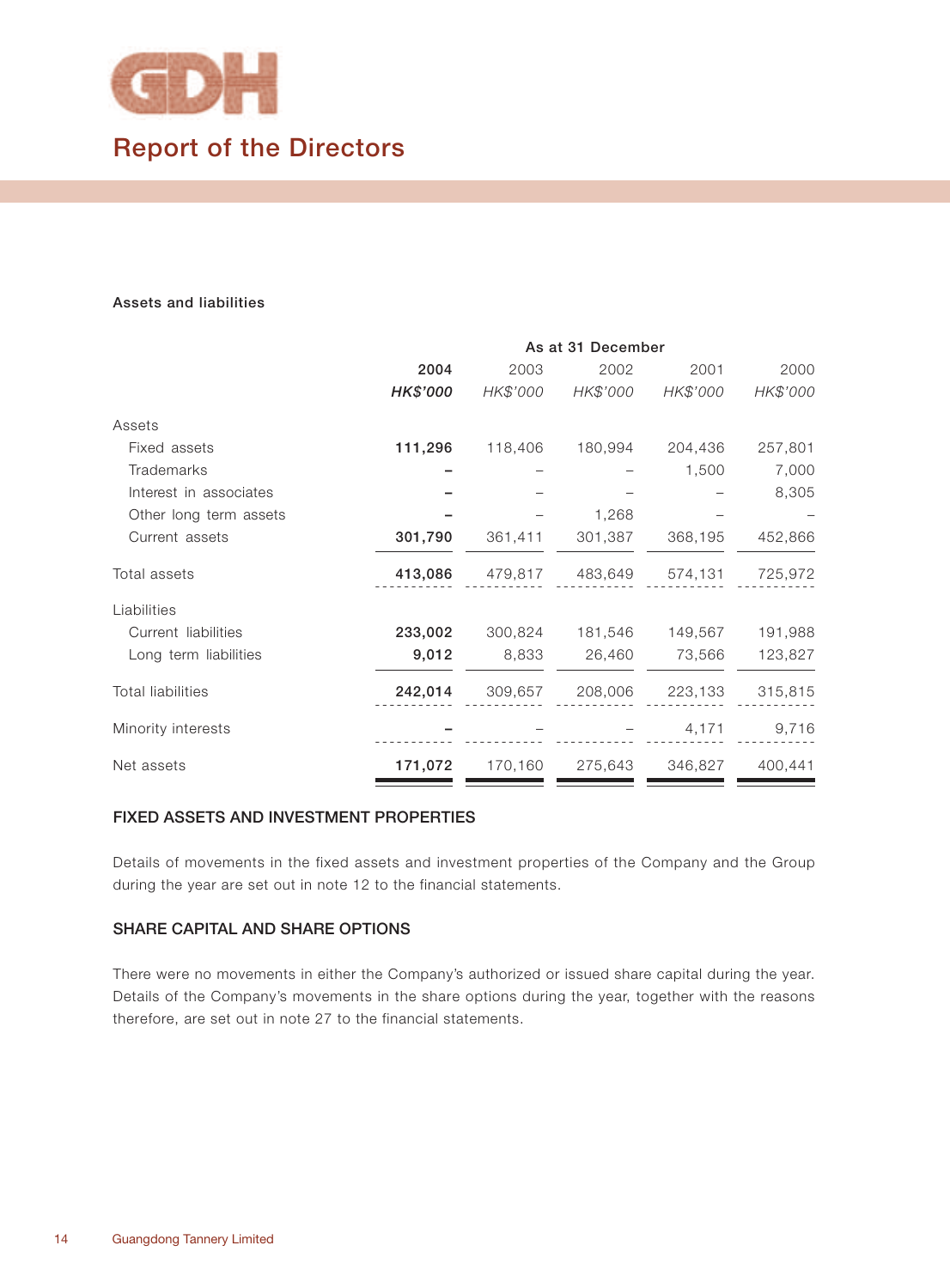

#### **PURCHASE, REDEMPTION OR SALE OF LISTED SECURITIES OF THE COMPANY**

Neither the Company, nor any of its subsidiaries purchased, redeemed or sold any of the Company's listed securities during the year.

#### **RESERVES**

Details of movements in the reserves of the Company and the Group during the year are set out in note 28 to the financial statements and in the consolidated statement of changes in equity, respectively.

#### **DISTRIBUTABLE RESERVES**

At 31 December 2004, no reserves, calculated in accordance with the provisions of Section 79B of the Companies Ordinance, is available for cash distribution.

#### **CHARITABLE CONTRIBUTIONS**

The Group did not make any charitable contributions during the year (2003: HK\$47,000).

#### **DIRECTORS**

The Directors of the Company during the year and up to the date of this report were:

| Wu Jiesi (Honorary President)                             | (appointed on 19 February 2004) |
|-----------------------------------------------------------|---------------------------------|
| Zhang Chunting (Chairman)                                 | (appointed on 19 February 2004) |
| Chen Hong (Managing Director)                             | (appointed on 19 February 2004) |
| Hui Wai Man Lawrence (Director & Chief Financial Officer) |                                 |
| Xiong Guangyang                                           |                                 |
| Cheng Hok Lai James *                                     |                                 |
| Fung Lak *                                                |                                 |
| Choi Kam Fai Thomas *                                     | (appointed on 15 October 2004)  |
| Ho Lam Lai Ping Theresa                                   |                                 |
| Li Wai Keung                                              | (resigned on 19 February 2004)  |
| Luo Fanyu                                                 | (resigned on 19 February 2004)  |
| Chan Hee Kwan                                             | (resigned on 11 September 2004) |

Independent Non-Executive Director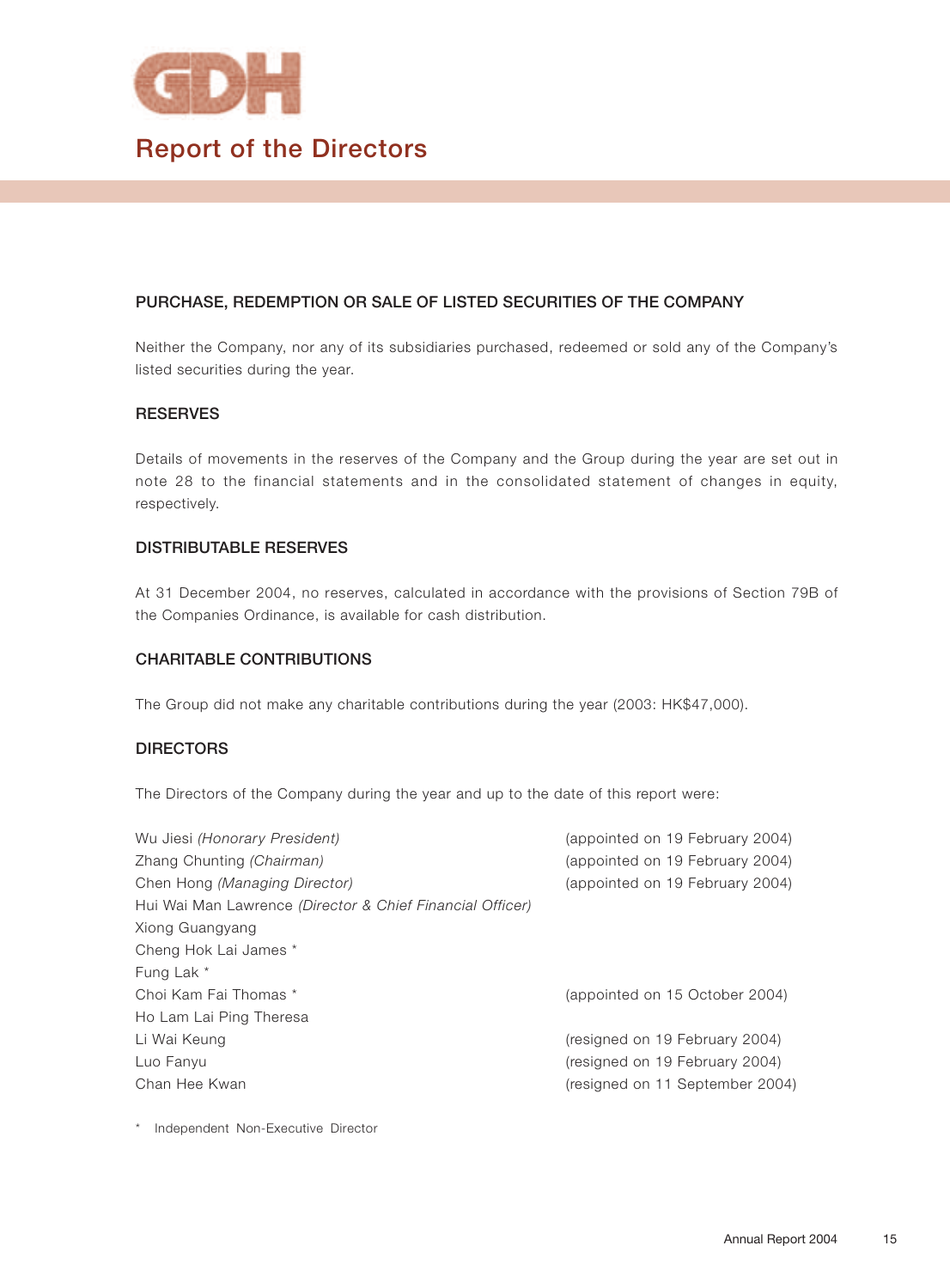

The Company has received independence confirmation from the Independent Non-Executive Directors, namely: Messrs. Cheng Hok Lai James, Fung Lak and Choi Kam Fai Thomas, and considers them to be independent.

#### **RE-ELECTION OF DIRECTORS AT ANNUAL GENERAL MEETING**

Mr. Choi Kam Fai Thomas who was appointed a Director of the Company after the last Annual General Meeting of the Company is due to retire pursuant to Article 77 of the Company's Article of Association at the forthcoming Annual General Meeting. Being eligible, he offers himself for reelection.

After his re-election at the forthcoming annual general meeting, Mr. Choi Kam Fai Thomas will continue to serve on the board of Directors for a period of approximately three years until he becomes due to retire by rotation in accordance with the Articles of Association of the Company. Mr. Choi is not related to any director, senior management or substantial or controlling shareholder of the Company. As at the date of this report, Mr. Choi was not interested or deemed to be interested in any ordinary shares and derivative interest of the Company and other associated companies with the meaning of Part XV of the Securities and Futures Ordinance (the "SFO"). There is no service contract between the Company and Mr. Choi. In accordance with the Articles of Association of the Company, Mr. Choi as a Non-executive Director, is entitled to such director's fee as may be approved by the Board of Directors of the Company. The total current emoluments of Mr. Choi as an Independent Non-Executive Director amounts to HK\$100,000 annually.

Mr. Fung Lak and Mrs. Ho Lam Lai Ping Theresa are due to retire by rotation from the Board in accordance with Article 82 of the Company's Article of Association at the forthcoming Annual General Meeting. Being eligible, they offer themselves for re-election.

After his re-election at the forthcoming annual general meeting, Mr. Fung Lak will continue to serve on the board of Directors for a period of approximately three years until he becomes due to retire by rotation again in accordance with the Articles of Association of the Company. Mr. Fung is not related to any director, senior management or substantial or controlling shareholder of the Company. As at the date of this report, Mr. Fung had a derivative interest in respect of 600,000 Ordinary Shares in the Company within the meaning of Part XV of the SFO, which represents Mr. Fung's entitlement to subscribe for 600,000 Ordinary Shares in the Company. There is no service contract between the Company and Mr. Fung. In accordance with the Articles of Association of the Company, Mr. Fung as a Non-executive Director, is entitled to such director's fee as may be approved by the Board of Directors of the Company. The total current emoluments of Mr. Fung as an Independent Non-Executive Director amounts to HK\$100,000 annually.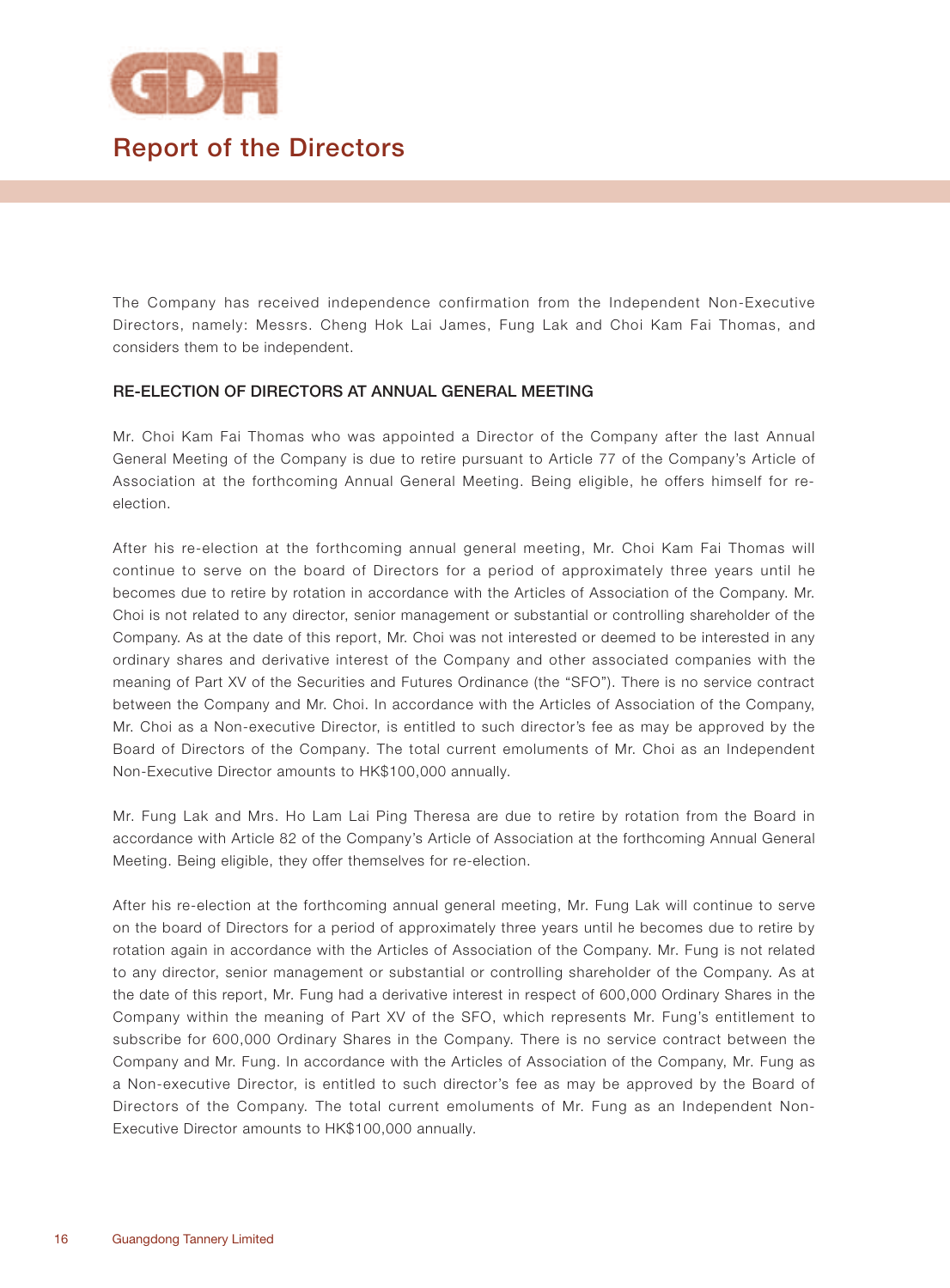

After her re-election at the forthcoming annual general meeting, Mrs. Ho Lam Lai Ping Theresa will continue to serve on the board of Directors for a period of approximately three years until she becomes due to retire by rotation again in accordance with the Articles of Association of the Company. Other than those particulars as stated in the section titled "Biographical Details of Directors and Senior Management" in this report, Mrs. Ho is not related to any director, senior management or substantial or controlling shareholder of the Company. As at the date of this report, Mrs. Ho was interested in 700,000 Ordinary Shares in Guangdong Investment Limited ("GDI") and 80,000 Ordinary Shares in Kingway Brewery Holdings Limited. Mrs. Ho also had a derivative interest in respect of 4,900,000 Ordinary Shares in GDI within the meaning of Part XV of the SFO, which represents Mrs. Ho's entitlement to subscribe for 4,900,000 Ordinary Shares in GDI. There is no service contract between the Company and Mrs. Ho. In accordance with the Articles of Association of the Company, Mrs. Ho, as a Non-executive Director, is entitled to such director's fee as may be approved by the Board of Directors of the Company. Mrs. Ho is not currently receiving any remuneration from the Company.

#### **DIRECTORS' SERVICE CONTRACTS**

No Directors proposed for re-election at the forthcoming Annual General Meeting has a service contract with the Company or any of its subsidiaries which is not determinable by the employer within one year without payment of compensation, other than statutory compensation.

#### **DIRECTORS' INTERESTS IN CONTRACTS OF SIGNIFICANCE**

No contracts of significance to which the Company or the Company's subsidiaries or holding company or a subsidiary of the Company's holding company was a party and in which a Director of the Company had a material interests, whether directly or indirectly, subsisted at the end of the year or at any time during the year.

#### **DIRECTORS' INTERESTS IN SECURITIES**

#### *Directors' interest and short position in the securities*

As at 31 December 2004, the interests and short positions of the Directors and chief executives of the Company in the shares, underlying shares or debentures of the Company and its associated corporations (within the meaning of Part XV of the Securities and Futures Ordinance ("SFO")) (a) which were required to be notified to the Company and The Stock Exchange of Hong Kong Limited ("Stock Exchange") pursuant to Divisions 7 and 8 of Part XV of the SFO (including interests or short positions which the Directors or the chief executives were taken or deemed to have under such provisions of the SFO); or (b) which were required, pursuant to section 352 of the SFO, to be entered in the register referred to therein; or (c) which are required to be notified to the Company and the Stock Exchange pursuant to the Model Code for Securities Transactions by Directors of Listed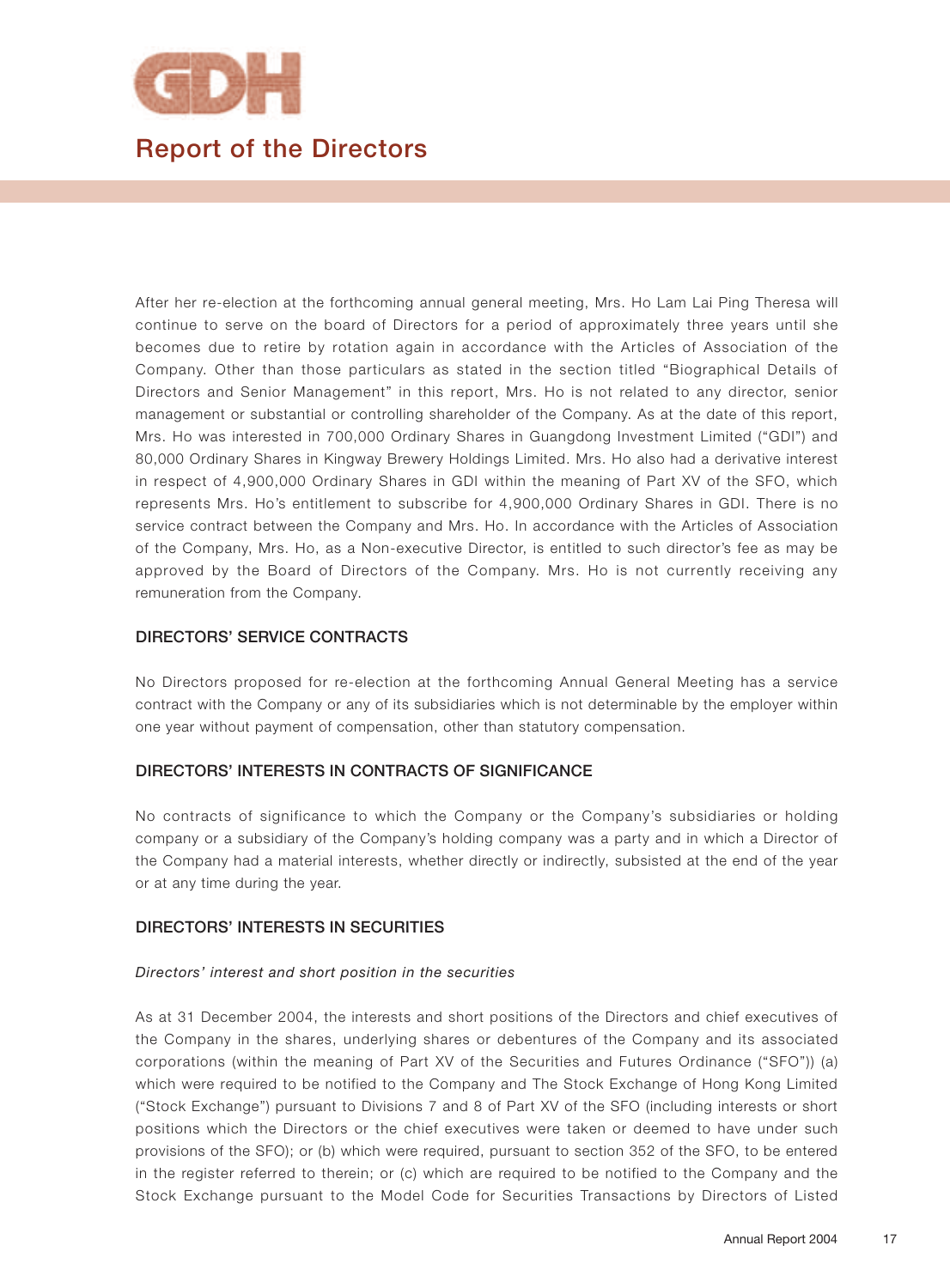

Companies contained in the Rules Governing the Listing of Securities on the Stock Exchange (the "Listing Rules") were as follows:

#### **(1) Interests and short positions in the Company**

#### *(a) Interest in ordinary shares*

| Name of director    | Nature of | Number of | % of issued   | Long/short          |
|---------------------|-----------|-----------|---------------|---------------------|
|                     | interests | shares    | share capital | positions           |
| Cheng Hok Lai James | Personal  | 400,000   |               | 0.076 Long position |

*Note:* The number of ordinary shares of the Company in issue as at 31 December 2004 was 524,154,000.

#### *(b) Interest in options relating to ordinary shares*

| Name of director    | No. of options<br>held on | Options granted<br>during the year<br>Date<br>01/01/2004 (dd/mm/yyyy) | Number    | Period during<br>which option is<br>exercisable<br>(dd/mm/yyyy) | Total<br>consideration<br>options<br>(HKS) | Price per<br>Ordinary<br>Share<br>payable<br>paid for on exercise<br>of option<br>(HKS) | Number<br>of options<br>exercised<br>during<br>the year | No. of<br>options<br>held on<br>31/12/2004 |
|---------------------|---------------------------|-----------------------------------------------------------------------|-----------|-----------------------------------------------------------------|--------------------------------------------|-----------------------------------------------------------------------------------------|---------------------------------------------------------|--------------------------------------------|
| Zhang Chunting      | 2,500,000                 |                                                                       |           | $10/09/2003 -$<br>09/09/2008                                    | 1                                          | 0.22                                                                                    | $\overline{\phantom{m}}$                                | 2,500,000                                  |
|                     | $\equiv$                  | 11/02/2004                                                            | 2,000,000 | 12/05/2004 -<br>11/05/2009                                      | 1                                          | 0.246                                                                                   | $\overline{\phantom{m}}$                                | 2,000,000                                  |
| Chen Hong           |                           | 11/02/2004                                                            | 1,800,000 | $12/05/2004 -$<br>11/05/2009                                    | 1                                          | 0.246                                                                                   | $\qquad \qquad -$                                       | 1,800,000                                  |
| Xiong Guangyang     | 3,000,000                 |                                                                       |           | 10/09/2003 -<br>09/09/2008                                      | 1                                          | 0.22                                                                                    | $\overline{\phantom{0}}$                                | 3,000,000                                  |
|                     | $\equiv$                  | 11/02/2004                                                            | 2,200,000 | 12/05/2004-<br>11/05/2009                                       | 1                                          | 0.246                                                                                   | $\qquad \qquad -$                                       | 2,200,000                                  |
| Cheng Hok Lai James | 300,000                   |                                                                       |           | 10/09/2003 -<br>09/09/2008                                      | 1                                          | 0.22                                                                                    |                                                         | 300,000                                    |
|                     | $\qquad \qquad -$         | 11/02/2004                                                            | 300,000   | $12/05/2004 -$<br>11/05/2009                                    | 1                                          | 0.246                                                                                   |                                                         | 300,000                                    |
| Fung Lak            | 300,000                   |                                                                       |           | $10/09/2003 -$<br>09/09/2008                                    | 1                                          | 0.22                                                                                    |                                                         | 300,000                                    |
|                     |                           | 11/02/2004                                                            | 300,000   | $12/05/2004 -$<br>11/05/2009                                    | 1                                          | 0.246                                                                                   |                                                         | 300,000                                    |

*Note:* If the last day of any of the option period is not a business day in Hong Kong, the option period shall end at the close of business on the business day preceding that day.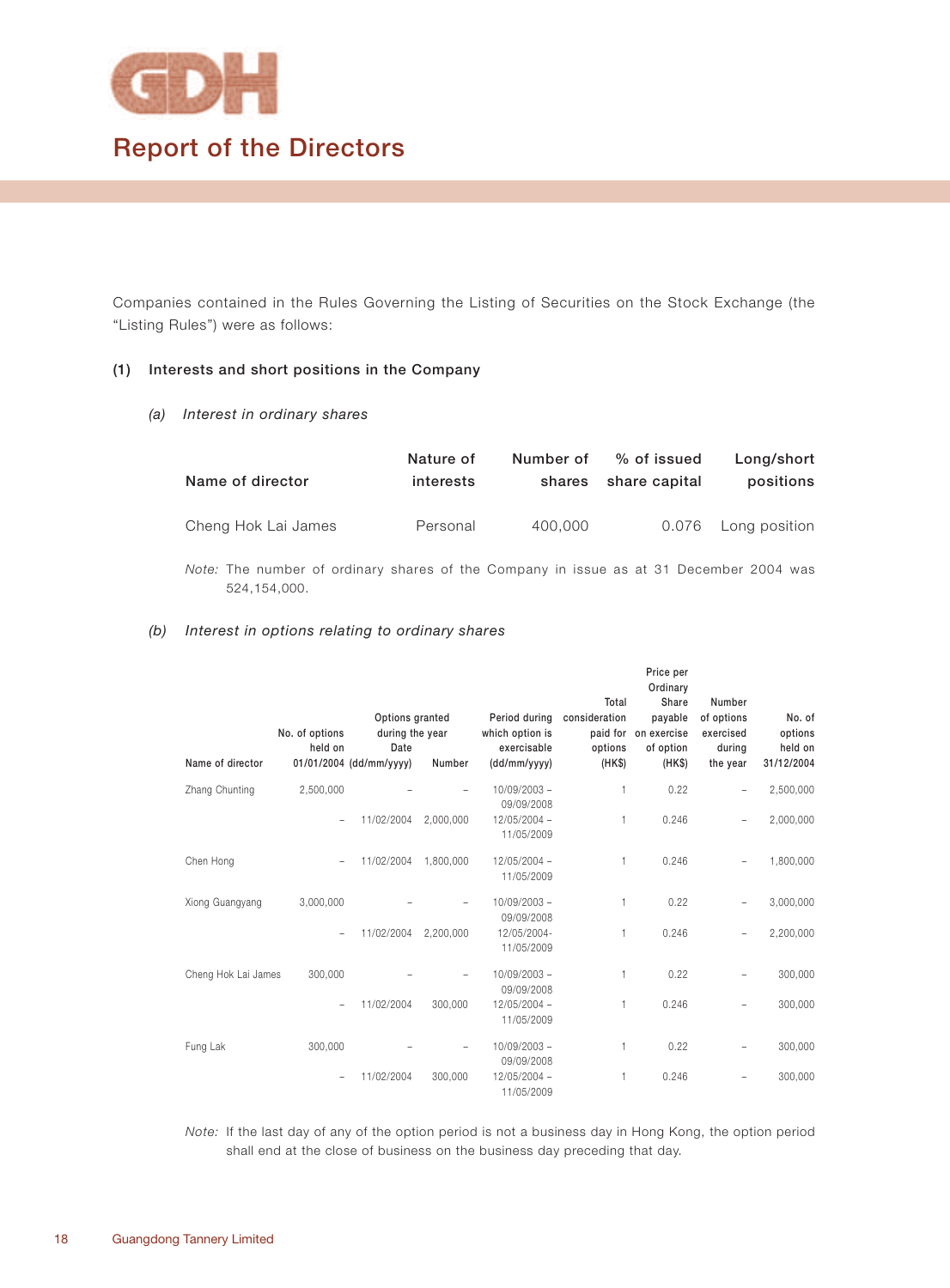

#### **(2) Interests and short positions in Guangdong Investment Limited ("GDI")**

*(a) Interest in ordinary shares of GDI*

| Name of director        | Nature of<br>interests | shares     | Number of % of issued share<br>capital of GDI | Long/short<br>positions |
|-------------------------|------------------------|------------|-----------------------------------------------|-------------------------|
| Wu Jiesi                | Personal               | 16,000,000 |                                               | 0.2877 Long position    |
| Ho Lam Lai Ping Theresa | Personal               | 900,000    |                                               | 0.0162 Long position    |

*Note:* The number of ordinary shares of GDI in issue as at 31 December 2004 was 5,561,612,672.

#### *(b) Interest in options relating to ordinary shares of GDI*

|                            | No.<br>of options<br>held on | Options granted<br>during the year<br>Date |                          | Period during<br>which option is<br>exercisable | Total<br>consideration<br>paid for<br>options | Price per<br>Ordinary<br>Share<br>payable<br>on exercise<br>of option | Number<br>of options<br>exercised<br>during | No. of<br>options<br>held on |
|----------------------------|------------------------------|--------------------------------------------|--------------------------|-------------------------------------------------|-----------------------------------------------|-----------------------------------------------------------------------|---------------------------------------------|------------------------------|
| Name of director           |                              | 01/01/2004 (dd/mm/yyyy)                    | Number                   | (dd/mm/yyyy)                                    | (HKS)                                         | (HK\$)                                                                | the year                                    | 31/12/2004                   |
| Wu Jiesi                   | 7,000,000                    |                                            | $\overline{\phantom{0}}$ | $02/05/2002 -$<br>01/05/2007                    |                                               | 0.74                                                                  | 7,000,000                                   |                              |
|                            | 9,000,000                    |                                            | $\overline{\phantom{0}}$ | $08/11/2002 -$<br>07/11/2007                    | L.                                            | 0.814                                                                 | 9,000,000                                   |                              |
|                            | 6,000,000                    |                                            |                          | $05/03/2003 -$<br>04/03/2008                    | 1                                             | 0.96                                                                  | -                                           | 6,000,000                    |
|                            | 3,000,000                    |                                            |                          | 08/08/2003 -<br>07/08/2008                      | 1                                             | 1.22                                                                  | $\overline{\phantom{0}}$                    | 3,000,000                    |
|                            | $\qquad \qquad -$            | 06/02/2004                                 | 3,000,000                | $07/05/2004 -$<br>06/05/2009                    | 1                                             | 1.59                                                                  | -                                           | 3,000,000                    |
|                            | $\qquad \qquad -$            | 24/05/2004                                 | 2,500,000                | 25/08/2004 -<br>24/08/2009                      | 1                                             | 1.25                                                                  | $\overline{\phantom{0}}$                    | 2,500,000                    |
| Ho Lam Lai Ping<br>Theresa | 1,000,000                    |                                            |                          | $08/11/2002 -$<br>07/11/2007                    |                                               | 0.814                                                                 | 1,000,000                                   |                              |
|                            | 1,200,000                    |                                            |                          | $05/03/2003 -$<br>04/03/2008                    | 1                                             | 0.96                                                                  | 300,000                                     | 900,000                      |
|                            | 1,500,000                    |                                            |                          | $08/08/2003 -$<br>07/08/2008                    | 1                                             | 1.22                                                                  | $\qquad \qquad -$                           | 1,500,000                    |
|                            | $\qquad \qquad -$            | 06/02/2004                                 | 1,500,000                | $07/05/2004 -$<br>06/05/2009                    | 1                                             | 1.59                                                                  | $\overline{\phantom{0}}$                    | 1,500,000                    |
|                            |                              | 24/05/2004                                 | 1,000,000                | 25/08/2004 -<br>24/08/2009                      | 1                                             | 1.25                                                                  | -                                           | 1,000,000                    |

*Note:* If the last day of any of the option period is not a business day in Hong Kong, the option period shall end at the close of business on the business day preceding that day.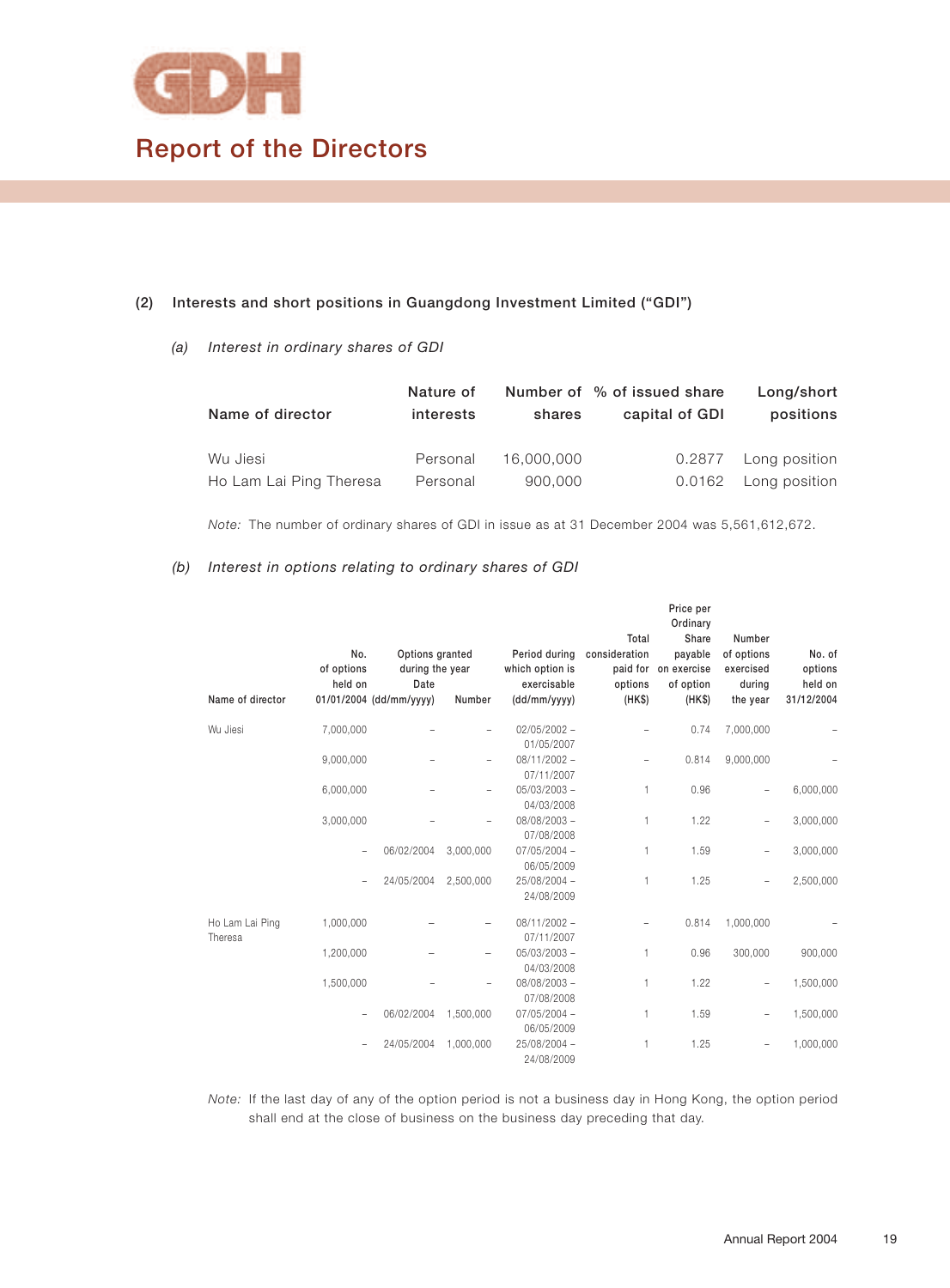

**(3) Interests and short positions in Kingway Brewery Holdings Limited ("Kingway") – Interest in ordinary shares of Kingway**

|                         |                        | % of issued         |                             |                         |
|-------------------------|------------------------|---------------------|-----------------------------|-------------------------|
| Name of director        | Nature of<br>interests | Number of<br>shares | share capital<br>of Kingway | Long/short<br>positions |
| Ho Lam Lai Ping Theresa | Personal               | 80,000              | 0.0057                      | Long position           |

*Note:* The number of ordinary shares of Kingway in issue as at 31 December 2004 was 1,395,568,000.

**(4) Interests and short positions in Guangnan (Holdings) Limited ("Guangnan") – Interest in options relating to ordinary shares of Guangnan**

|                      |                           |                                                                       |           |                                                                 |                                   | Price per<br>Ordinary                                 |                                               |                                            |  |
|----------------------|---------------------------|-----------------------------------------------------------------------|-----------|-----------------------------------------------------------------|-----------------------------------|-------------------------------------------------------|-----------------------------------------------|--------------------------------------------|--|
|                      |                           |                                                                       |           |                                                                 | Total                             | Share                                                 | Number                                        |                                            |  |
| Name of director     | No. of options<br>held on | Options granted<br>during the year<br>Date<br>01/01/2004 (dd/mm/yyyy) | Number    | Period during<br>which option is<br>exercisable<br>(dd/mm/yyyy) | consideration<br>options<br>(HKS) | payable<br>paid for on exercise<br>of option<br>(HKS) | of options<br>exercised<br>durina<br>the year | No. of<br>options<br>held on<br>31/12/2004 |  |
| Hui Wai Man Lawrence | $\overline{\phantom{0}}$  | 06/02/2004                                                            | 2.500.000 | $06/05/2004 -$<br>05/05/2009                                    | 10                                | 0.1582                                                | $\overline{\phantom{0}}$                      | 2,500,000                                  |  |

*Note:* If the last day of any of the option period is not a business day in Hong Kong, the option period shall end at the close of business on the business day preceding that day.

Save as disclosed above, as at 31 December 2004, to the knowledge of the Company, none of the Directors or chief executives of the Company had or was deemed to have any interests or short position in the shares, underlying shares or debentures of the Company and its associated corporations (within the meaning of Part XV of the SFO) (a) which were required to be notified to the Company and the Stock Exchange pursuant to Divisions 7 and 8 of Part XV of the SFO (including interests or short positions which the Directors and the chief executives were taken or deemed to have under such provisions of the SFO); or (b) which were required, pursuant to section 352 of the SFO, to be entered in the register referred to therein; or (c) which are required to be notified to the Company and the Stock Exchange pursuant to the Model Code for Securities Transactions by Directors of Listed Companies contained in the Listing Rules.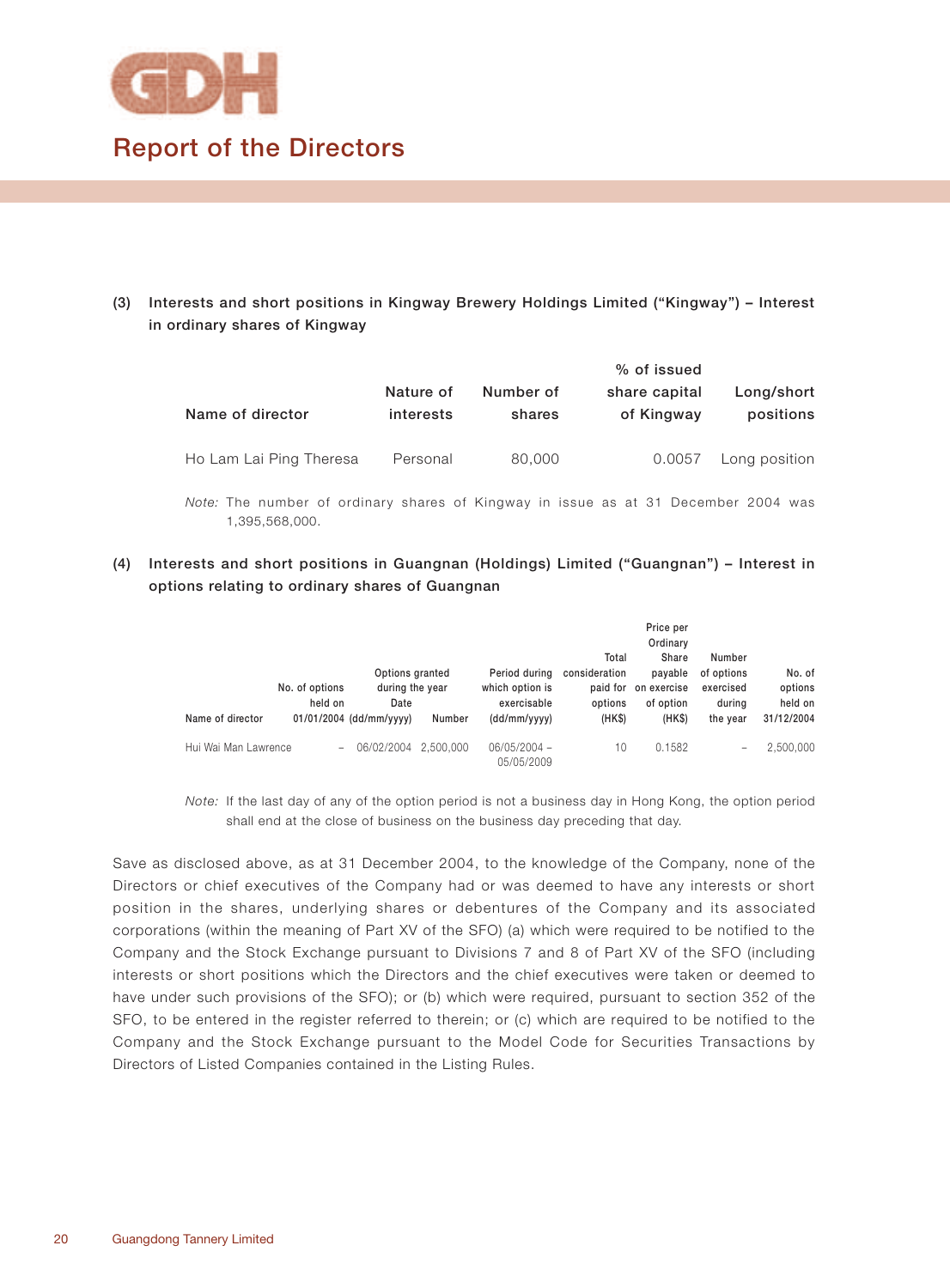

#### **SHARE OPTIONS OF THE COMPANY**

In assessing the theoretical aggregate value of the share options granted during the year, the Black-Scholes option pricing model has been used.

#### **Share options granted during the year ended 31 December 2004:**

| Date of Grant   |       | 11/02/2004              |
|-----------------|-------|-------------------------|
| Vesting Period  |       | 11/02/2004 - 11/05/2004 |
| Exercise Period |       | 12/05/2004 - 11/05/2009 |
| Exercise Price  | diam. | HK\$0.246               |

|                     | Number of   | Options     | Number of   | Options     |
|---------------------|-------------|-------------|-------------|-------------|
|                     | Options     | Value       | Options     | Value       |
|                     | At 11/02/04 | At 11/02/04 | At 31/12/04 | At 31/12/04 |
|                     |             | (Note (2))  |             | (Note (3))  |
|                     |             | HK\$        |             | HK\$        |
| Grantee:            |             |             |             |             |
| Zhang Chunting      | 2,000,000   | 380,000     | 2,000,000   | 420,000     |
| Chen Hong           | 1,800,000   | 342,000     | 1,800,000   | 378,000     |
| Xiong Guangyang     | 2,200,000   | 418,000     | 2,200,000   | 462,000     |
| Cheng Hok Lai James | 300,000     | 57,000      | 300,000     | 63,000      |
| Fung Lak            | 300,000     | 57,000      | 300,000     | 63,000      |
| Other employees     | 2,100,000   | 399,000     | 2,100,000   | 441,000     |
| Total               | 8,700,000   | 1,653,000   | 8,700,000   | 1,827,000   |
|                     |             |             |             |             |

#### *Notes:*

- (1) The closing price of the Ordinary Shares of the Company immediately before the date on which the options were granted was HK\$0.24.
- (2) According to the Black-Scholes model<sup>#</sup>, the total value of the options was estimated at HK\$1,653,000 as at 11 February 2004 (when the options were granted) with the following variables and assumptions:

| Risk Free Rate      | : 2.72%, being the approximate yield of 5-year Exchange Fund Note<br>traded on 11/02/2004                                             |
|---------------------|---------------------------------------------------------------------------------------------------------------------------------------|
| Expected Volatility | : 112.0%, being the annualized volatility of the closing price of the<br>Ordinary Shares of the Company from 11/02/2003 - 11/02/2004. |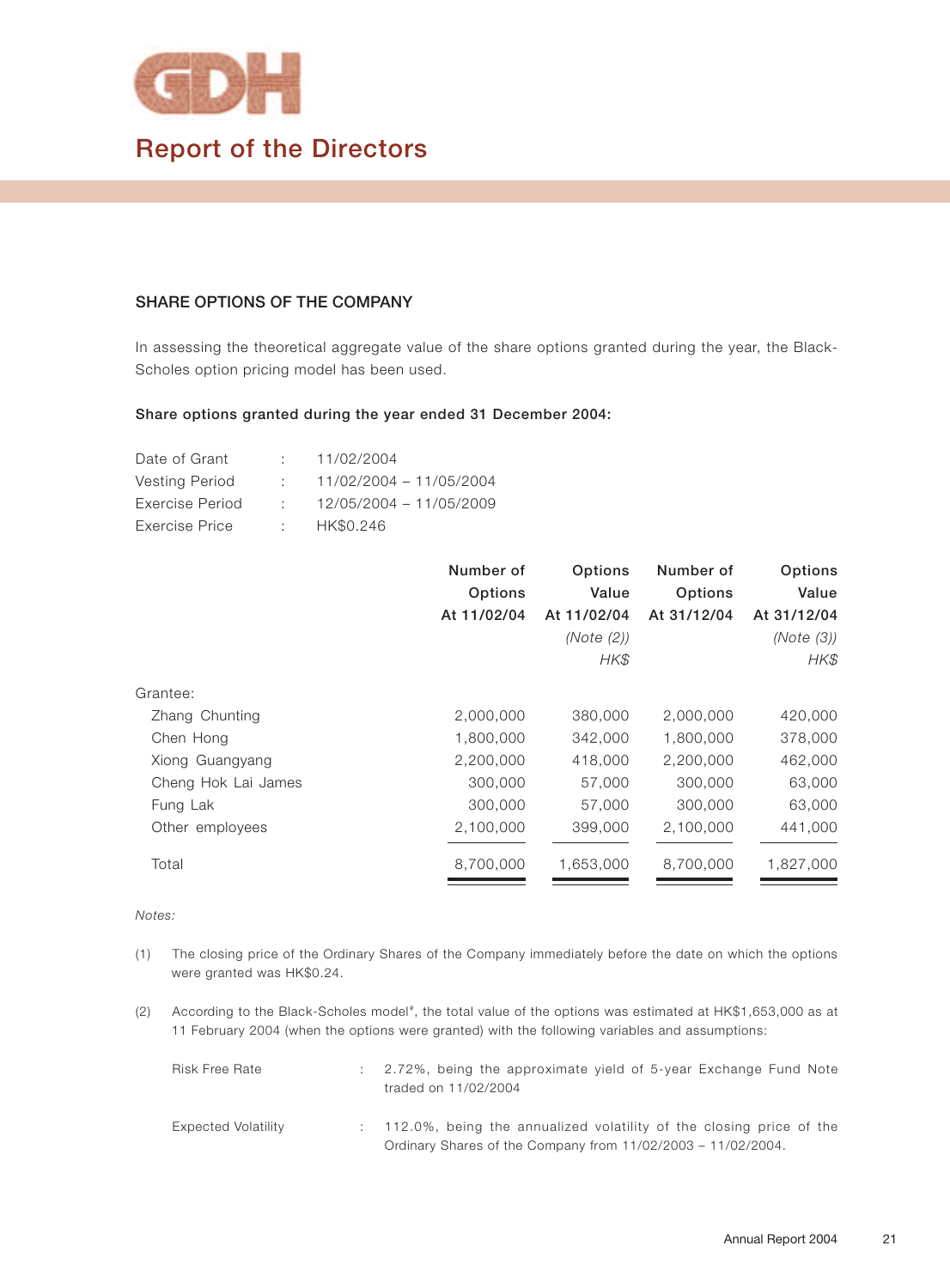

|     | Expected Dividend Yield                                                                                                                                                                   | $\mathcal{L}$             | Nil, being the approximate yield of the shares of the Company over the<br>period of 11/02/2003 - 11/02/2004.                                                                                                                |  |  |  |
|-----|-------------------------------------------------------------------------------------------------------------------------------------------------------------------------------------------|---------------------------|-----------------------------------------------------------------------------------------------------------------------------------------------------------------------------------------------------------------------------|--|--|--|
|     | Expected Life of the Options :                                                                                                                                                            |                           | 5.25 years                                                                                                                                                                                                                  |  |  |  |
|     | Assumptions                                                                                                                                                                               | ÷.                        | There is no material difference between the expected volatility over the<br>whole life of the options and the historical volatility of the Ordinary<br>Shares of the Company over the period of 11/02/2003 - 11/02/2004.    |  |  |  |
| (3) | According to the Black-Scholes model <sup>*</sup> , the total value of the options was estimated at HK\$1,827,000 as at<br>31 December 2004 with the following variables and assumptions: |                           |                                                                                                                                                                                                                             |  |  |  |
|     | <b>Risk Free Rate</b>                                                                                                                                                                     | $\mathbb{R}^{\mathbb{Z}}$ | 2.66%, being the approximate yield of 5-year Exchange Fund Note<br>traded on 31/12/2004.                                                                                                                                    |  |  |  |
|     | <b>Expected Volatility</b>                                                                                                                                                                | $\mathbb{Z}^{\mathbb{Z}}$ | 108.4%, being the annualized volatility of the closing price of the<br>Ordinary Shares of the Company from $01/01/2004 - 31/12/2004$ .                                                                                      |  |  |  |
|     | <b>Expected Dividend Yield</b>                                                                                                                                                            | $\mathcal{L}$             | Nil, being the approximate yield of the shares of the Company over the<br>period of 01/01/2004 - 31/12/2004.                                                                                                                |  |  |  |
|     | Expected Life of the Options :                                                                                                                                                            |                           | 4.86 years                                                                                                                                                                                                                  |  |  |  |
|     | Assumptions                                                                                                                                                                               | ÷                         | There is no material difference between the expected volatility over the<br>whole life of the options and the historical volatility of the Ordinary<br>Shares of the Company over the period of $01/01/2004 - 31/12/2004$ . |  |  |  |

- (4) Options forfeited, if any, before expiry of the options will be treated as lapsed options which will be added back to the number of Ordinary Shares available to be issued under the relevant share option scheme.
	- # The Black-Scholes model (the "Model") is developed to estimate the fair value of publicly traded options that have no vesting restriction and are fully transferable. The Model is only one of the commonly used models to estimate the fair value of an option. The value of an option varies with different variables of certain subjective assumptions. Any change in the variables so adopted may materially affect the estimation of the fair value of an option.
	- According to Listing Rules Chapter 17.08, the risk-free rate should be the rate prevailing on debt securities issued by the state, such as the Exchange Fund Notes in case of Hong Kong based entities.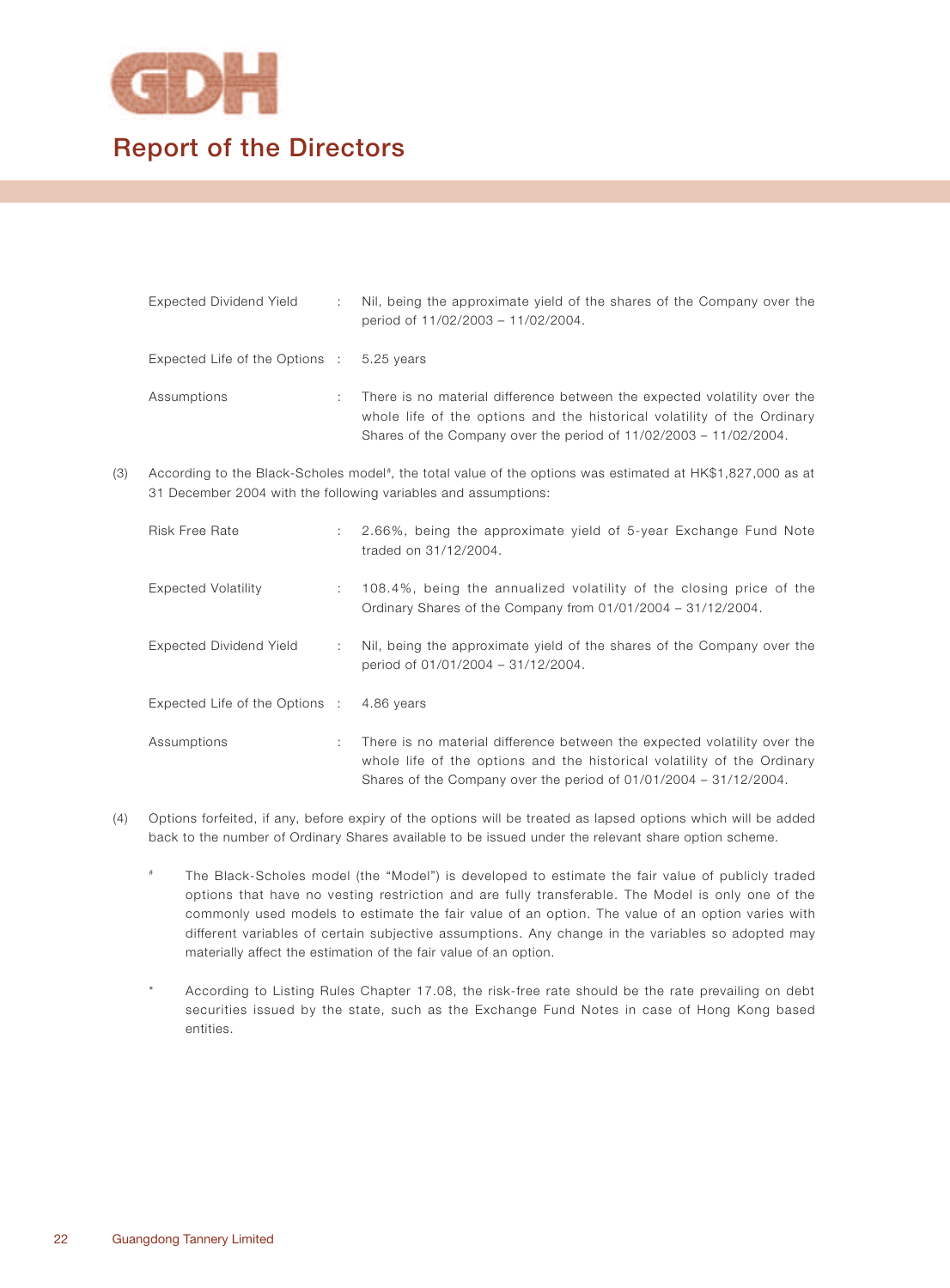

#### **SUBSTANTIAL SHAREHOLDERS' INTERESTS**

*Persons who have an interest or short position which is discloseable under Divisions 2 and 3 of Part XV of the SFO and substantial shareholders*

So far as is known to any Director or chief executive of the Company, as at 31 December 2004, the persons or companies (not being a Director or chief executive of the Company) who have interests or short positions in the Ordinary Shares or underlying Ordinary Shares which would fall to be disclosed to the Company under the provisions of Divisions 2 and 3 of Part XV of the SFO were as follows:

| Number of Ordinary Shares                                                                |                                                            |                     |                   |               |           |
|------------------------------------------------------------------------------------------|------------------------------------------------------------|---------------------|-------------------|---------------|-----------|
|                                                                                          |                                                            | of the Company held |                   |               |           |
|                                                                                          |                                                            | Direct              | Deemed            | Long/short    | of issued |
| Name of Shareholders                                                                     | Capacity/nature of interest                                | Interests           | Interests         | position      | capital   |
| 廣東粤港投資控股有限公司<br>(Guangdong Yue Gang<br>Investment Holdings<br>Company Limited)<br>(Note) | Beneficial owner/<br>Interest of controlled<br>corporation |                     | 375,100,000       | Long position | 71.56     |
| <b>GDH</b> Limited                                                                       | Beneficial owner/<br>Interest of controlled<br>corporation | 375,100,000         | $\qquad \qquad -$ | Long position | 71.56     |

*Note:* The attributable interest which 廣 東 粵 港投資控股有限公司 (Guangdong Yue Gang Investment Holdings Company Limited) has in the Company is held through its 100% direct interest in GDH Limited.

Save as disclosed above, as at 31 December 2004, the Directors are not aware of any other person who had an interest or short position in the shares, underlying Shares or debentures which would fall to be disclosed to the Company under the provisions of Divisions 2 and 3 of Part XV of the SFO.

#### **ARRANGEMENTS TO PURCHASE SHARES OR DEBENTURES**

Save as disclosed in the sections headed "Share Options of the Company" and "Directors' Interests in Securities" of this report, and in note 27 to the financial statements, at no time during the year was the Company, any subsidiaries or holding company of the Company or any subsidiaries of the Company's holding company, a party to any arrangements to enable the Directors of the Company or their spouse or children under 18 years of age to acquire benefits by means of the acquisition of shares in, or debentures of, the Company or any other body corporate.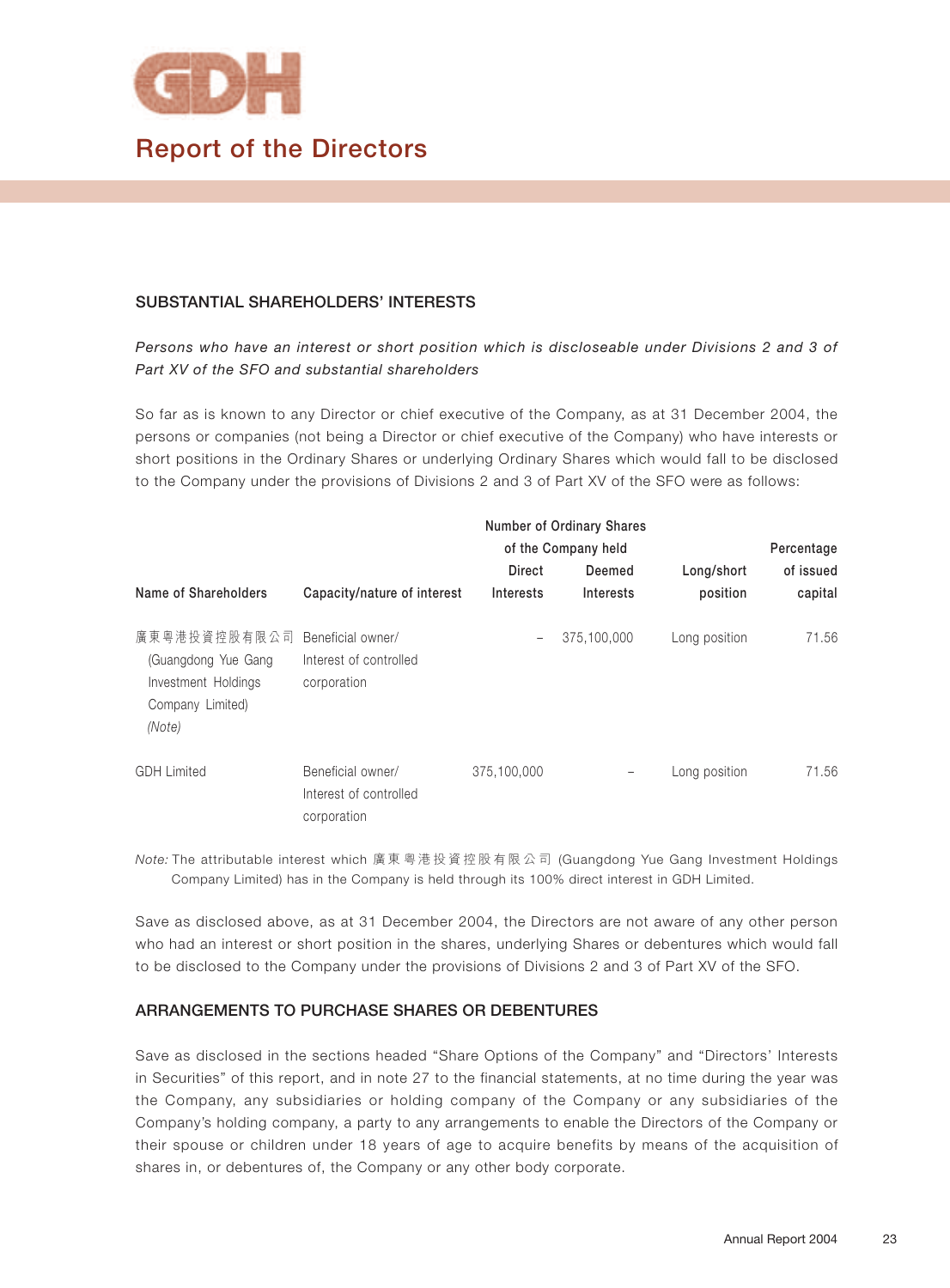

#### **CODE OF BEST PRACTICE**

The Company has compiled throughout the year ended 31 December 2004 with the Code of Best Practices, as set out in Appendix 14 of the Listing Rules of The Stock Exchange of Hong Kong Limited of which is effective before 31 December 2004.

The Company has adopted the Model Code set out in Appendix 10 of the Rules Governing the Listing of Securities on The Stock Exchange of Hong Kong Limited as the code of conduct regarding Director's securities transactions. All Directors have confirmed, following specific enquiry by the Company that they have complied with the required standard set out in the Model Codel during the year.

#### **PUBLIC FLOAT**

As at the date of this report, the Company has maintained the prescribed public float under the Rules Governing the Listing of Securities on The Stock Exchange of Hong Kong Limited based on the information that is publicly available to the Company and within the knowledge of the Directors.

#### **AUDIT COMMITTEE**

The Company has established an Audit Committee comprising all of the Independent Non-Executive Directors of the Company in accordance with the Code of Corporate Governance Practice as set out in Appendix 14 to the Listing Rules. The principal duties of the Audit Committee include the review of the completeness, accuracy and fairness of the Company's financial reports and the effectiveness of the Company's internal control system. The Audit Committee has reviewed the results of the Group for the year ended 31 December 2004.

#### **AUDITORS**

A resolution will be proposed at the forthcoming Annual General Meeting for the re-appointment of Messrs. Ernst & Young as the auditors of the Company.

> By Order of the Board **Zhang Chunting** *Chairman*

Hong Kong, 8 April 2005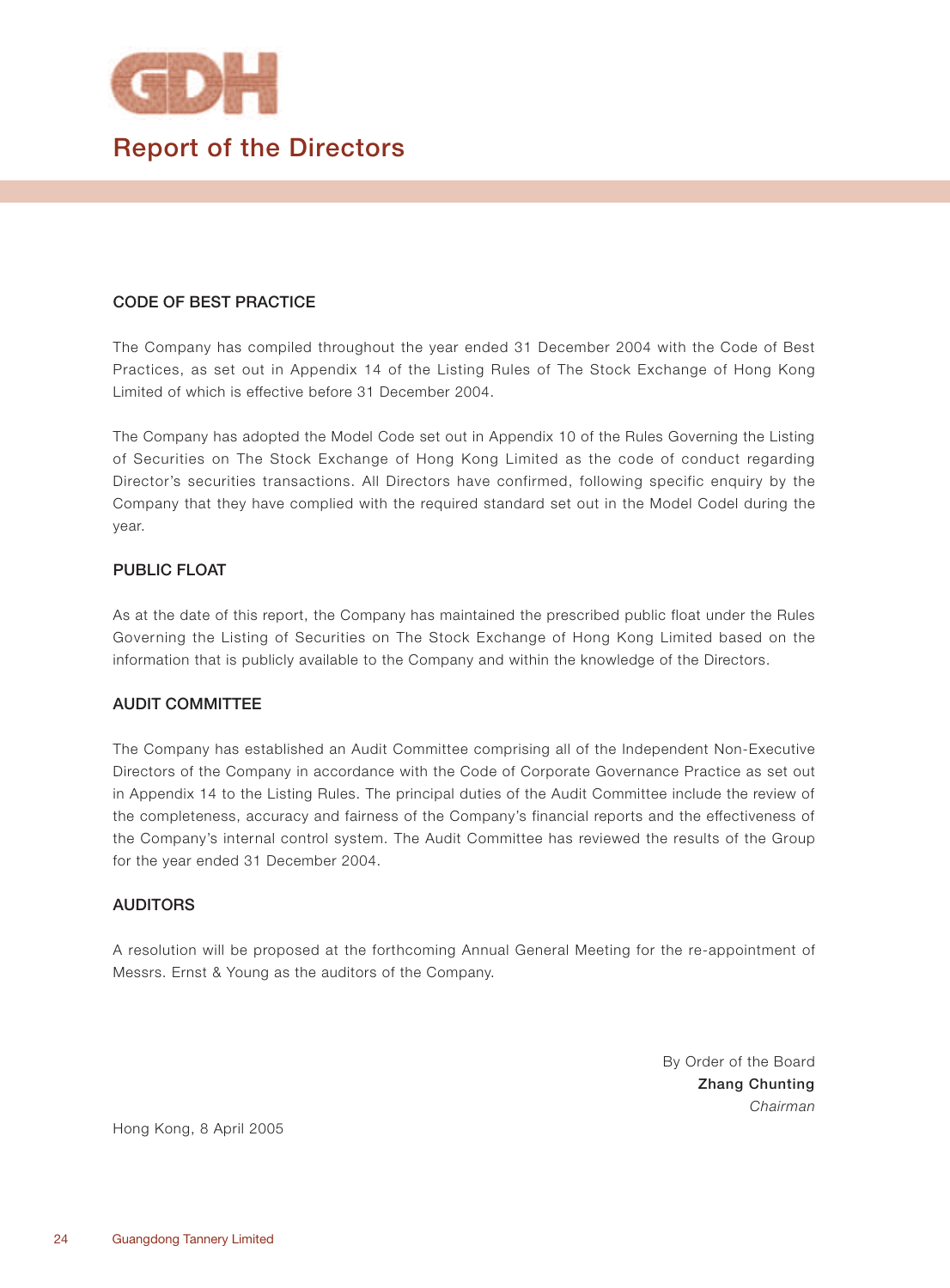

## EII ERNST & YOUNG

安永會計師事務所

#### **To the members**

#### **Guangdong Tannery Limited**

*(Incorporated in Hong Kong with limited liability)*

We have audited the financial statements on pages 27 to 83 which have been prepared in accordance with accounting principles generally accepted in Hong Kong.

#### **Respective responsibilities of directors and auditors**

The Companies Ordinance requires the directors to prepare financial statements which give a true and fair view. In preparing financial statements which give a true and fair view it is fundamental that appropriate accounting policies are selected and applied consistently. It is our responsibility to form an independent opinion, based on our audit, on those financial statements and to report our opinion solely to you, as a body, in accordance with Section 141 of the Companies Ordinance, and for no other purpose. We do not assume responsibility towards or accept liability to any other person for the contents of this report.

#### **Basis of opinion**

We conducted our audit in accordance with Statements of Auditing Standards issued by the Hong Kong Institute of Certified Public Accountants. An audit includes an examination, on a test basis, of evidence relevant to the amounts and disclosures in the financial statements. It also includes an assessment of the significant estimates and judgements made by the directors in the preparation of the financial statements, and of whether the accounting policies are appropriate to the Company's and the Group's circumstances, consistently applied and adequately disclosed.

We planned and performed our audit so as to obtain all the information and explanations which we considered necessary in order to provide us with sufficient evidence to give reasonable assurance as to whether the financial statements are free from material misstatement. In forming our opinion we also evaluated the overall adequacy of the presentation of information in the financial statements. We believe that our audit provides a reasonable basis for our opinion.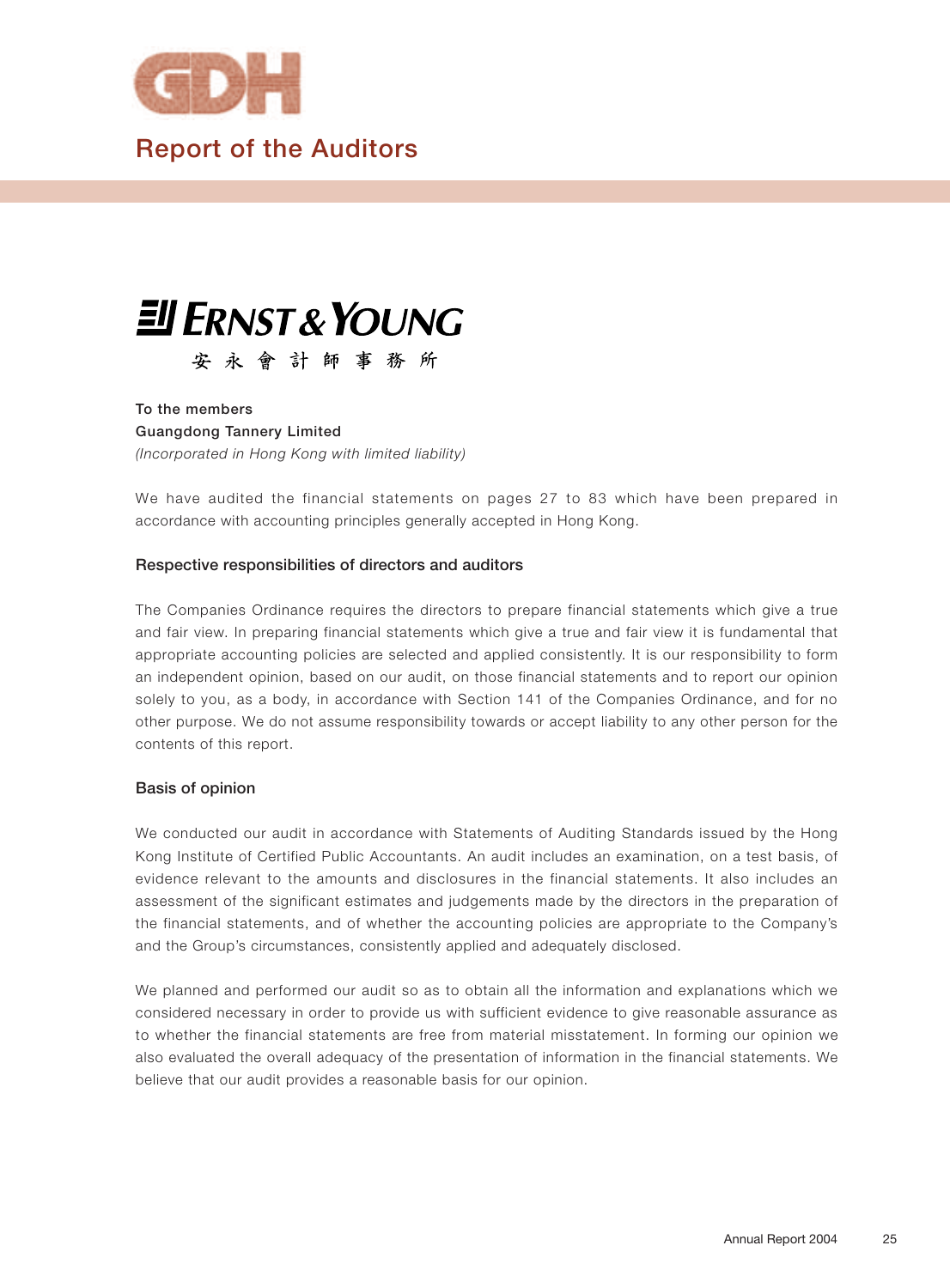

### **Report of the Auditors**

#### **Fundamental uncertainty – Contingent liabilities**

In arriving at our audit opinion, we have considered the adequacy of the disclosures made in note 32 to the financial statements concerning the irregularities involving certain former executives of a former subsidiary of the Company in a previous year and the related provision of HK\$69,600,000 for the tax claim and tax penalty made by the Group as detailed in note 24(a) to the financial statements. As the actions taken by the authorities of the People's Republic of China (the "PRC") have not yet been concluded, it is not possible to ascertain with any degree of reasonable certainty the amount of any tax penalty which may finally be imposed by the PRC authorities and the other consequential actions that may be taken by the PRC authorities for the apparent breaches of certain PRC laws and regulations, or the existence or otherwise of any other penalties and claims arising as a result of the aforesaid irregularities. As of the date of this report, no further provision other than that disclosed in notes 24(a) and 32 to the financial statements has been made in the financial statements for such contingencies. We consider that appropriate disclosures and estimates have been made in the financial statements and our audit opinion is therefore not qualified in this respect.

#### **Opinion**

In our opinion the financial statements give a true and fair view of the state of affairs of the Company and of the Group as at 31 December 2004 and of the profit and cash flows of the Group for the year then ended and have been properly prepared in accordance with the Companies Ordinance.

**Ernst & Young** *Certified Public Accountants*

Hong Kong 8 April 2005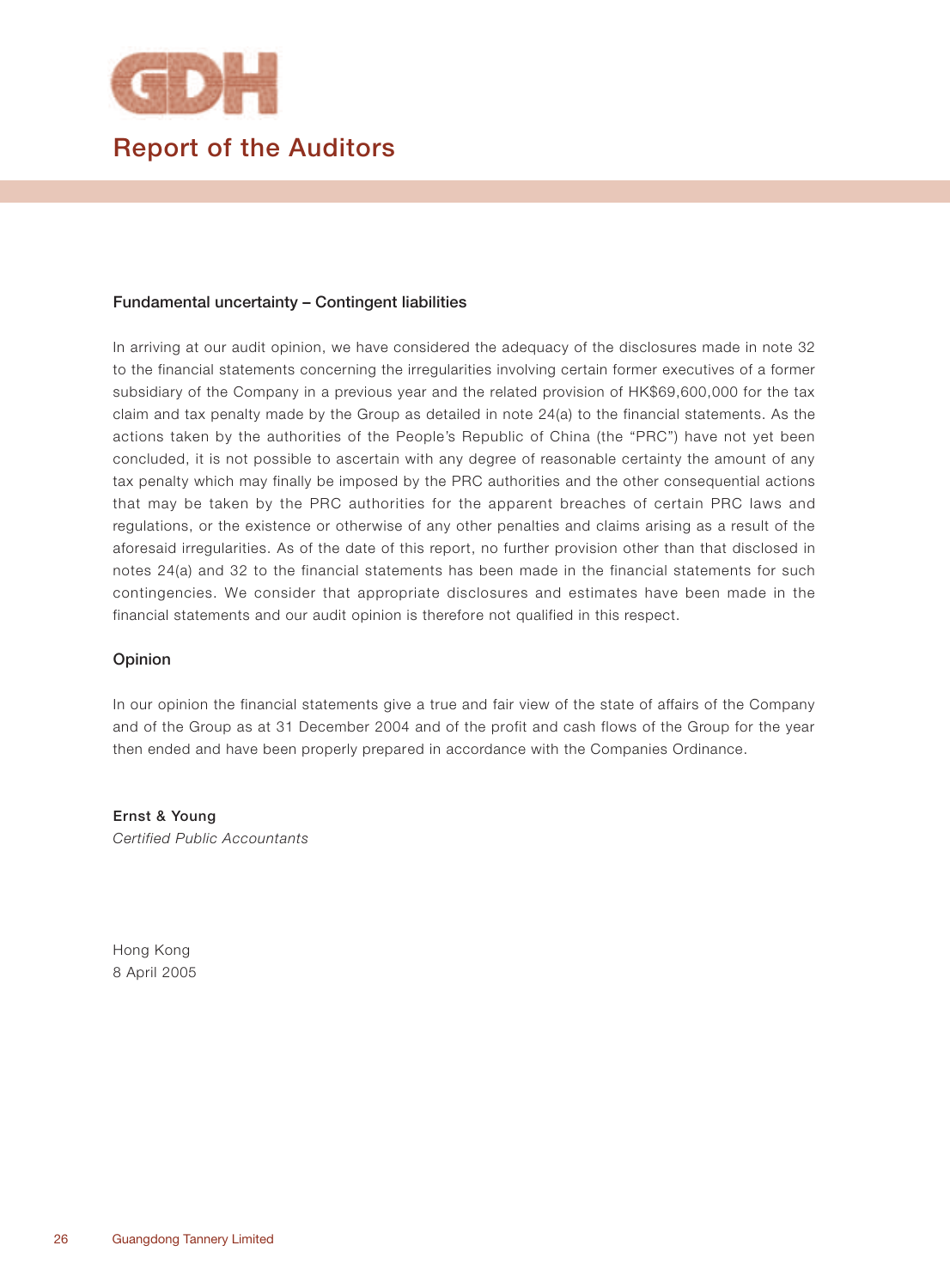

### **Consolidated Profit and Loss Account**

|                                            |                | 2004       | 2003          |
|--------------------------------------------|----------------|------------|---------------|
|                                            | Notes          | HK\$'000   | HK\$'000      |
| <b>TURNOVER</b>                            | $\mathbf 5$    | 281,951    | 381,601       |
| Cost of sales                              |                | (255, 849) | (376, 238)    |
| Gross profit                               |                | 26,102     | 5,363         |
| Other revenue and gains                    | 5              | 2,922      | 19,663        |
| Selling and distribution costs             |                | (1,630)    | (2,941)       |
| Administrative expenses                    |                | (20, 015)  | (28, 963)     |
| Other operating profit/(expenses), net     |                | 4,226      | (88, 754)     |
| PROFIT/(LOSS) FROM OPERATING ACTIVITIES    | 6              | 11,605     | (95, 632)     |
| Finance costs                              | $\overline{7}$ | (5, 734)   | (5,948)       |
| PROFIT/(LOSS) BEFORE TAX                   |                | 5,871      | (101, 580)    |
| Tax                                        | 8              | (1, 203)   | 286           |
| NET PROFIT/(LOSS) FROM ORDINARY ACTIVITIES |                |            |               |
| <b>ATTRIBUTABLE TO SHAREHOLDERS</b>        | 10             | 4,668      | (101, 294)    |
| <b>EARNINGS/(LOSS) PER SHARE</b>           | 11             |            |               |
| - Basic                                    |                | 0.89 cents | (19.33 cents) |
| - Diluted                                  |                | N/A        | N/A           |
|                                            |                |            |               |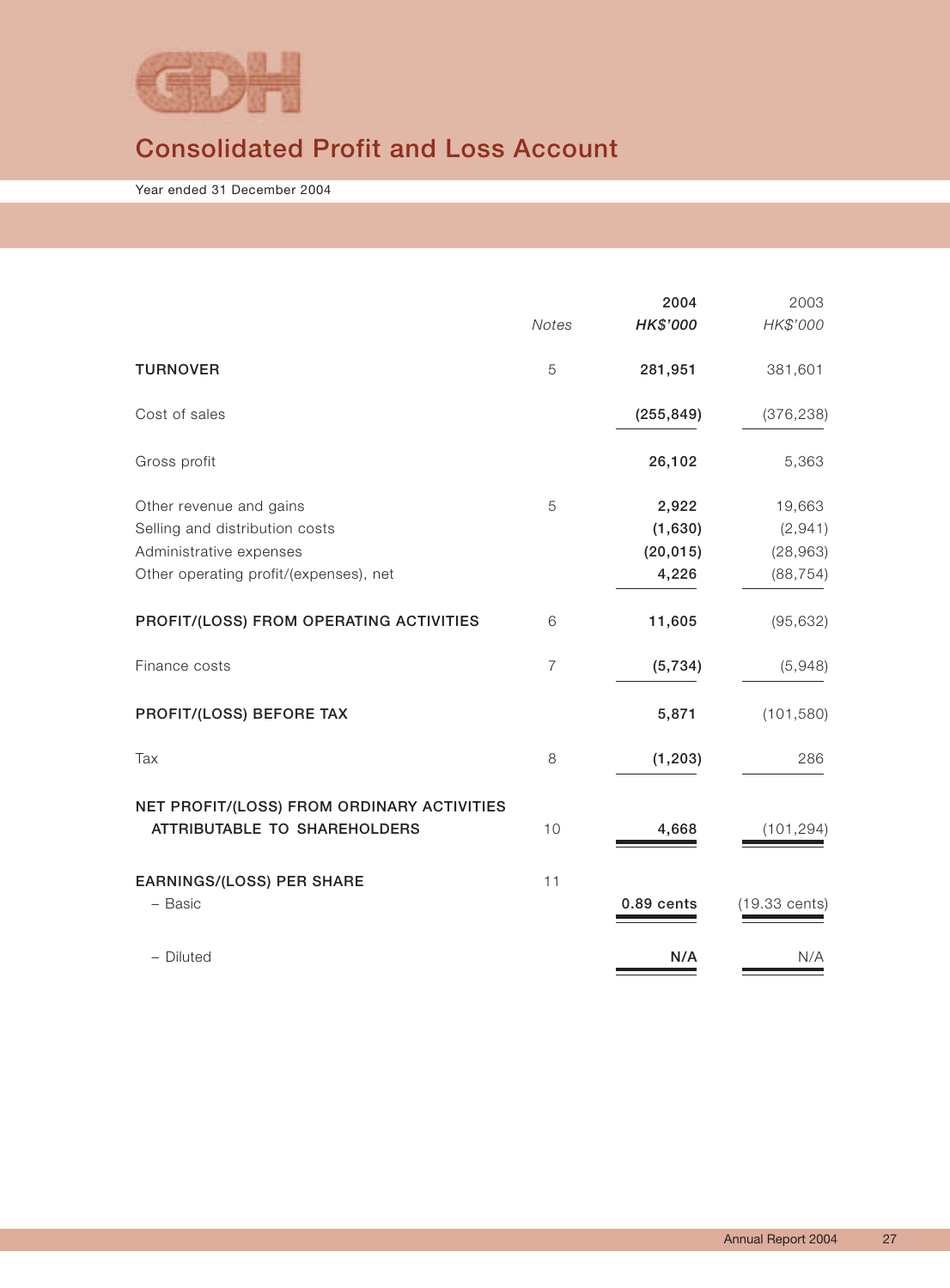

### **Consolidated Balance Sheet**

31 December 2004

|                                          |              | 2004      | 2003       |
|------------------------------------------|--------------|-----------|------------|
|                                          | <b>Notes</b> | HK\$'000  | HK\$'000   |
| <b>NON-CURRENT ASSETS</b>                |              |           |            |
| Fixed assets                             | 12           | 111,296   | 118,406    |
| <b>CURRENT ASSETS</b>                    |              |           |            |
| Inventories                              | 15           | 141,089   | 221,395    |
| Receivables, prepayments and deposits    | 16           | 54,698    | 47,683     |
| Tax recoverable                          |              | 7,040     | 7,031      |
| Loan to an officer                       | 17           | 923       | 970        |
| Pledged and frozen deposits              | 18           | 14,794    | 7,355      |
| Cash and cash equivalents                | 18           | 83,246    | 76,977     |
|                                          |              | 301,790   | 361,411    |
| <b>CURRENT LIABILITIES</b>               |              |           |            |
| Trade and bills payables                 | 19           | (38, 864) | (67, 725)  |
| Accruals and other liabilities           |              | (19, 781) | (25, 720)  |
| Due to a PRC joint venture partner       | 20           | (1, 131)  | (1, 131)   |
| Loans from the immediate holding company | 21           | (46, 026) | (45, 957)  |
| Loan from a fellow subsidiary            | 22           | (54, 600) | (54,600)   |
| Interest bearing bank borrowings         | 23           |           | (33,091)   |
| Provisions                               | 24           | (72,600)  | (72, 600)  |
|                                          |              | (233,002) | (300, 824) |
| <b>NET CURRENT ASSETS</b>                |              | 68,788    | 60,587     |
| TOTAL ASSETS LESS CURRENT LIABILITIES    |              | 180,084   | 178,993    |
| <b>NON-CURRENT LIABILITIES</b>           |              |           |            |
| Deferred tax liabilities                 | 25           | (9,012)   | (8,833)    |
|                                          |              | 171,072   | 170,160    |
| <b>CAPITAL AND RESERVES</b>              |              |           |            |
| Issued capital                           | 26           | 52,415    | 52,415     |
| Reserves                                 | 28           | 118,657   | 117,745    |
|                                          |              | 171,072   | 170,160    |
|                                          |              |           |            |

**Zhang Chunting Hui Wai Man Lawrence** *Director Director*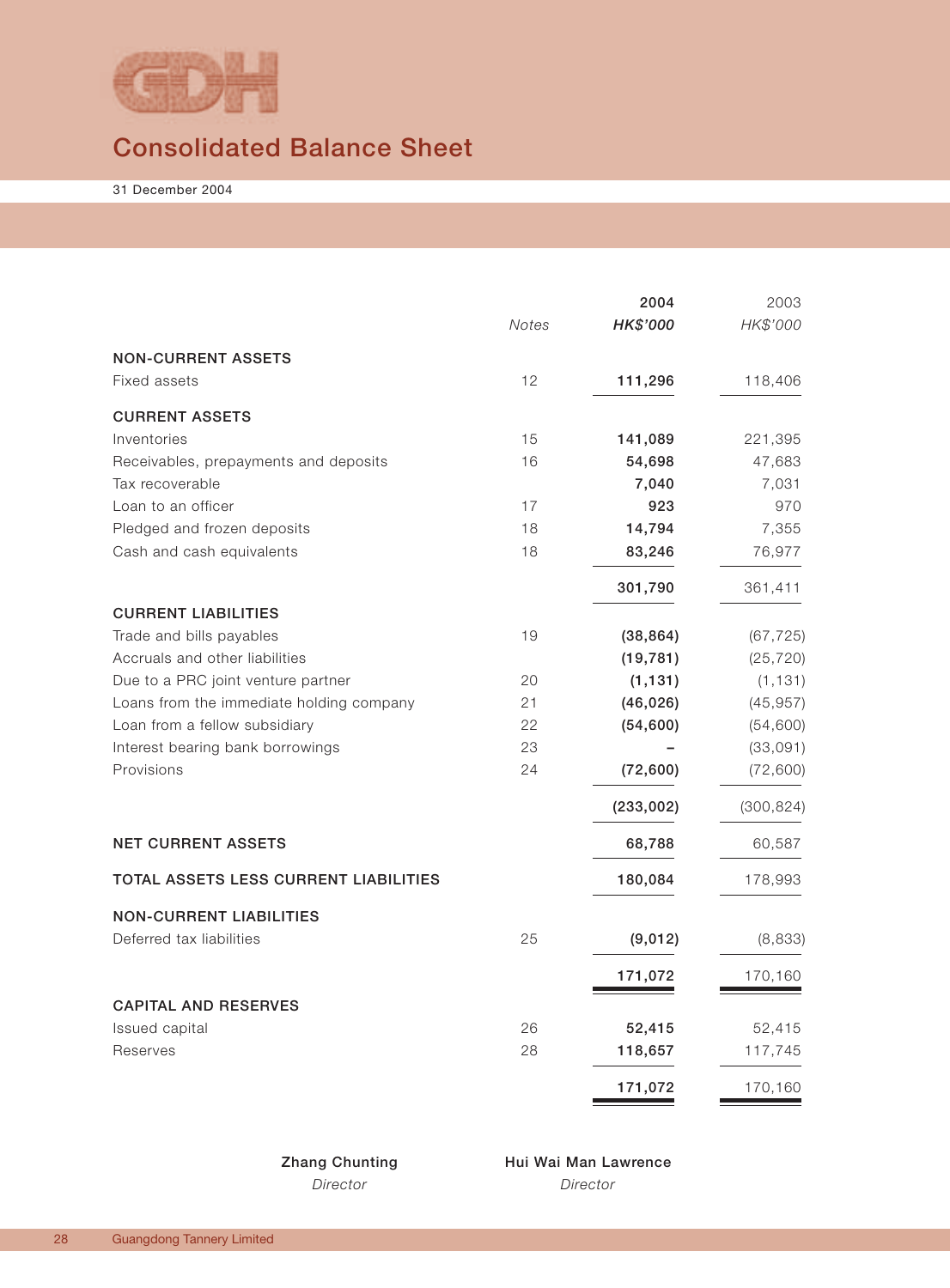

### **Consolidated Summary Statement of Changes in Equity**

|                                                                                                         | <b>Notes</b> | 2004<br>HK\$'000 | 2003<br>HK\$'000 |
|---------------------------------------------------------------------------------------------------------|--------------|------------------|------------------|
| Total equity at 1 January                                                                               |              | 170,160          | 275,643          |
| Deficit on revaluation of properties                                                                    | 12, 28       | (4,969)          | (4,028)          |
| Deferred tax credited to the property<br>revaluation reserve account                                    | 25, 28       | 1,024            | 960              |
| Exchange differences on translation<br>of the financial statements of<br>subsidiaries in Mainland China | 28           | 189              | (152)            |
| Net losses not recognised in the<br>profit and loss account                                             |              | (3,756)          | (3, 220)         |
| Release of exchange translation reserve<br>upon disposal of subsidiaries                                | 28, 29       |                  | (969)            |
| Net profit/(loss) for the year from<br>ordinary activities attributable<br>to shareholders              |              | 4,668            | (101, 294)       |
| Total equity at 31 December                                                                             |              | 171,072          | 170,160          |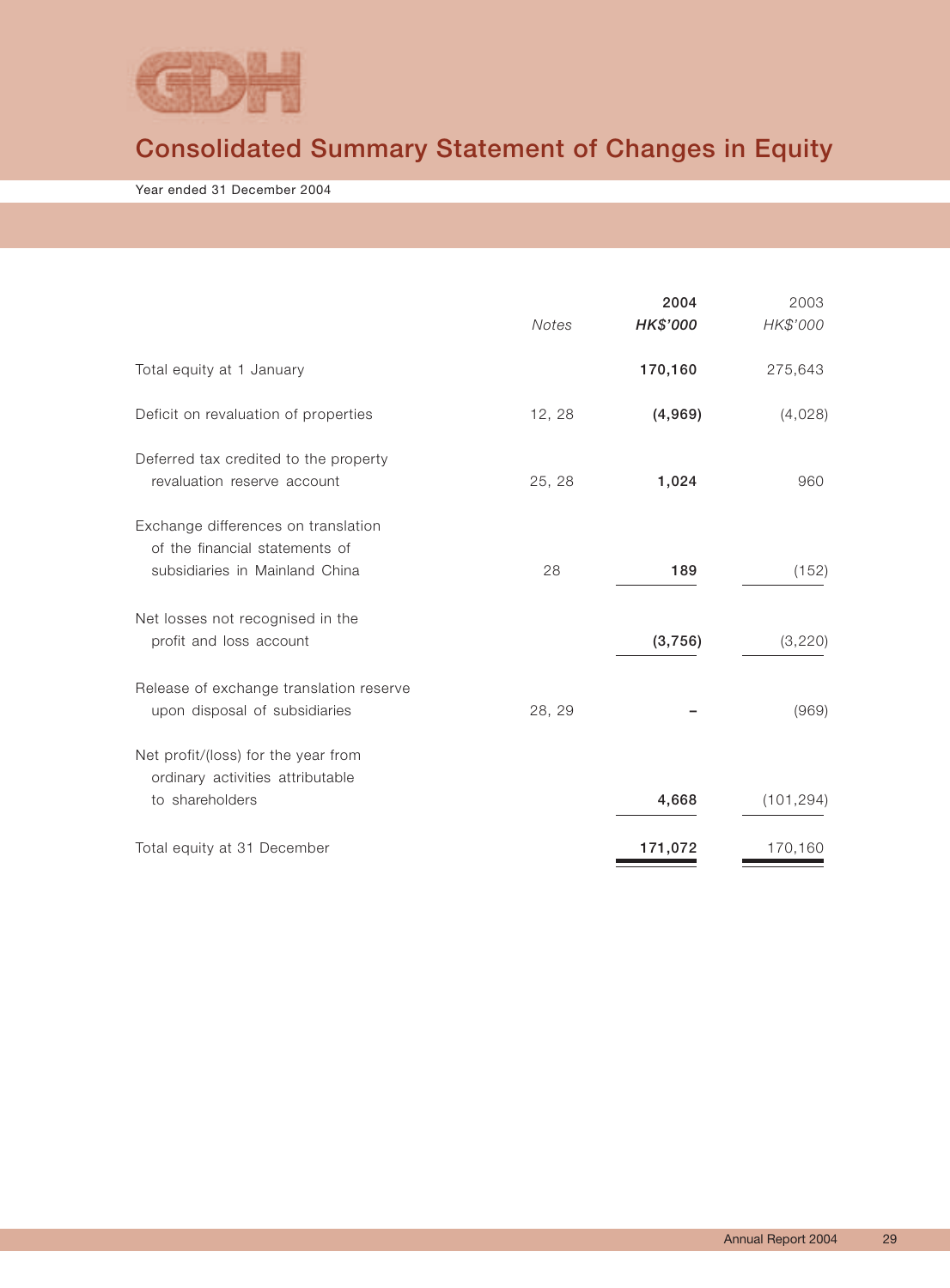

### **Consolidated Cash Flow Statement**

|                                                           |              | 2004      | 2003       |
|-----------------------------------------------------------|--------------|-----------|------------|
|                                                           | <b>Notes</b> | HK\$'000  | HK\$'000   |
| <b>CASH FLOWS FROM OPERATING ACTIVITIES</b>               |              |           |            |
| Profit/(loss) before tax                                  |              | 5,871     | (101, 580) |
| Adjustments for:                                          |              |           |            |
| Finance costs                                             | 7            | 5,734     | 5,948      |
| Interest income                                           | 5            | (417)     | (194)      |
| Write off of fixed assets                                 | 6            | 83        | 8,021      |
| Loss/(gain) on disposal of fixed assets, net              | 6            | 13        | (630)      |
| Gain on disposal of subsidiaries                          | 5            |           | (16, 609)  |
| Depreciation of fixed assets                              | 6            | 9,408     | 16,315     |
| Reversal of impairment of fixed assets                    | 6            | (5, 162)  |            |
| Impairment of fixed assets                                | 6            |           | 10,320     |
| Provision for doubtful debts                              | 6            |           | 816        |
| Deficit/(surplus) arising on revaluation                  |              |           |            |
| of properties, net                                        | 6            | 96        | (704)      |
| Provisions for tax claim and tax penalty by the           |              |           |            |
| <b>PRC</b> authorities                                    | 6            |           | 69,600     |
| Operating profit/(loss) before working capital changes    |              | 15,626    | (8,697)    |
| Decrease/(increase) in inventories                        |              | 80,306    | (30, 399)  |
| Increase in receivables, prepayments and deposits         |              | (6,991)   | (9, 522)   |
| Increase in frozen bank balances                          |              | (8,685)   |            |
| Increase/(decrease) in trade and bills payables, accruals |              |           |            |
| and other liabilities                                     |              | (34, 800) | 44,489     |
| Decrease in trust receipt loans                           |              | (16, 091) | (12, 457)  |
|                                                           |              |           |            |
| Cash generated from/(used in) operations                  |              | 29,365    | (16, 586)  |
| Interest received                                         |              | 417       | 194        |
| Interest paid                                             |              | (5,734)   | (5,948)    |
| Overseas taxes paid                                       |              |           | (7,031)    |
|                                                           |              |           |            |
| Net cash inflow/(outflow) from operating activities       |              | 24,048    | (29, 371)  |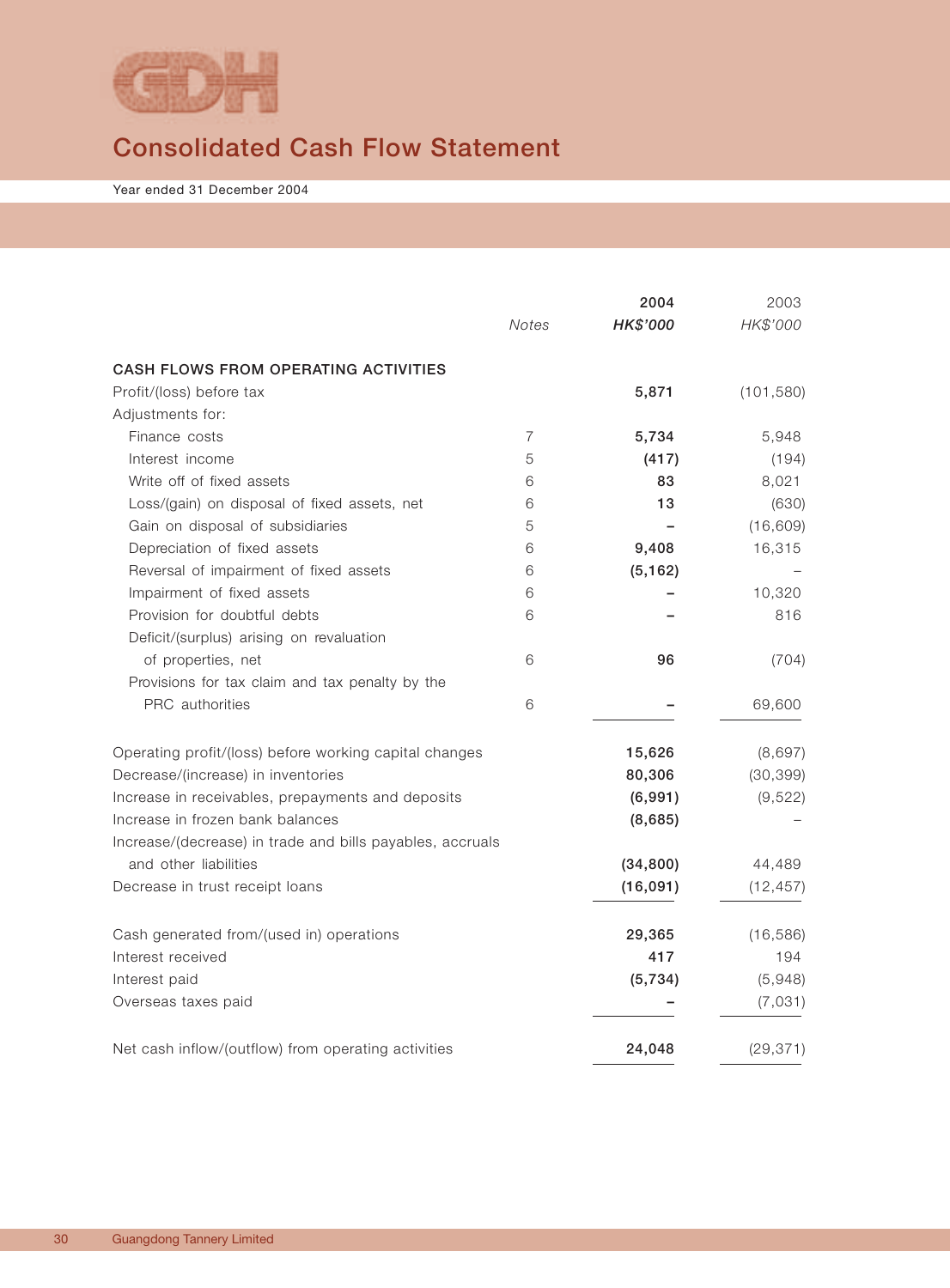

### **Consolidated Cash Flow Statement**

|                                                       | Notes | 2004<br>HK\$'000 | 2003<br>HK\$'000 |
|-------------------------------------------------------|-------|------------------|------------------|
| Net cash inflow/(outflow) from operating activities   |       | 24,048           | (29, 371)        |
| <b>CASH FLOWS FROM INVESTING ACTIVITIES</b>           |       |                  |                  |
| Purchases of fixed assets                             | 12    | (2, 186)         | (3,044)          |
| Proceeds from disposal of fixed assets                |       | 50               | 16,128           |
| Disposal of subsidiaries                              | 29    |                  | 12,276           |
| Repayment of a loan to an officer                     |       | 47               | 45               |
| Decrease in pledged bank balances                     |       | 1,246            | 5,617            |
| Net cash inflow/(outflow) from investing activities   |       | (843)            | 31,022           |
| <b>CASH FLOWS FROM FINANCING ACTIVITIES</b>           |       |                  |                  |
| New loan from a fellow subsidiary                     |       |                  | 54,600           |
| Repayment of a loan from a fellow subsidiary          |       |                  | (9, 418)         |
| New loans from the immediate holding company          |       | 10,350           |                  |
| Repayment of loans from the immediate holding company |       | (10, 281)        |                  |
| New bank loans                                        |       |                  | 48,817           |
| Repayment of bank loans                               |       | (17,000)         | (70, 327)        |
| Net cash inflow/(outflow) from financing activities   |       | (16, 931)        | 23,672           |
| <b>NET INCREASE IN CASH AND CASH EQUIVALENTS</b>      |       | 6,274            | 25,323           |
| Cash and cash equivalents at beginning of year        |       | 76,977           | 51,854           |
| Effect of foreign exchange rate changes, net          |       | (5)              | (200)            |
| CASH AND CASH EQUIVALENTS AT END OF YEAR              |       | 83,246           | 76,977           |
| ANALYSIS OF BALANCES OF CASH AND                      |       |                  |                  |
| <b>CASH EQUIVALENTS</b><br>Cash and bank balances     | 18    | 83,246           | 76,977           |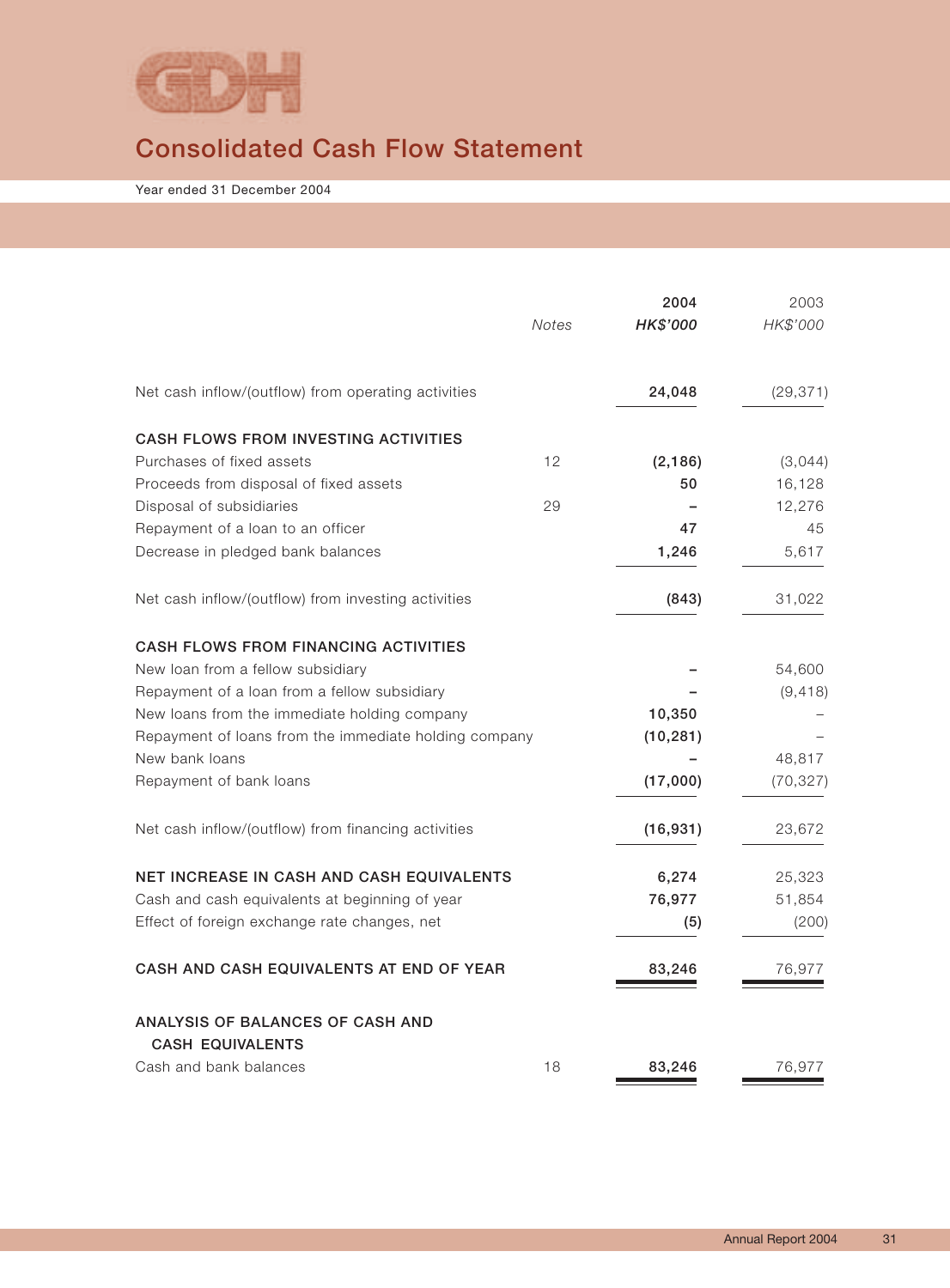

### **Balance Sheet**

31 December 2004

|                                          | Notes | 2004<br>HK\$'000 | 2003<br>HK\$'000 |
|------------------------------------------|-------|------------------|------------------|
| <b>NON-CURRENT ASSETS</b>                |       |                  |                  |
| Fixed assets                             | 12    | 31               | 111              |
| Interests in subsidiaries                | 13    | 139,294          | 123,808          |
|                                          |       | 139,325          | 123,919          |
| <b>CURRENT ASSETS</b>                    |       |                  |                  |
| Prepayments and deposits                 |       | 28               |                  |
| Loan to an officer                       | 17    | 923              | 970              |
| Cash and cash equivalents                | 18    | 501              | 1,095            |
|                                          |       | 1,452            | 2,065            |
| <b>CURRENT LIABILITIES</b>               |       |                  |                  |
| Accruals and other liabilities           |       | (985)            | (1, 911)         |
| Loans from the immediate holding company | 21    | (46, 026)        | (45, 957)        |
|                                          |       | (47, 011)        | (47, 868)        |
| <b>NET CURRENT LIABILITIES</b>           |       | (45, 559)        | (45, 803)        |
|                                          |       | 93,766           | 78,116           |
| <b>CAPITAL AND RESERVES</b>              |       |                  |                  |
| Issued capital                           | 26    | 52,415           | 52,415           |
| Reserves                                 | 28    | 41,351           | 25,701           |
|                                          |       | 93,766           | 78,116           |

**Zhang Chunting Hui Wai Man Lawrence** *Director Director*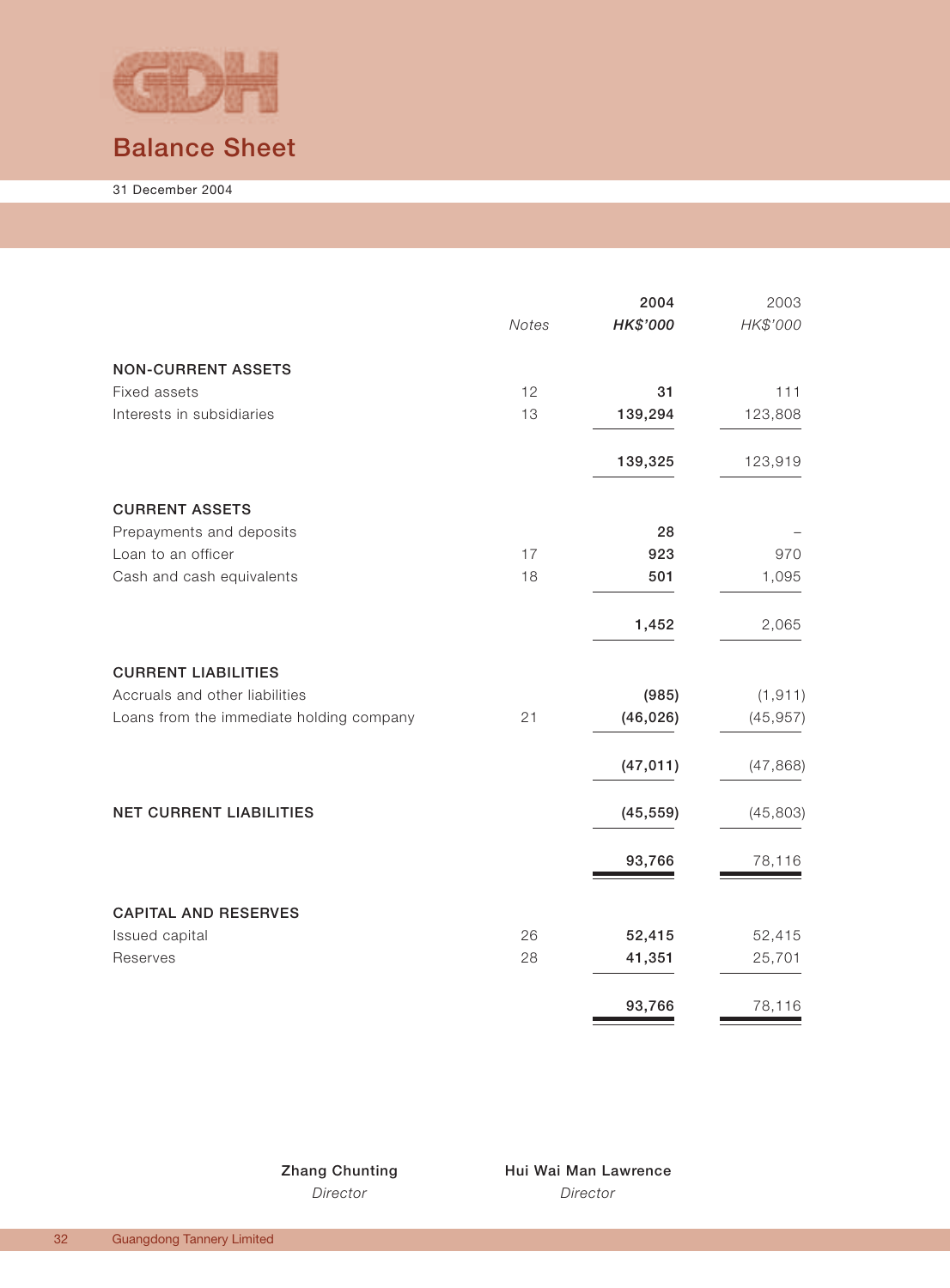

### **Notes to Financial Statements**

31 December 2004

#### **1. CORPORATE INFORMATION**

The registered office of Guangdong Tannery Limited is located at 29/F, Guangdong Investment Tower, 148 Connaught Road, Central, Hong Kong.

During the year, the Group was principally engaged in the processing and sale of semi-finished and finished leather and property investment.

In the opinion of the directors, the ultimate holding company of the Company is Guangdong Yue Gang Investment Holdings Company Limited (廣東粵港投資控股有限公司) ("Yue Gang Investment"), a company established in the mainland of the People's Republic of China (the "PRC" or "Mainland China").

#### **2. IMPACT OF RECENTLY ISSUED HONG KONG FINANCIAL REPORTING STANDARDS ("HKFRSs") AND INTERPRETATIONS**

The Hong Kong Institute of Certified Public Accountants has issued a number of new and revised Hong Kong Financial Reporting Standards, Hong Kong Accounting Standards and interpretations, herein collectively referred to as the new HKFRSs, which are generally effective for accounting periods beginning on or after 1 January 2005.

The Group has not early adopted these new HKFRSs in the financial statements for the year ended 31 December 2004. The Group has already commenced an assessment of the impact of these new HKFRSs but is not yet in a position to state whether these new HKFRSs would have a significant impact on its results of operations and financial position.

#### **3. SUMMARY OF SIGNIFICANT ACCOUNTING POLICIES**

#### **Basis of preparation**

These financial statements have been prepared in accordance with Hong Kong Financial Reporting Standards (which also include Statements of Standard Accounting Practice and Interpretations) issued by the Hong Kong Institute of Certified Public Accountants, accounting principles generally accepted in Hong Kong and the Companies Ordinance. They have been prepared under the historical cost convention, except for the periodic remeasurement of investment properties and leasehold land and buildings, as further explained below.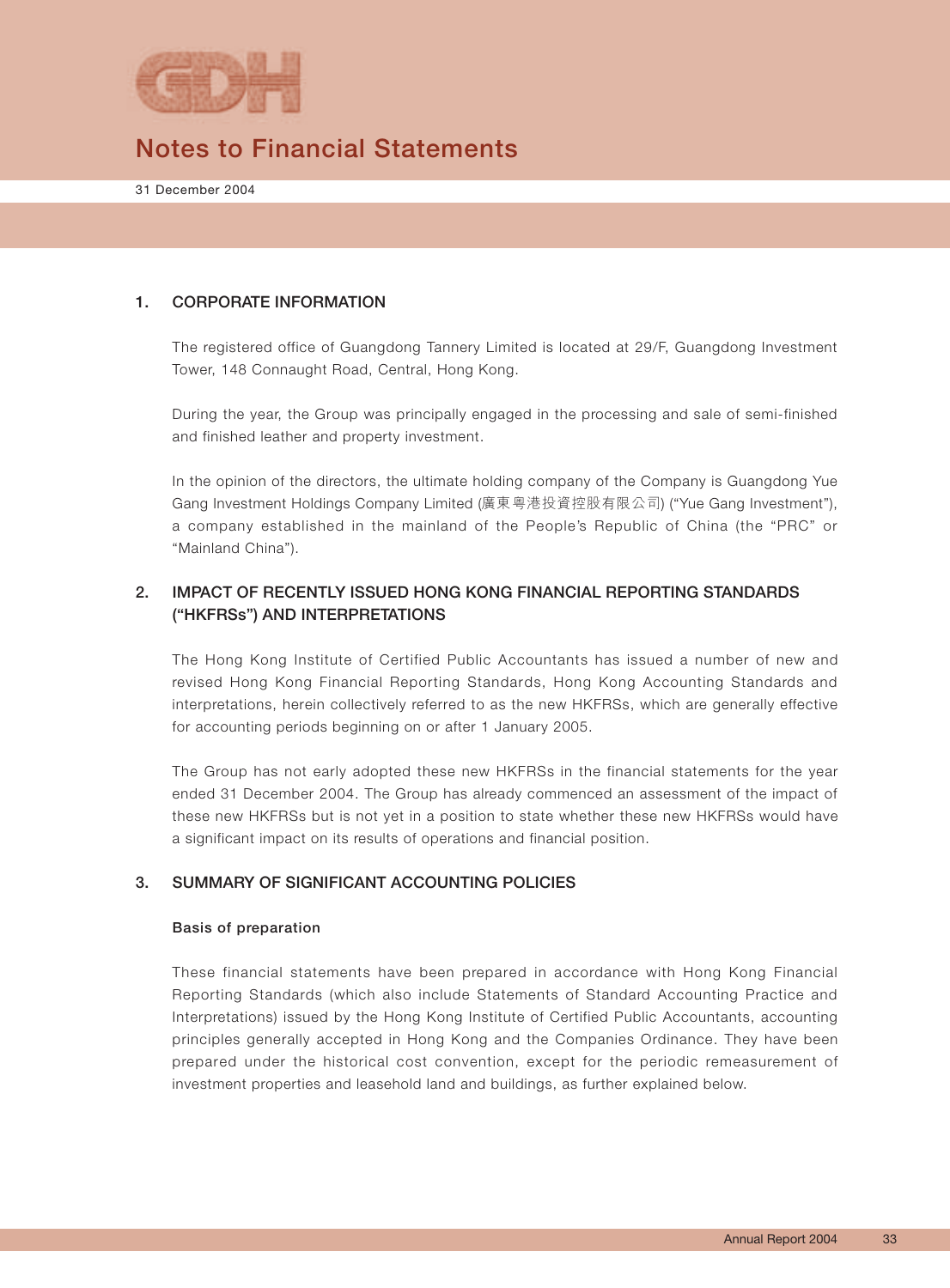

### **Notes to Financial Statements**

31 December 2004

#### **3. SUMMARY OF SIGNIFICANT ACCOUNTING POLICIES (Cont'd)**

#### **Basis of consolidation**

The consolidated financial statements include the financial statements of the Company and its subsidiaries for the year ended 31 December 2004. The results of subsidiaries acquired or disposed of during the year are consolidated from or to their effective dates of acquisition or disposal, respectively. All significant intercompany transactions and balances within the Group are eliminated on consolidation.

#### **Subsidiaries**

A subsidiary is a company in which the Company, directly or indirectly, controls more than half of its voting power or issued share/registered capital or controls the composition of its board of directors.

The results of subsidiaries are included in the Company's profit and loss account to the extent of dividends received and receivable. The Company's interests in subsidiaries are stated at cost less any impairment losses.

#### **Joint venture companies**

A joint venture company is a company set up by contractual arrangement, whereby the Group and other parties undertake an economic activity. The joint venture company operates as a separate entity in which the Group and the other parties have an interest.

The joint venture agreement between the venturers stipulates the capital contributions of the joint venture parties, the duration of the joint venture and the basis on which the assets are to be realised upon its dissolution. The profits and losses from the joint venture company's operations and any distributions of surplus assets are shared by the venturers, either in proportion to their respective capital contributions, or in accordance with the terms of the joint venture agreement.

A joint venture company is treated as a subsidiary if the Group has unilateral control, directly or indirectly, over the joint venture company or an associate if the Group does not have unilateral or joint control, but holds, directly or indirectly, generally not less than 20% of the joint venture company's registered capital and is in a position to exercise significant influence over the joint venture company.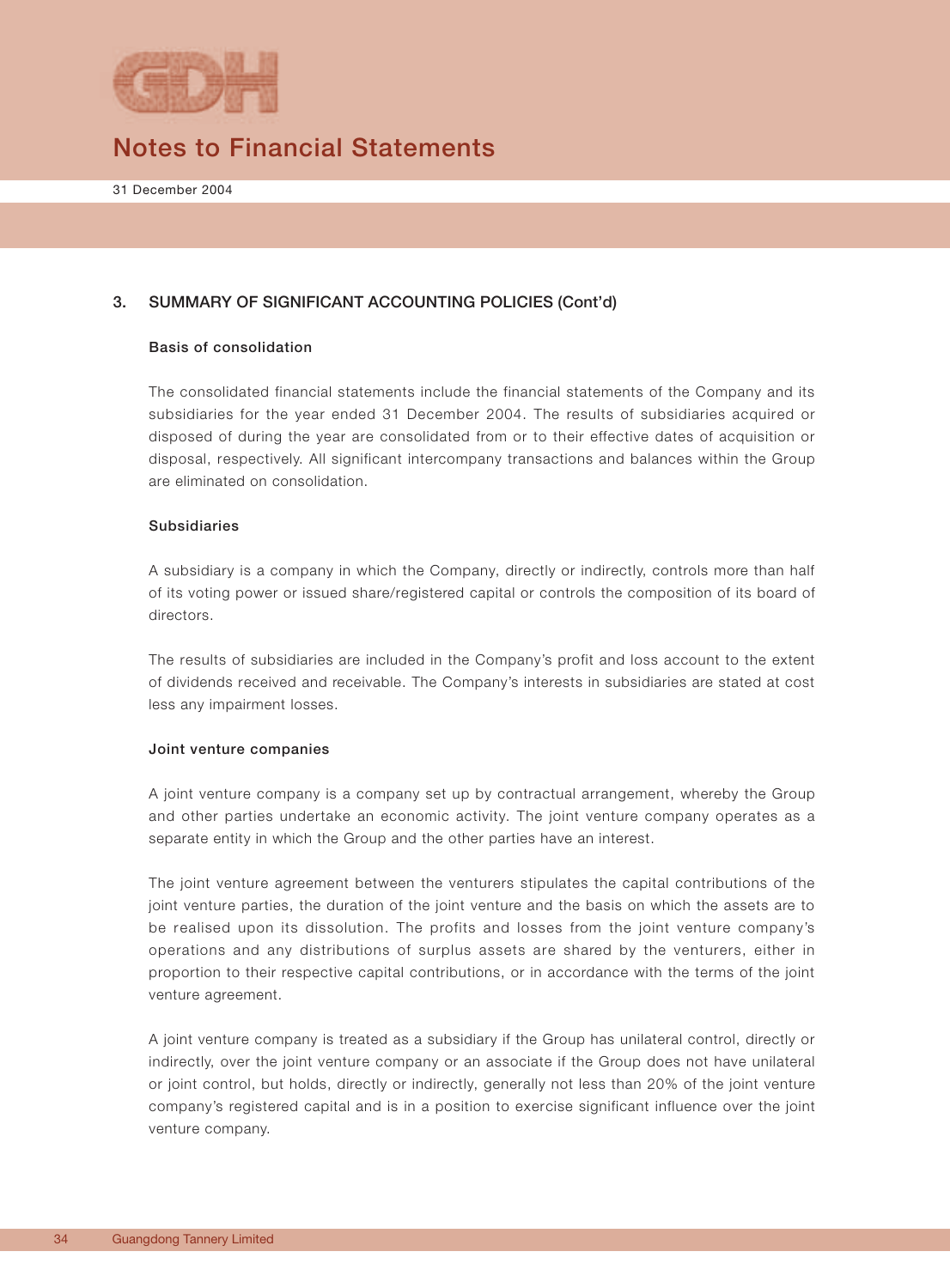

### **Notes to Financial Statements**

31 December 2004

#### **3. SUMMARY OF SIGNIFICANT ACCOUNTING POLICIES (Cont'd)**

#### **Associates**

An associate is a company, not being a subsidiary or jointly-controlled entity, in which the Group has a long term interest of generally not less than 20% of the equity voting rights and over which it is in a position to exercise significant influence.

The Group's share of the post-acquisition results and reserves of an associate is included in the consolidated profit and loss account and consolidated reserves, respectively. The Group's interest in an associate is stated in the consolidated balance sheet at the Group's share of net assets under the equity method of accounting, less any impairment losses.

#### **Goodwill**

Goodwill arising on the acquisition of subsidiaries represents the excess of the cost of the acquisition over the Group's share of the fair values of the identifiable assets and liabilities acquired as at the date of acquisition.

Goodwill arising on acquisition is recognised in the consolidated balance sheet as an asset and amortised on the straight-line basis over its estimated useful life.

Prior to the adoption of SSAP 30 "Business combinations" in 2001, goodwill arising on acquisitions was eliminated against consolidated reserves in the year of acquisition. On the adoption of SSAP 30, the Group applied the transitional provision of the SSAP that permitted such goodwill to remain eliminated against consolidated reserves. Goodwill on acquisitions subsequent to the adoption of the SSAP is treated according to the SSAP 30 goodwill accounting policy above.

On disposal of subsidiaries, the gain or loss on disposal is calculated by reference to the net assets at the date of disposal, including the attributable amount of goodwill which remains unamortised and any relevant reserves, as appropriate. Any attributable goodwill previously eliminated against consolidated reserves at the time of acquisition is written back and included in the calculation of the gain or loss on disposal.

The carrying amount of goodwill, including goodwill remaining eliminated against consolidated reserves, is reviewed annually and written down for impairment when it is considered necessary. A previously recognised impairment loss for goodwill is not reversed unless the impairment loss was caused by a specific external event of an exceptional nature that was not expected to recur, and subsequent external events have occurred which have reversed the effect of that event.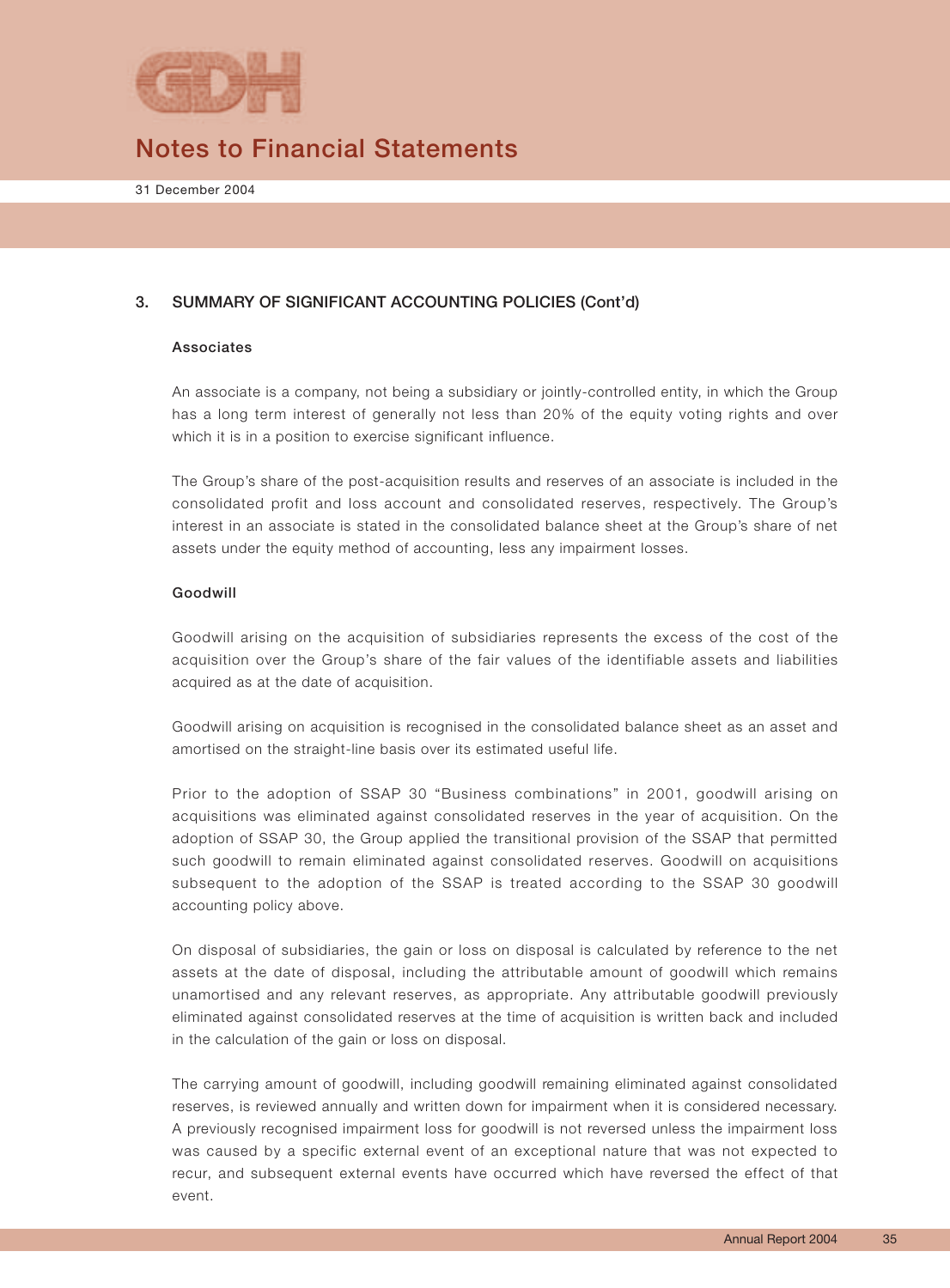

31 December 2004

## **3. SUMMARY OF SIGNIFICANT ACCOUNTING POLICIES (Cont'd)**

#### **Related parties**

Parties are considered to be related if one party has the ability, directly or indirectly, to control the other party or exercise significant influence over the other party in making financial and operating decisions. Parties are also considered to be related if they are subject to common control or common significant influence. Related parties may be individuals or corporate entities.

#### **Impairment of assets**

An assessment is made at each balance sheet date of whether there is any indication of impairment of any asset, or whether there is any indication that an impairment loss previously recognised for an asset in prior years may no longer exist or may have decreased. If any such indication exists, the asset's recoverable amount is estimated. An asset's recoverable amount is calculated as the higher of the asset's value in use and its net selling price.

An impairment loss is recognised only if the carrying amount of an asset exceeds its recoverable amount. An impairment loss is charged to the profit and loss account in the period in which it arises, unless the asset is carried at a revalued amount, when the impairment loss is accounted for in accordance with the relevant accounting policy for that revalued asset.

A previously recognised impairment loss is reversed only if there has been a change in the estimates used to determine the recoverable amount of an asset, however not to an amount higher than the carrying amount that would have been determined (net of any depreciation/ amortisation) had no impairment loss been recognised for the asset in prior years. A reversal of an impairment loss is credited to the profit and loss account in the period in which it arises, unless the asset is carried at a revalued amount, when the reversal of the impairment loss is accounted for in accordance with the relevant accounting policy for that revalued asset.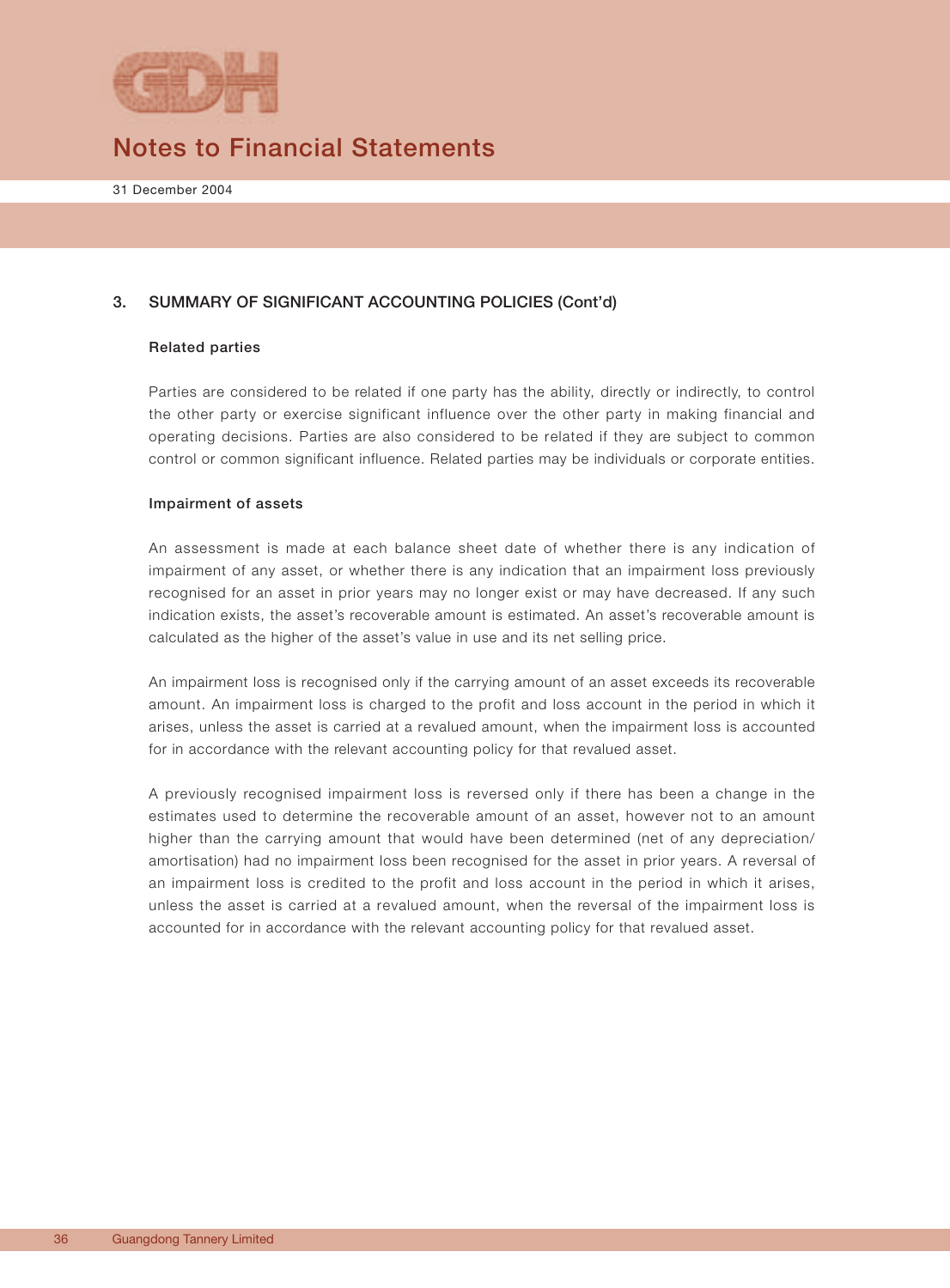

31 December 2004

## **3. SUMMARY OF SIGNIFICANT ACCOUNTING POLICIES (Cont'd)**

#### **Fixed assets and depreciation**

Fixed assets, other than construction in progress and investment properties, are stated at cost or valuation less accumulated depreciation and any impairment losses. The cost of an asset comprises its purchase price and any directly attributable costs of bringing the asset to its working condition and location for its intended use. Expenditure incurred after fixed assets have been put into operation, such as repairs and maintenance, is normally charged to the profit and loss account in the period in which it is incurred. In situations where it can be clearly demonstrated that the expenditure has resulted in an increase in the future economic benefits expected to be obtained from the use of the fixed asset, the expenditure is capitalised as an additional cost of that asset.

Changes in the values of leasehold land and buildings are dealt with as movements in the property revaluation reserve. If the total of this reserve is insufficient to cover a deficit, on an individual asset basis, the excess of the deficit is charged to the profit and loss account. Any subsequent revaluation surplus is credited to the profit and loss account to the extent of the deficit previously charged. On disposal of a revalued asset, the relevant portion of the revaluation reserve realised in respect of previous valuations is transferred to retained profits as a movement in reserves.

Depreciation is calculated on the straight-line basis to write off the cost or valuation of each asset over its estimated useful life. The principal annual rates used for this purpose are as follows:

| Over the lease terms |
|----------------------|
| $2\% - 10\%$         |
| $4\% - 20\%$         |
| $10\% - 12.5\%$      |
| 20%                  |
| $15\% - 20\%$        |
| $15\% - 20\%$        |
|                      |

The gain or loss on disposal or retirement of a fixed asset recognised in the profit and loss account is the difference between the net sales proceeds and the carrying amount of the relevant asset.

Construction in progress represents buildings, machinery and equipment under construction, which is stated at cost less any impairment losses, and is not depreciated. Cost comprises the direct costs of construction during the period of construction. Construction in progress is reclassified to the appropriate category of fixed assets when completed and ready for use.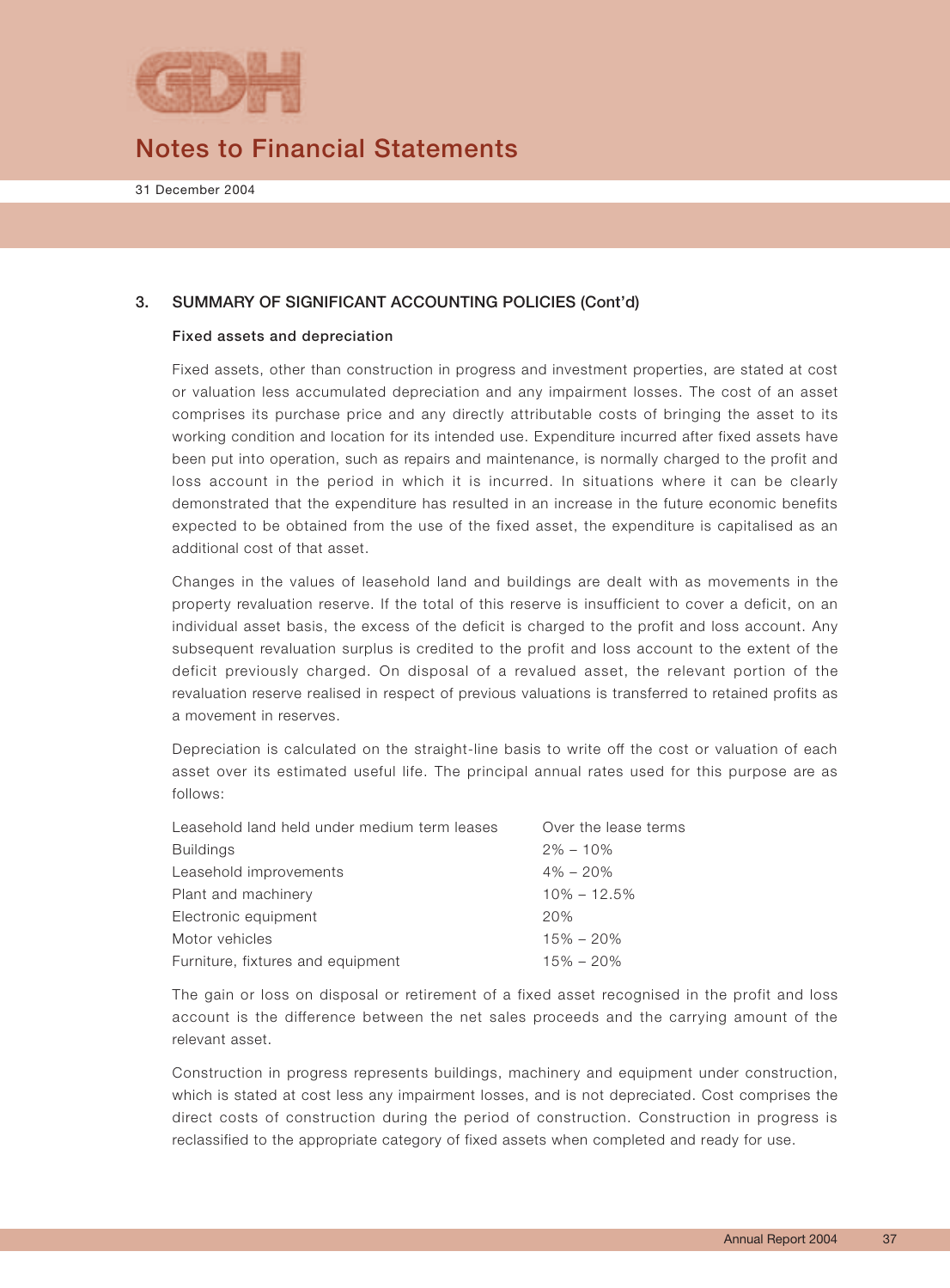

31 December 2004

## **3. SUMMARY OF SIGNIFICANT ACCOUNTING POLICIES (Cont'd)**

#### **Investment properties**

Investment properties are interests in land and buildings in respect of which construction work and development have been completed and which are intended to be held on a long term basis for their investment potential, any rental income being negotiated at arm's length. Such properties are not depreciated and are stated at their open market values, on the basis of annual professional valuations performed at the end of each financial year, except where the unexpired term of the lease is 20 years or less, in which case depreciation is provided on the carrying amount over the remaining term of the lease.

Changes in the values of investment properties are dealt with as movements in the property revaluation reserve. If the total of this reserve is insufficient to cover a deficit, on a portfolio basis, the excess of the deficit is charged to the profit and loss account. Any subsequent revaluation surplus is credited to the profit and loss account to the extent of the deficit previously charged.

On disposal of an investment property, the relevant portion of the property revaluation reserve realised in respect of previous valuations is released to the profit and loss account.

#### **Operating leases**

Leases where substantially all the rewards and risks of ownership of assets remain with the lessor are accounted for as operating leases. Where the Group is the lessor, assets leased by the Group under operating leases are included in non-current assets and rentals receivable under the operating leases are credited to the profit and loss account on the straight-line basis over the lease terms. Where the Group is the lessee, rentals payable under the operating leases are charged to the profit and loss account on the straight-line basis over the lease terms.

#### **Inventories**

Inventories are stated at the lower of cost and net realisable value after making due allowance for obsolete or slow-moving items. Cost is determined on the weighted average basis and, in the case of work in progress and finished goods, comprises direct materials, direct labour and an appropriate proportion of overheads. Net realisable value is based on estimated selling prices less any estimated costs to be incurred to completion and disposal.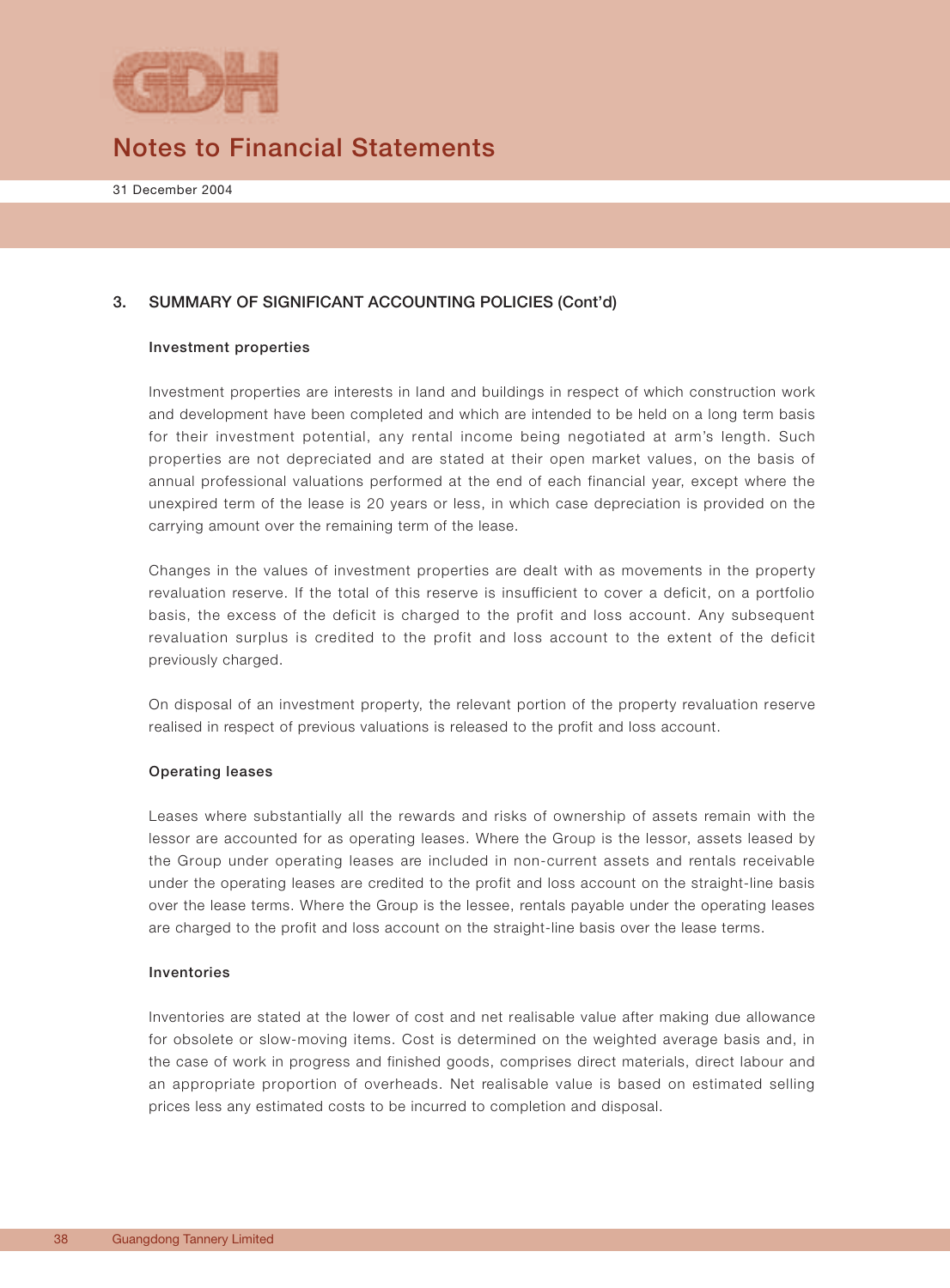

31 December 2004

## **3. SUMMARY OF SIGNIFICANT ACCOUNTING POLICIES (Cont'd)**

#### **Cash and cash equivalents**

For the purpose of the consolidated cash flow statement, cash and cash equivalents comprise cash on hand and demand deposits, and short term highly liquid investments which are readily convertible into known amounts of cash and which are subject to an insignificant risk of changes in value, and have a short maturity of generally within three months when acquired, less bank overdrafts which are repayable on demand and form an integral part of the Group's cash management.

For the purpose of the balance sheet, cash and cash equivalents comprise cash on hand and at banks, including time deposits, which are not restricted as to use.

#### **Provisions**

A provision is recognised when a present obligation (legal or constructive) has arisen as a result of a past event and it is probable that a future outflow of resources will be required to settle the obligation, provided that a reliable estimate can be made of the amount of the obligation.

When the effect of discounting is material, the amount recognised for a provision is the present value at the balance sheet date of the future expenditures expected to be required to settle the obligation. The increase in the discounted present value amount arising from the passage of time is included in finance costs in the profit and loss account.

Provisions for staff redundancy payments and compensation to a PRC joint venture partner for early termination of a joint venture agreement are determined based on employment contracts and the terms of the joint venture agreement.

Provisions for a tax claim and a tax penalty by the PRC authorities is determined based on the amount set out in a demand letter issued by the PRC authorities to a subsidiary and a former subsidiary of the Company, and with reference to the relevant PRC laws and regulations and a PRC legal opinion.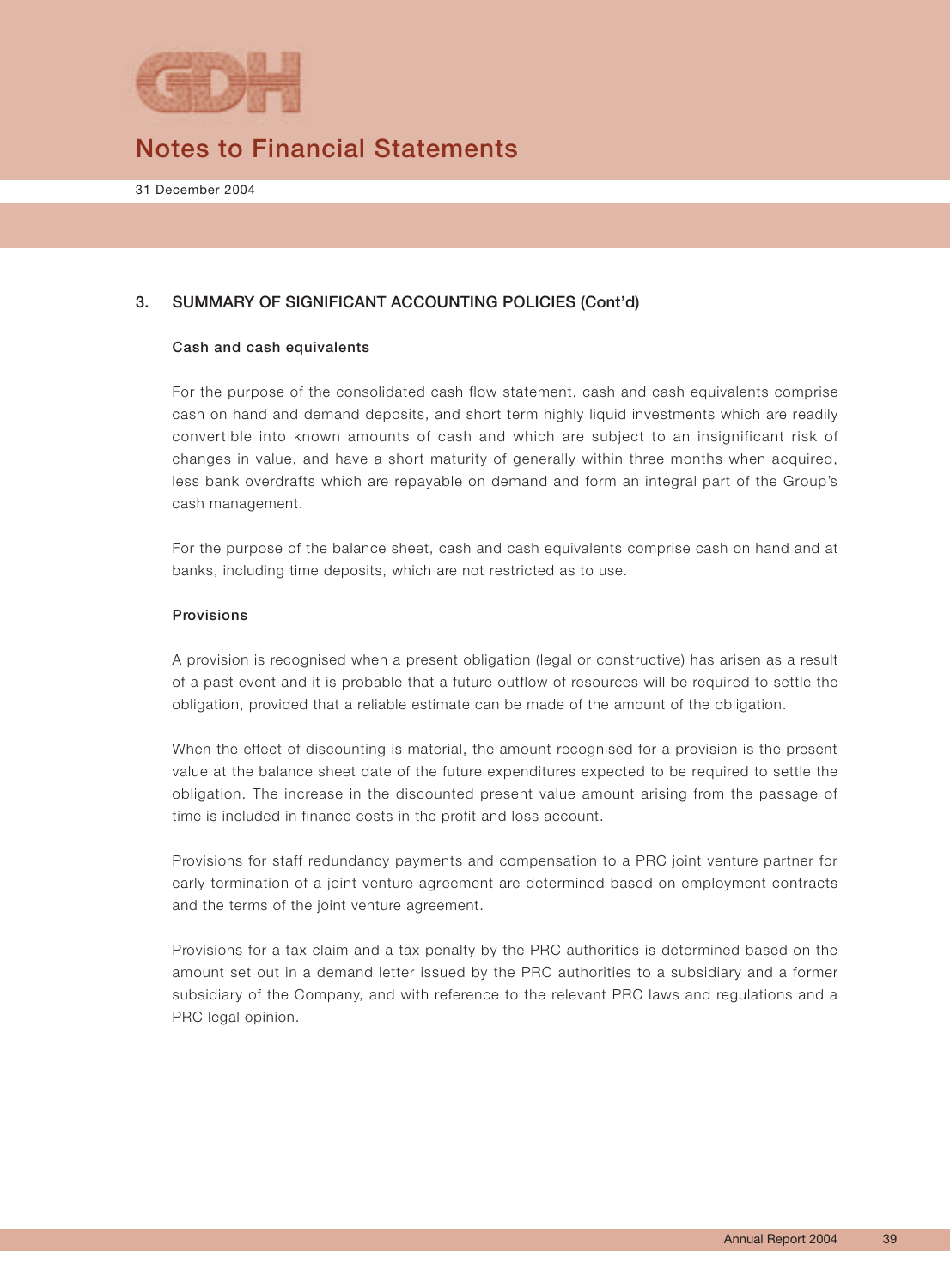

31 December 2004

## **3. SUMMARY OF SIGNIFICANT ACCOUNTING POLICIES (Cont'd)**

#### **Income tax**

Income tax comprises current and deferred tax. Income tax is recognised in the profit and loss account, or in equity if it relates to items that are recognised in the same or a different period directly in equity.

Deferred tax is provided, using the liability method, on all temporary differences at the balance sheet date between the tax bases of assets and liabilities and their carrying amounts for financial reporting purposes.

Deferred tax liabilities are recognised for all taxable temporary differences:

- except where the deferred tax liability arises from the initial recognition of an asset or liability and, at the time of the transaction, affects neither the accounting profit nor taxable profit or loss; and
- in respect of taxable temporary differences associated with investments in subsidiaries and associates, except where the timing of the reversal of the temporary differences can be controlled and it is probable that the temporary differences will not reverse in the foreseeable future.

Deferred tax assets are recognised for all deductible temporary differences, carryforward of unused tax assets and unused tax losses, to the extent that it is probable that taxable profit will be available against which the deductible temporary differences, and the carryforward of unused tax assets and unused tax losses can be utilised:

- except where the deferred tax asset relating to the deductible temporary differences arises from the initial recognition of an asset or liability and, at the time of the transaction, affects neither the accounting profit nor taxable profit or loss; and
- in respect of deductible temporary differences associated with investments in subsidiaries and associates, deferred tax assets are only recognised to the extent that it is probable that the temporary differences will reverse in the foreseeable future and taxable profit will be available against which the temporary differences can be utilised.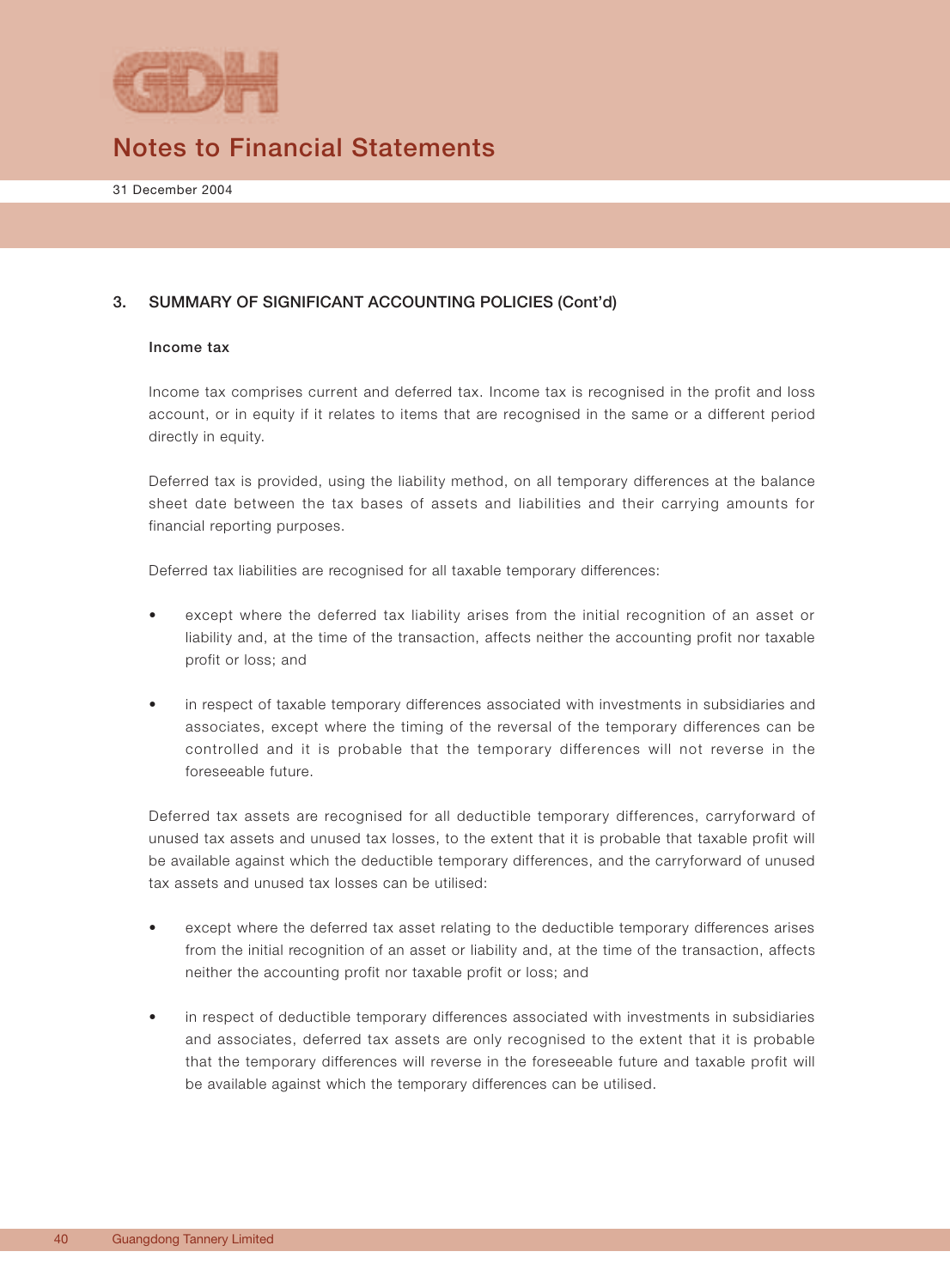

31 December 2004

## **3. SUMMARY OF SIGNIFICANT ACCOUNTING POLICIES (Cont'd)**

#### **Income tax (Cont'd)**

The carrying amount of deferred tax assets is reviewed at each balance sheet date and reduced to the extent that it is no longer probable that sufficient taxable profit will be available to allow all or part of the deferred tax asset to be utilised. Conversely, previously unrecognised deferred tax assets are recognised to the extent that it is probable that sufficient taxable profit will be available to allow all or part of the deferred tax asset to be utilised.

Deferred tax assets and liabilities are measured at the tax rates that are expected to apply to the period when the asset is realised or the liability is settled, based on tax rates (and tax laws) that have been enacted or substantively enacted at the balance sheet date.

#### **Revenue recognition**

Revenue is recognised when it is probable that the economic benefits will flow to the Group and when the revenue can be measured reliably, on the following bases:

- (a) from the sale of goods, when the significant risks and rewards of ownership have been transferred to the buyer, provided that the Group maintains neither managerial involvement to the degree usually associated with ownership, nor effective control over the goods sold;
- (b) rental income, on a time proportion basis over the lease terms; and
- (c) interest income, on a time proportion basis taking into account the principal outstanding and the effective interest rate applicable.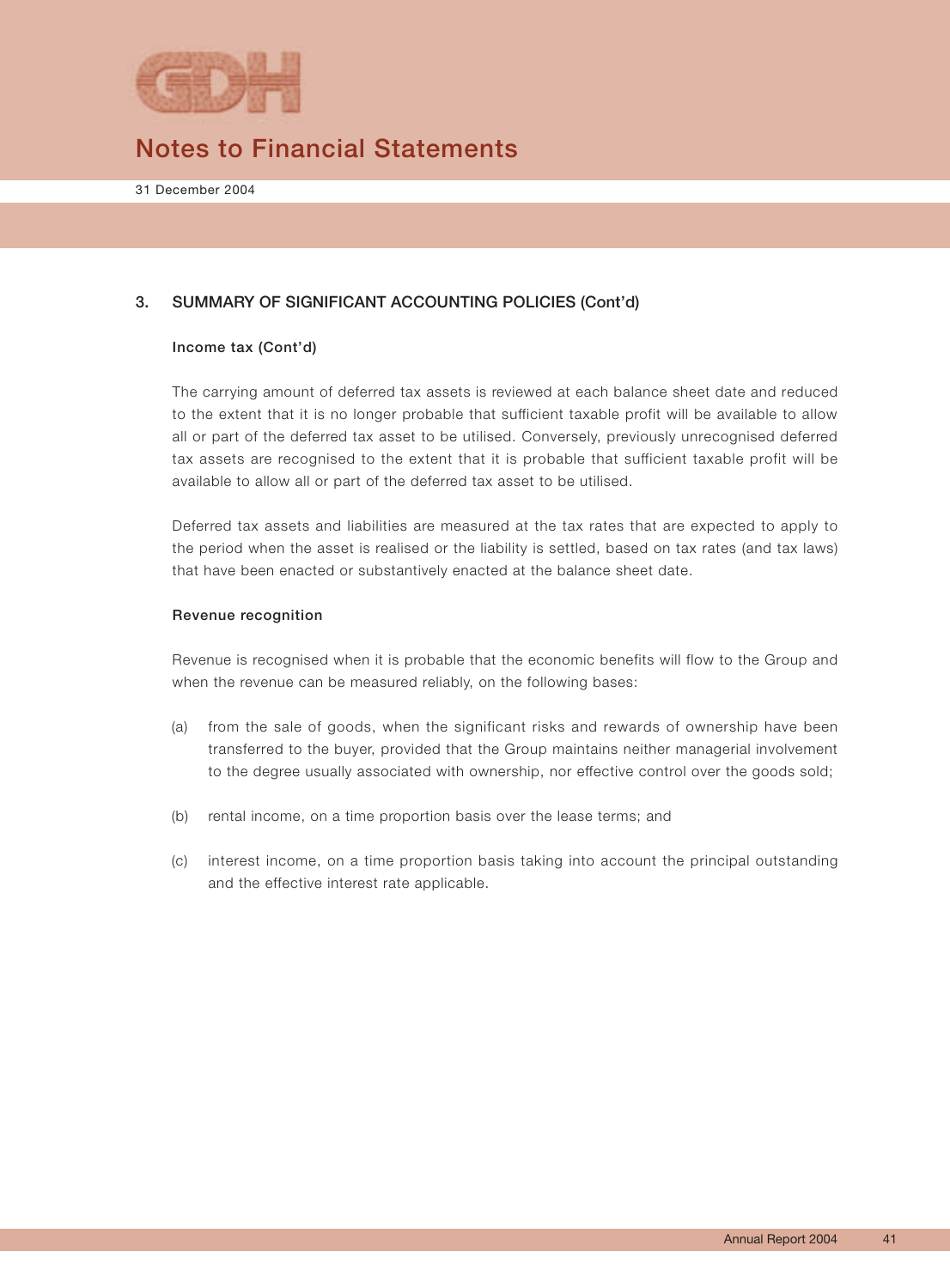

31 December 2004

### **3. SUMMARY OF SIGNIFICANT ACCOUNTING POLICIES (Cont'd)**

#### **Employee benefits**

#### *Retirement benefits schemes*

The Group operates a defined contribution Mandatory Provident Fund retirement benefits scheme (the "MPF Scheme") under the Mandatory Provident Fund Schemes Ordinance, for those employees who are eligible to participate in the MPF Scheme. Contributions are made based on a percentage of the employees' basic salaries and are charged to the profit and loss account as they become payable in accordance with the rules of the MPF Scheme. The assets of the MPF Scheme are held separately from those of the Group in an independently administered fund.

The employees of the Group's subsidiaries which operate in Mainland China are required to participate in central pension schemes (the "PRC Scheme") operated by the local municipal government. These subsidiaries are required to contribute a certain percentage of their payroll to the PRC Scheme to fund their benefits. The only obligation of the Group with respect to the PRC Scheme is to pay the ongoing required contributions under the PRC Scheme. Contributions under the PRC Scheme are charged to the profit and loss account as they become payable in accordance with the rules of the PRC Scheme.

#### *Share option scheme*

The Company operates a share option scheme for the purpose of providing incentives and rewards to eligible participants who contribute to the success of the Group's operations. The financial impact of share options granted under the share option scheme is not recorded in the Company's or the Group's balance sheet until such time as the options are exercised, and no charge is recorded in the profit and loss account or balance sheet for their cost. Upon the exercise of share options, the resulting shares issued are recorded by the Company as additional share capital at the nominal value of the shares, and the excess of the exercise price per share over the nominal value of the shares is recorded by the Company in the share premium account. Options which are cancelled prior to their exercise dates, or which lapse, are deleted from the register of outstanding options.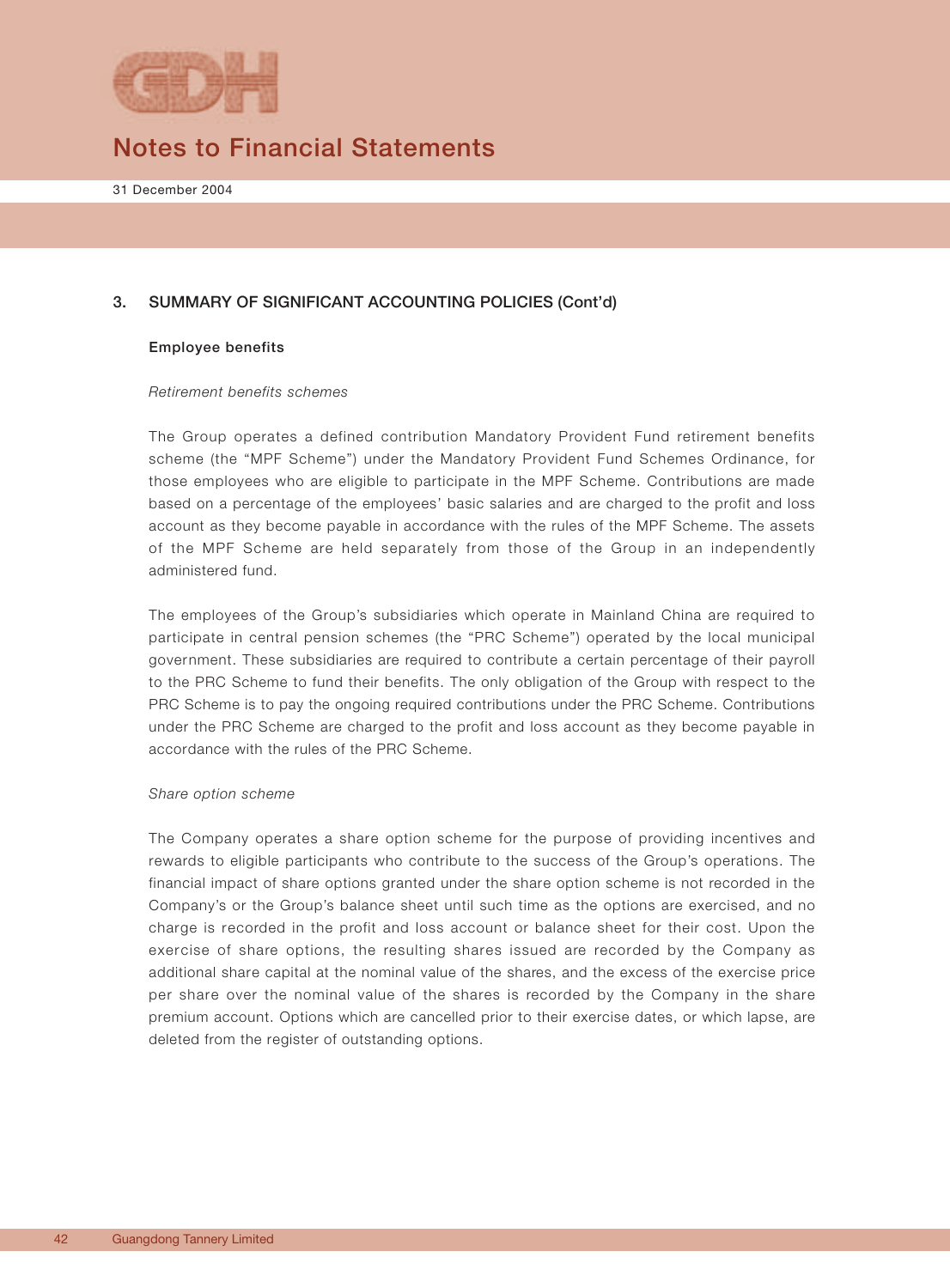

31 December 2004

## **3. SUMMARY OF SIGNIFICANT ACCOUNTING POLICIES (Cont'd)**

#### **Foreign currencies**

Foreign currency transactions are recorded at the applicable exchange rates ruling at the transaction dates. Monetary assets and liabilities denominated in foreign currencies at the balance sheet date are translated at the applicable exchange rates ruling at that date. Exchange differences are dealt with in the profit and loss account.

On consolidation, the financial statements of subsidiaries and an associate operating in Mainland China and overseas are translated into Hong Kong dollars using the net investment method. The profit and loss accounts of overseas subsidiaries and an associate are translated into Hong Kong dollars at the weighted average exchange rates for the year, and their balance sheets are translated into Hong Kong dollars at the exchange rates ruling at the balance sheet date. The resulting translation differences are included in the exchange translation reserve.

For the purpose of the consolidated cash flow statement, the cash flows of subsidiaries and an associate operating in Mainland China and overseas are translated into Hong Kong dollars at the exchange rates ruling at the dates of the cash flows. Frequently recurring cash flows of subsidiaries and an associate operating in Mainland China and overseas which arise throughout the year are translated into Hong Kong dollars at the weighted average exchange rates for the year.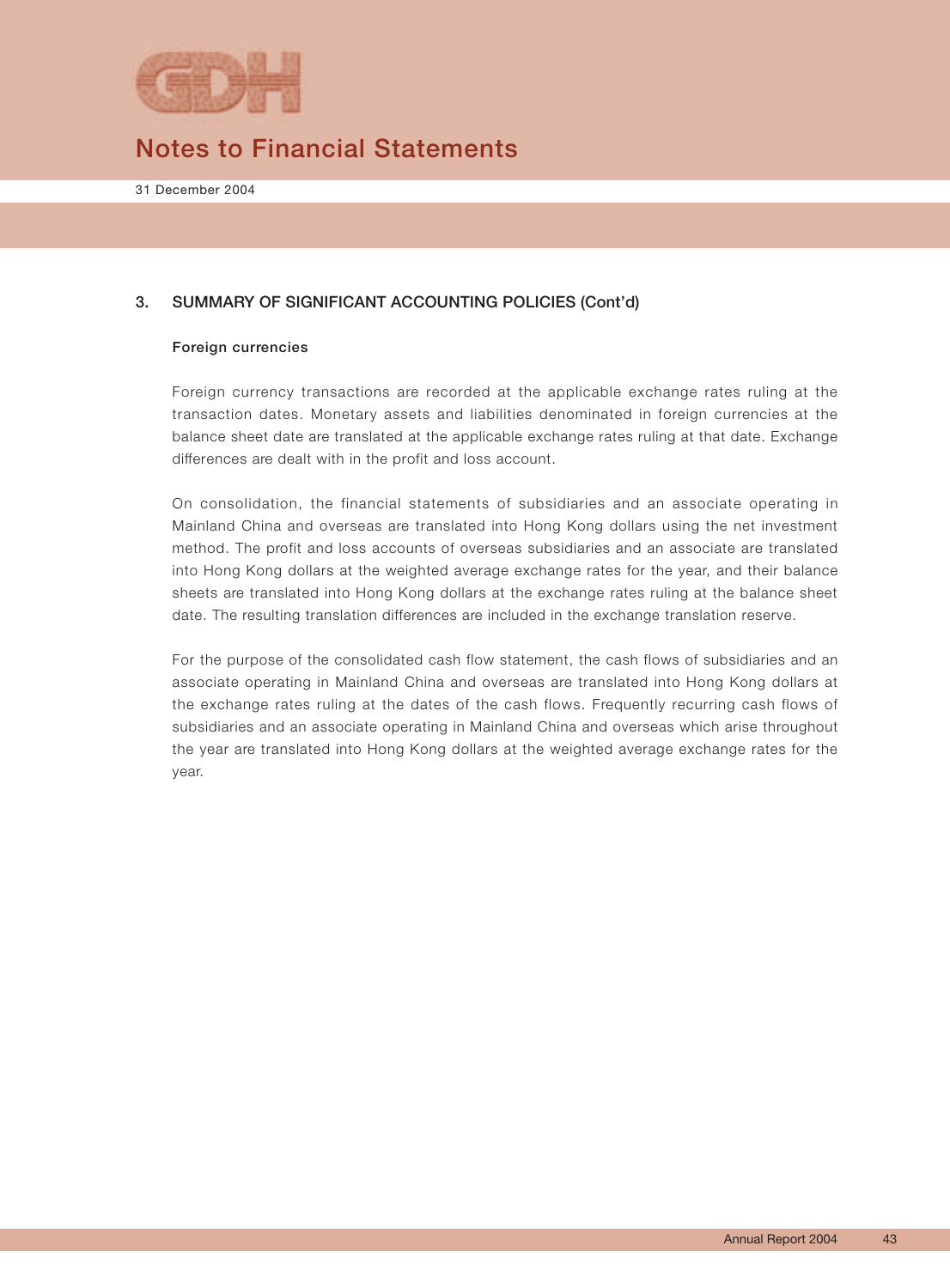

31 December 2004

## **4. SEGMENT INFORMATION**

Segment information is presented by way of two segment formats: (i) on a primary segment reporting basis, by business segment; and (ii) on a secondary segment reporting basis, by geographical segment.

The Group's operating businesses are structured and managed separately, according to the nature of their operations and the products and services they provide. Each of the Group's business segments represents a strategic business unit that offers products and services which are subject to risks and returns that are different from those of the other business segments. Summary details of the business segments are as follows:

- (a) the leather processing segment processes raw leather to finished leather for use in the leather ware products manufacturing industry mainly in Mainland China;
- (b) the property investment segment invests in residential and commercial properties in Mainland China for rental income purposes; and
- (c) the corporate and other segment mainly comprises the Group's corporate income and expense items.

In determining the Group's geographical segments, revenues and results are attributed to the segments based on the location of the customers, and assets are attributed to the segments based on the location of the assets. Intersegment transactions mainly represented management services provided and charged by the Company to its subsidiaries at the bases determined by the Group.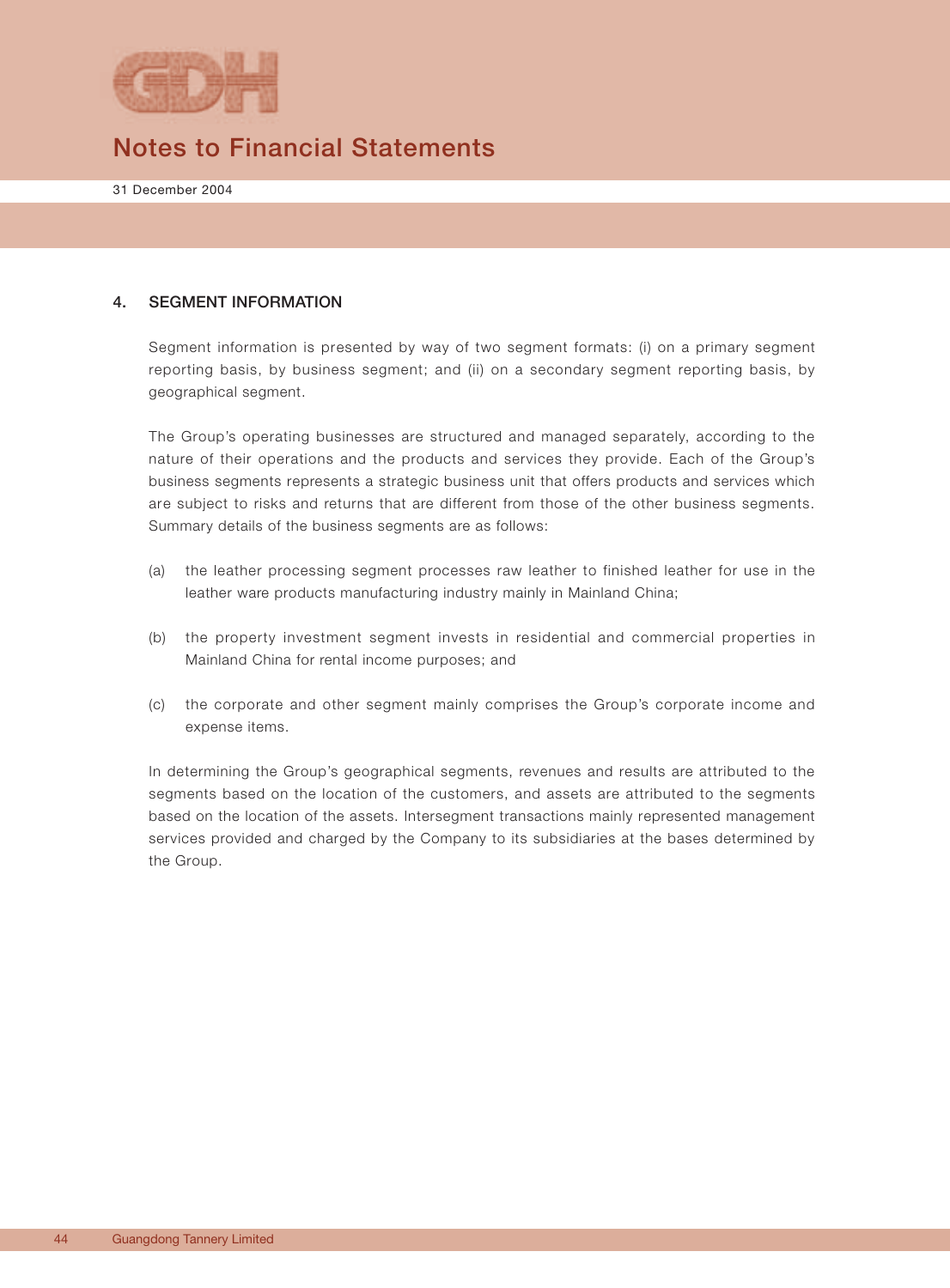

31 December 2004

## **4. SEGMENT INFORMATION (Cont'd)**

#### **(a) Business segments**

The following tables present revenue, profit/(loss) and certain assets, liability and expenditure information for the Group's business segments.

|                                            |         | Leather          | Property<br>investment |       | Corporate<br>and other                                                                    |        |              |       |                 |                 |
|--------------------------------------------|---------|------------------|------------------------|-------|-------------------------------------------------------------------------------------------|--------|--------------|-------|-----------------|-----------------|
|                                            |         | processing       |                        |       |                                                                                           |        | Eliminations |       | Consolidated    |                 |
|                                            | 2004    | 2003             | 2004                   | 2003  | 2004                                                                                      | 2003   | 2004         | 2003  | 2004            | 2003            |
|                                            |         |                  |                        |       | HK\$'000 HK\$'000 HK\$'000 HK\$'000 HK\$'000 HK\$'000 HK\$'000 HK\$'000 HK\$'000 HK\$'000 |        |              |       |                 |                 |
| Segment revenue:                           |         |                  |                        |       |                                                                                           |        |              |       |                 |                 |
| Sales to external                          |         |                  |                        |       |                                                                                           |        |              |       |                 |                 |
| customers                                  |         | 281,951 381,601  |                        |       |                                                                                           |        |              |       | 281,951         | 381,601         |
| Intersegment sales                         |         |                  |                        |       | 480                                                                                       | 480    | (480)        | (480) |                 |                 |
| Other revenue                              |         |                  |                        |       |                                                                                           |        |              |       |                 |                 |
| (excluding exchange                        |         |                  |                        |       |                                                                                           |        |              |       |                 |                 |
| gains/(losses), net)                       | 1,408   | 941              | 1,066                  | 1,825 | 31                                                                                        | 16,703 |              |       | 2,505           | 19,469          |
| Exchange gains/                            |         |                  |                        |       |                                                                                           |        |              |       |                 |                 |
| (losses), net                              | 491     | (1, 171)         |                        |       | 22                                                                                        | (160)  |              |       | 513             | (1, 331)        |
| Total                                      | 283,850 | 381,371          | 1,066                  | 1,825 | 533                                                                                       | 17,023 | (480)        |       | $(480)$ 284,969 | 399,739         |
| Segment results                            |         | 18,379 (106,898) | 342                    | 2,075 | (7, 533)                                                                                  | 8,997  |              |       | 11,188          | (95, 826)       |
| Interest income                            |         |                  |                        |       |                                                                                           |        |              |       | 417             | 194             |
| Profit/(loss) from                         |         |                  |                        |       |                                                                                           |        |              |       |                 |                 |
| operating activities                       |         |                  |                        |       |                                                                                           |        |              |       | 11,605          | (95, 632)       |
| Finance costs                              |         |                  |                        |       |                                                                                           |        |              |       | (5,734)         | (5,948)         |
| Profit/(loss) before tax                   |         |                  |                        |       |                                                                                           |        |              |       |                 | 5,871 (101,580) |
| Tax                                        |         |                  |                        |       |                                                                                           |        |              |       | (1, 203)        | 286             |
| Net profit/(loss) from ordinary            |         |                  |                        |       |                                                                                           |        |              |       |                 |                 |
| activities attributable to<br>shareholders |         |                  |                        |       |                                                                                           |        |              |       | 4,668           | (101, 294)      |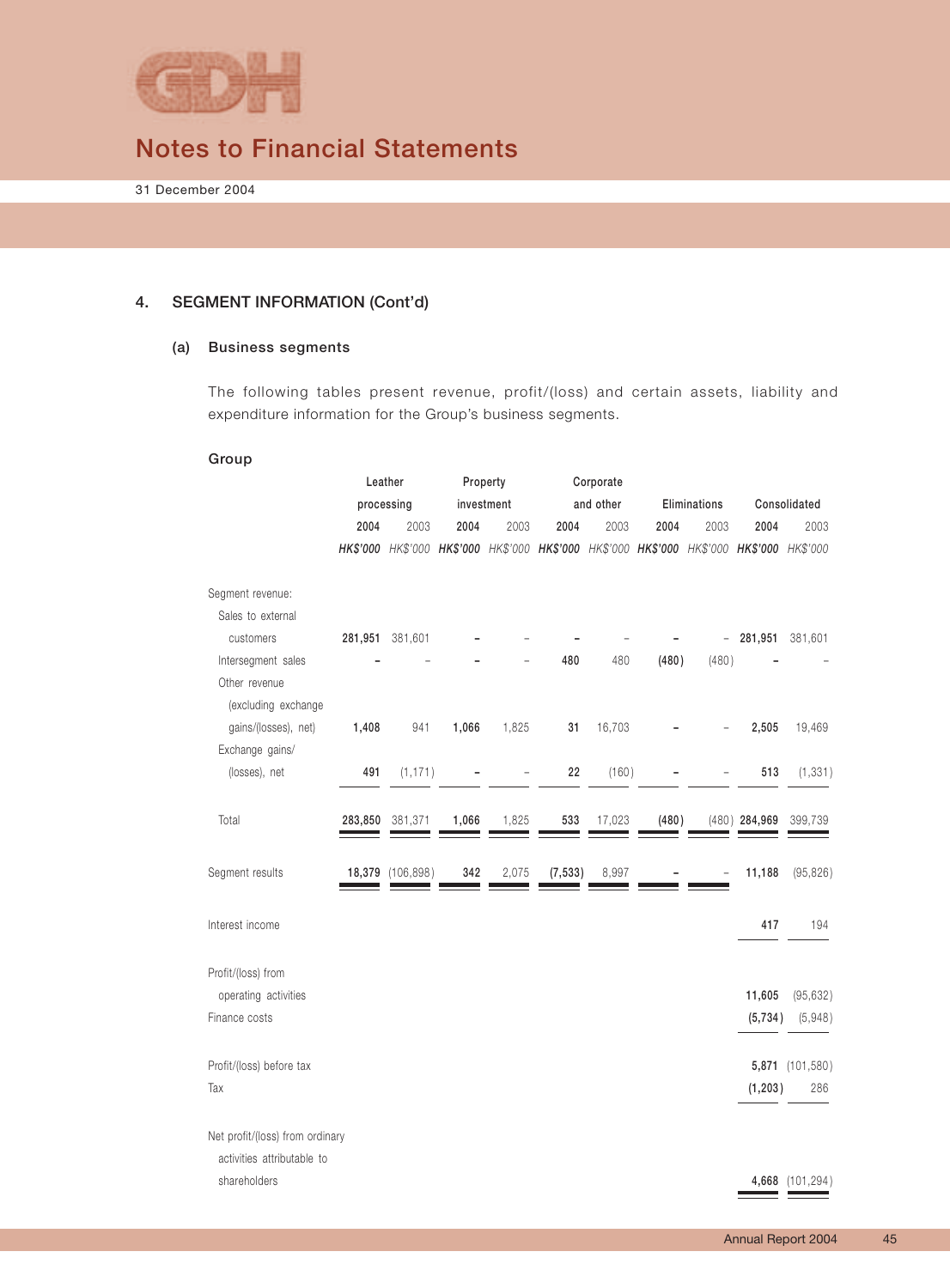

31 December 2004

## **4. SEGMENT INFORMATION (Cont'd)**

## **(a) Business segments (Cont'd)**

|                            | Leather    |                           | Property   |        | Corporate                                                                                 |          |              |      |                           |                           |
|----------------------------|------------|---------------------------|------------|--------|-------------------------------------------------------------------------------------------|----------|--------------|------|---------------------------|---------------------------|
|                            | processing |                           | investment |        | and other                                                                                 |          | Eliminations |      | Consolidated              |                           |
|                            | 2004       | 2003                      | 2004       | 2003   | 2004                                                                                      | 2003     | 2004         | 2003 | 2004                      | 2003                      |
|                            |            |                           |            |        | HK\$'000 HK\$'000 HK\$'000 HK\$'000 HK\$'000 HK\$'000 HK\$'000 HK\$'000 HK\$'000 HK\$'000 |          |              |      |                           |                           |
| Segment assets             |            | 386,012 469,165           | 12,924     | 12,848 | 19,331                                                                                    | 2,684    | (6, 104)     |      | $(5,850)$ 412,163         | 478,847                   |
| Unallocated assets         |            |                           |            |        |                                                                                           |          |              |      | 923                       | 970                       |
| Total assets               |            |                           |            |        |                                                                                           |          |              |      | 413,086                   | 479,817                   |
| Segment liabilities        |            | $(136, 312)$ $(163, 886)$ | (433)      | (359)  | (1,829)                                                                                   | (8, 781) | 6,104        |      | 5,850 (132,470) (167,176) |                           |
| Unallocated liabilities    |            |                           |            |        |                                                                                           |          |              |      |                           | $(109, 544)$ $(142, 481)$ |
| <b>Total liabilities</b>   |            |                           |            |        |                                                                                           |          |              |      |                           | $(242,014)$ (309,657)     |
| Other segment information: |            |                           |            |        |                                                                                           |          |              |      |                           |                           |
| Capital expenditure        | 2,165      | 2,985                     |            |        | 21                                                                                        | 59       |              |      | 2,186                     | 3,044                     |
| Depreciation               | 8,956      | 15,531                    |            |        | 452                                                                                       | 784      |              |      | 9,408                     | 16,315                    |
| Reversal of impairment     |            |                           |            |        |                                                                                           |          |              |      |                           |                           |
| of fixed assets            | (5, 162)   |                           |            |        |                                                                                           |          |              |      | (5, 162)                  |                           |
| Impairment of              |            |                           |            |        |                                                                                           |          |              |      |                           |                           |
| fixed assets               |            | 10,320                    |            |        |                                                                                           |          |              |      |                           | 10,320                    |
| Revaluation deficit/       |            |                           |            |        |                                                                                           |          |              |      |                           |                           |
| (surplus) of investment    |            |                           |            |        |                                                                                           |          |              |      |                           |                           |
| properties                 |            |                           | 234        | (662)  |                                                                                           |          |              |      | 234                       | (662)                     |
| Revaluation surplus of     |            |                           |            |        |                                                                                           |          |              |      |                           |                           |
| leasehold land             |            |                           |            |        |                                                                                           |          |              |      |                           |                           |
| and buildings              | (138)      | (42)                      |            |        |                                                                                           |          |              |      | (138)                     | (42)                      |
| Other non-cash expenses    | 25         | 8,098                     |            | (681)  | 71                                                                                        | 790      |              |      | 96                        | 8,207                     |
| Provisions for tax claim   |            |                           |            |        |                                                                                           |          |              |      |                           |                           |
| and tax penalty by the     |            |                           |            |        |                                                                                           |          |              |      |                           |                           |
| PRC authorities            |            | 69,600                    |            |        |                                                                                           |          |              |      |                           | 69,600                    |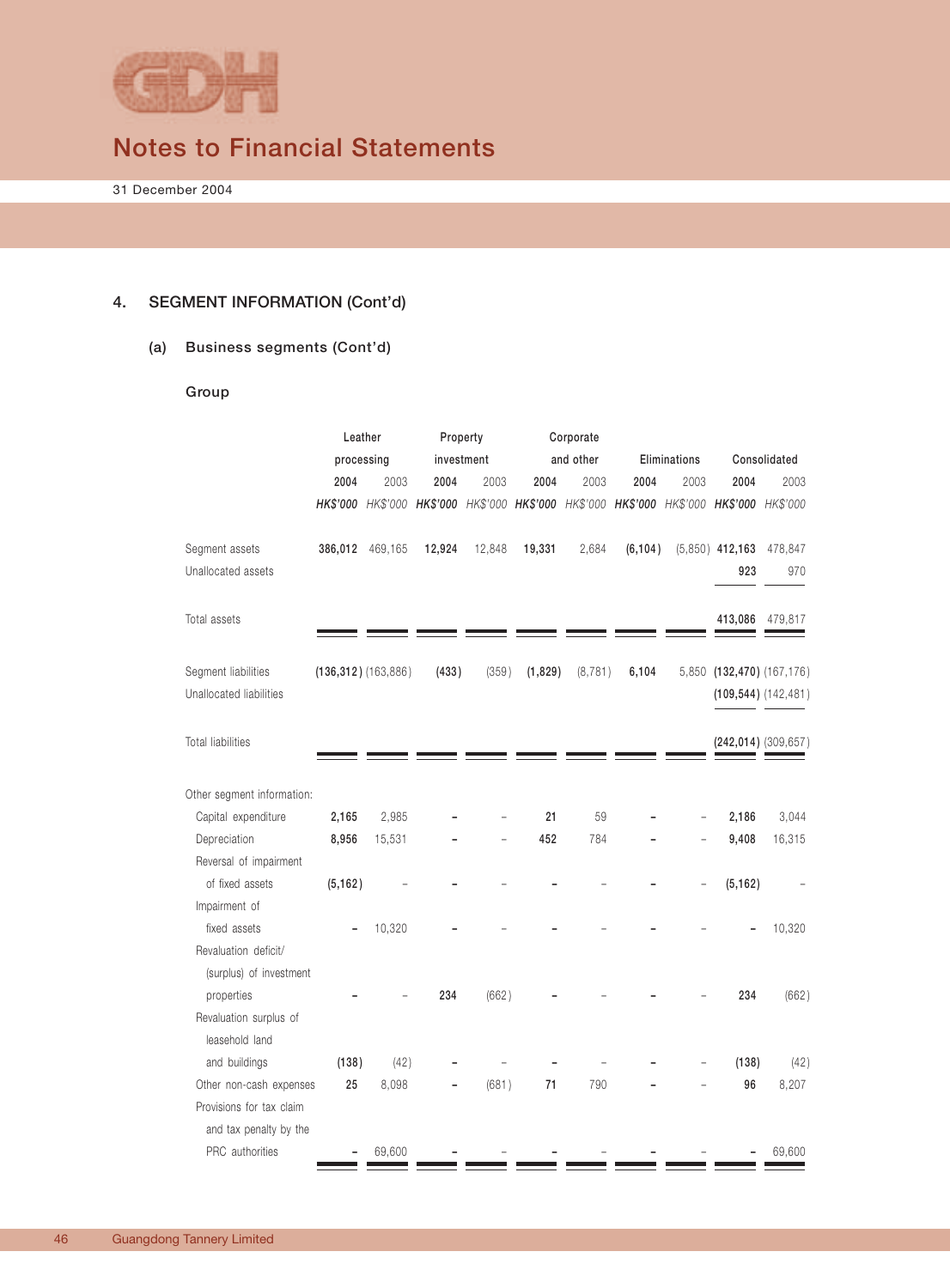

31 December 2004

## **4. SEGMENT INFORMATION (Cont'd)**

#### **(b) Geographical segments**

The following tables present revenue, profit/(loss) and certain asset and expenditure information for the Group's geographical segments.

|                      | <b>Mainland China</b> |          | Hong Kong |          | Eliminations |          | Consolidated    |          |
|----------------------|-----------------------|----------|-----------|----------|--------------|----------|-----------------|----------|
|                      | 2004                  | 2003     | 2004      | 2003     | 2004         | 2003     | 2004            | 2003     |
|                      | <b>HK\$'000</b>       | HK\$'000 | HK\$'000  | HK\$'000 | HK\$'000     | HK\$'000 | <b>HK\$'000</b> | HK\$'000 |
| Segment revenue:     |                       |          |           |          |              |          |                 |          |
| Sales to external    |                       |          |           |          |              |          |                 |          |
| customers            | 281,951               | 381,601  |           |          |              |          | 281,951         | 381,601  |
| Other revenue        |                       |          |           |          |              |          |                 |          |
| (excluding exchange  |                       |          |           |          |              |          |                 |          |
| gains/(losses), net) | 2,505                 | 18,843   |           | 626      |              |          | 2,505           | 19,469   |
| Exchange gains/      |                       |          |           |          |              |          |                 |          |
| (losses), net        | 675                   | (1, 171) | (162)     | (160)    |              |          | 513             | (1, 331) |
| Total                | 285,131               | 399,273  | (162)     | 466      |              |          | 284,969         | 399,739  |
| Other segment        |                       |          |           |          |              |          |                 |          |
| information:         |                       |          |           |          |              |          |                 |          |
| Segment assets       | 388,033               | 445,487  | 24,130    | 33,360   |              |          | 412,163         | 478,847  |
| Unallocated assets   |                       |          |           |          |              |          | 923             | 970      |
|                      |                       |          |           |          |              |          |                 |          |
| Total assets         |                       |          |           |          |              |          | 413,086         | 479,817  |
|                      |                       |          |           |          |              |          |                 |          |
| Capital expenditure  | 2,165                 | 3,035    | 21        | 9        |              |          | 2,186           | 3,044    |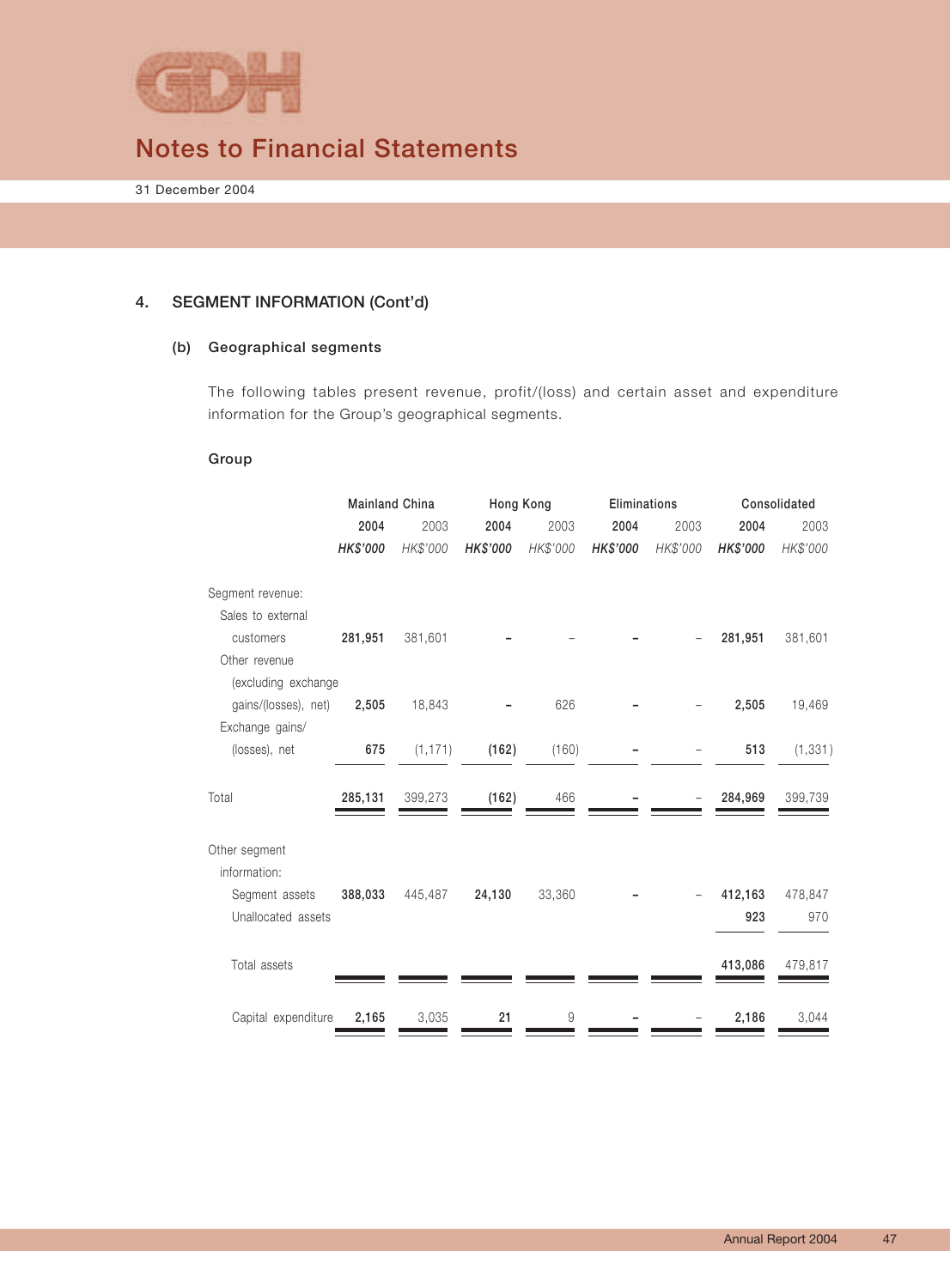

31 December 2004

## **5. TURNOVER AND OTHER REVENUE AND GAINS**

Turnover represents gross proceeds received and receivable on the processing and sale of leather, net of goods returned, trade discounts and value-added tax, during the year.

An analysis of turnover, other revenue and gains is as follows:

|                                            | 2004     | 2003     |
|--------------------------------------------|----------|----------|
|                                            | HK\$'000 | HK\$'000 |
| Turnover                                   |          |          |
| Processing and sale of leather             | 281,951  | 381,601  |
| Other revenue and gains                    |          |          |
| Rental income                              | 1,304    | 2,068    |
| Interest income                            | 417      | 194      |
| Gain on disposal of subsidiaries (note 29) |          | 16,609   |
| Others                                     | 1,201    | 792      |
|                                            | 2,922    | 19,663   |
|                                            | 284,873  | 401,264  |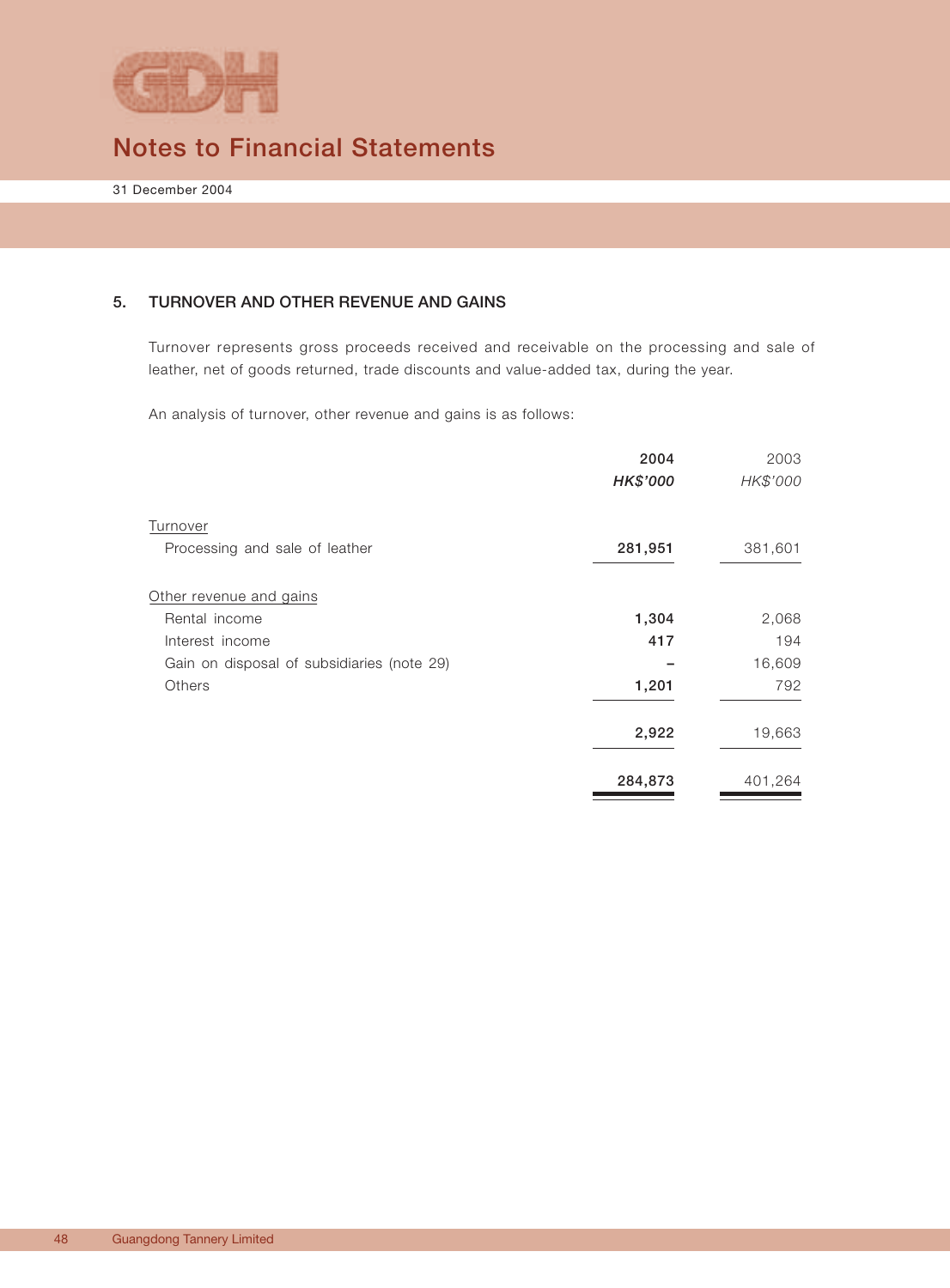

31 December 2004

## **6. PROFIT/(LOSS) FROM OPERATING ACTIVITIES**

The Group's profit/(loss) from operating activities is arrived at after charging/(crediting):

|                                                                                   |              | 2004            | 2003     |
|-----------------------------------------------------------------------------------|--------------|-----------------|----------|
|                                                                                   | <b>Notes</b> | <b>HK\$'000</b> | HK\$'000 |
| Cost of inventories sold                                                          |              | 255,849         | 376,238  |
| Auditors' remuneration                                                            |              | 720             | 799      |
| Depreciation                                                                      | 12           | 9,408           | 16,315   |
| Staff costs (excluding directors'<br>remuneration (note 9)):                      |              |                 |          |
| Wages and salaries                                                                |              | 9,912           | 20,741   |
| Redundancy payments (included in other<br>operating profit/(expenses), net below) |              | 1,257           |          |
| Pension scheme contributions (defined                                             |              |                 |          |
| contributions scheme) *                                                           |              | 714             | 1,153    |
|                                                                                   |              | 11,883          | 21,894   |
| Minimum lease payments under operating leases                                     |              |                 |          |
| in respect of land and buildings                                                  |              | 251             | 359      |
| Other rental income                                                               |              | (449)           | (384)    |
| Gross rental income from investment properties                                    |              | (855)           | (1,684)  |
| Less: Outgoings from investment properties                                        |              | 158             | 320      |
| Net rental income                                                                 |              | (697)           | (1, 364) |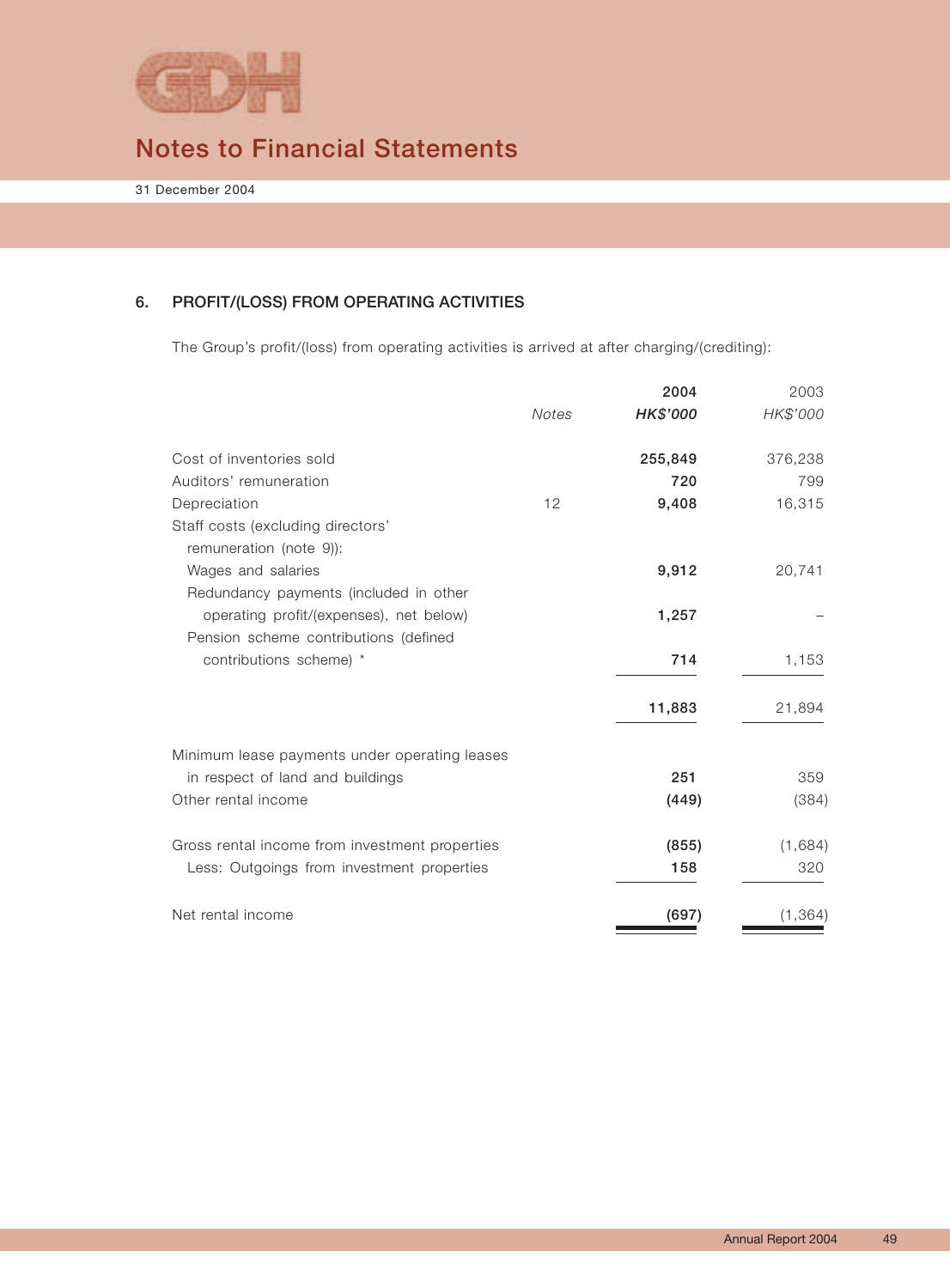

31 December 2004

## **6. PROFIT/(LOSS) FROM OPERATING ACTIVITIES (Cont'd)**

The Group's profit/(loss) from operating activities is arrived at after charging/(crediting): (Cont'd)

|                                              |              | 2004            | 2003     |
|----------------------------------------------|--------------|-----------------|----------|
|                                              | <b>Notes</b> | <b>HK\$'000</b> | HK\$'000 |
| Expenses/(income) included in other          |              |                 |          |
| operating profit/(expenses), net:            |              |                 |          |
| Deficit/(surplus) arising on revaluation     |              |                 |          |
| of investment properties                     | 12           | 234             | (662)    |
| Surplus arising on revaluation of            |              |                 |          |
| leasehold land and buildings                 | 12           | (138)           | (42)     |
| Provision for doubtful debts                 |              |                 | 816      |
| Write off of fixed assets                    | 12           | 83              | 8,021    |
| Loss/(gain) on disposal of fixed assets, net |              | 13              | (630)    |
| Reversal of impairment of fixed assets       |              | (5, 162)        |          |
| Impairment of fixed assets                   |              |                 | 10,320   |
| Exchange losses/(gains), net                 |              | (513)           | 1,331    |
| Redundancy payments                          |              | 1,257           |          |
| Provisions for tax claim and tax penalty     |              |                 |          |
| by the PRC authorities                       | 24           |                 | 69,600   |
|                                              |              | (4, 226)        | 88,754   |

\* The amount of forfeited pension scheme contributions available at the current and the prior year ends to reduce contributions in future years is not material.

## **7. FINANCE COSTS**

|                                                 | Group    |          |
|-------------------------------------------------|----------|----------|
|                                                 | 2004     | 2003     |
|                                                 | HK\$'000 | HK\$'000 |
| Interest on:                                    |          |          |
| Bank loans                                      | 1,847    | 3,585    |
| Loans from the former immediate holding company |          | 434      |
| Loans from the immediate holding company        | 1,778    | 1,343    |
| Loans from a fellow subsidiary                  | 2,109    | 586      |
|                                                 | 5,734    | 5.948    |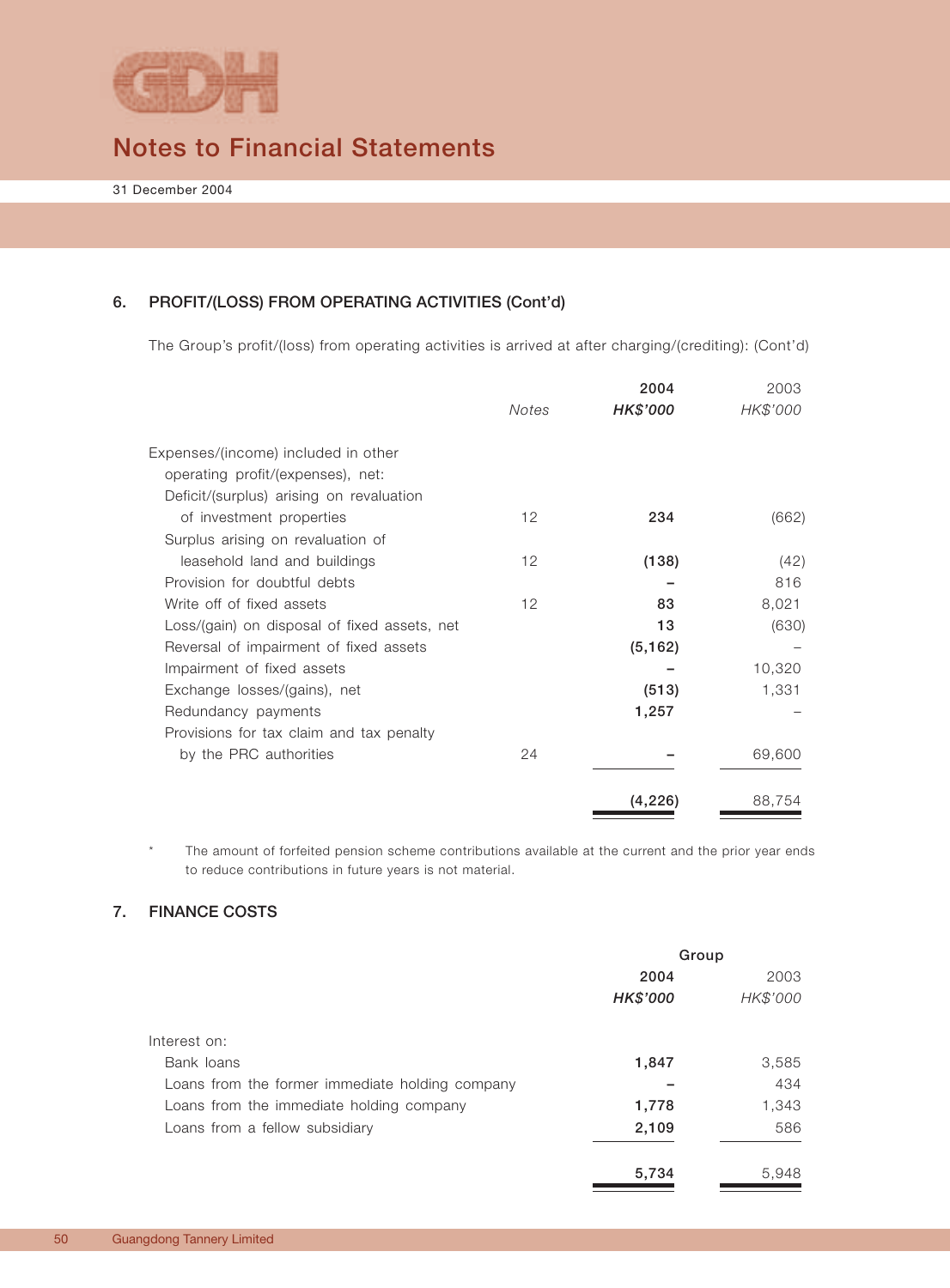

31 December 2004

#### **8. TAX**

No provision for Hong Kong profits tax has been made as the Group had no assessable profits arising in Hong Kong during the year (2003: Nil). No provision for Mainland China and overseas profits tax has been made (2003: Nil) as there were no assessable profits arising from certain subsidiaries of the Company operating in Mainland China and overseas during the year and certain subsidiaries of the Company operating in Mainland China and overseas had tax losses brought forward from prior years to offset the assessable profits during the year.

|                                        | 2004     | 2003     |
|----------------------------------------|----------|----------|
|                                        | HK\$'000 | HK\$'000 |
| Group:                                 |          |          |
| Current - Hong Kong                    |          |          |
| Charge for the year                    |          |          |
| Overprovision in prior years           |          | (286)    |
| Deferred (note 25)                     | 1,203    |          |
| Total tax charge/(credit) for the year | 1,203    | (286)    |

A reconciliation of the tax expense applicable to profit/(loss) before tax using the statutory rates for the regions in which the Company and its subsidiaries are domiciled to the tax expense at the effective tax rates, and a reconciliation of the applicable rates (i.e., the statutory tax rates) to the effective tax rates, are as follows:

#### **Group – 2004**

|                                 |           | Hong Kong |                 | <b>Mainland China</b> | Total           |         |
|---------------------------------|-----------|-----------|-----------------|-----------------------|-----------------|---------|
|                                 | HK\$'000  | $\%$      | <b>HK\$'000</b> | $\%$                  | <b>HK\$'000</b> | $\%$    |
| Profit/(loss) before tax        | (10, 487) |           | 16,358          |                       | 5,871           |         |
| Tax at the statutory tax rate   | (1,835)   | 17.5      | 5,398           | 33.0                  | 3,563           | 60.7    |
| Lower tax rate for specific     |           |           |                 |                       |                 |         |
| provinces or local authority    |           |           | 323             | 2.0                   | 323             | 5.5     |
| Income not subject to tax       | (349)     | 3.3       | (8,942)         | (54.7)                | (9, 291)        | (158.3) |
| Expenses not deductible for tax | 598       | (5.7)     | 3,563           | 21.8                  | 4,161           | 70.9    |
| Tax losses not recognised       | 1,586     | (15.1)    | 861             | 5.3                   | 2,447           | 41.7    |
| Tax charge at the Group's       |           |           |                 |                       |                 |         |
| effective rate                  |           |           | 1,203           | 7.4                   | 1.203           | 20.5    |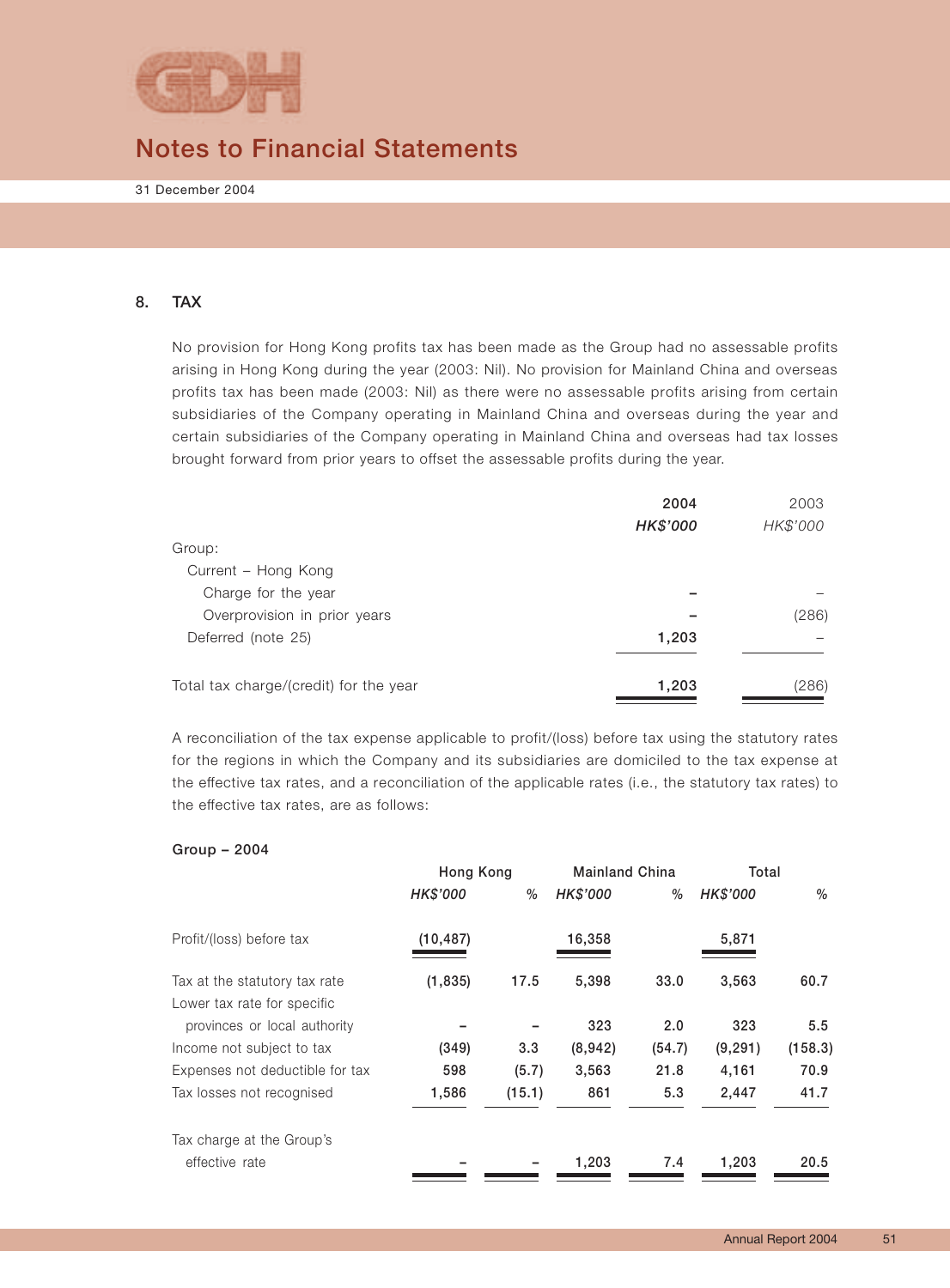

31 December 2004

## **8. TAX (Cont'd)**

Group – 2003

|                                   | Hong Kong |         | Mainland China |        | Total      |        |
|-----------------------------------|-----------|---------|----------------|--------|------------|--------|
|                                   | HK\$'000  | %       | HK\$'000       | %      | HK\$'000   | %      |
| Profit/(loss) before tax          | 560       |         | (102, 140)     |        | (101, 580) |        |
| Tax at the statutory tax rate     | 98        | 17.5    | (33, 706)      | 33.0   | (33,608)   | 33.1   |
| Lower tax rate for specific       |           |         |                |        |            |        |
| provinces or local authority      |           |         | 10,137         | (9.9)  | 10,137     | (9.9)  |
| Income not subject to tax         | (3,792)   | (677.2) | (7, 701)       | 7.5    | (11, 493)  | 11.3   |
| Expenses not deductible for tax   | 3,321     | 593.0   | 19,336         | (18.9) | 22,657     | (22.3) |
| Adjustments in respect of current |           |         |                |        |            |        |
| tax of previous periods           | (286)     | (51.1)  |                |        | (286)      | 0.3    |
| Tax losses utilised from          |           |         |                |        |            |        |
| previous periods                  | (861)     | (153.7) |                |        | (861)      | 0.8    |
| Tax losses not recognised         | 1,234     | 220.4   | 11,934         | (11.7) | 13,168     | (13.0) |
| Tax credit at the Group's         |           |         |                |        |            |        |
| effective rate                    | (286)     | (51.1)  |                |        | (286)      | 0.3    |

Certain subsidiaries of the Company established in the PRC were exempt from PRC corporate income tax for two years starting from their first profit-making year of operations, and are eligible for a 50% relief from PRC corporate income tax for the following three years under the PRC tax laws. The standard PRC corporate income tax rate applicable to those PRC subsidiaries ranged from 24% to 33% for the year ended 31 December 2004.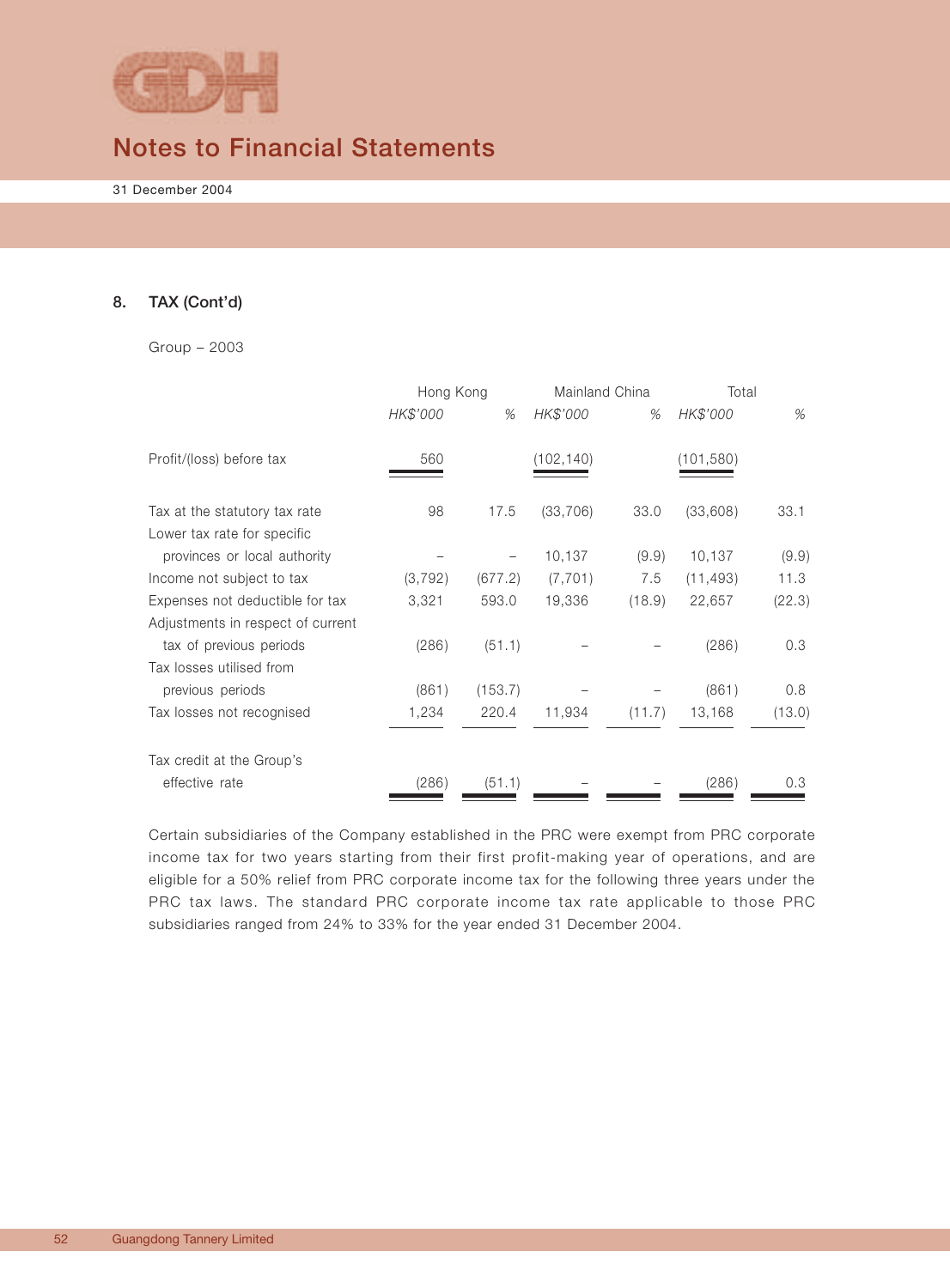

31 December 2004

#### **9. DIRECTORS' REMUNERATION AND FIVE HIGHEST PAID EMPLOYEES**

(a) Directors' remuneration for the year, disclosed pursuant to the Listing Rules and Section 161 of the Companies Ordinance, is as follows:

|                                           | Group    |          |  |
|-------------------------------------------|----------|----------|--|
|                                           | 2004     | 2003     |  |
|                                           | HK\$'000 | HK\$'000 |  |
| Fees:                                     |          |          |  |
| Executive directors                       |          |          |  |
| Non-executive directors                   |          |          |  |
| Independent non-executive directors       | 225      | 200      |  |
|                                           | 225      | 200      |  |
| Other emoluments to executive directors:  |          |          |  |
| Salaries, allowances and benefits in kind | 1,794    | 791      |  |
| Performance related bonuses               | 330      |          |  |
| Pension scheme contributions              | 303      | 89       |  |
|                                           | 2,427    | 880      |  |
|                                           | 2,652    | 1,080    |  |

The number of directors whose remuneration fell within the following band is as follows:

|                               | Number of directors |      |  |
|-------------------------------|---------------------|------|--|
|                               | 2004                | 2003 |  |
| Nil - HK\$1,000,000           | 8                   | 12   |  |
| HK\$1,000,001 - HK\$1,500,000 |                     |      |  |
|                               | 9                   | 12   |  |

No director's fee was paid to Mr. Xiong Guangyang, Mr. Hui Wai Man Lawrence, Mrs. Ho Lam Lai Ping Theresa, Mr. Chan Hee Kwan, Mr. Zeng Hai Peng, Mr. Yuen Lam Fai Antony, Mr. Tam Chiu Pang Jaffe, Mr. Wang Man Kwan Paul, Mr. Luo Fan Yu and Mr. Li Wai Keung, directors of the Company, for the year ended 31 December 2003.

During the year, certain directors were granted 6,600,000 share options in respect of their services to the Group under the share option scheme, further details of which are set out in note 27 to the financial statements. The estimated value of such options, which has not been charged to the profit and loss account, was HK\$1,254,000 as at the date of grant. This was determined by using the Black-Scholes option pricing model. No value in respect of the share options granted during the year has been charged to the profit and loss account, or is otherwise included in the above directors' remuneration disclosures.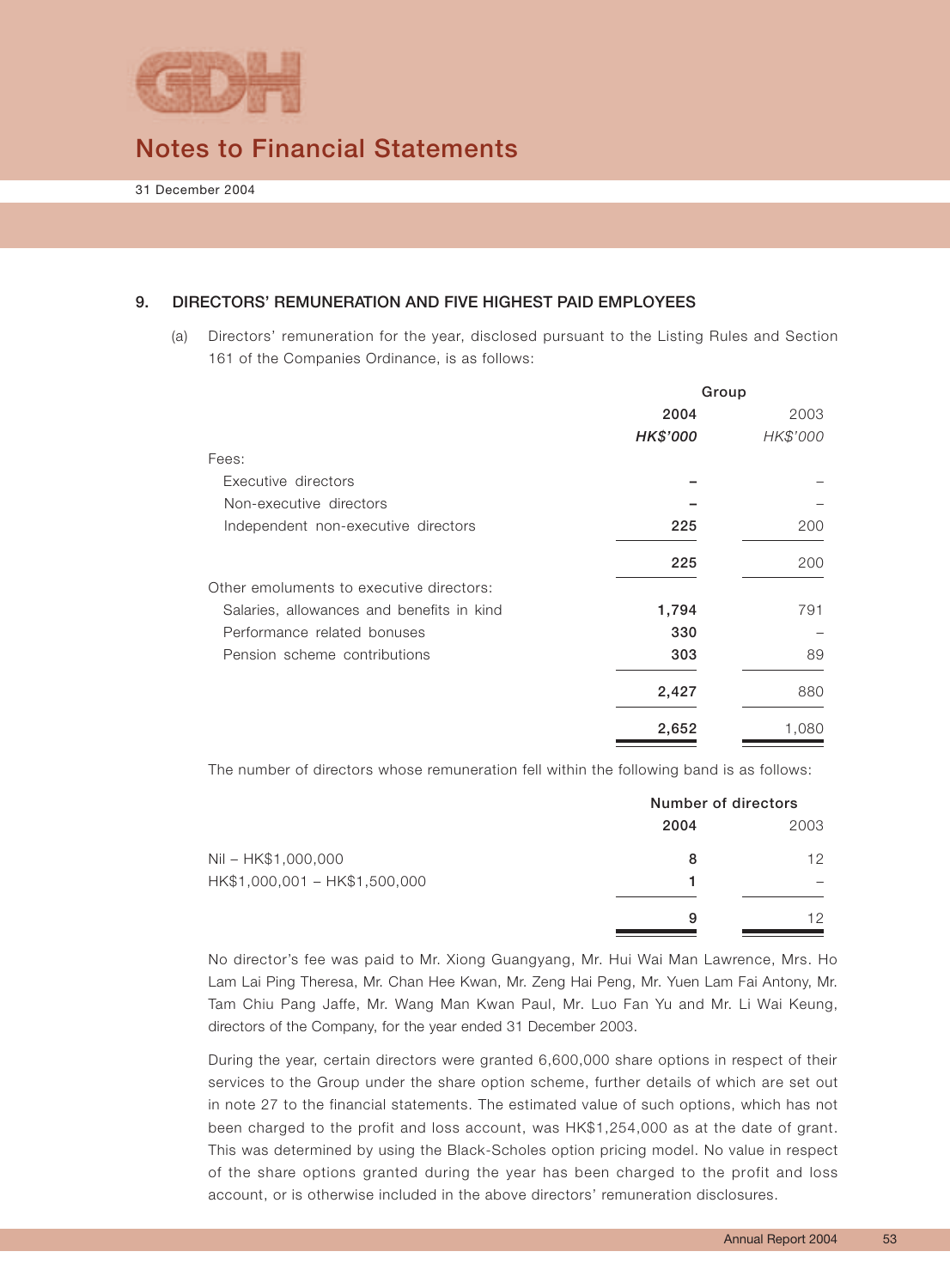

31 December 2004

#### **9. DIRECTORS' REMUNERATION AND FIVE HIGHEST PAID EMPLOYEES (Cont'd)**

(b) The five highest paid employees of the Group during the year included three (2003: two) directors, details of whose remuneration are set out in (a) above. Details of the remuneration of the remaining two (2003: three) non-director, highest paid employees for the year are as follows:

|                                           | Group    |          |  |
|-------------------------------------------|----------|----------|--|
|                                           | 2004     | 2003     |  |
|                                           | HK\$'000 | HK\$'000 |  |
| Salaries, allowances and benefits in kind | 813      | 1,372    |  |
| Performance related bonuses               |          | 100      |  |
| Pension scheme contributions              | 159      | 153      |  |
|                                           | 972      | 1,625    |  |

The number of non-director, highest paid employees whose remuneration fell within the following bands is as follows:

|                     | Number of employees |      |  |
|---------------------|---------------------|------|--|
|                     | 2004                | 2003 |  |
| Nil - HK\$1,000,000 |                     |      |  |

During the year, 1,800,000 share options were granted to the two non-director, highest paid employees in respect of their services to the Group, further details of which are included in the disclosures in note 27 to the financial statements. The estimated value of such options, which has not been charged to the profit and loss account, was HK\$342,000 as at the date of grant. This was determined by using the Black-Scholes option pricing model. No value in respect of the share options granted during the year has been charged to the profit and loss account, or is otherwise included in the above nondirector, highest paid employees' remuneration disclosures.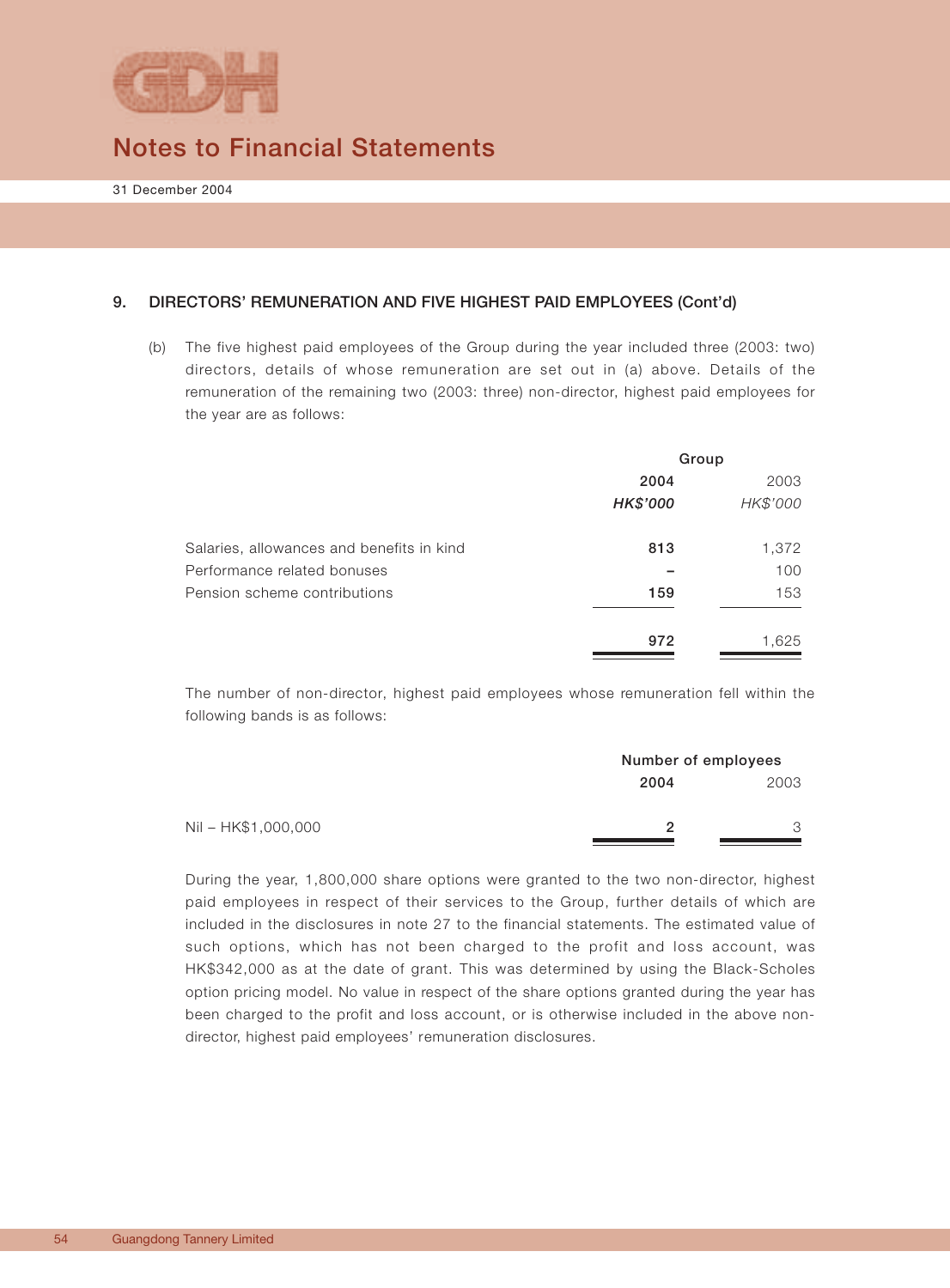

31 December 2004

## **10. NET PROFIT FROM ORDINARY ACTIVITIES ATTRIBUTABLE TO SHAREHOLDERS**

The net profit from ordinary activities attributable to shareholders for the year ended 31 December 2004 dealt with in the financial statements of the Company was HK\$15,650,000 (2003: HK\$49,542,000) (note 28).

## **11. EARNINGS/(LOSS) PER SHARE**

The calculation of basic earnings per share is based on the net profit attributable to shareholders for the year of HK\$4,668,000 (2003: net loss of HK\$101,294,000) and the 524,154,000 (2003: 524,154,000) ordinary shares in issue during the year.

Diluted earnings/(loss) per share amounts for the years ended 31 December 2004 and 2003 have not been disclosed, as the share options outstanding during these years had an antidilutive effect on the basic earnings/(loss) per share for these years.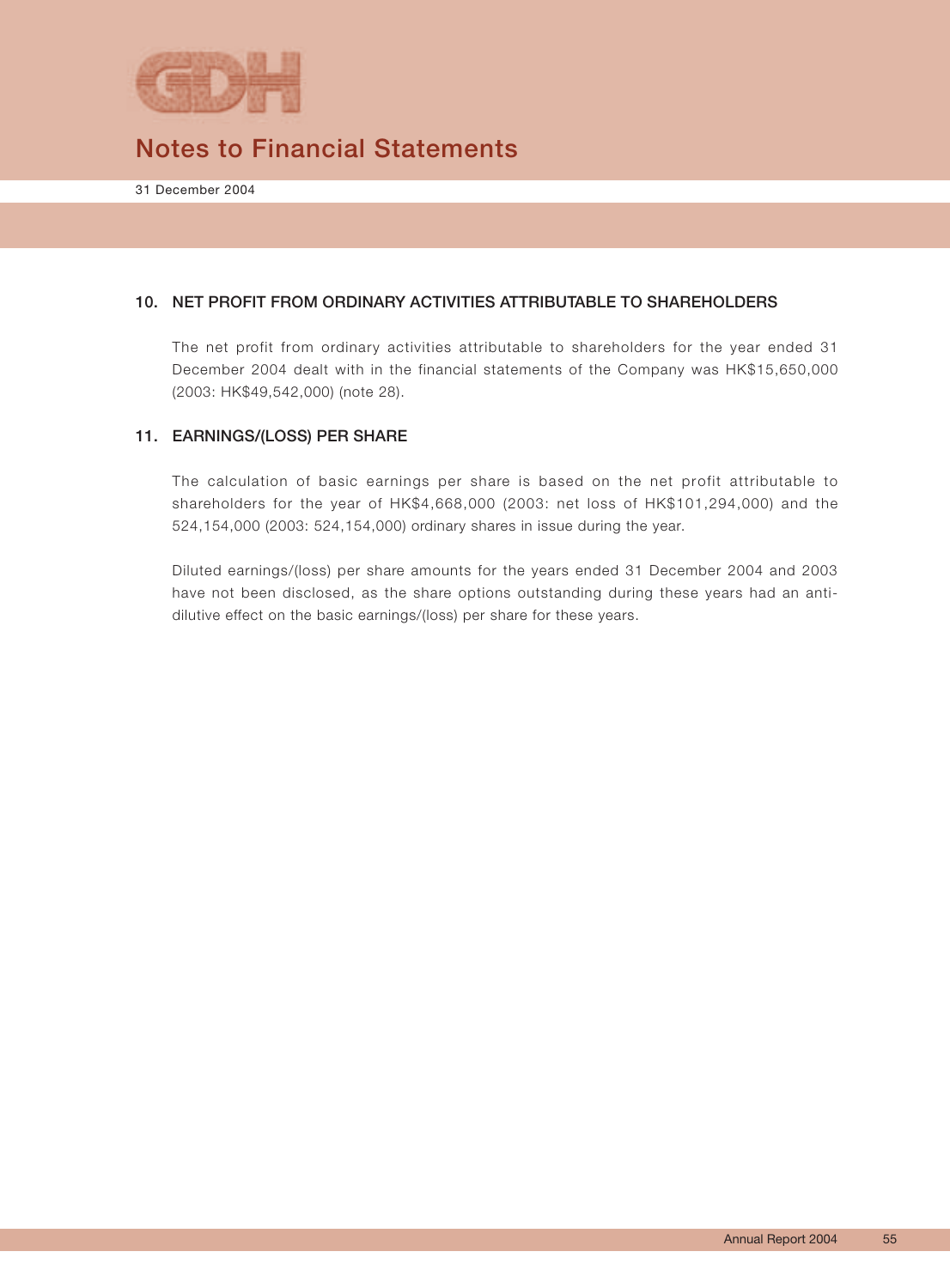

31 December 2004

## **12. FIXED ASSETS**

|                                                                                               | Leasehold<br>land and<br>buildings<br>HK\$'000 | Investment<br>properties<br>HK\$'000 | Leasehold<br>improve-<br>ments<br>HK\$'000 | Plant and<br>machinery<br>HK\$'000 | Electronic<br>equipment<br>HK\$'000 | Motor<br>vehicles<br>HK\$'000 | Furniture,<br>fixtures<br>and<br>equipment<br>HK\$'000 | Construction<br>in progress<br>HK\$'000 | Total<br>HK\$'000 |
|-----------------------------------------------------------------------------------------------|------------------------------------------------|--------------------------------------|--------------------------------------------|------------------------------------|-------------------------------------|-------------------------------|--------------------------------------------------------|-----------------------------------------|-------------------|
| Cost or valuation:<br>At beginning of year                                                    | 77,820                                         | 6,970                                | 6,349                                      | 123,929                            | 2,883                               | 11,024                        | 1,114                                                  | 318                                     | 230,407           |
| Additions                                                                                     |                                                | $\overline{a}$                       | 105                                        | 14                                 | 18                                  | $\overline{a}$                | 21                                                     | 2,028                                   | 2,186             |
| Disposals                                                                                     |                                                | $\equiv$                             | $\frac{1}{2}$                              | $\overline{a}$                     | (6)                                 | (853)                         | (29)                                                   | $\overline{a}$                          | (888)             |
| Write off                                                                                     |                                                |                                      | (44)                                       | $\overline{a}$                     | $\overline{\phantom{0}}$            |                               | (536)                                                  | $\overline{\phantom{0}}$                | (580)             |
| Transfers<br>Deficit on                                                                       |                                                | ÷                                    | 191                                        | 1,388                              | 28                                  |                               | $\overline{a}$                                         | (1,607)                                 |                   |
| revaluation, net                                                                              | (9,001)                                        | (234)                                | $\bar{ }$                                  | $\overline{a}$                     | $\frac{1}{2}$                       | L,                            | ÷                                                      | $\overline{a}$                          | (9, 235)          |
| Exchange realignment                                                                          | 21                                             | 4                                    | $\overline{7}$                             | 155                                | 4                                   | $\sqrt{2}$                    |                                                        |                                         | 193               |
| At 31 December 2004                                                                           | 68,840                                         | 6,740                                | 6,608                                      | 125,486                            | 2,927                               | 10,173                        | 570                                                    | 739                                     | 222,083           |
| Analysis of cost                                                                              |                                                |                                      |                                            |                                    |                                     |                               |                                                        |                                         |                   |
| or valuation:<br>At cost                                                                      |                                                | $\overline{a}$                       | 6,608                                      | 125,486                            | 2,927                               |                               | 570                                                    | 739                                     |                   |
| At 2004 valuation                                                                             | 68,840                                         | 6,740                                |                                            |                                    |                                     | 10,173                        |                                                        | $\overline{\phantom{m}}$                | 146,503<br>75,580 |
|                                                                                               | 68,840                                         | 6,740                                | 6,608                                      | 125,486                            | 2,927                               | 10,173                        | 570                                                    | 739                                     | 222,083           |
| Accumulated<br>depreciation and<br>impairment:                                                |                                                |                                      |                                            |                                    |                                     |                               |                                                        |                                         |                   |
| At beginning of year<br>Depreciation<br>provided for                                          |                                                |                                      | 4,226                                      | 94,966                             | 2,162                               | 9,653                         | 994                                                    |                                         | 112,001           |
| the year<br>Reversal of impairment<br>during the year<br>recognised in the<br>profit and loss | 4,229                                          |                                      | 426                                        | 3,968                              | 176                                 | 581                           | 28                                                     |                                         | 9,408             |
| account                                                                                       |                                                |                                      |                                            | (5, 162)                           | $\overline{a}$                      |                               |                                                        |                                         | (5, 162)          |
| Disposals                                                                                     |                                                |                                      | $\overline{a}$                             | $\overline{a}$                     | (5)                                 | (806)                         | (14)                                                   |                                         | (825)             |
| Write off<br>Written back on                                                                  |                                                |                                      | (22)                                       |                                    | $\overline{\phantom{0}}$            | $\overline{a}$                | (475)                                                  |                                         | (497)             |
| revaluation<br>Exchange                                                                       | (4, 170)                                       |                                      |                                            |                                    | $\overline{a}$                      | Ĭ.                            |                                                        |                                         | (4, 170)          |
| realignment                                                                                   | (59)                                           |                                      | 3                                          | 88                                 | $\mathbf{2}$                        | (2)                           |                                                        |                                         | 32                |
| At 31 December 2004                                                                           |                                                |                                      | 4,633                                      | 93,860                             | 2,335                               | 9,426                         | 533                                                    |                                         | 110,787           |
| Net book value:                                                                               |                                                |                                      |                                            |                                    |                                     |                               |                                                        |                                         |                   |
| At 31 December 2004                                                                           | 68,840                                         | 6,740                                | 1,975                                      | 31,626                             | 592                                 | 747                           | 37                                                     | 739                                     | 111,296           |
| At 31 December 2003                                                                           | 77,820                                         | 6,970                                | 2,123                                      | 28,963                             | 721                                 | 1,371                         | 120                                                    | 318                                     | 118,406           |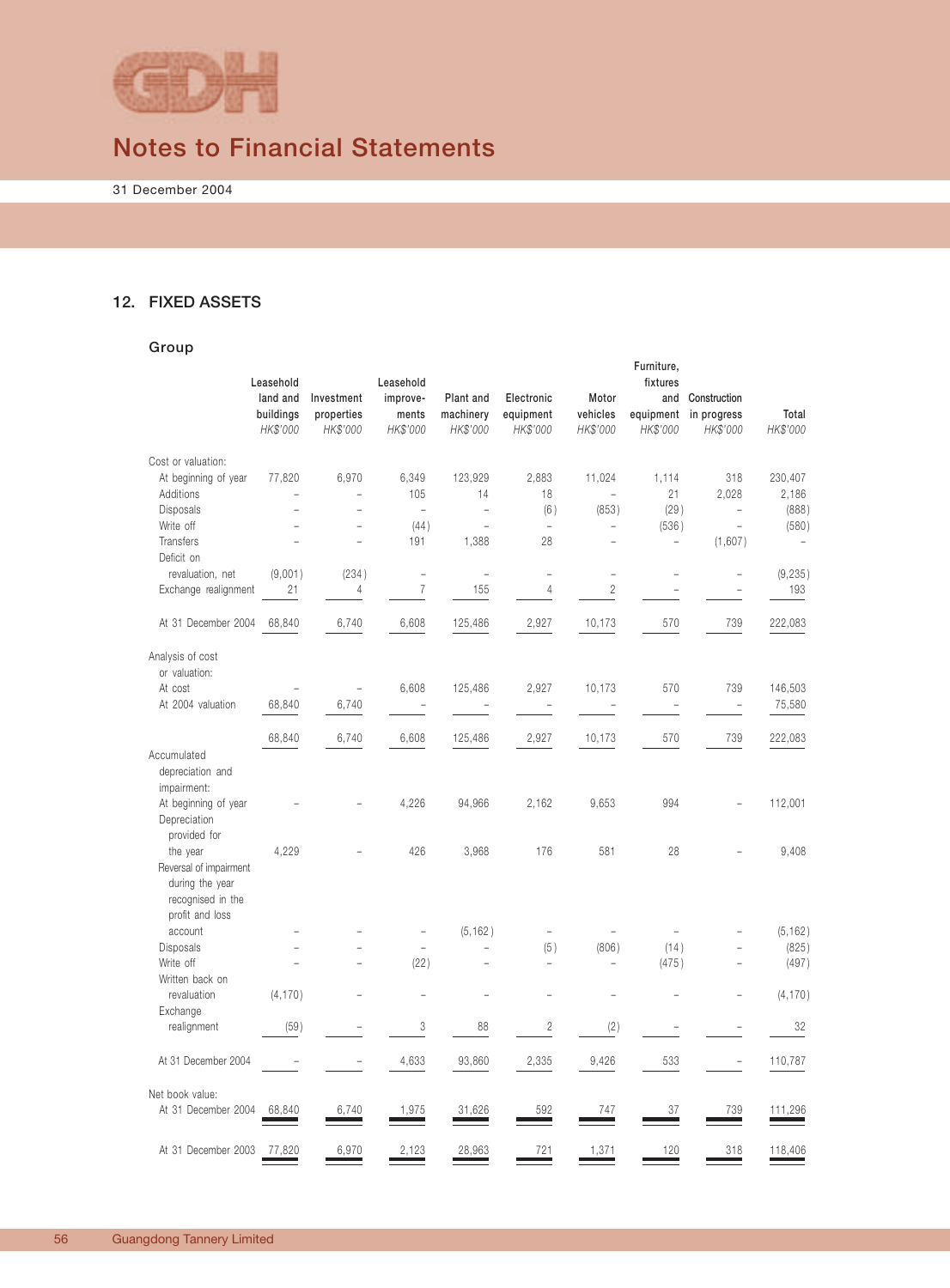

31 December 2004

## **12. FIXED ASSETS (Cont'd)**

**Company**

|                           | Furniture,<br>fixtures and<br>equipment<br>HK\$'000 |
|---------------------------|-----------------------------------------------------|
| Cost:                     |                                                     |
| At beginning of year      | 833                                                 |
| Additions                 | 20                                                  |
| Disposals                 | (24)                                                |
| Write off                 | (536)                                               |
| At 31 December 2004       | 293                                                 |
| Accumulated depreciation: |                                                     |
| At beginning of year      | 722                                                 |
| Provided for the year     | 25                                                  |
| Disposals                 | (10)                                                |
| Write off                 | (475)                                               |
| At 31 December 2004       | 262                                                 |
| Net book value:           |                                                     |
| At 31 December 2004       | 31                                                  |
| At 31 December 2003       | 111                                                 |

The leasehold land and buildings and investment properties of the Group were held under medium term leases in Mainland China.

The leasehold land and buildings and investment properties of the Group were revalued at 31 December 2004 by an independent professionally qualified valuer, RHL Appraisal Ltd., at open market value, based on their existing use.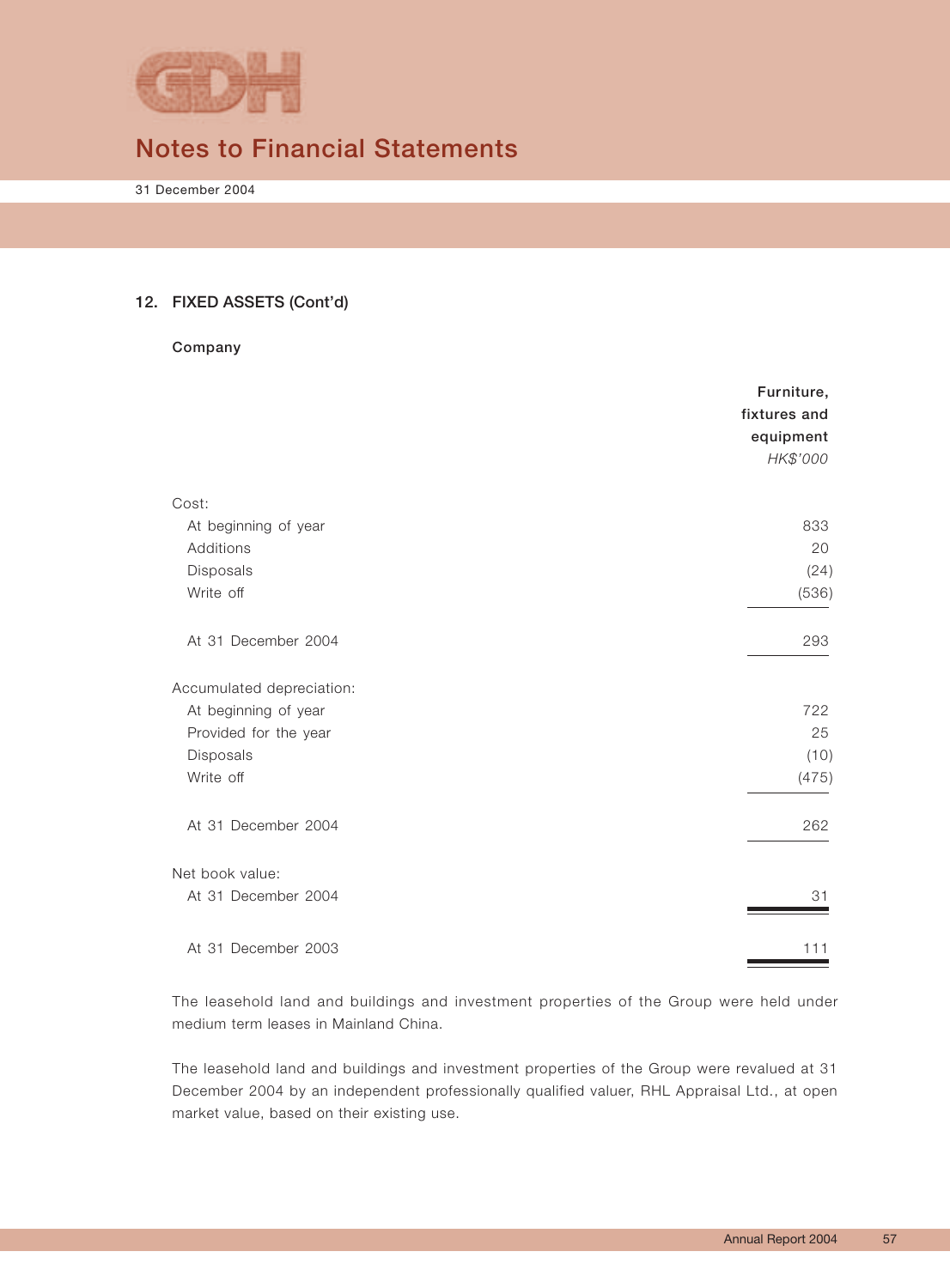

31 December 2004

#### **12. FIXED ASSETS (Cont'd)**

As at 31 December 2004, the Group's investment properties were revalued at HK\$6,740,000 (2003: HK\$6,970,000) with a revaluation deficit of HK\$234,000 (2003: revaluation surplus of HK\$662,000) charged (2003: credited) to the profit and loss account.

As at 31 December 2004, the Group's leasehold land and buildings were individually revalued at an aggregate open market value of HK\$68,840,000 (2003: HK\$77,820,000) with a net revaluation deficit of HK\$4,831,000 (2003: HK\$3,986,000), including a revaluation deficit of HK\$4,969,000 (2003: HK\$4,028,000) charged to property revaluation reserve (note 28) and a revaluation surplus of HK\$138,000 (2003: HK\$42,000) credited to the profit and loss account in the current year.

Had the leasehold land and buildings of the Group been carried at historical cost less accumulated depreciation and impairment, their carrying values as at 31 December 2004 would have been HK\$40,289,000 (2003: HK\$45,503,000).

At 31 December 2004, an amount of HK\$2,280,000 (2003: HK\$2,400,000) and HK\$490,000 (2003: HK\$490,000) included in the Group's investment properties and leasehold land and buildings, respectively, were leasehold properties situated in Mainland China, in respect of which the land use right certificates were in the process of being obtained.

At 31 December 2004, certain of the Group's plant and machinery, leasehold land and buildings and investment properties of HK\$7,100,000 (2003: Nil), HK\$3,300,000 (2003: HK\$3,370,000) and HK\$4,460,000 (2003: HK\$4,570,000), respectively, were pledged to secure general banking facilities granted to the Group (note 34).

During the year, certain items of plant and machinery of a wholly-owned subsidiary of the Group, which had previously been impaired, were sold to another wholly-owned subsidiary of the Group. The recoverable amount of these items of plant and machinery was determined as the value in use. The discount rate used in estimating the amount of the value in use was the average rate of borrowings of the Group. Based on the change in the current and previous estimates of the value in use for these items of plant and machinery, a reversal of impairment of HK\$5,162,000 was credited to the profit and loss account during the year.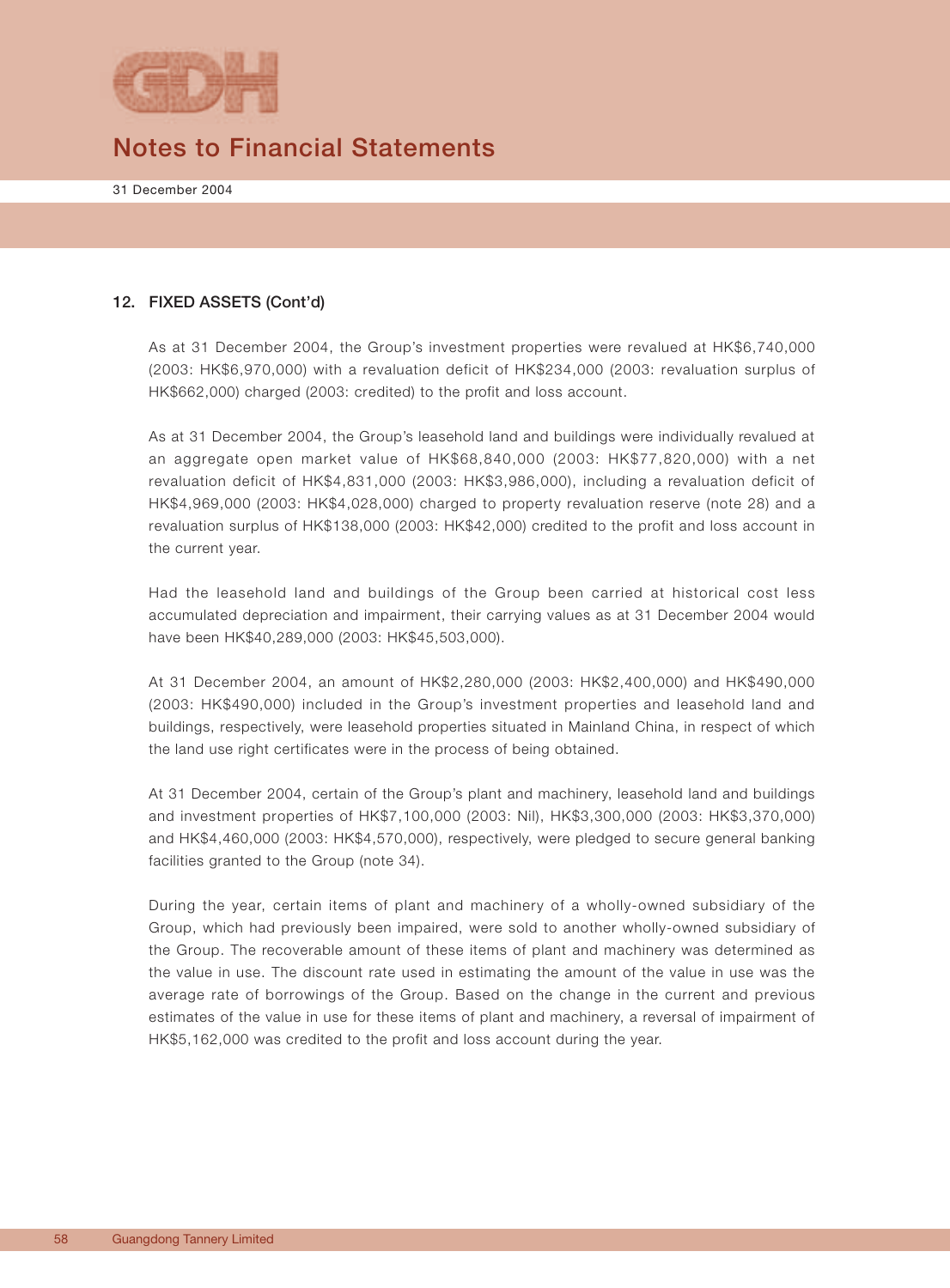

31 December 2004

## **13. INTERESTS IN SUBSIDIARIES**

|                               | Company    |           |  |
|-------------------------------|------------|-----------|--|
|                               | 2004       | 2003      |  |
|                               | HK\$'000   | HK\$'000  |  |
| Unlisted investments, at cost | 161,955    | 161,955   |  |
| Due from subsidiaries         | 318,464    | 304,675   |  |
| Due to subsidiaries           | (38, 511)  | (23, 739) |  |
|                               | 441,908    | 442,891   |  |
| Provision for impairment      | (302, 614) | (319,083) |  |
|                               | 139,294    | 123,808   |  |
|                               |            |           |  |

Included in the amounts due from subsidiaries are unsecured loans of HK\$126,007,000 (2003: HK\$126,599,000), which bear interest at rates ranging from 3.8% to 8.5% (2003: 3.8% to 8.5%) per annum and have no fixed terms of repayment. The remaining amounts due from subsidiaries are unsecured, interest-free and have no fixed terms of repayment.

The amounts due to subsidiaries are unsecured, interest-free and have no fixed terms of repayment.

As certain amounts due from certain subsidiaries of the Company, which had previously been impaired, were repaid during the year, a reversal of impairment to the extent of such amounts was made during the year.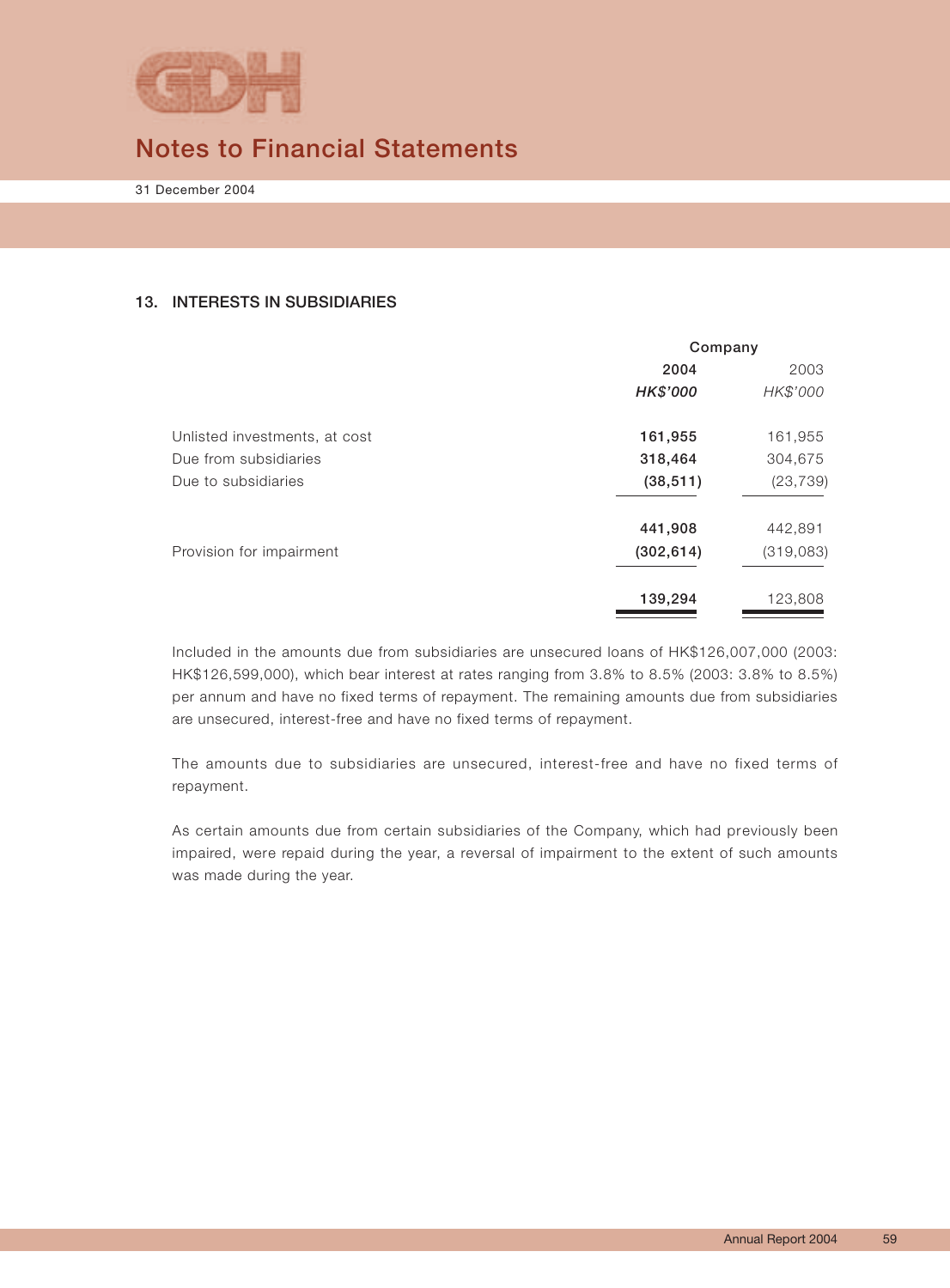

31 December 2004

## **13. INTERESTS IN SUBSIDIARIES (Cont'd)**

Particulars of the subsidiaries are as follows:

|                                                                                                                  |                                  | Nominal          |          | Percentage     |                        |
|------------------------------------------------------------------------------------------------------------------|----------------------------------|------------------|----------|----------------|------------------------|
|                                                                                                                  | Place of                         | value of         |          | of equity      |                        |
|                                                                                                                  | incorporation/                   | issued ordinary/ |          | attributable   |                        |
|                                                                                                                  | registration                     | registered       |          | to the         | Principal              |
| Name                                                                                                             | and operations                   | share capital    |          | Company        | activities             |
|                                                                                                                  |                                  |                  | Directly | Indirectly     |                        |
| Crown South (Hong Kong)<br>Limited                                                                               | Hong Kong                        | <b>HK\$2</b>     |          | 100            | Dormant                |
| Gastor Enterprises Limited                                                                                       | <b>British Virgin</b><br>Islands | US\$150          | 100      | $\overline{a}$ | Investment<br>holding  |
| Gold Star Assets Limited                                                                                         | Hong Kong                        | <b>HK\$2</b>     |          | 100            | Investment<br>holding  |
| Harbour Hill<br>International Limited                                                                            | Hong Kong                        | HK\$1,000,000    | 100      |                | Dormant                |
| Jadeford Investments<br>Limited                                                                                  | <b>British Virgin</b><br>Islands | <b>US\$1</b>     | 100      |                | Dormant                |
| Foshan City Nanhai Tong Yuan<br>Tanning Co., Ltd. (formerly<br>Nanhai City Tongyuan<br>Tanning Company Limited)+ | Mainland<br>China                | US\$3,000,000    |          | 100            | Dormant                |
| Qingdao Nanhai Tannery<br>Co., Ltd. #                                                                            | Mainland<br>China                | US\$2,500,000    | 100      |                | Dormant                |
| Sun Po (Hong Kong)<br>Leather Ware<br>Company Limited                                                            | Hong Kong                        | <b>HK\$2</b>     |          | 100            | Property<br>investment |
| Team Up Profits Limited                                                                                          | <b>British Virgin</b><br>Islands | <b>US\$1</b>     | 100      |                | Investment<br>holding  |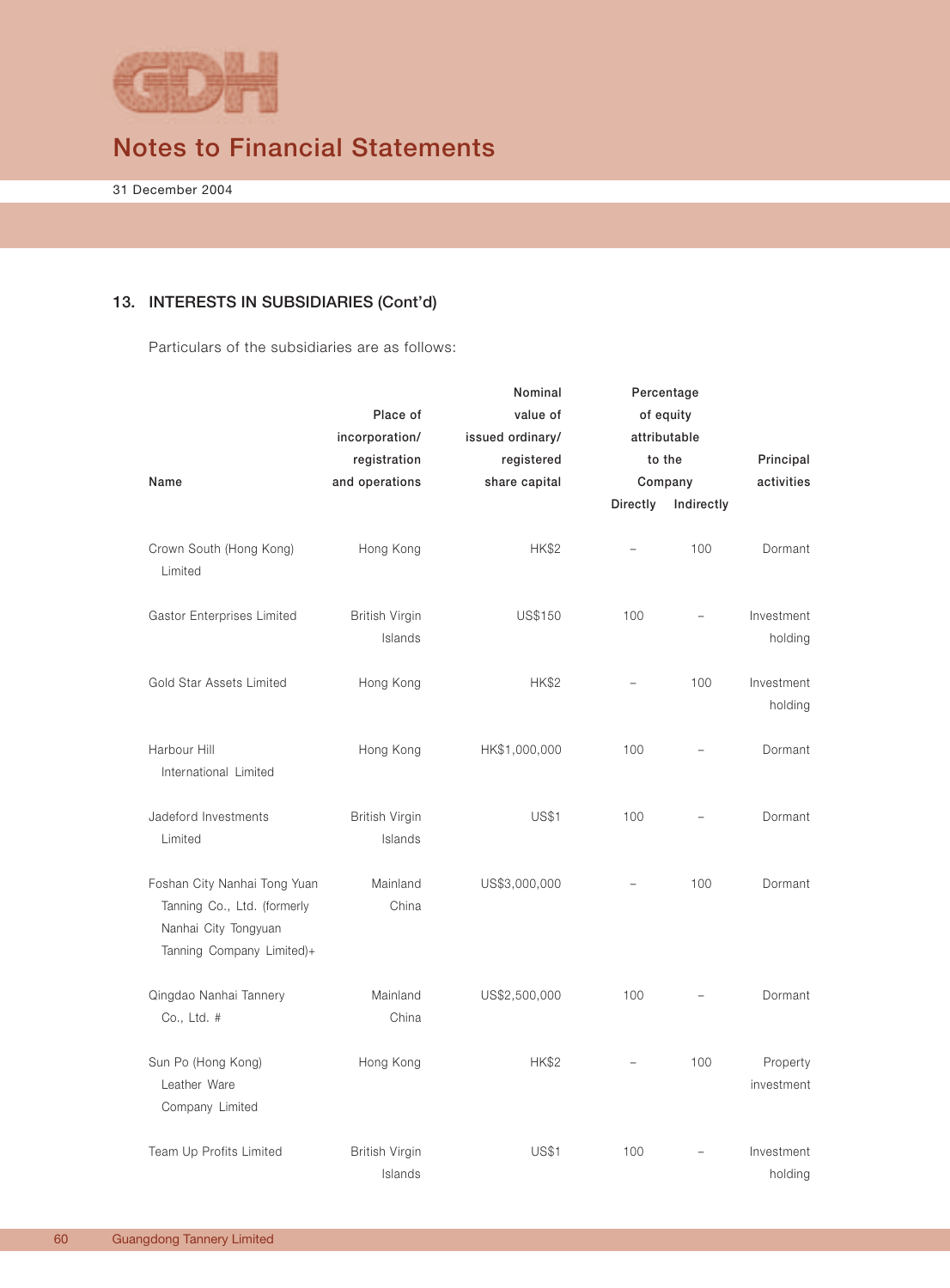

31 December 2004

## **13. INTERESTS IN SUBSIDIARIES (Cont'd)**

|                                              |                                  | Nominal          |          | Percentage   |                                                                                          |
|----------------------------------------------|----------------------------------|------------------|----------|--------------|------------------------------------------------------------------------------------------|
|                                              | Place of                         | value of         |          | of equity    |                                                                                          |
|                                              | incorporation/                   | issued ordinary/ |          | attributable |                                                                                          |
|                                              | registration                     | registered       |          | to the       | Principal                                                                                |
| Name                                         | and operations                   | share capital    | Company  |              | activities                                                                               |
|                                              |                                  |                  | Directly | Indirectly   |                                                                                          |
| Time Wise Profits Limited                    | <b>British Virgin</b><br>Islands | <b>US\$1</b>     | 100      |              | Dormant                                                                                  |
| Vermont Property Limited                     | <b>British Virgin</b><br>Islands | <b>US\$1</b>     | 100      |              | Investment<br>holding                                                                    |
| Xuzhou Gangwei Colour<br>Package Co., Ltd. + | Mainland<br>China                | RMB18,000,000    | 100      |              | Processing of<br>cowhides,<br>leather trading<br>and<br>lessor of plant<br>and machinery |
| Xuzhou Nanhai Leather<br>Factory Co., Ltd. + | Mainland<br>China                | RMB12,000,000    | 100      |              | Processing of<br>cowhides and<br>leather trading                                         |

- + Wholly-foreign-owned enterprises.
- # This is a Sino-foreign co-operative joint venture. Pursuant to the joint venture agreement, the registered capital of Qingdao Nanhai Tannery Co., Ltd. ("Qingdao Nanhai") was solely contributed by the Company. The PRC joint venture partner contributed its plant and equipment for the operations of Qingdao Nanhai. The Company is entitled to all its distributable profits after the payment of an agreed annual fee to the PRC joint venture partner. In the event of liquidation, the initial injected assets will be distributed to the respective original contributors and thereafter, any remaining surplus will vest with the Company.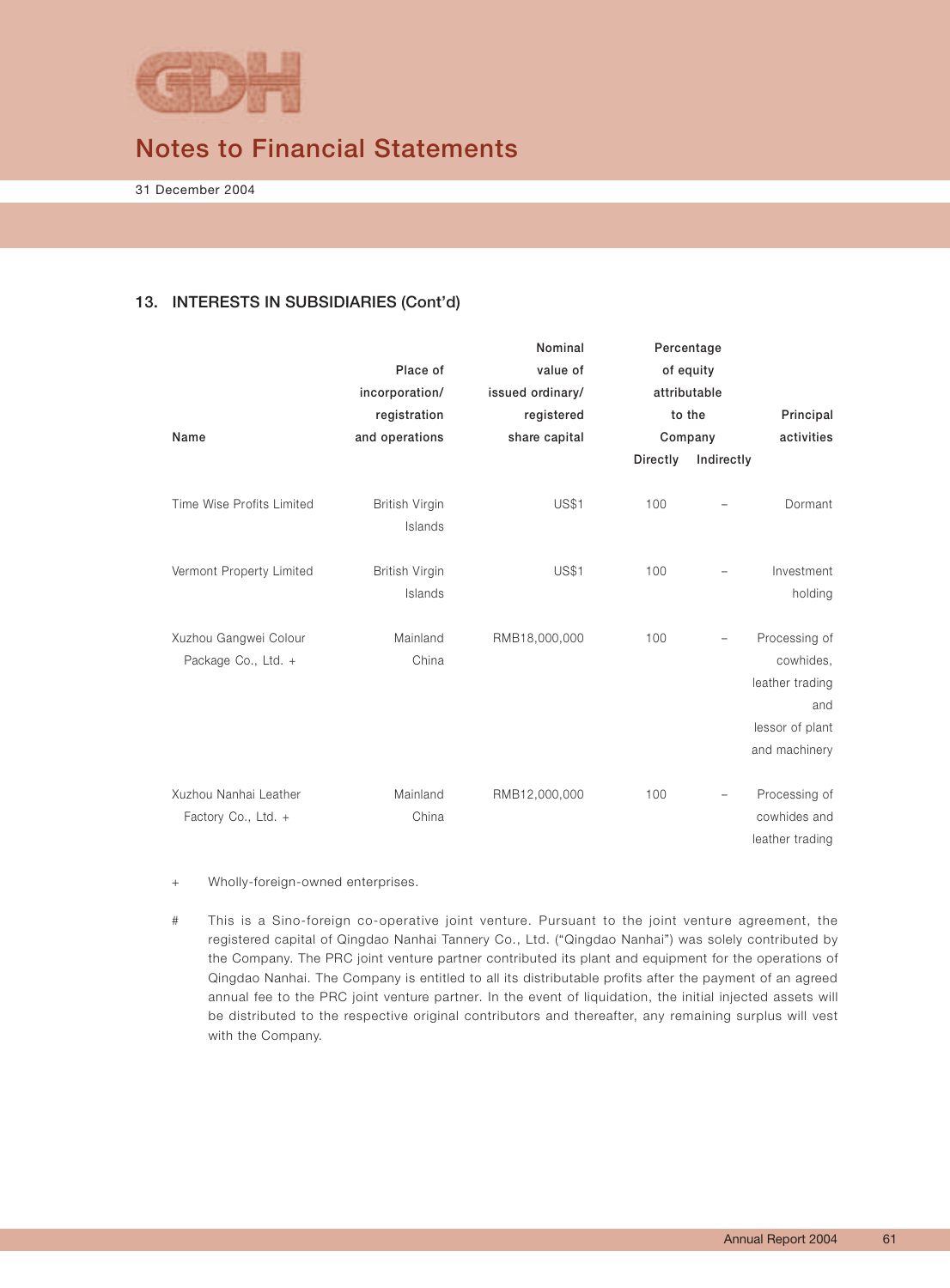

31 December 2004

## **14. INTEREST IN AN ASSOCIATE**

|                                | Group    |          |  |
|--------------------------------|----------|----------|--|
|                                | 2004     | 2003     |  |
|                                | HK\$'000 | HK\$'000 |  |
| Share of net assets            | 907      | 907      |  |
| Due from an associate          | 7,270    | 7,270    |  |
|                                | 8,177    | 8,177    |  |
| Less: Provision for impairment | (8, 177) | (8, 177) |  |
|                                |          |          |  |
|                                |          |          |  |

The amount due from an associate is unsecured, interest-free and has no fixed terms of repayment.

Particulars of the associate, which is a corporation are as follows:

| Name                                 | Place of<br>incorporation/<br>operations | Issued<br>share<br>capital | Percentage<br>of ownership<br>interest<br>attributable<br>to the Group | Principal<br>activities |
|--------------------------------------|------------------------------------------|----------------------------|------------------------------------------------------------------------|-------------------------|
| <b>Essential Holdings</b><br>Limited | British Virgin<br>Islands                | US\$100                    | 32                                                                     | Investment<br>holding   |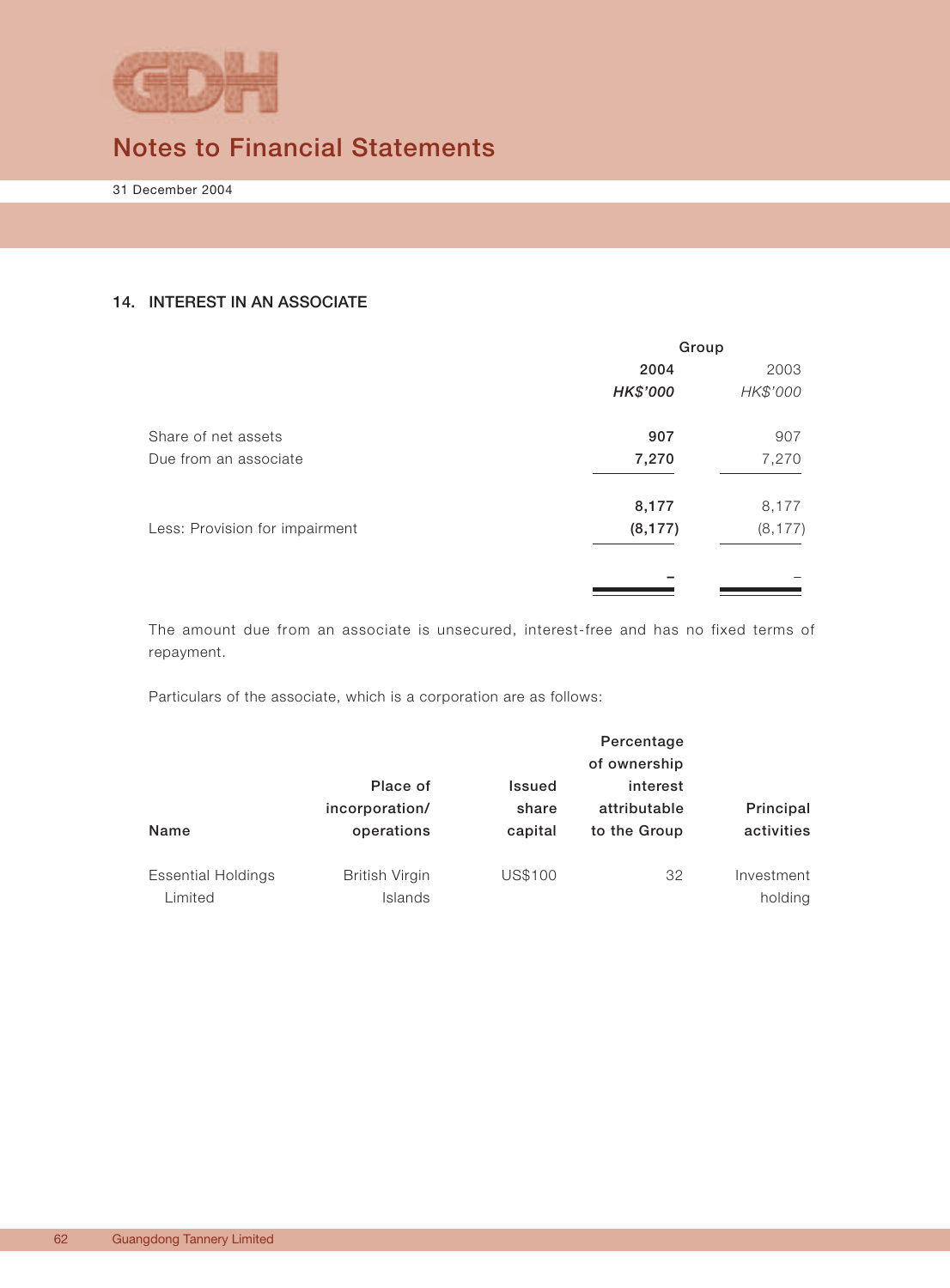

31 December 2004

#### **15. INVENTORIES**

|                  | Group    |          |  |
|------------------|----------|----------|--|
|                  | 2004     | 2003     |  |
|                  | HK\$'000 | HK\$'000 |  |
| Raw materials    | 24,319   | 61,855   |  |
| Work in progress | 85,338   | 107,246  |  |
| Finished goods   | 31,432   | 52,294   |  |
|                  | 141,089  | 221,395  |  |

The carrying amount of inventories carried at net realisable value included in the above balance was HK\$40,804,000 (2003: HK\$40,854,000) as at 31 December 2004.

#### **16. RECEIVABLES, PREPAYMENTS AND DEPOSITS**

As at 31 December 2004, included in the Group's receivables, prepayments and deposits are trade receivables with a net balance of HK\$25,909,000 (2003: HK\$17,162,000) due from the Group's customers.

The Group's trading terms with customers are mainly on credit, except for new customers, where payment in advance is normally required. Invoices are normally payable within 30 days of issuance, except for certain well-established customers, where the terms are extended to two to three months. Credit limits are set for customers. The Group seeks to maintain tight control over its outstanding receivables in order to minimise credit risk. Overdue balances are regularly reviewed by senior management.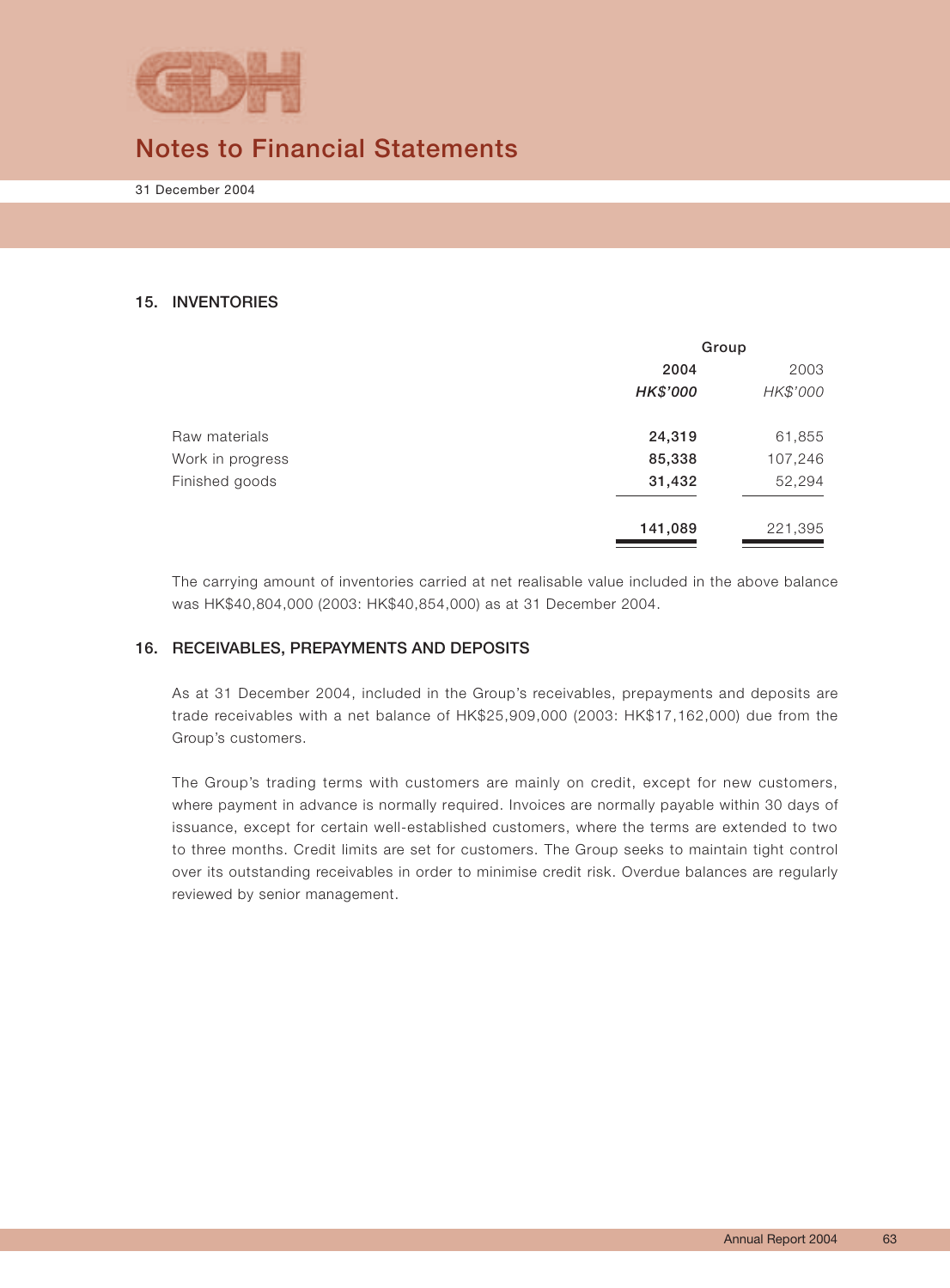

31 December 2004

## **16. RECEIVABLES, PREPAYMENTS AND DEPOSITS (Cont'd)**

As at 31 December 2004, the aged analysis of the Group's trade receivables, based on the payment due date, is as follows:

| Group    |           |  |
|----------|-----------|--|
| 2004     | 2003      |  |
| HK\$'000 | HK\$'000  |  |
| 25,855   | 17,479    |  |
| 471      | 10        |  |
| 3,056    | 244       |  |
|          | 34,835    |  |
| 29,382   | 52,568    |  |
| (3, 473) | (35, 406) |  |
| 25,909   | 17,162    |  |
|          |           |  |

## **17. LOAN TO AN OFFICER**

Loan to an officer, disclosed pursuant to Section 161B of the Companies Ordinance, is as follows:

#### **Group and Company**

|                                          |                                                      |             |           | Maximum     |
|------------------------------------------|------------------------------------------------------|-------------|-----------|-------------|
|                                          |                                                      |             |           | amount      |
|                                          |                                                      |             |           | outstanding |
|                                          |                                                      | 31 December | 1 January | during      |
| Name                                     | Terms of the loan                                    | 2004        | 2004      | the year    |
|                                          |                                                      | HK\$'000    | HK\$'000  | HK\$'000    |
| Ms. Chan Miu Ting<br>(Company Secretary) | Secured by her property,<br>bears interest at 5% per |             |           |             |
|                                          | annum and is repayable                               |             |           |             |
|                                          | by monthly instalments                               | 923         | 970       | 970         |

The loan is a staff housing loan used by Ms. Chan Miu Ting to purchase a flat as her main residence. During the year, the interest income earned from the officer amounted to HK\$47,000 (2003: HK\$50,000).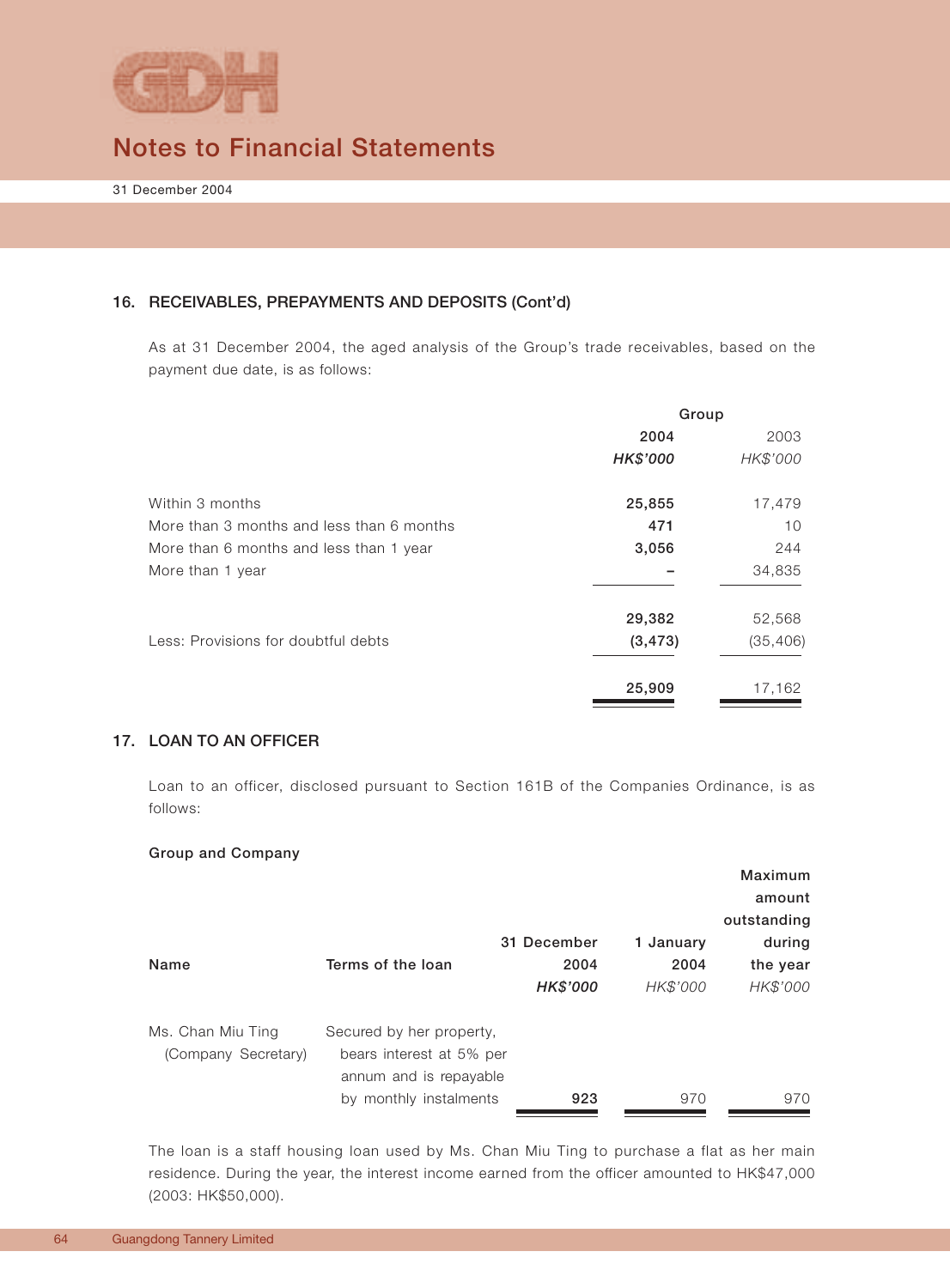

31 December 2004

#### **18. CASH AND BANK BALANCES**

|                               | Group    |          | Company  |          |
|-------------------------------|----------|----------|----------|----------|
|                               | 2004     | 2003     | 2004     | 2003     |
|                               | HK\$'000 | HK\$'000 | HK\$'000 | HK\$'000 |
| Cash and bank balances        | 98,040   | 84,332   | 501      | 1,095    |
| Less: Pledged bank balances * | (6, 109) | (7, 355) |          |          |
| Frozen bank balances **       | (8,685)  |          |          |          |
| Cash and cash equivalents     | 83,246   | 76,977   | 501      | 1,095    |

\* These bank balances were pledged to banks for banking facilities granted (note 34).

\*\* These bank balances were frozen by the PRC authorities, details of which are set out in note 32 to the financial statements.

### **19. TRADE AND BILLS PAYABLES**

As at 31 December 2004, the aged analysis of the Group's trade and bills payables, based on the payment due date, is as follows:

|                                           | Group    |          |
|-------------------------------------------|----------|----------|
|                                           | 2004     | 2003     |
|                                           | HK\$'000 | HK\$'000 |
| Within 3 months                           | 32,453   | 62,672   |
| More than 3 months and less than 6 months | 2,205    | 2,831    |
| More than 6 months and less than 1 year   | 1,855    | 67       |
| More than 1 year                          | 2,351    | 2,155    |
|                                           | 38,864   | 67,725   |

## **20. DUE TO A PRC JOINT VENTURE PARTNER**

The Group's amount due to a PRC joint venture partner is unsecured, interest-free and has no fixed terms of repayment.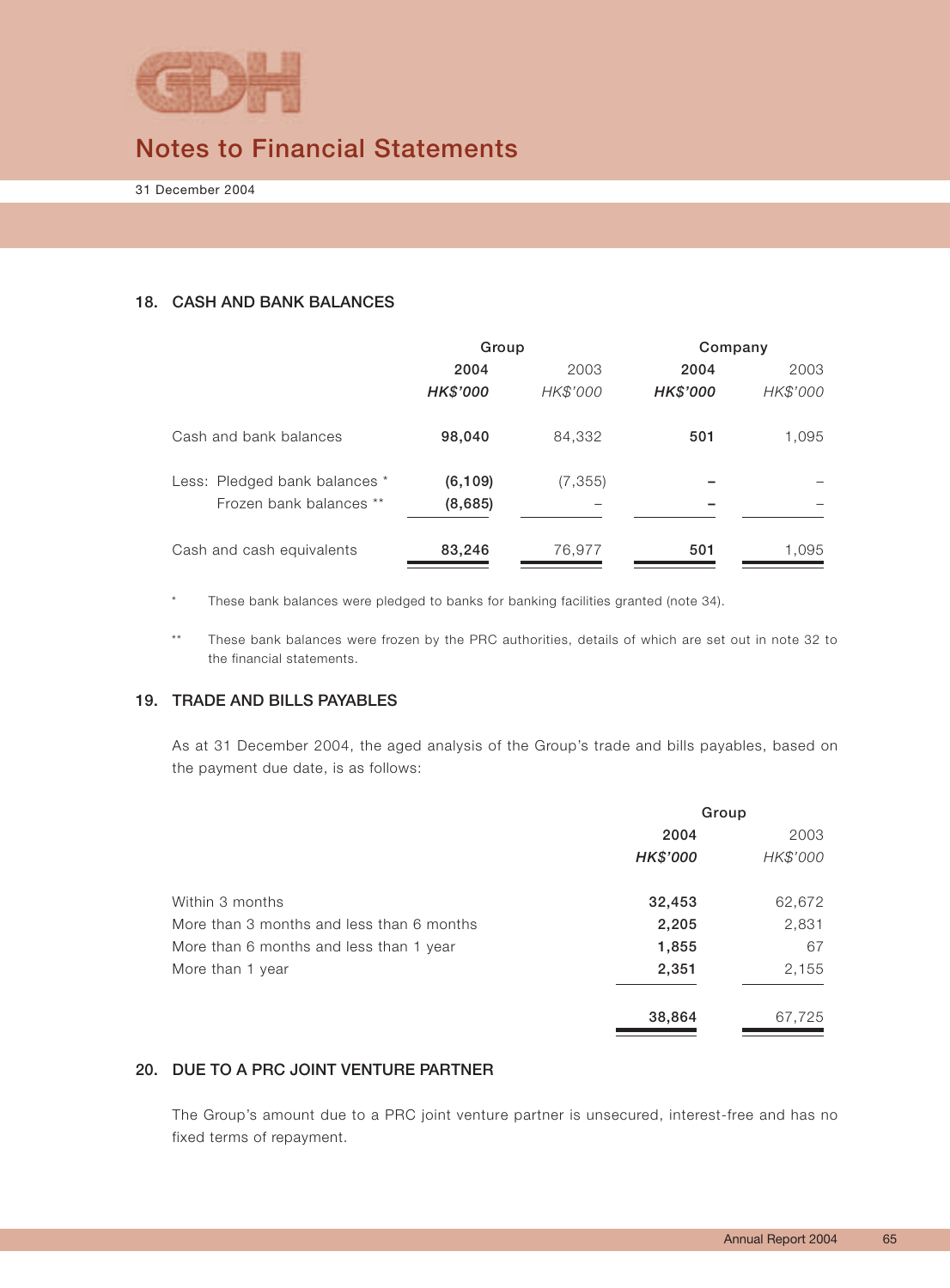

31 December 2004

## **21. LOANS FROM THE IMMEDIATE HOLDING COMPANY**

The Group's and the Company's loans represented unsecured loans of RMB37,990,000 (2003: RMB49,000,000) (equivalent to approximately HK\$35,676,000 (2003: HK\$45,957,000)) and HK\$10,350,000 (2003: Nil) advanced from GDH Limited ("GDH"), the Company's immediate holding company. The loans bore interest at 3.8% (2003: 3.8%) per annum and were repayable on 30 June 2005. Subsequent to the balance sheet date, on 26 January 2005, GDH agreed to extend the repayment due date of the loans to 30 June 2006 and the interest rate of the RMB37,990,000 loan was adjusted to 4.15% per annum for the period from 1 January 2005 to 30 June 2006.

### **22. LOAN FROM A FELLOW SUBSIDIARY**

The Group's loan represented an unsecured loan of US\$7,000,000 (2003: US\$7,000,000) advanced from Guangdong Assets Management Limited ("Guangdong Assets Management"), a fellow subsidiary of the Company. The loan bore interest at 3.8% (2003: 3.8%) per annum and was repayable on 30 June 2005. Subsequent to the balance sheet date, on 26 January 2005, Guangdong Assets Management agreed to extend the repayment due date of the loan to 30 June 2006.

#### **23. INTEREST BEARING BANK BORROWINGS**

|                             | Group    |          |  |
|-----------------------------|----------|----------|--|
|                             | 2004     | 2003     |  |
|                             | HK\$'000 | HK\$'000 |  |
| Secured bank loans          |          | 17,000   |  |
| Secured trust receipt loans |          | 16,091   |  |
|                             |          | 33,091   |  |

The bank borrowings which were repaid during the year, were secured by certain bank deposits of the immediate holding company of the Company detailed in note 33 to the financial statements.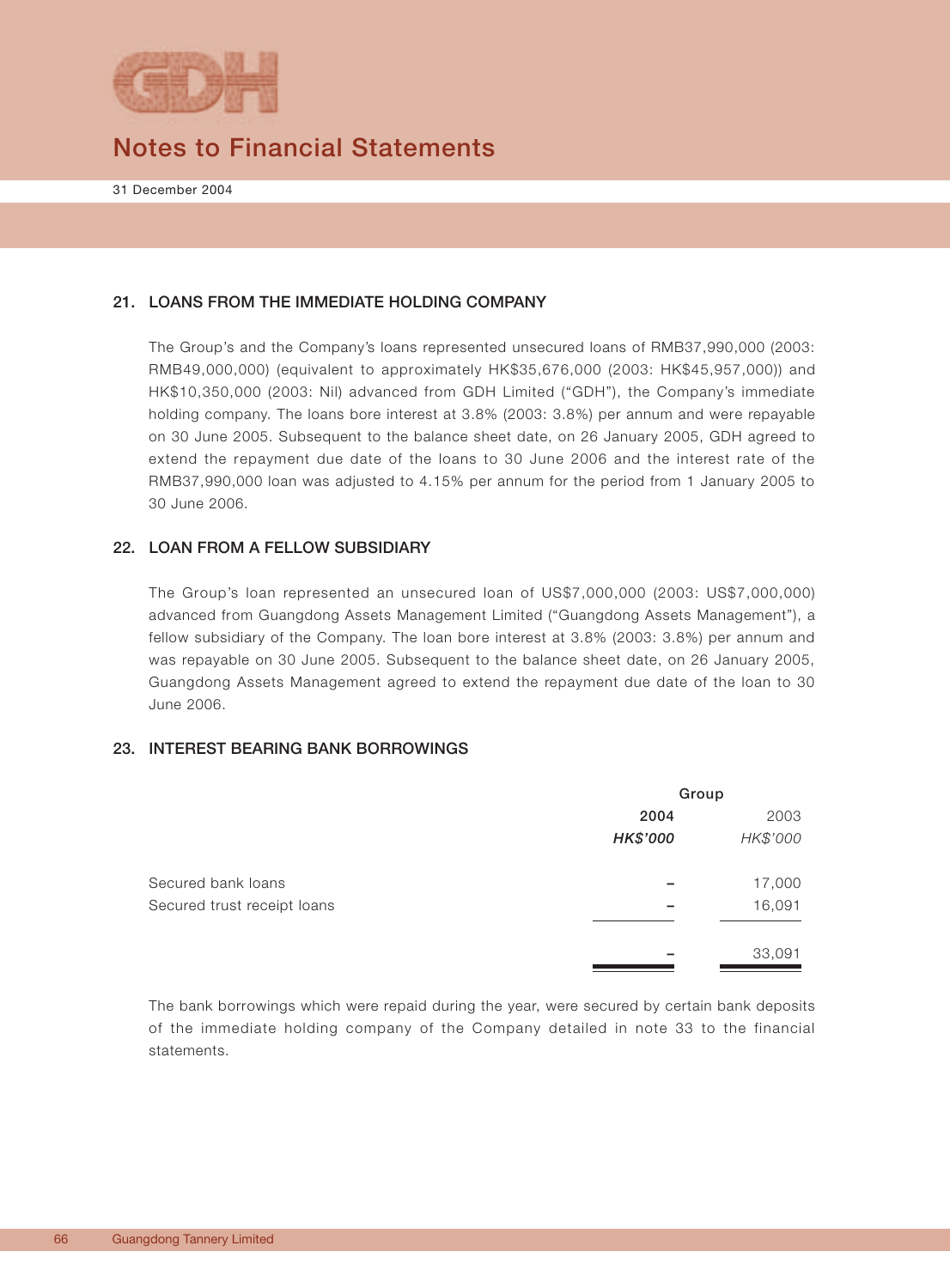

31 December 2004

#### **24. PROVISIONS**

#### **Group**

|                          | Tax claim              | Early            |          |
|--------------------------|------------------------|------------------|----------|
|                          | and tax                | termination of a |          |
|                          | penalty by the         | joint venture    |          |
|                          | <b>PRC</b> authorities | agreement        | Total    |
|                          | HK\$'000               | HK\$'000         | HK\$'000 |
| At beginning of year and |                        |                  |          |
| 31 December 2004         | 69,600                 | 3,000            | 72,600   |

#### **(a) Tax claim by the PRC authorities**

With respect to the tax claim of RMB36,989,000 (equivalent to approximately HK\$34,800,000) made by the Anti-Smuggling Bureau of Guangzhou Customs (廣州海關緝 私 局) (the "Guangzhou Customs") to Foshan City Nanhai Tong Yuan Tanning Co., Ltd. (formerly Nanhai City Tongyuan Tanning Company Limited) ("Tongyuan Tannery"), a whollyowned subsidiary of the Company established in Mainland China, provisions of HK\$69,600,000 was made as at 31 December 2003 for (a) the tax claim of HK\$34,800,000 made by the Guangzhou Customs; and (b) the tax penalty of HK\$34,800,000 that may be imposed by the relevant PRC authorities, which were provided for by the directors with reference to a PRC legal opinion obtained by them. Details of the claim by the Guangzhou Customs are set out in note 32 to the financial statements.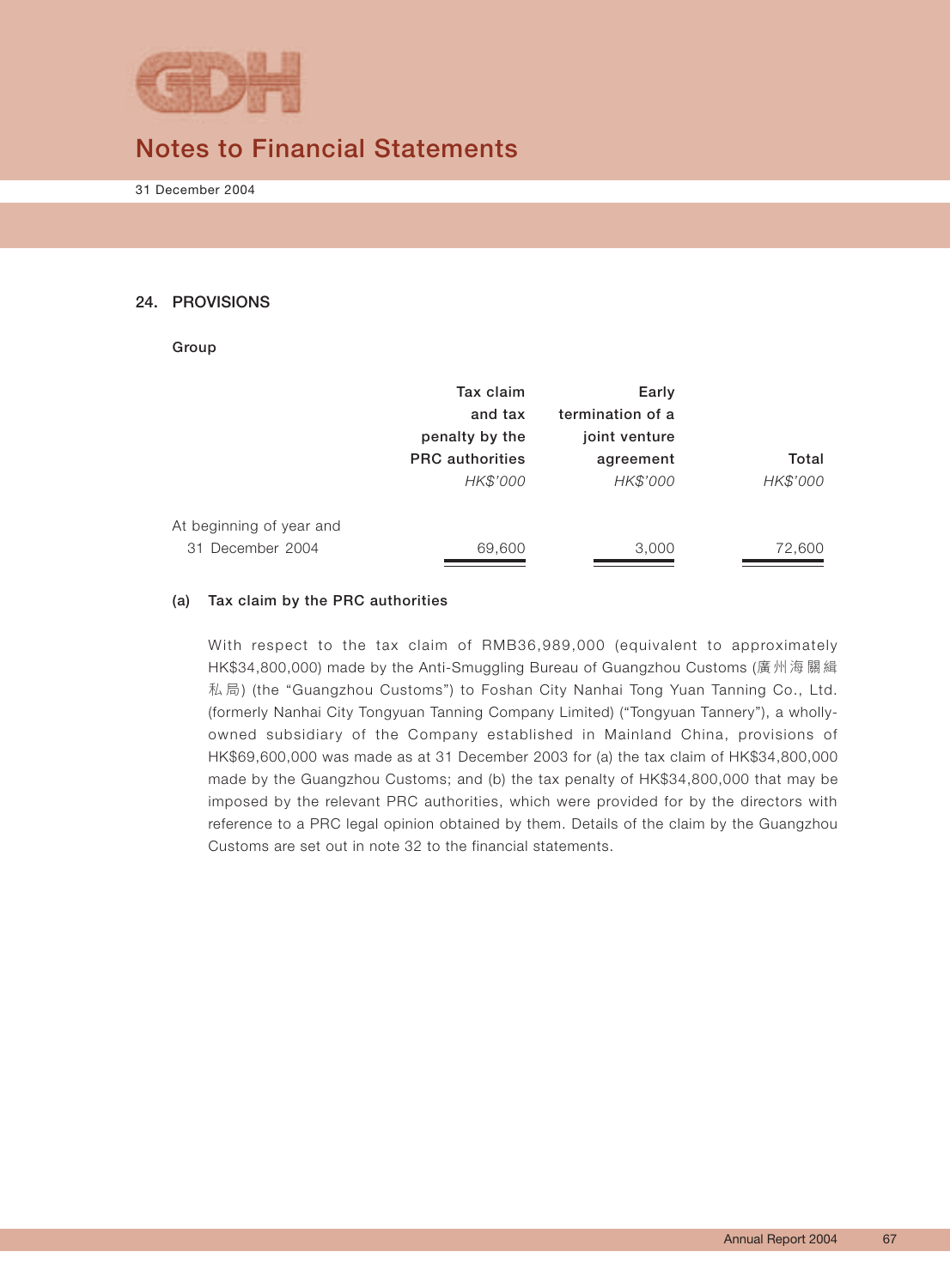

31 December 2004

#### **24. PROVISIONS (Cont'd)**

#### **(b) Provisions for termination of a joint venture agreement**

With respect to the Group's decision in August 2001 to curtail the operations of Qingdao Nanhai Tannery Co., Ltd. ("Qingdao Tannery") due to its continuous losses, provisions of HK\$3,000,000 were made as at 31 December 2001 for (a) staff redundancy payments of HK\$2,000,000; and (b) compensation of HK\$1,000,000 to the PRC joint venture partner for early termination of the joint venture agreement of Qingdao Tannery. These provisions were determined based on the relevant employment contracts and the terms of the joint venture agreement.

During the year, the arbitration proceedings undertaken by the Group and the PRC joint venture partner were concluded by the China International Economic and Trade Arbitration Commissions in Shenzhen and Beijing determined that (i) the joint venture agreement of Qingdao Tannery was terminated with effect from 23 August 2001; (ii) Qingdao Tannery should be liquidated in accordance with the joint venture agreement and with the relevant laws and regulations in the PRC; and (iii) the PRC joint venture partner's claim against the Company for an economic loss of RMB15 million due to the termination of the joint venture agreement be revoked.

As the liquidation of Qingdao Tannery has not been completed, no payment for the provisions was made during the year. Accordingly, there was no movement in the provisions during the year.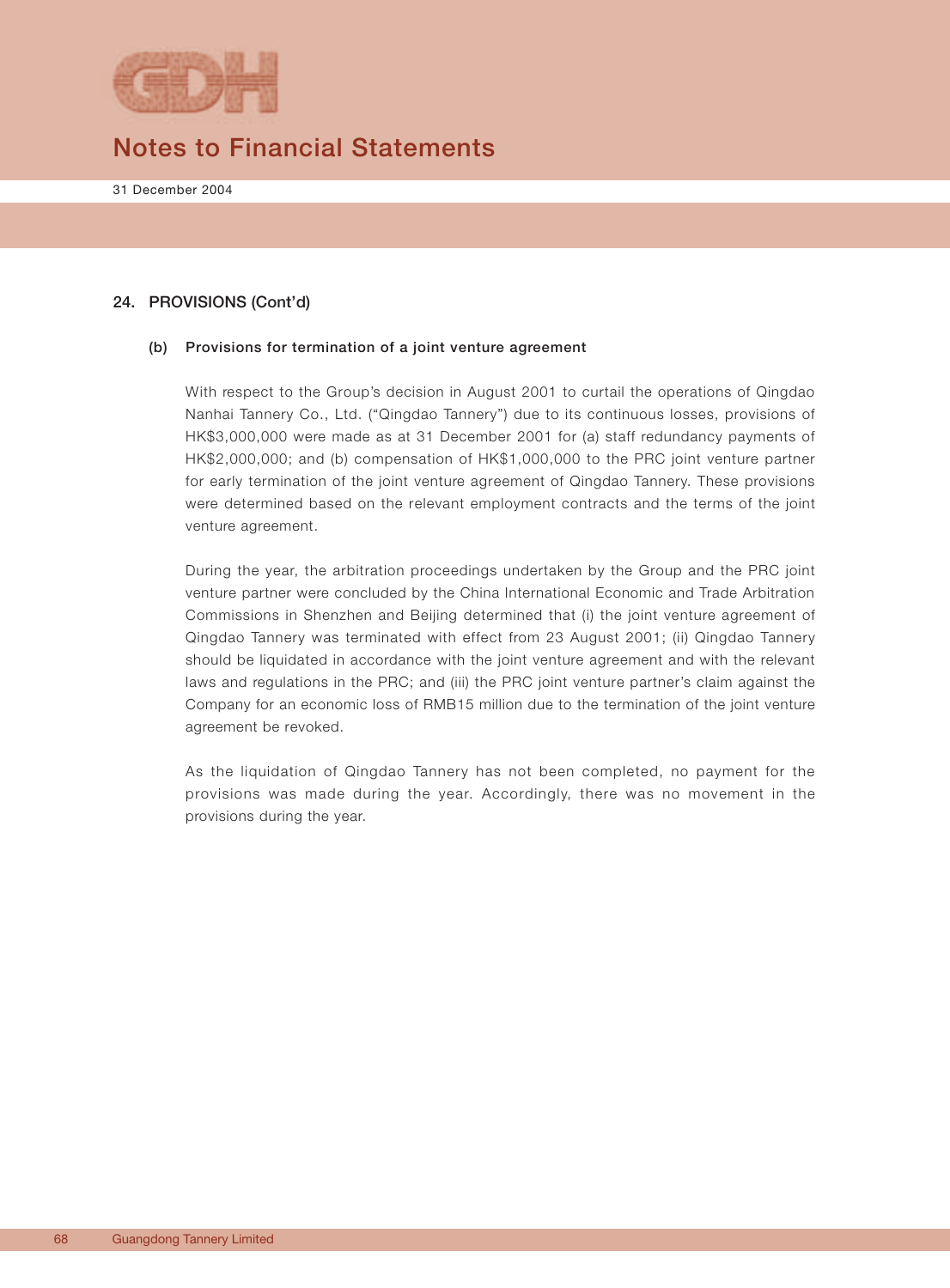

31 December 2004

## **25. DEFERRED TAX**

The movements in deferred tax assets and liabilities during the year are as follows:

|                                                                                              |                        | Revaluation | Losses<br>available<br>for offset |          |
|----------------------------------------------------------------------------------------------|------------------------|-------------|-----------------------------------|----------|
|                                                                                              | <b>Accelerated tax</b> |             | of against future                 |          |
|                                                                                              | depreciation           | properties  | taxable profit                    | Total    |
|                                                                                              | HK\$'000               | HK\$'000    | HK\$'000                          | HK\$'000 |
| At 1 January 2003                                                                            | 2,641                  | 9,793       | (2,641)                           | 9,793    |
| Deferred tax credited to the<br>property revaluation reserve                                 |                        |             |                                   |          |
| account during the year<br>Deferred tax charged/(credited)<br>to the profit and loss account |                        | (960)       |                                   | (960)    |
| during the year                                                                              | (483)                  |             | 483                               |          |
| Disposal of a subsidiary                                                                     | (1, 107)               |             | 1,107                             |          |
| Deferred tax liabilities<br>at 31 December 2003 and                                          |                        |             |                                   |          |
| 1 January 2004                                                                               | 1,051                  | 8,833       | (1,051)                           | 8,833    |
| Deferred tax credited to the<br>property revaluation reserve                                 |                        |             |                                   |          |
| account during the year<br>Deferred tax charged<br>to the profit and loss account            |                        | (1,024)     |                                   | (1,024)  |
| during the year                                                                              | 152                    |             | 1,051                             | 1,203    |
| Deferred tax liabilities                                                                     |                        |             |                                   |          |
| at 31 December 2004                                                                          | 1,203                  | 7,809       |                                   | 9,012    |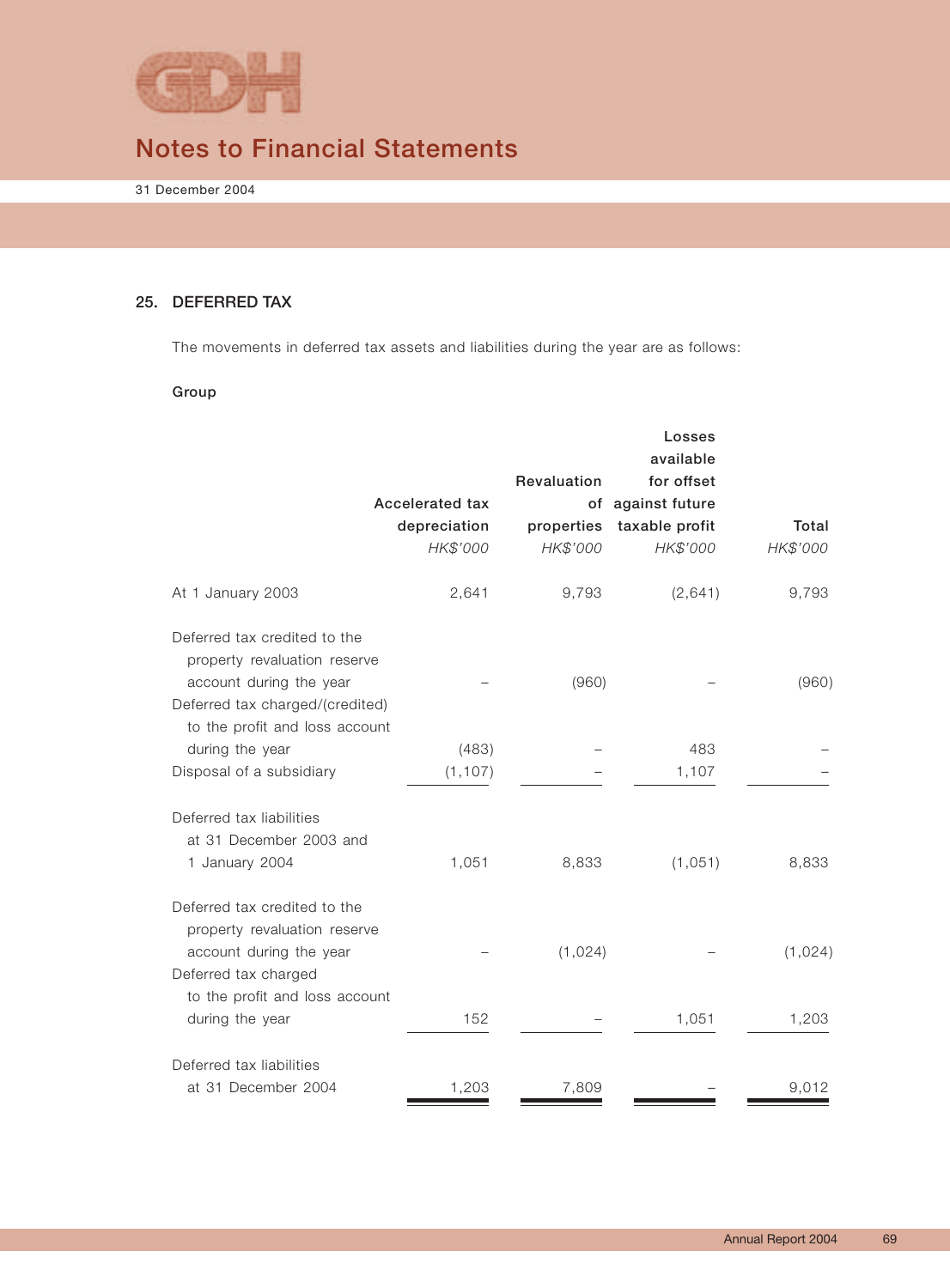

31 December 2004

### **25. DEFERRED TAX (Cont'd)**

The Group has tax losses arising in Hong Kong of HK\$71,914,000 (2003: HK\$62,851,000) that are available indefinitely for offsetting against future taxable profits of the companies in which the losses arose. Deferred tax assets have not been recognised in respect of these losses as they have arisen in subsidiaries that have been loss-making for some time.

At 31 December 2004, there is no significant unrecognised deferred tax liability (2003: Nil) for taxes that would be payable on the unremitted earnings of certain of the Group's subsidiaries as the Group has no liability to additional tax should such amounts be remitted.

#### **26. SHARE CAPITAL**

|                                                                        | 2004<br><b>HK\$'000</b> | 2003<br>HK\$'000 |
|------------------------------------------------------------------------|-------------------------|------------------|
| Authorised:<br>700,000,000 ordinary shares of HK\$0.10 each            | 70,000                  | 70,000           |
| Issued and fully paid:<br>524,154,000 ordinary shares of HK\$0.10 each | 52,415                  | 52,415           |

There were no changes in the ordinary share capital of the Company during the year.

## **27. SHARE OPTION SCHEME**

The Company adopts a share option scheme (the "Scheme") since 31 May 2002 for the purpose of providing incentives and rewards to eligible participants who contribute to the Group, to enable the Group to recruit and retain quality employees to serve the Group on a long term basis, to maintain good relationships with its consultants, professional advisers, suppliers of goods and services and customers, and to attract human resources that are valuable to the Group. Eligible participants of the Scheme include the Company's directors (including nonexecutive and independent non-executive directors), employees or executives of the Group, customers of the Group, and substantial shareholders of the Group. The Scheme, unless otherwise terminated or amended, will remain in force for 10 years from 31 January 2003.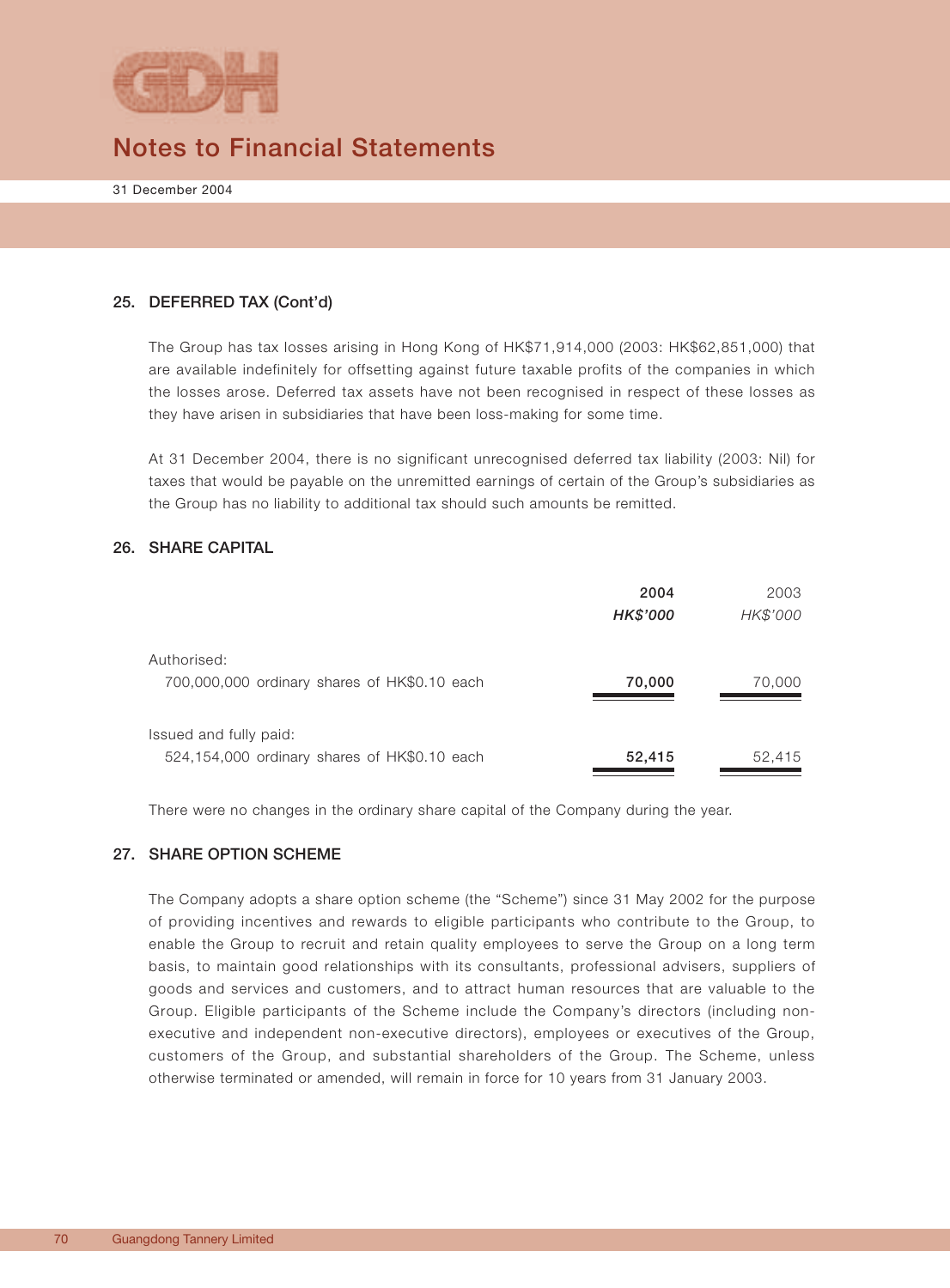

31 December 2004

## **27. SHARE OPTION SCHEME (Cont'd)**

The maximum number of shares which may be issued upon exercise of all outstanding options granted and yet to be granted under the Scheme and any other schemes of the Company may not exceed 30% of its shares in issue at any time. The total number of shares which may be issued upon exercise of all options to be granted under the Scheme and any other schemes of the Company may not in aggregate exceed 10% of the shares of the Company in issue as at the date of adopting the Scheme, but the Company may seek approval of its shareholders at a general meeting to refresh the 10% limit under the Scheme.

The total number of shares issued and to be issued upon exercise of the share options granted and to be granted to each eligible participant (including both exercised and outstanding options) in any 12-month period up to the date of grant may not exceed 1% of the shares in issue at the date of grant. Any grant of share options in excess of this limit is subject to shareholders' approval in a general meeting of the Company.

Share options granted to a director, chief executive or substantial shareholder of the Company, or to any of their associates, are subject to approval in advance by the independent nonexecutive directors of the Company. In addition, any share options granted to a substantial shareholder or an independent non-executive director of the Company, or to any of their associates, in excess of 0.1% of the shares of the Company in issue at any time and with an aggregate value (based on the price of the Company's shares at the date of grant) in excess of HK\$5 million, within any 12-month period, are subject to shareholders' approval in a general meeting.

The offer of a grant of share options may be accepted within 14 days from the date of the offer upon payment of a consideration of HK\$1 by the grantee. The exercise period of the share options granted is determinable by the directors of the Company, commences after a certain vesting period and ends on a date which is not later than 10 years from the date of grant of the share options.

The exercise price of the share options is determinable by the directors, but may not be less than the higher of (i) the closing price of the Company's shares as stated in the daily quotation sheet of The Stock Exchange of Hong Kong Limited (the "Stock Exchange") on the date of grant of the share options, which must be a business day; (ii) the average closing price of the Company's shares as stated in the Stock Exchange's daily quotation sheet for the five trading days immediately preceding the date of the offer; and (iii) the nominal value of the Company's shares.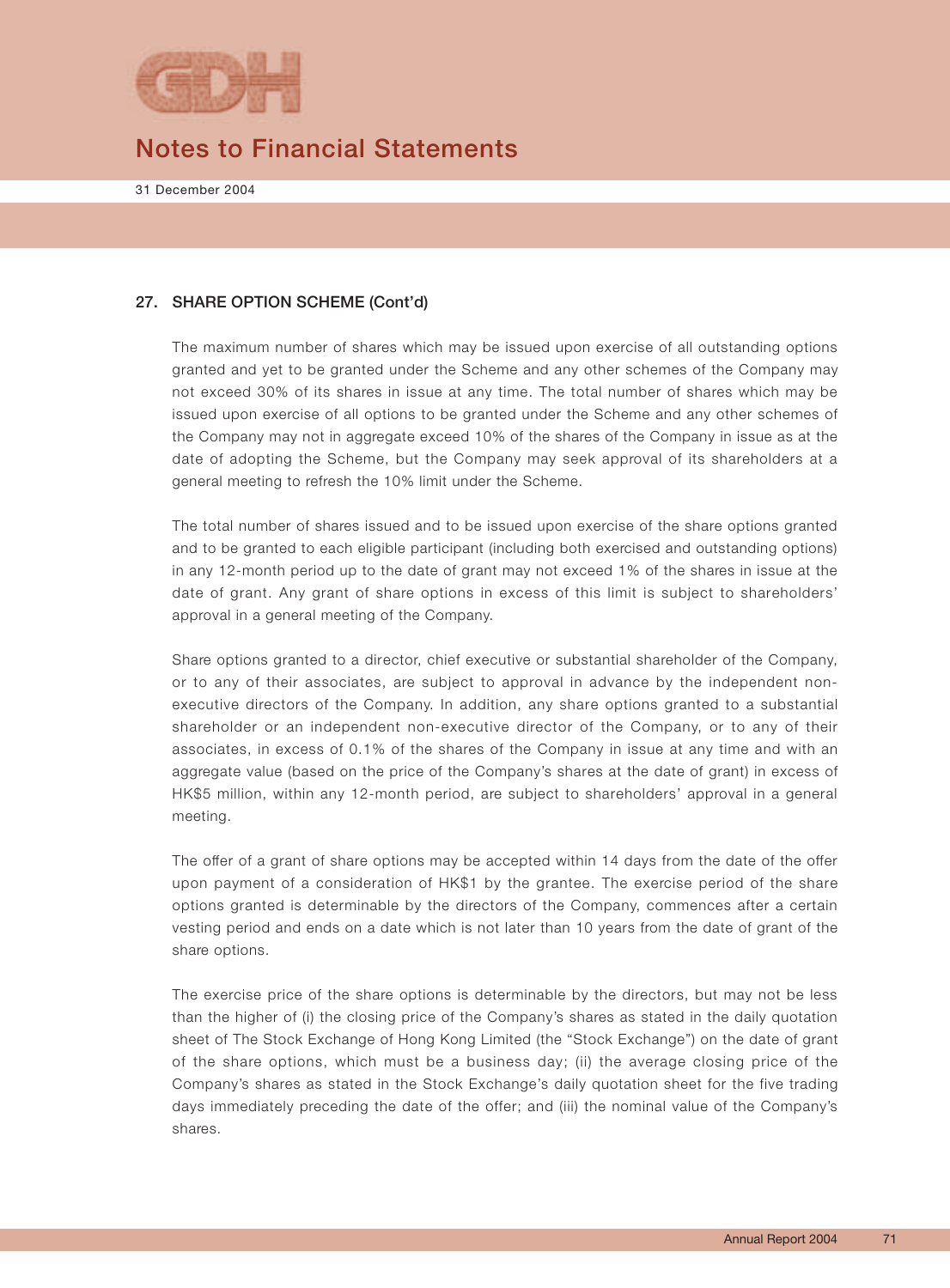

31 December 2004

### **27. SHARE OPTION SCHEME (Cont'd)**

Share options do not confer rights on the holders to dividends or to vote at shareholders' meetings.

No share options were exercised by the directors of the Company under the Scheme during the year.

The following share options were outstanding under the Share Option Scheme during the year:

|                                       |                         | Number of share options       |                           | Date of<br>grant of               | Exercise<br>period of            | Exercise<br>price             | Company's<br>shares at<br>grant |
|---------------------------------------|-------------------------|-------------------------------|---------------------------|-----------------------------------|----------------------------------|-------------------------------|---------------------------------|
| Name or<br>category of<br>participant | At 1<br>January<br>2004 | Granted<br>during<br>the year | At 31<br>December<br>2004 | share<br>options*<br>(dd/mm/yyyy) | share<br>options<br>(dd/mm/yyyy) | of share<br>options**<br>HK\$ | date of<br>options***<br>HK\$   |
| <b>Directors</b><br>Zhang Chunting    | 2,500,000               |                               | 2,500,000                 | 09/06/2003                        | 10/09/2003 -<br>09/09/2008       | 0.220                         | 0.220                           |
|                                       |                         | 2,000,000                     | 2,000,000                 | 11/02/2004                        | $12/05/2004 -$<br>11/05/2009     | 0.246                         | 0.240                           |
|                                       | 2,500,000               | 2,000,000                     | 4,500,000                 |                                   |                                  |                               |                                 |
| Chen Hong                             |                         | 1,800,000                     | 1,800,000                 | 11/02/2004                        | $12/05/2004 -$<br>11/05/2009     | 0.246                         | 0.240                           |
| Xiong Guangyang                       | 3,000,000               |                               | 3,000,000                 | 09/06/2003                        | $10/09/2003 -$<br>09/09/2008     | 0.220                         | 0.220                           |
|                                       |                         | 2,200,000                     | 2,200,000                 | 11/02/2004                        | $12/05/2004 -$<br>11/05/2009     | 0.246                         | 0.240                           |
|                                       | 3,000,000               | 2,200,000                     | 5,200,000                 |                                   |                                  |                               |                                 |
| Cheng Hok<br>Lai James                | 300,000                 |                               | 300,000                   | 09/06/2003                        | $10/09/2003 -$<br>09/09/2008     | 0.220                         | 0.220                           |
|                                       |                         | 300,000                       | 300,000                   | 11/02/2004                        | $12/05/2004 -$<br>11/05/2009     | 0.246                         | 0.240                           |
|                                       | 300,000                 | 300,000                       | 600,000                   |                                   |                                  |                               |                                 |
| Fung Lak                              | 300,000                 |                               | 300,000                   | 09/06/2003                        | 10/09/2003 -<br>09/09/2008       | 0.220                         | 0.220                           |
|                                       |                         | 300,000                       | 300,000                   | 11/02/2004                        | $12/05/2004 -$<br>11/05/2009     | 0.246                         | 0.240                           |
|                                       | 300,000                 | 300,000                       | 600,000                   |                                   |                                  |                               |                                 |
| Subtotal                              | 6,100,000               | 6,600,000                     | 12,700,000                |                                   |                                  |                               |                                 |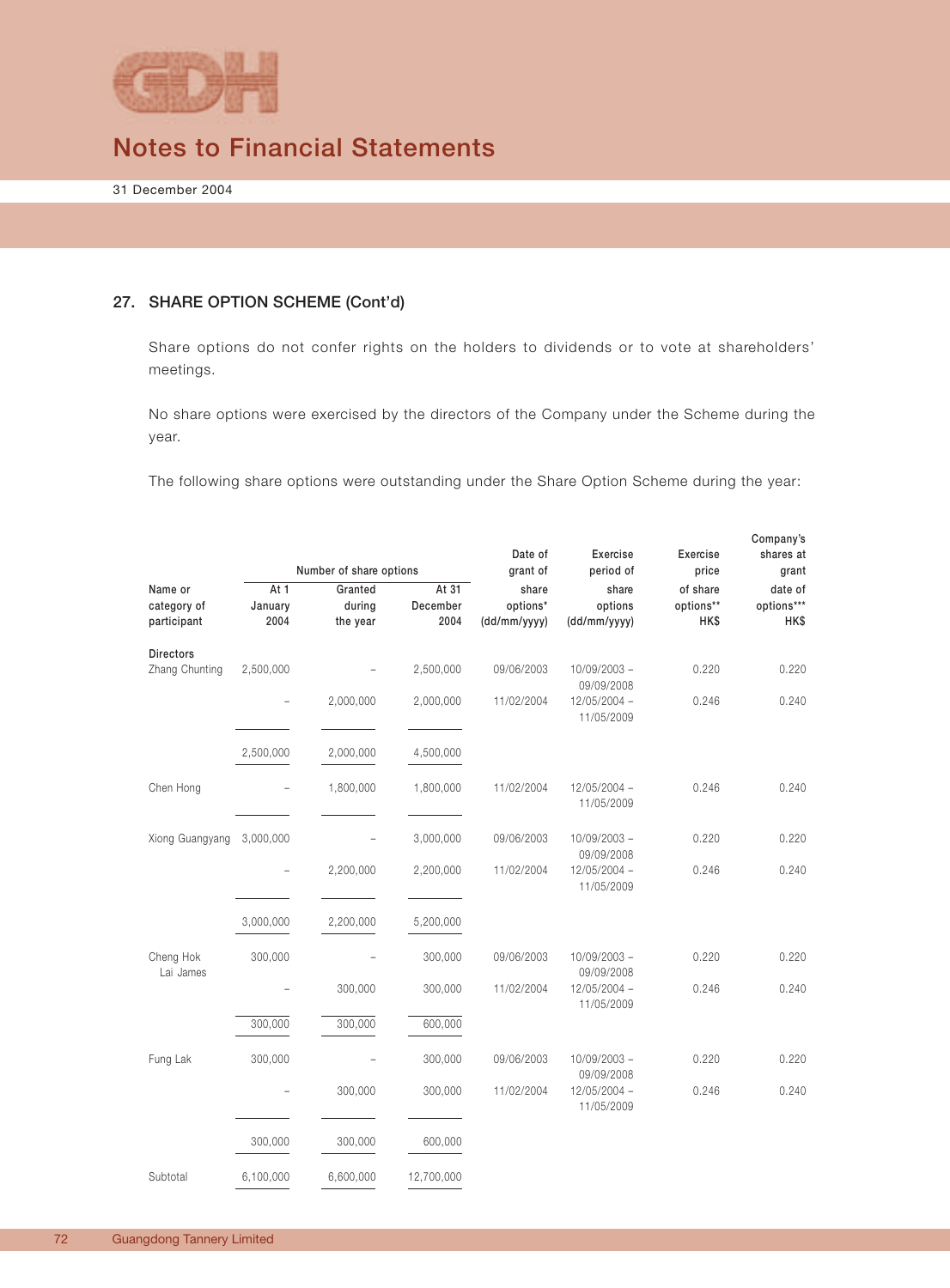

31 December 2004

### **27. SHARE OPTION SCHEME (Cont'd)**

|                                       |                         | Number of share options       |                           | Date of<br>grant of               | Exercise<br>period of            | Exercise<br>price             | Company's<br>shares at<br>grant |
|---------------------------------------|-------------------------|-------------------------------|---------------------------|-----------------------------------|----------------------------------|-------------------------------|---------------------------------|
| Name or<br>category of<br>participant | At 1<br>January<br>2004 | Granted<br>during<br>the year | At 31<br>December<br>2004 | share<br>options*<br>(dd/mm/yyyy) | share<br>options<br>(dd/mm/yyyy) | of share<br>options**<br>HK\$ | date of<br>options***<br>HK\$   |
| Other employees                       |                         |                               |                           |                                   |                                  |                               |                                 |
| In aggregate                          | 550,000                 |                               | 550,000                   | 09/06/2003                        | $10/09/2003 -$<br>09/09/2008     | 0.220                         | 0.220                           |
|                                       |                         | 2,100,000                     | 2,100,000                 | 11/02/2004                        | 12/05/2004 -<br>11/05/2009       | 0.246                         | 0.240                           |
| Subtotal                              | 550,000                 | 2,100,000                     | 2,650,000                 |                                   |                                  |                               |                                 |
| Total                                 | 6,650,000               | 8,700,000                     | 15,350,000                |                                   |                                  |                               |                                 |

- The vesting period of the share options is from the date of the grant until the commencement of the exercise period.
- The exercise price of the share options is subject to adjustment in the case of rights or bonus issue, or other similar changes in the Company's share capital.
- \*\*\* The price of the Company's shares disclosed as at the date of the grant of the share options is the closing price on the Stock Exchange on the trading day on which the options were granted.

At the balance sheet date, the Company had 15,350,000 share options outstanding under the Scheme. The exercise in full of all the share options would, under the present capital structure of the Company, result in the issue of 15,350,000 additional ordinary shares of the Company and additional share capital of HK\$1,535,000 and share premium of HK\$2,068,200 (before issue expenses).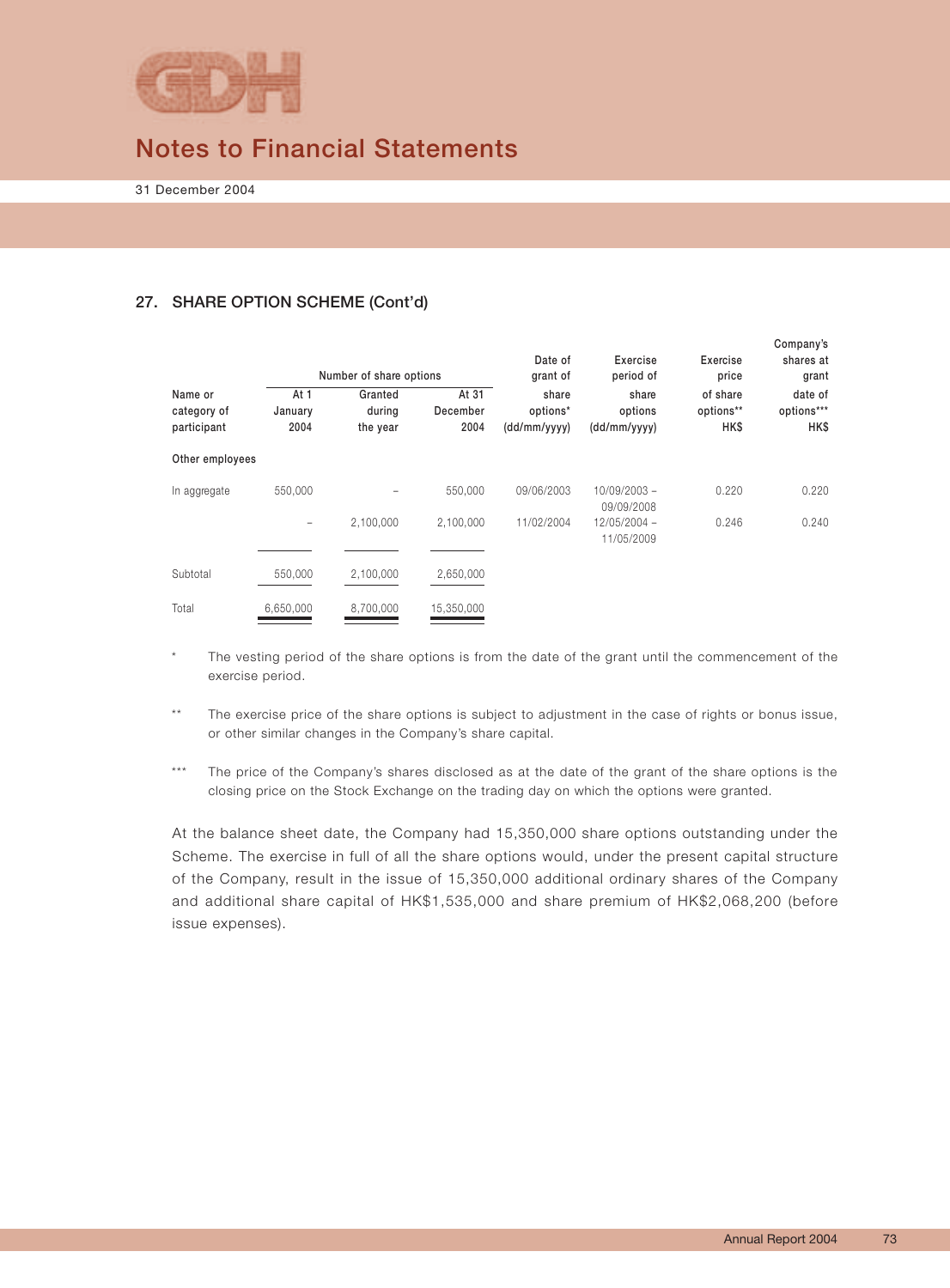

31 December 2004

### **28. RESERVES**

#### **Group**

|                                                                                     | Notes | Share<br>premium<br>account<br>HK\$'000 | General<br>reserve<br>fund<br>HK\$'000<br>(Note) | Capital<br>redemption<br>reserve<br>HK\$'000 | Exchange<br>translation<br>reserve<br>HK\$'000 | Property<br>reserve<br>HK\$'000 | revaluation Accumulated<br>losses<br>HK\$'000 | Total<br>HK\$'000     |
|-------------------------------------------------------------------------------------|-------|-----------------------------------------|--------------------------------------------------|----------------------------------------------|------------------------------------------------|---------------------------------|-----------------------------------------------|-----------------------|
| At 1 January 2003                                                                   |       | 412,116                                 | 167,746                                          | 445                                          | 969                                            | 26,552                          | (384, 600)                                    | 223,228               |
| Deficit on revaluation<br>of properties<br>Deferred tax credited<br>to the property | 12    |                                         |                                                  |                                              |                                                | (4,028)                         |                                               | (4,028)               |
| revaluation reserve<br>account<br>Exchange adjustments<br>Release of reserve        | 25    |                                         |                                                  |                                              | (152)                                          | 960                             |                                               | 960<br>(152)          |
| upon disposal<br>of subsidiaries<br>Net loss for the year                           | 29    |                                         |                                                  |                                              | (969)                                          |                                 | (101, 294)                                    | (969)<br>(101, 294)   |
| At 31 December 2003<br>and 1 January 2004                                           |       | 412,116                                 | 167,746                                          | 445                                          | (152)                                          | 23,484                          | (485, 894)                                    | 117,745               |
| Deficit on revaluation<br>of properties<br>Deferred tax credited<br>to the property | 12    |                                         |                                                  |                                              |                                                | (4,969)                         |                                               | (4,969)               |
| revaluation reserve<br>account<br>Exchange adjustments<br>Net profit for the year   | 25    |                                         |                                                  |                                              | 189<br>$\overline{a}$                          | 1,024                           | 4,668                                         | 1,024<br>189<br>4,668 |
| At 31 December 2004                                                                 |       | 412,116                                 | 167,746                                          | 445                                          | 37                                             | 19,539                          | (481, 226)                                    | 118,657               |
| Reserves retained by<br>Company and subsidiaries<br>Associate                       |       | 412,116                                 | 167,746                                          | 445                                          | 44<br>(7)                                      | 19,539<br>$\overline{a}$        | (479, 609)<br>(1,617)                         | 120,281<br>(1,624)    |
| At 31 December 2004                                                                 |       | 412,116                                 | 167,746                                          | 445                                          | 37                                             | 19,539                          | (481, 226)                                    | 118,657               |
| Company and subsidiaries<br>Associate                                               |       | 412,116                                 | 167,746                                          | 445                                          | (145)<br>(7)                                   | 23,484                          | (484, 277)<br>(1,617)                         | 119,369<br>(1,624)    |
| At 31 December 2003                                                                 |       | 412,116                                 | 167,746                                          | 445                                          | (152)                                          | 23,484                          | (485, 894)                                    | 117,745               |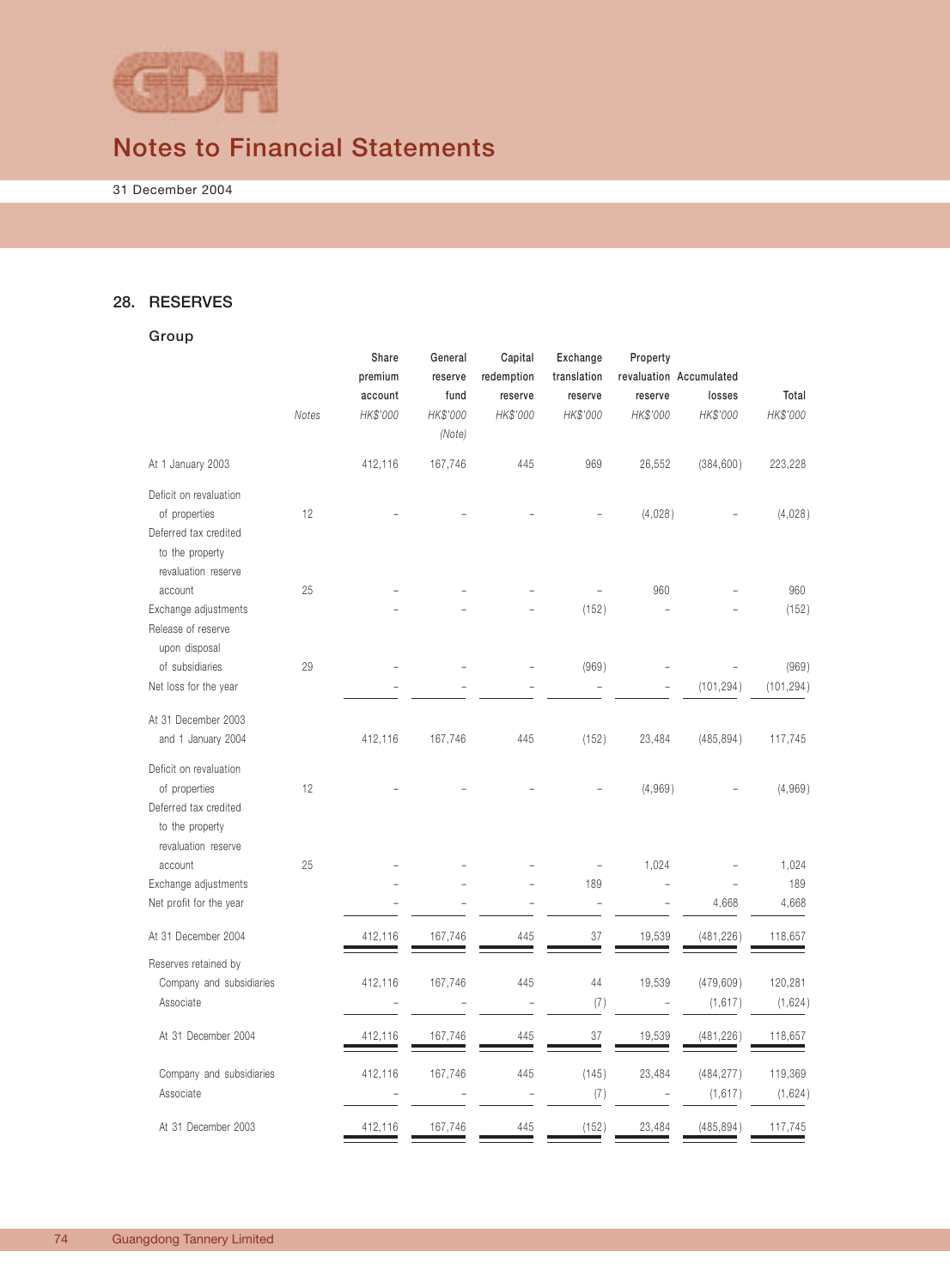

31 December 2004

#### **28. RESERVES (Cont'd)**

#### **Company**

|                         |              | Share    | General  | Capital  |                                |           |
|-------------------------|--------------|----------|----------|----------|--------------------------------|-----------|
|                         |              | premium  |          |          | reserve redemption Accumulated |           |
|                         |              | account  | fund     | reserve  | losses                         | Total     |
|                         | <b>Notes</b> | HK\$'000 | HK\$'000 | HK\$'000 | HK\$'000                       | HK\$'000  |
|                         |              |          | (Note)   |          |                                |           |
| At 1 January 2003       |              | 412,116  | 167,746  | 445      | (604, 148)                     | (23, 841) |
| Net profit for the year | 10           |          |          |          | 49,542                         | 49,542    |
| At 31 December 2003     |              |          |          |          |                                |           |
| and 1 January 2004      |              | 412,116  | 167,746  | 445      | (554, 606)                     | 25,701    |
| Net profit for the year | 10           |          |          |          | 15,650                         | 15,650    |
| At 31 December 2004     |              | 412,116  | 167.746  | 445      | (538, 956)                     | 41,351    |

*Note :* The general reserve fund of the Company is an undistributable reserve and may not be treated as realised profits.

On 25 November 1996, a court order confirming the reduction of the share premium account by HK\$133,349,000 was registered by the Registrar of Companies in Hong Kong and the credit arising therefrom was transferred to the general reserve fund against which goodwill arising on the acquisition of a subsidiary was eliminated in the consolidated financial statements. In 2002, there was a release of goodwill of HK\$133,349,000 in respect of impairment of an investment in a subsidiary related to the goodwill arising from acquisition of that subsidiary in 1996.

Pursuant to a special resolution passed in the Company's extraordinary general meeting held on 23 January 1998 and confirmed by the Order of the High Court of Hong Kong dated 2 March 1998, the share premium account was reduced by the amount of HK\$34,397,000 and, as undertaken by the Company, a general reserve fund was credited in the books of account of the Company in the same amount for the purpose of setting off, in the consolidated accounts of the Company and its subsidiaries, goodwill arising on consolidation in 1997. In 2000 and 2001, there was a release of goodwill of HK\$12,478,000 and HK\$21,919,000, respectively, in respect of impairment of investments in subsidiaries related to the goodwill arising from the acquisition of the subsidiaries in 1997.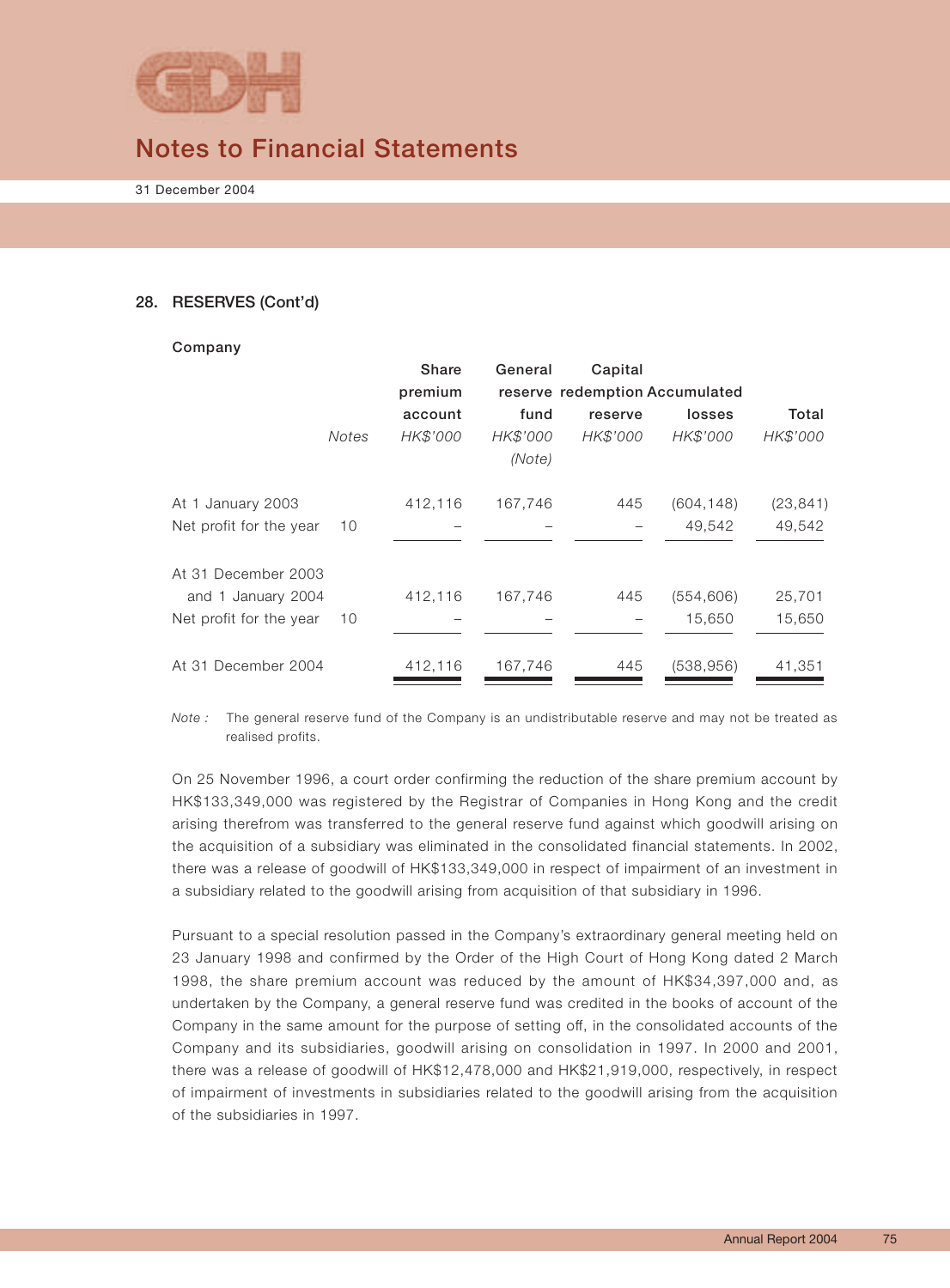

31 December 2004

#### **29. NOTES TO THE CONSOLIDATED CASH FLOW STATEMENT**

#### **Disposal of subsidiaries**

|                                             | 2004<br>HK\$'000 | 2003<br>HK\$'000 |
|---------------------------------------------|------------------|------------------|
| Net assets disposed of:                     |                  |                  |
| Fixed assets                                |                  | 11,660           |
| Cash and bank balances                      |                  | 6                |
| Receivables, prepayments and deposits       |                  | 5,291            |
| Inventories                                 |                  | 260              |
| Trade payables, accruals and other payables |                  | (20, 575)        |
|                                             |                  | (3,358)          |
| Release of exchange translation reserve     |                  | (969)            |
|                                             |                  | (4, 327)         |
| Gain on disposal of subsidiaries            |                  | 16,609           |
|                                             |                  | 12,282           |
| Satisfied by:                               |                  |                  |
| Cash (net of expenses of HK\$233,000)       |                  | 12,282           |

An analysis of the net inflow of cash and cash equivalents in respect of the disposal of subsidiaries is as follows:

|                                                                                           | 2004<br>HK\$'000 | 2003<br>HK\$'000 |
|-------------------------------------------------------------------------------------------|------------------|------------------|
| Cash consideration (net of expenses of HK\$233,000)<br>Cash and bank balances disposed of |                  | 12,282<br>(6)    |
| Net inflow of cash and cash equivalents<br>in respect of the disposal of subsidiaries     |                  | 12,276           |

The results of the subsidiaries disposed of in the year ended 31 December 2003 had no significant impact on the Group's consolidated turnover or loss after tax for that year.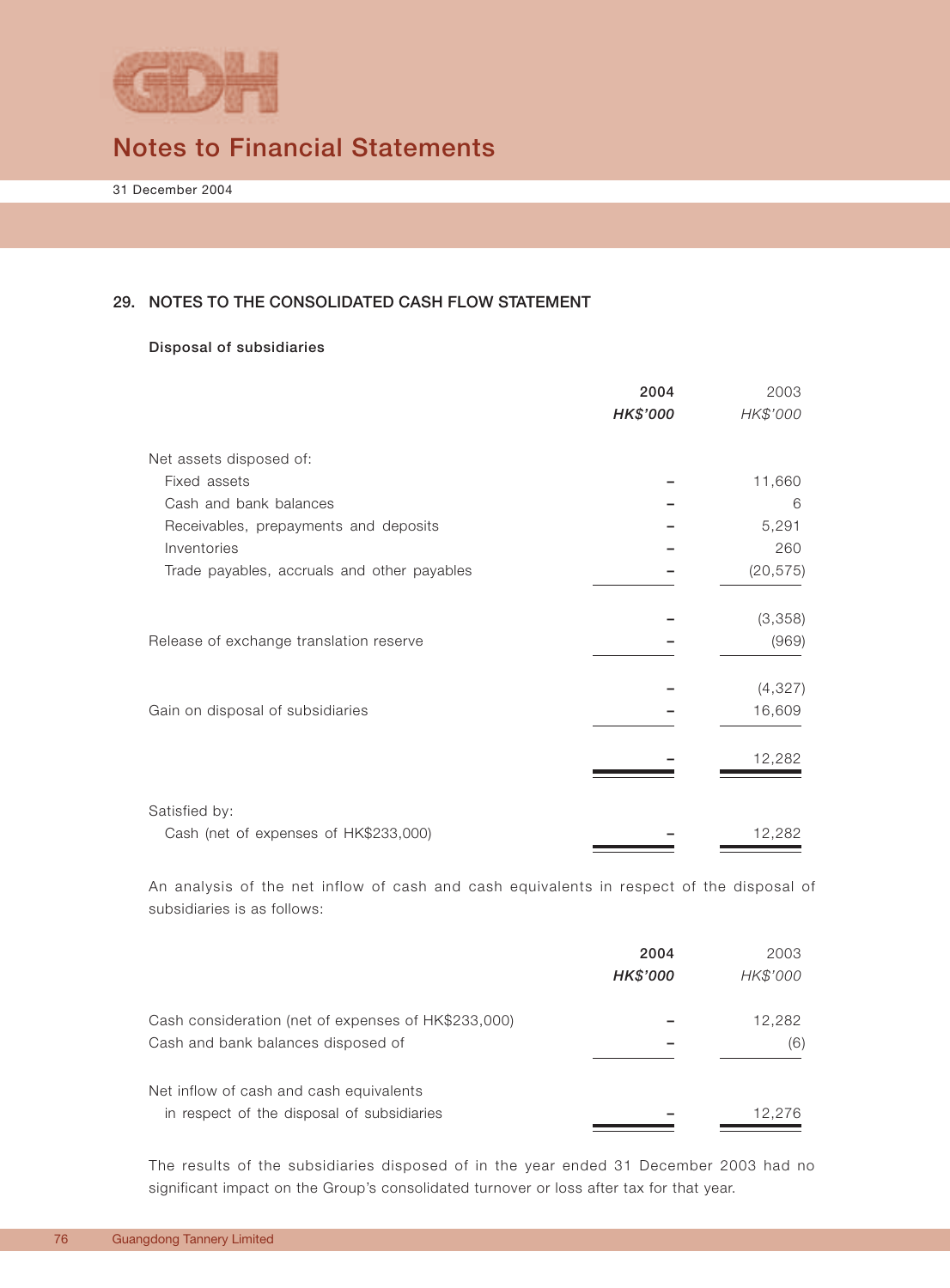

31 December 2004

#### **30. OPERATING LEASE ARRANGEMENTS**

#### **(a) As lessor**

The Group leases its investment properties and certain plant and machinery under operating lease arrangements, with leases negotiated for terms ranging from 1 to 5 years.

At 31 December 2004, the Group had total future minimum lease receivables under noncancellable operating leases with their lessees falling due as follows:

|                                         |          | Group    |  |  |
|-----------------------------------------|----------|----------|--|--|
|                                         | 2004     | 2003     |  |  |
|                                         | HK\$'000 | HK\$'000 |  |  |
| Within one year                         | 1,028    | 1,117    |  |  |
| In the second to fifth years, inclusive | 1,381    | 2,639    |  |  |
|                                         | 2,409    | 3,756    |  |  |

#### **(b) As lessee**

The Group leases certain of its office properties under operating lease arrangements. Leases for properties are negotiated for terms arranging from 2 to 3 years.

At 31 December 2004, the Group had total future minimum lease payments under noncancellable operating lease falling due as follows:

|                                         |          | Group    |  |  |
|-----------------------------------------|----------|----------|--|--|
|                                         | 2004     | 2003     |  |  |
|                                         | HK\$'000 | HK\$'000 |  |  |
| Within one year                         | 121      | 145      |  |  |
| In the second to fifth years, inclusive | 71       |          |  |  |
|                                         | 192      | 145      |  |  |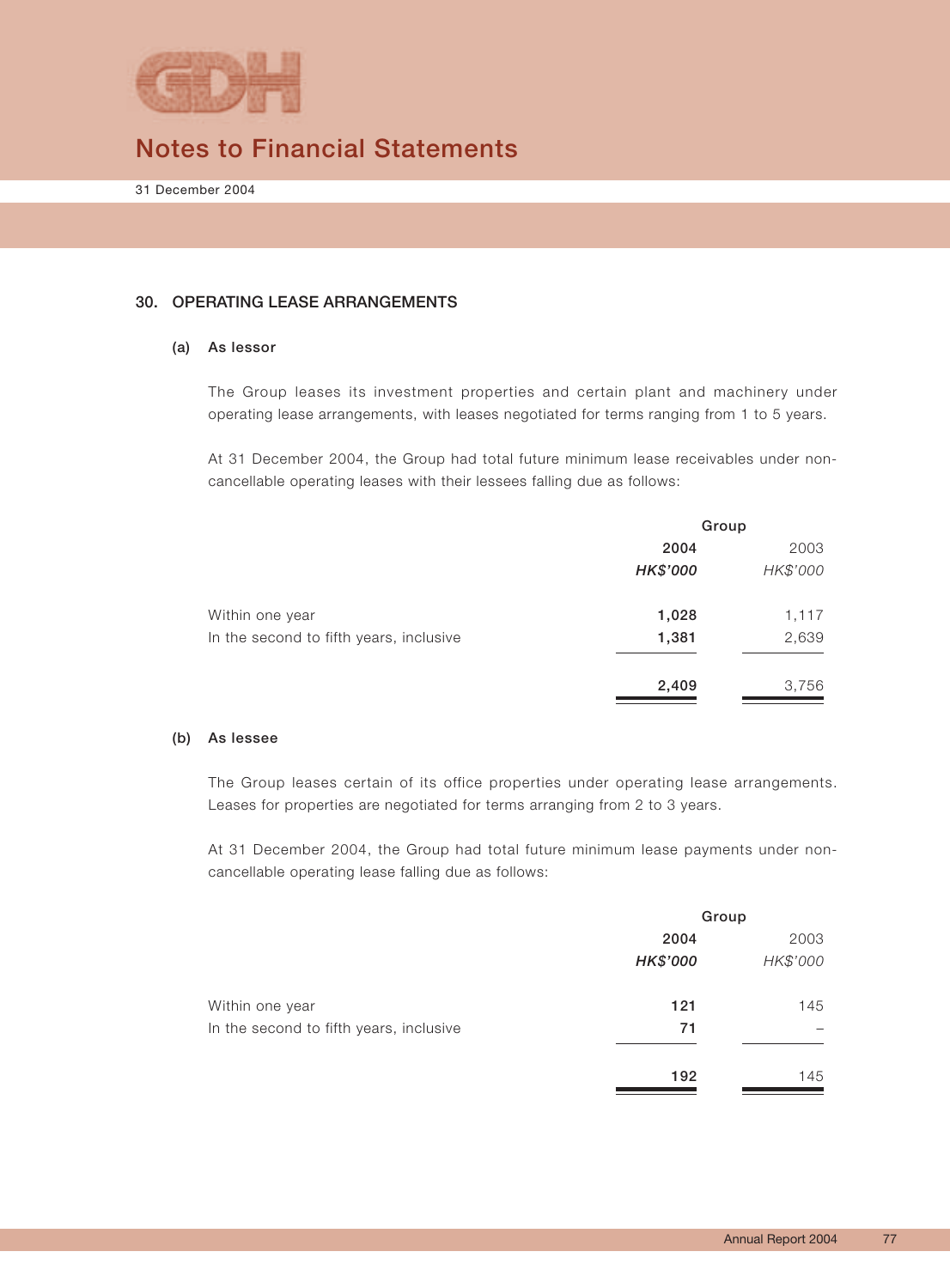

31 December 2004

#### **31. COMMITMENTS**

At the balance sheet date, the Company and the Group did not have any significant capital commitments (2003: Nil).

#### **32. CONTINGENT LIABILITIES**

Following the change in senior management of the Company in June 2002, it was discovered that certain former executives (the "Former Executives") of Nanhai Tannery & Leather Products Co., Ltd. ("Nanhai Tannery") (one of whom was also a former director of the Company) had been involved in certain irregularities. Nanhai Tannery was a former wholly-owned subsidiary of the Company established in Nanhai, the PRC.

Upon discovery of the irregularities, an internal audit team of the Company's holding companies, working with the new management, conducted a preliminary investigation of the irregularities. The investigation revealed that the Former Executives apparently operated a business in parallel to the operations of Nanhai Tannery (the "Parallel Operation") for their own personal gain.

The incident was reported by the Company to the relevant PRC authorities who have detained the Former Executives and seized documents related to the Parallel Operation for investigation. The Company also instructed its auditors and the PRC lawyers to carry out special investigations with a view to ascertaining the effects of the Parallel Operation on the business of Nanhai Tannery and to advise management of the Group's possible recourse against the Former Executives.

Based on the findings of the special investigations and having regard to the professional advice received, the directors of the Company are of the opinion that the Parallel Operation should not be incorporated in the financial statements of the Group and that the Parallel Operation appears to have involved various irregularities in its transactions under the applicable PRC laws and regulations.

Pursuant to a business restructuring plan implemented by the Group, Tongyuan Tannery was established to operate the Group's tannery operations and businesses in the Guangdong province in January 2003. Tongyuan Tannery is a wholly-owned subsidiary of the Company which owns and operates a factory and distribution operations in Nanhai, the PRC. Tongyuan Tannery had purchased from Nanhai Tannery most of its fixed assets and inventories in 2003.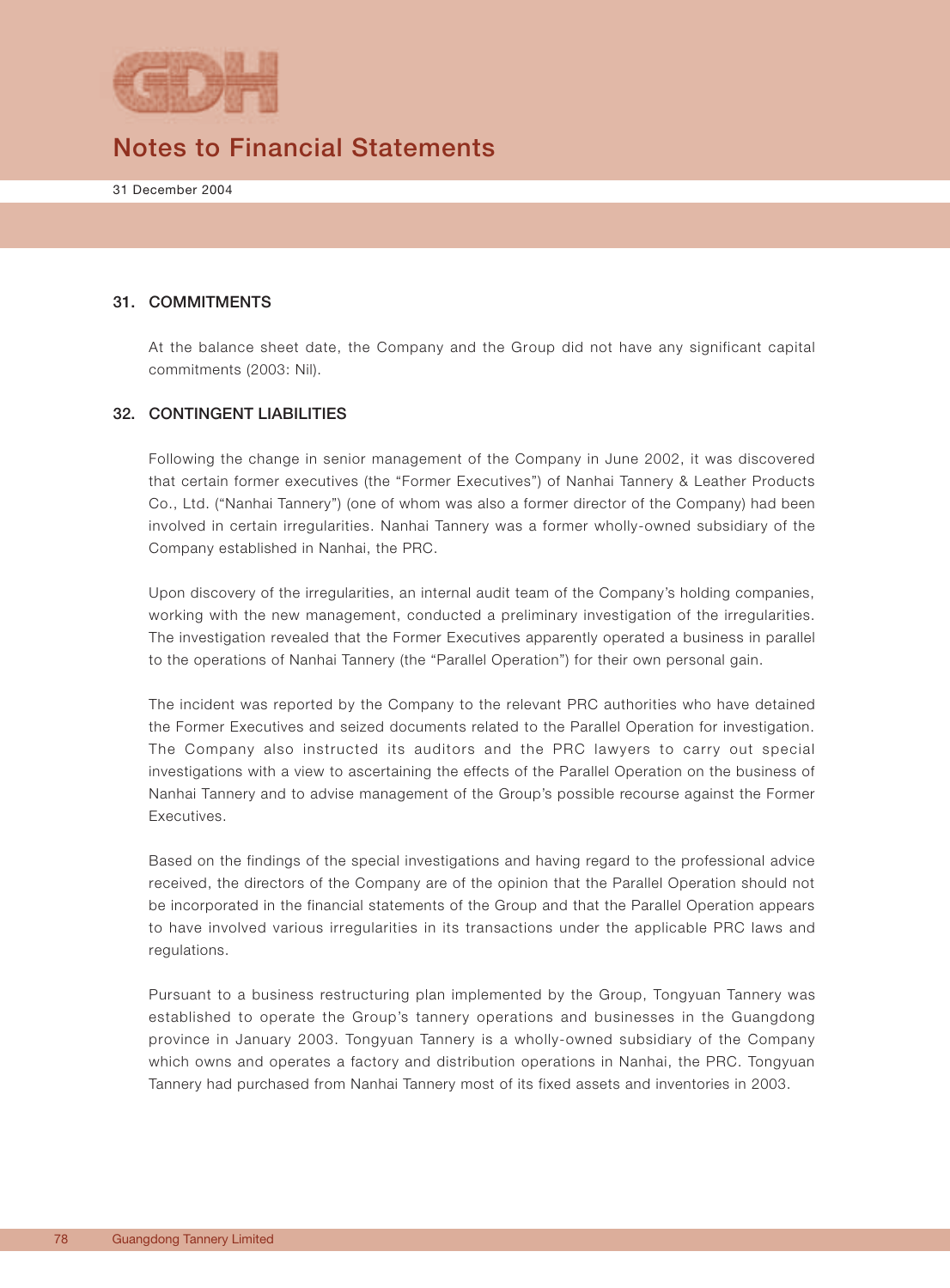

31 December 2004

#### **32. CONTINGENT LIABILITIES (Cont'd)**

On 31 December 2003, the Company entered into a conditional sale and purchase agreement with Yong Sheng Limited, a subsidiary of GDH Limited ("GDH") and a fellow subsidiary of the Company, for the disposal of the Company's entire 100% interest in Nanhai Tannery. The transaction was completed on 31 December 2003 and Nanhai Tannery became a wholly-owned subsidiary of GDH and a fellow subsidiary of the Company.

In February and March 2004, certain bank accounts of Tongyuan Tannery in the PRC containing in total approximately RMB7 million were frozen by the Guangzhou Customs. Subsequently, additional bank balances of RMB2 million were frozen by the Guangzhou Customs. Accordingly, bank balances of RMB9 million (equivalent to approximately HK\$8.7 million) were frozen as at 31 December 2004 (note 18).

The directors and management of the Company are satisfied that all the businesses and operations of Tongyuan Tannery have been conducted strictly in accordance with all the applicable PRC laws and regulations, and that there has been no wrongdoing on the part of Tongyuan Tannery or any of its management or staff.

On 22 March 2004, the Guangzhou Customs issued a demand letter to Tongyuan Tannery and Nanhai Tannery (i) claiming tax of RMB36,989,000 (equivalent to approximately HK\$34,800,000) payable within 30 days from the date of the demand letter in relation to the tax evaded by Nanhai Tannery during the period from 2000 to 2002; and (ii) asserting that Tongyuan Tannery and Nanhai Tannery failed to notify the Guangzhou Customs of the change from Nanhai Tannery to Tongyuan Tannery.

Although the Group had disposed of its entire interest in Nanhai Tannery to GDH and the tax evasion was related to the Parallel Operation of Nanhai Tannery, it cannot be precluded that the Guangzhou Customs may still claim the tax evaded by Nanhai Tannery against Tongyuan Tannery on the ground that Nanhai Tannery had transferred most of its fixed assets and inventories to Tongyuan Tannery after the commencement of the investigations undertaken by the Guangzhou Customs. The directors have sought PRC legal advice on such matters and consider that Tongyuan Tannery will be liable for the above-mentioned tax claim of HK\$34,800,000 by the Guangzhou Customs if the Guangzhou Customs considers that Tongyuan Tannery and Nanhai Tannery are one and the same entity. Accordingly, the Group made a provision of HK\$34,800,000 (note 24(a)).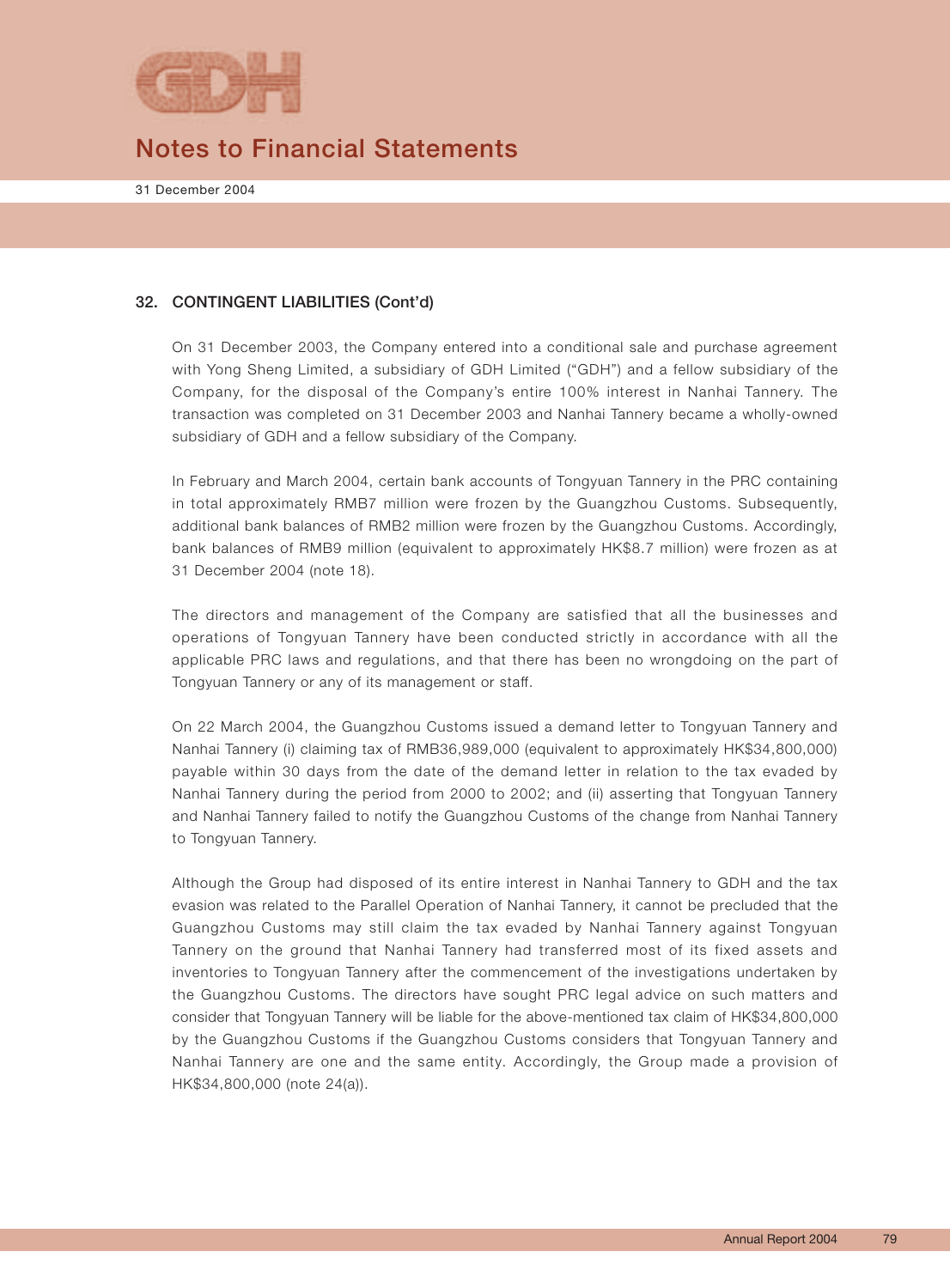

31 December 2004

#### **32. CONTINGENT LIABILITIES (Cont'd)**

In addition, based on a PRC legal opinion, under the existing PRC laws and regulations, the relevant PRC authorities may also impose a tax penalty on Tongyuan Tannery of an amount equal to 1 to 5 times the tax evaded by the Parallel Operation of Nanhai Tannery, ie. HK\$34,800,000 to HK\$174,000,000. The directors have sought legal advice on such matters and consider that a provision of HK\$34,800,000 for the tax penalty (note 24(a)) is appropriate.

As the actions taken by the PRC authorities have not yet been concluded, it is not possible to determine with any degree of reasonable certainty the amount of tax penalty which may finally be imposed by the PRC authorities against Tongyuan Tannery, which may be within the range of HK\$34,800,000 to HK\$174,000,000, other consequential actions that may be taken by the PRC authorities for the apparent breaches of certain PRC laws and regulations, and the existence or otherwise of any other penalties and claims as a result of the aforesaid irregularities. Should additional tax penalty in excess of the amount provided of HK\$34,800,000 be imposed against Tongyuan Tannery, the directors are of the opinion that the Group would have adequate net assets and resources to continue its operations.

As of the date of this report, no further action has been taken by the Guangzhou Customs or any other PRC authorities against Tongyuan Tannery and there have been no further claims made against Tongyuan Tannery. Accordingly, based on the current available information, no further provision for the tax penalty and other claims or liabilities has been made in the financial statements.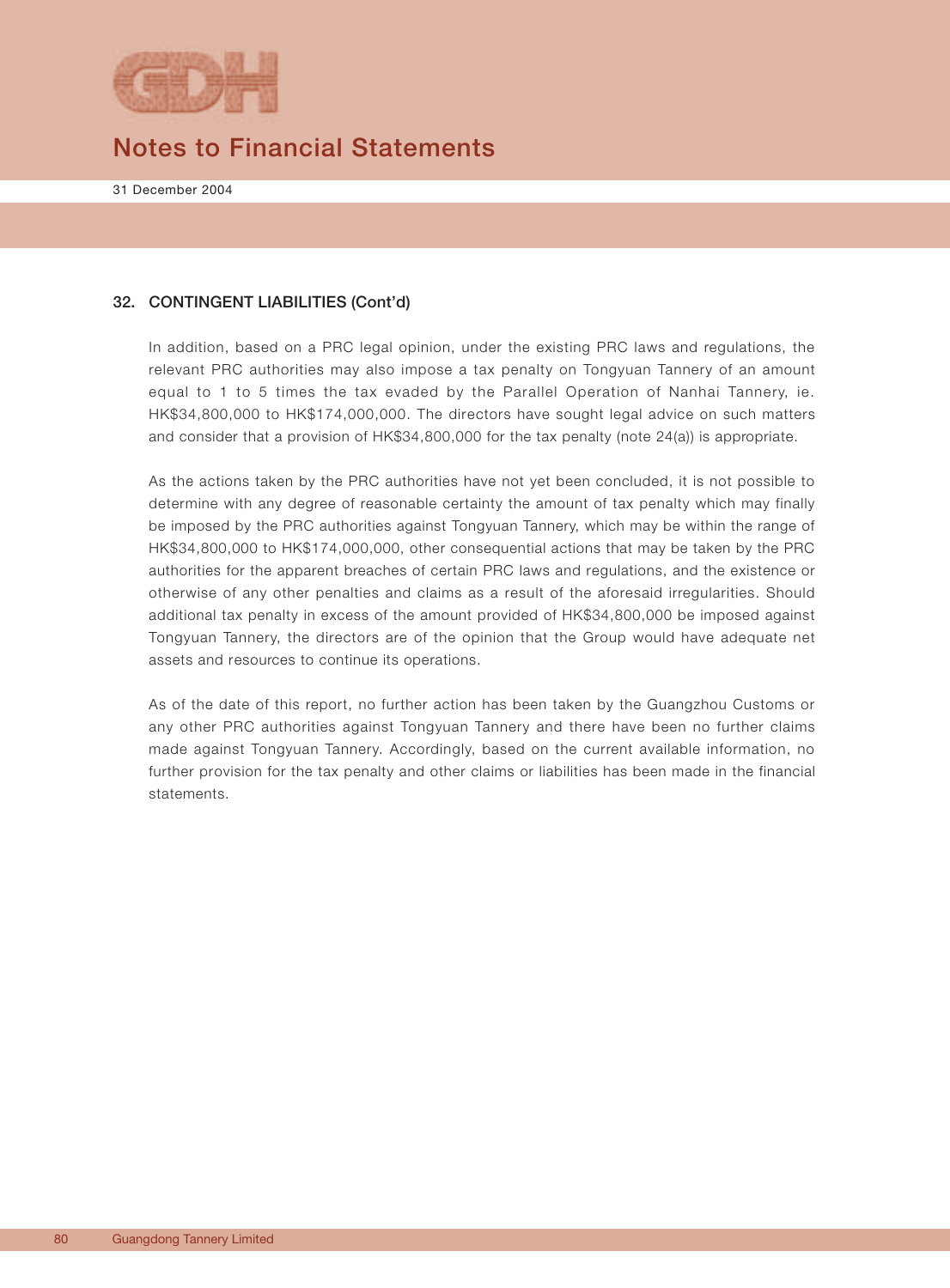

31 December 2004

### **33. RELATED PARTY TRANSACTIONS**

In addition to the transactions and balances detailed elsewhere in these financial statements, the Group had the following significant transactions with related parties during the year:

|                                                     |              | Group           |           |
|-----------------------------------------------------|--------------|-----------------|-----------|
|                                                     |              | 2004            | 2003      |
|                                                     | <b>Notes</b> | <b>HK\$'000</b> | HK\$'000  |
| Office rental paid to the immediate holding company | (a)          | 93              |           |
| Office rental paid to a fellow subsidiary           | (b)          | 103             | 316       |
| Computer system maintenance service                 |              |                 |           |
| fees paid to the immediate holding company          | (c)          | 111             | 54        |
| Tax consultancy fee paid to the immediate           |              |                 |           |
| holding company                                     | (d)          | 50              |           |
| Interest expense to the former immediate            |              |                 |           |
| holding company                                     | (e)          |                 | 434       |
| Interest expense to the immediate                   |              |                 |           |
| holding company                                     | (f)          | 1,778           | 1,343     |
| Interest expense to a fellow subsidiary             | (g)          | 2,109           | 586       |
| Gain on disposal of subsidiaries, net               | (h)          |                 | (14, 881) |
| Loss on disposal of a subsidiary                    | (i)          |                 | 15        |

#### *Notes:*

- (a) The office rental was charged by the immediate holding company at HK\$9,276 (2003: Nil) per month commencing from 1 March 2004 in accordance with the terms of the rental agreement between the Group and the immediate holding company. At the balance sheet date, the Group had a rental deposit of HK\$27,828 (2003: Nil) with the immediate holding company of the Company.
- (b) The office rental was charged by a fellow subsidiary at HK\$25,740 per month for the first four months of 2004 (2003: HK\$28,311 per month for the first quarter of 2003 and HK\$25,740 per month for the remainder of 2003) in accordance with the terms of the rental agreement between the Group and the fellow subsidiary. The rental agreement between the Group and the fellow subsidiary was surrendered in May 2004 and the rental deposit of HK\$102,974 was returned from the fellow subsidiary to the Company.
- (c) The immediate holding company charged maintenance service fees at HK\$6,750 per month for the first 2 months of 2004 and HK\$9,750 per month for the remainder of 2004 (2003: HK\$6,750) for the computer system used by the Company commencing from 1 May 2003.
- (d) The immediate holding company charged consultancy fee for the tax consultancy services rendered in respect of reviewing the Group's tax matters for the year.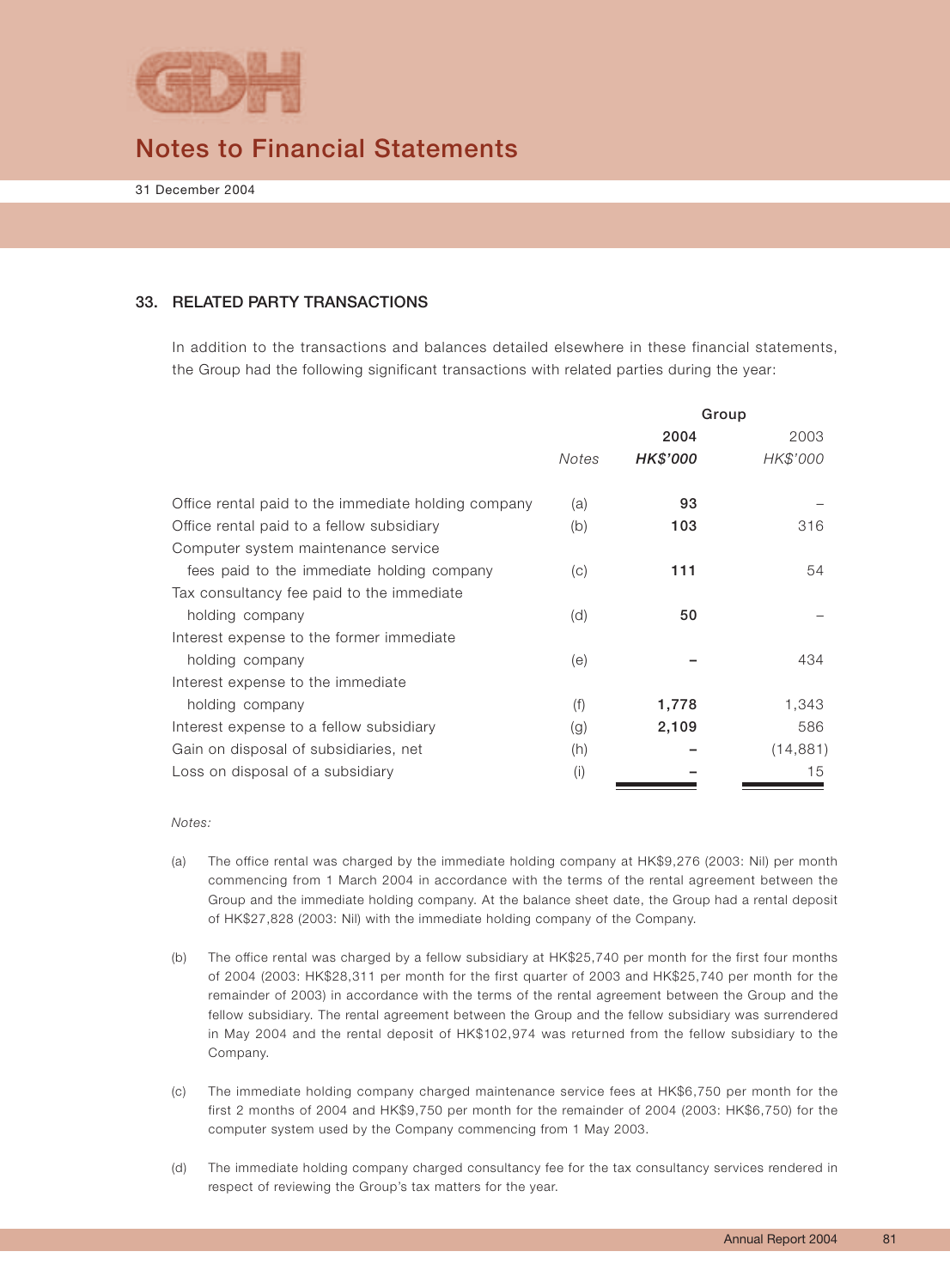

31 December 2004

### **33. RELATED PARTY TRANSACTIONS (Cont'd)**

#### *Notes: (Cont'd)*

- (e) The interest expense to the former immediate holding company arose from the loans advanced from Guangdong Investment Limited ("GDI") in 2002. On 31 March 2003, GDI disposed of its entire shareholdings in the Company and its interests in the loans to GDH, GDI's immediate holding company. Since then, the Company ceased to pay interest to GDI.
- (f) The interest expense to the immediate holding company arose from the loans advanced from GDH. Further details of the loans, including the terms, are disclosed in note 21 to the financial statements.
- (g) The interest expense to a fellow subsidiary arose from a loan advanced from Guangdong Assets Management. Further details of the loan, including the terms, are disclosed in note 22 to the financial statements.
- (h) During the year ended 31 December 2003, pursuant to a conditional sale and purchase agreement entered into between the Company and Yong Sheng Limited, a fellow subsidiary of the Company, the Company disposed of its entire 100% interest in Guangdong Tannery (Nominees) Limited and Nanhai Tannery at a cash consideration of HK\$10,000. The transaction was completed on 31 December 2003.
- (i) During the year ended 31 December 2003, pursuant to a sale and purchase agreement entered into between the Company and Guangdong Assets Management on 26 April 2003, the Company disposed of its entire 100% interest in Prized Time Limited to Guangdong Assets Management at a cash consideration of HK\$7,998,000 (net of expenses).

In addition to the above, the Group's bank loans of HK\$17,000,000 as at 31 December 2003 were secured by certain bank deposits of the immediate holding company of the Company at nil consideration. The bank loans were fully repaid by the Group during the year (note 23).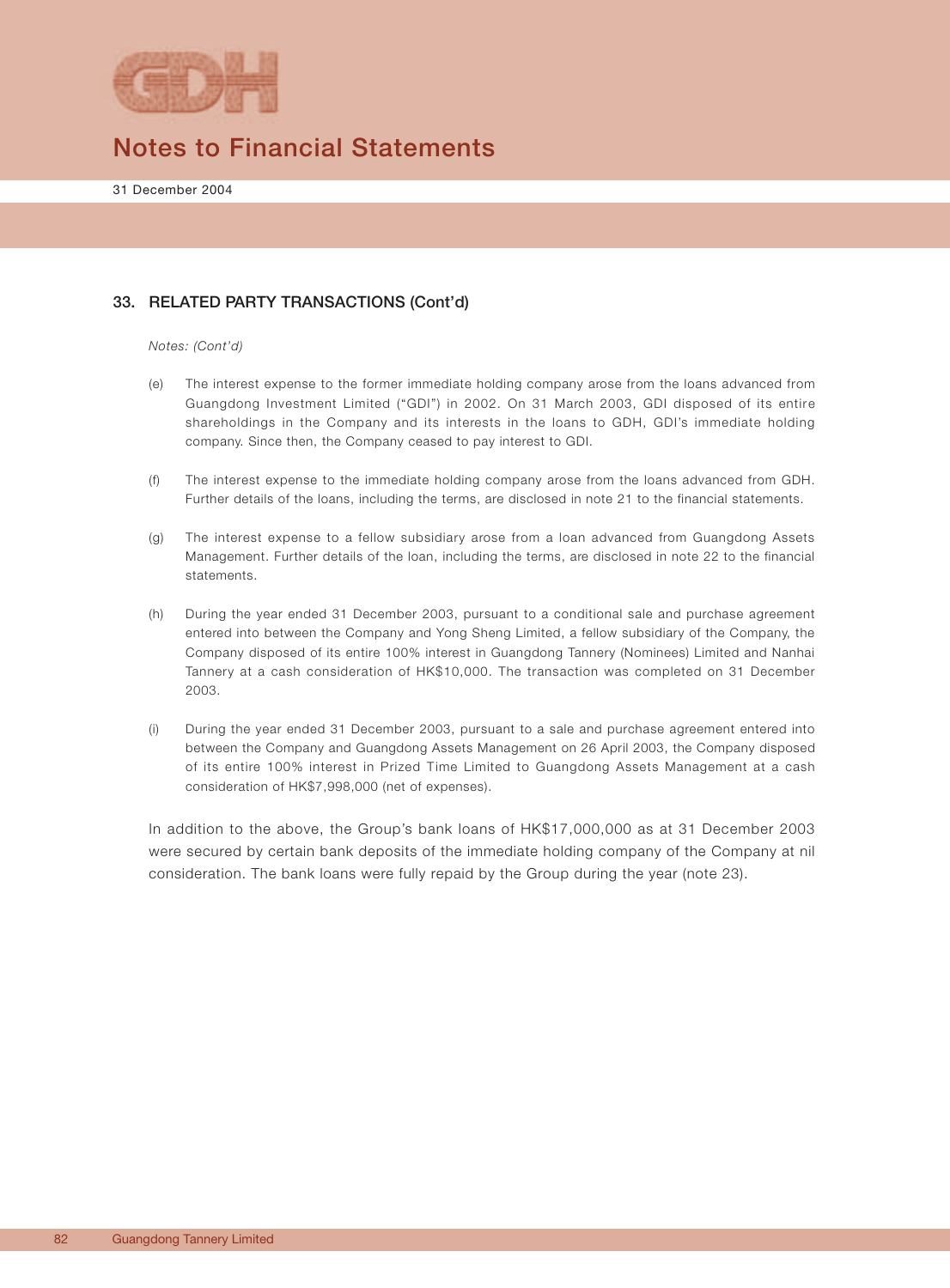

31 December 2004

### **34. PLEDGE OF ASSETS**

As at 31 December 2004, assets of the Group pledged to banks to secure general banking facilities granted to the Group were as follows:

|                              |              | Group    |          |  |
|------------------------------|--------------|----------|----------|--|
|                              |              | 2004     | 2003     |  |
|                              | <b>Notes</b> | HK\$'000 | HK\$'000 |  |
| Leasehold land and buildings | 12           | 3,300    | 3,370    |  |
| Investment properties        | 12           | 4,460    | 4,570    |  |
| Bank balances                | 18           | 6,109    | 7,355    |  |
| Plant and machinery          | 12           | 7,100    |          |  |
|                              |              | 20,969   | 15,295   |  |

### **35. APPROVAL OF THE FINANCIAL STATEMENTS**

The financial statements were approved and authorised for issue by the board of directors on 8 April 2005.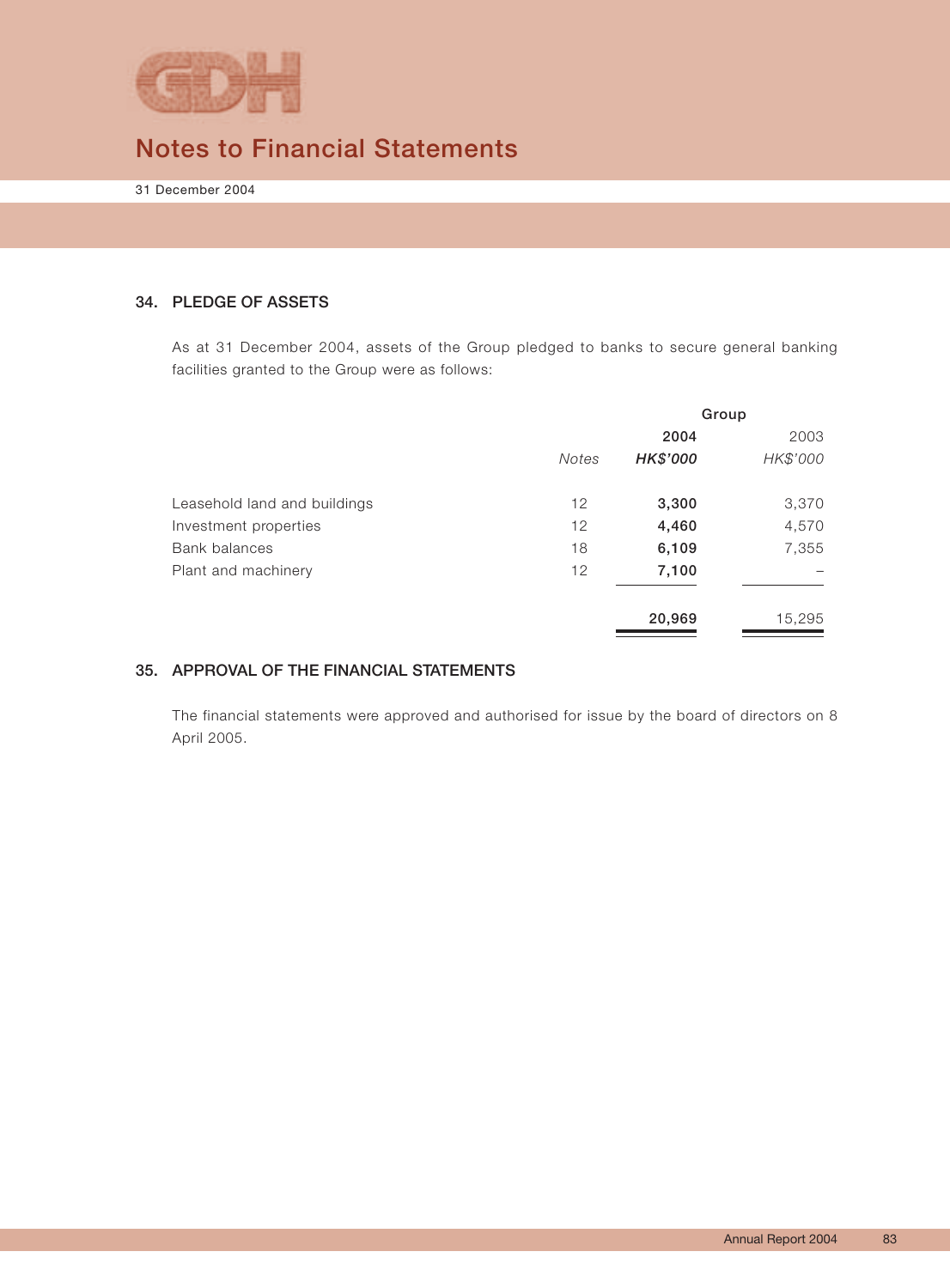

# **Notice of Annual General Meeting**

**NOTICE IS HEREBY GIVEN THAT** the Annual General Meeting of Guangdong Tannery Limited (the "Company") will be held at The Boardroom, Basement II, The Wharney Hotel Hong Kong, 57-73 Lockhart Road, Wanchai, Hong Kong on Wednesday, 8 June 2005 at 11:30 a.m. for the purposes of transacting the following businesses:

As Ordinary Business:

- 1. To receive and consider the audited Consolidated Financial Statements and the Reports of the Directors and the Auditors for the year ended 31 December 2004.
- 2. To re-elect retiring Directors and to authorise the Board of Directors to fix the remuneration of the Directors.
- 3. To re-appoint Auditors and to authorise the Board of Directors to fix their remuneration.

And as Special Business, to consider and, if thought fit, to pass with or without amendments, the following resolution as an ordinary resolution:

- 4. "THAT:
	- (a) subject to the other provisions of this resolution and pursuant to Section 57B of the Companies Ordinance, the exercise by the Directors of the Company during the Relevant Period (as defined in paragraph (d) of this resolution) of all the powers of the Company to issue, allot and deal with additional ordinary shares of HK\$0.10 each in the capital of the Company (the "Ordinary Shares") or options, warrants or instruments carrying similar rights to subscribe for any Ordinary Shares or securities convertible into Ordinary Shares, and to make or grant offers, agreements and options which would or might require the exercise of such powers be and is hereby generally and unconditionally approved;
	- (b) the approval in paragraph (a) of this resolution shall be in addition to any other authorisation given to the Directors of the Company and shall authorise the Directors of the Company during the Relevant Period to make or grant offers, agreements and options which would or might require the exercise of such powers after the end of the Relevant Period;
	- (c) the aggregate nominal amount of the Ordinary Shares allotted or agreed conditionally or unconditionally to be allotted (whether pursuant to an option or otherwise) by the Directors of the Company pursuant to the approval given under paragraph (a) of this resolution, otherwise than pursuant to (i) a Rights Issue (as defined in paragraph (d) of this resolution), (ii) the exercise of the subscription or conversion rights attaching to any warrants, convertible bonds or other securities issued by the Company which are convertible into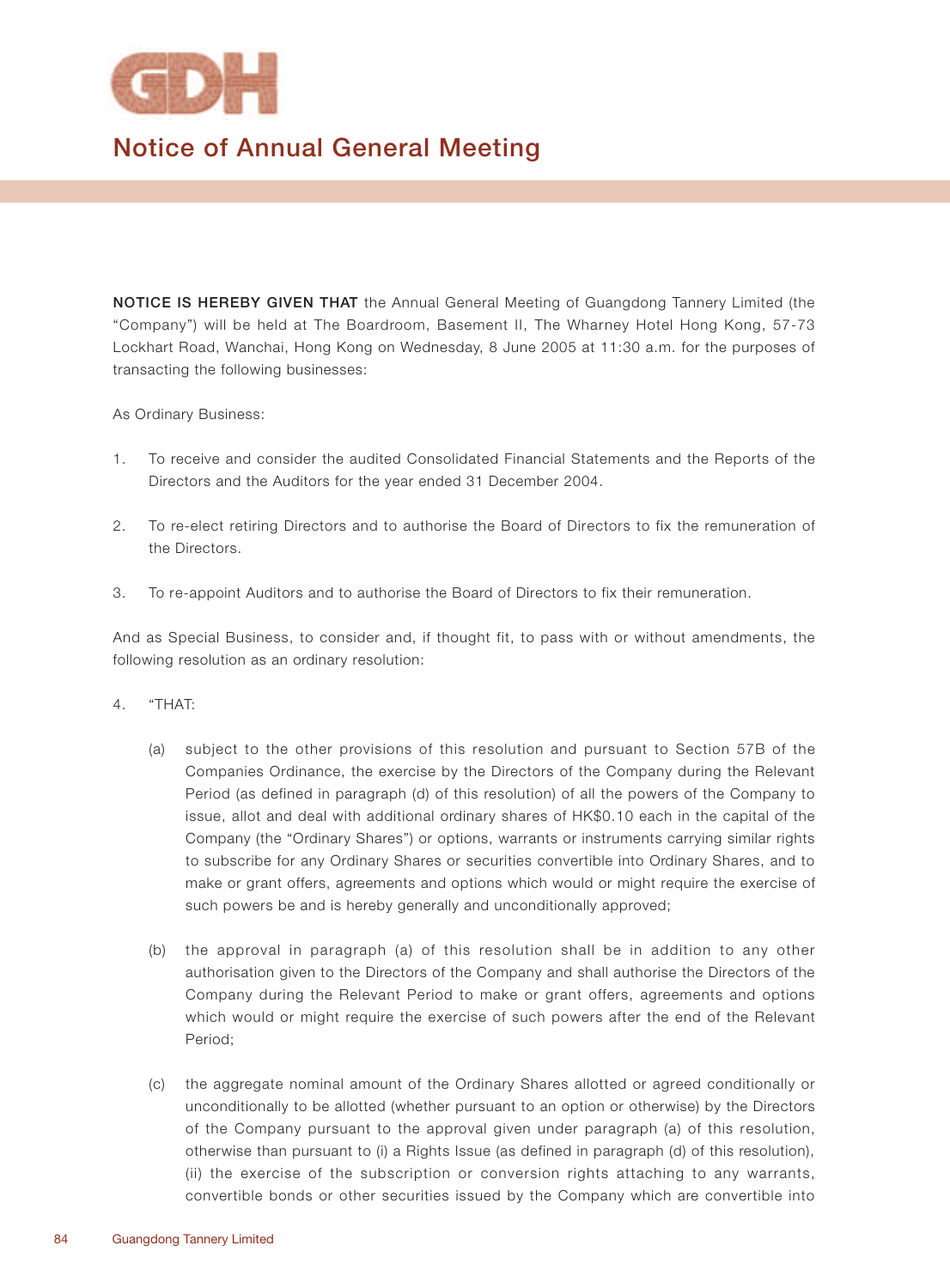

## **Notice of Annual General Meeting**

Ordinary Shares, (iii) the exercise of options granted by the Company under any option scheme or similar arrangement for the time being adopted for the grant to Directors, officers and/or employees of the Company and/or any of its subsidiaries and other eligible person (if any) of rights to acquire Ordinary Shares, or (iv) any scrip dividend or similar arrangement providing for the allotment of Ordinary Shares in lieu of the whole or part of a dividend on the Ordinary Shares in accordance with the Articles of Association of the Company (the "Articles"), shall not exceed 20 per cent. of the aggregate nominal amount of the Ordinary Shares in issue as at the date of the passing of this resolution, and the said approval shall be limited accordingly; and

(d) for the purposes of this resolution:

"Relevant Period" means the period from the passing of this resolution until whichever is the earliest of:

- (i) the conclusion of the next annual general meeting of the Company;
- (ii) the expiration of the period within which the next annual general meeting of the Company is required by the Articles or any applicable laws of the Hong Kong Special Administrative Region of the People's Republic of China ("Hong Kong") to be held; and
- (iii) the revocation or variation of the authority given under this resolution by an ordinary resolution of the shareholders of the Company in general meeting;

and,

"Rights Issue" means an offer of Ordinary Shares open for a period fixed by the Company (or by the Directors of the Company) to the holders of Ordinary Shares on the Register of Members (Ordinary Shares) of the Company on a fixed record date in proportion to their then holdings of such Ordinary Shares (subject to such exclusions or other arrangements as the Directors of the Company may deem necessary or expedient in relation to fractional entitlements or having regard to any restrictions or obligations under the laws of, or the requirements of, any recognised regulatory body or any stock exchange in any territory outside Hong Kong).

> By Order of the Board **Chan Miu Ting** *Company Secretary*

Hong Kong, 8 April 2005

*Registered office:*

29th Floor, Guangdong Investment Tower 148 Connaught Road Central Hong Kong